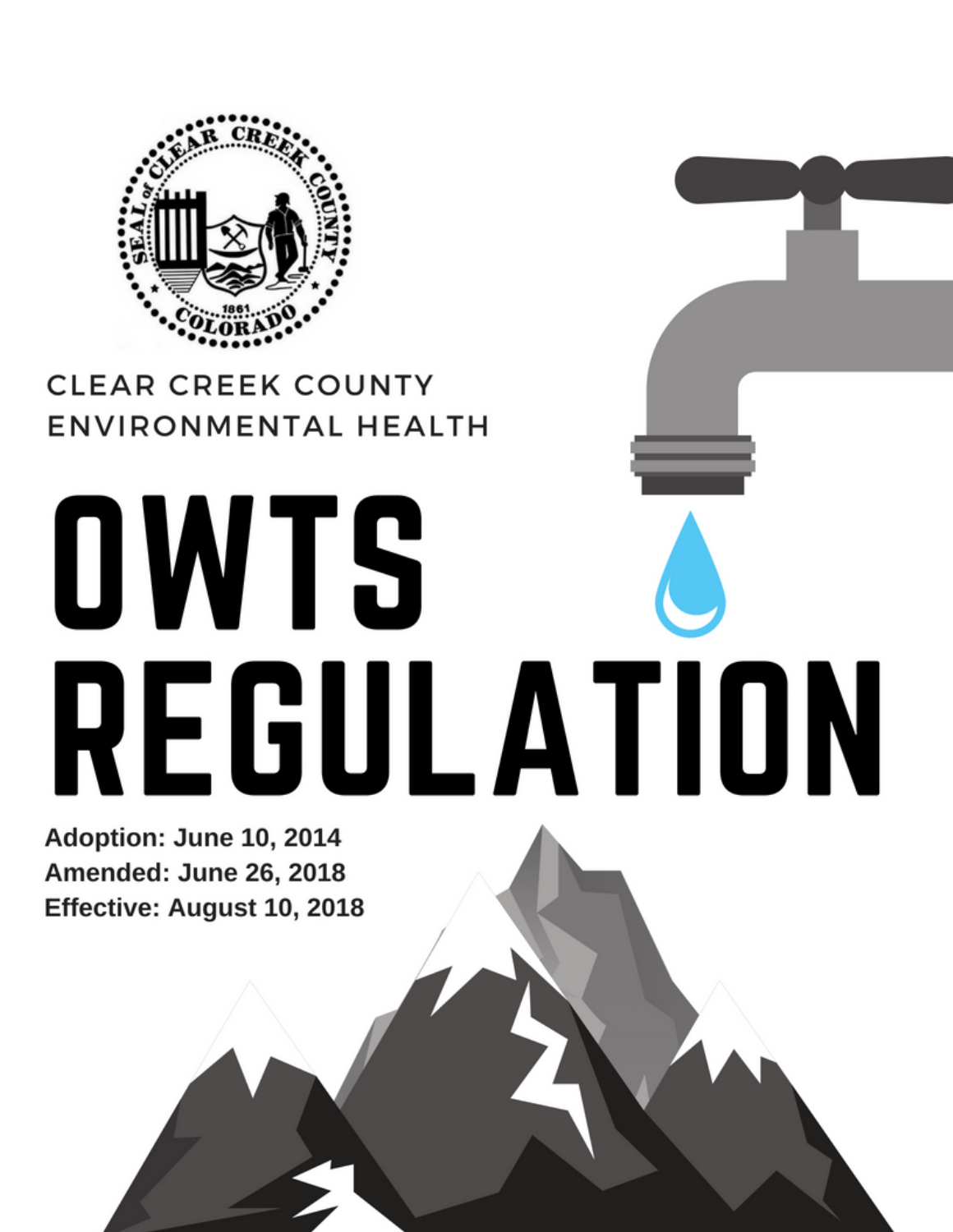# **Table of Contents**

| Section 17 – Licensed System Installers and Homeowner Installers  102 |  |
|-----------------------------------------------------------------------|--|
|                                                                       |  |
|                                                                       |  |
|                                                                       |  |
|                                                                       |  |
|                                                                       |  |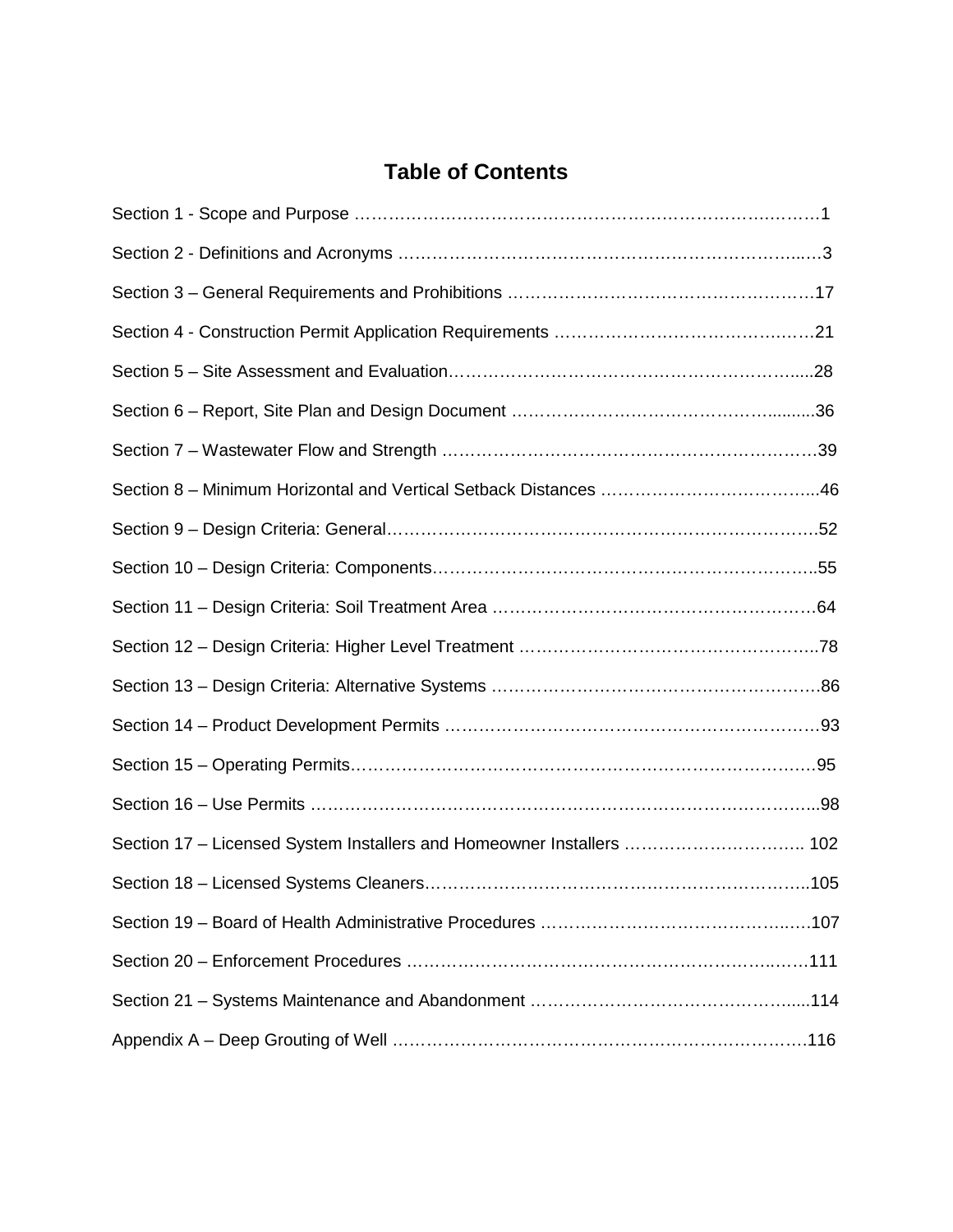# **Section 1 – Scope and Purpose**

### **1. Authority**

a. These requirements will be known as the Clear Creek County On-site Wastewater Treatment System Regulations. These requirements have been adopted by the Clear Creek County Board of County Commissioners, acting as a Board of Health pursuant to and under authority contained in the On-site Wastewater Treatment System Act, 25-10- 101, et seq. C.R.S. and has designated the Clear Creek Environmental Health Department to implement these Regulations on behalf of the Board of Health.

### **2. Scope and Purpose**

- a. Declaration
	- i. In order to preserve the environment and protect the public health and water quality; to eliminate and control causes of disease, infection, and aerosol contamination; and to reduce and control the pollution of the air, land and water, it is declared to be in the public interest to establish minimum standards and regulations for On-site Wastewater Treatment Systems (OWTS) in the state of Colorado and to provide the authority for the administration and enforcement of such minimum standards and regulations.
	- ii. This regulation applies to On-site Wastewater Treatment Systems as defined in section 25-10-103(12), C.R.S.

### b. Purpose

- i. The purpose of these Clear Creek County On-site Wastewater Treatment System Regulations as authorized by the OWTS Act is to establish the minimum standards for the location, design, construction, performance, installation, alteration and use of OWTS with a design capacity less than or equal to 2,000 gallons per day within Clear Creek County, and to establish the minimum requirements for regulations adopted by local boards of health including but not limited to permit application requirements; requirements for issuing permits; the inspection, testing, and supervision of installed systems; the maintenance and cleaning of systems; the disposal of waste material and the issuance of cease and desist orders.
- c. Jurisdiction
	- i. These Clear Creek County On-site Wastewater Treatment System Regulations apply to all OWTS in the unincorporated areas of the county and over all municipal corporations within the territorial limits of Clear Creek County, but not over any municipal corporation that maintains its own public health agency.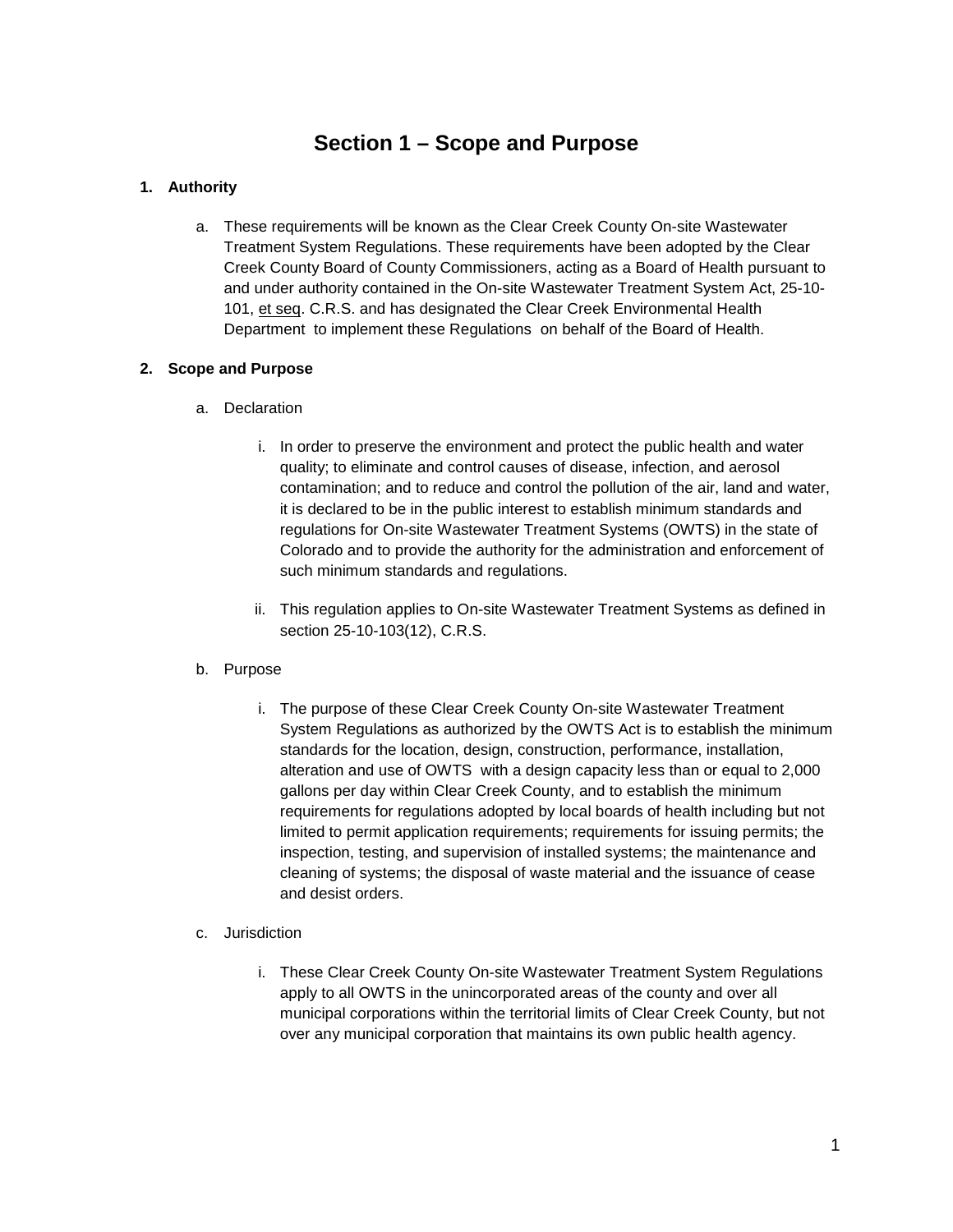- d. Severability
	- i. The provisions of this regulation are severable, and if any provisions or the application of the provisions to any circumstances are held invalid, the application of such provisions or other circumstances, and the remainder of this regulations will not be affected thereby.

### **3. Incorporation of Regulation #43 Included By Reference**

- a. The requirements of the Colorado Water Quality Control Commission's "On-site Wastewater Treatment System Regulation, Regulation 43, 5 CCR 1002-43, Effective date, June, 30, 2017", are made a part of these Clear Creek County On-site Wastewater Treatment System Regulations and will apply except where identified as an option of the local public health agency or where these regulations are more stringent than Regulation 43, 5 CCR 1002-43, and included in these Clear Creek County On-site Wastewater Treatment System Regulations.
- b. All aspects of an On-site Wastewater Treatment System including, but not limited to, permits, design, performance, location, construction, alteration, inspection, maintenance and use must be as provided in Regulation 43 and any additional requirements contained in these Clear Creek County On-site Wastewater Treatment System Regulations.

### **4. Division Authority to Administer and Enforce**

a. Wherever the term Clear Creek County Board of Health or Clear Creek Environmental Health Department is used in this regulation, said terms must also include the Division under its designated authority for the purposes of administering and enforcing the provisions of this regulation where necessary to protect the public health and environment.

### **5. Effective Date**

a. These regulations will become effective 45 days after final adoption by the Clear Creek County Board of Health.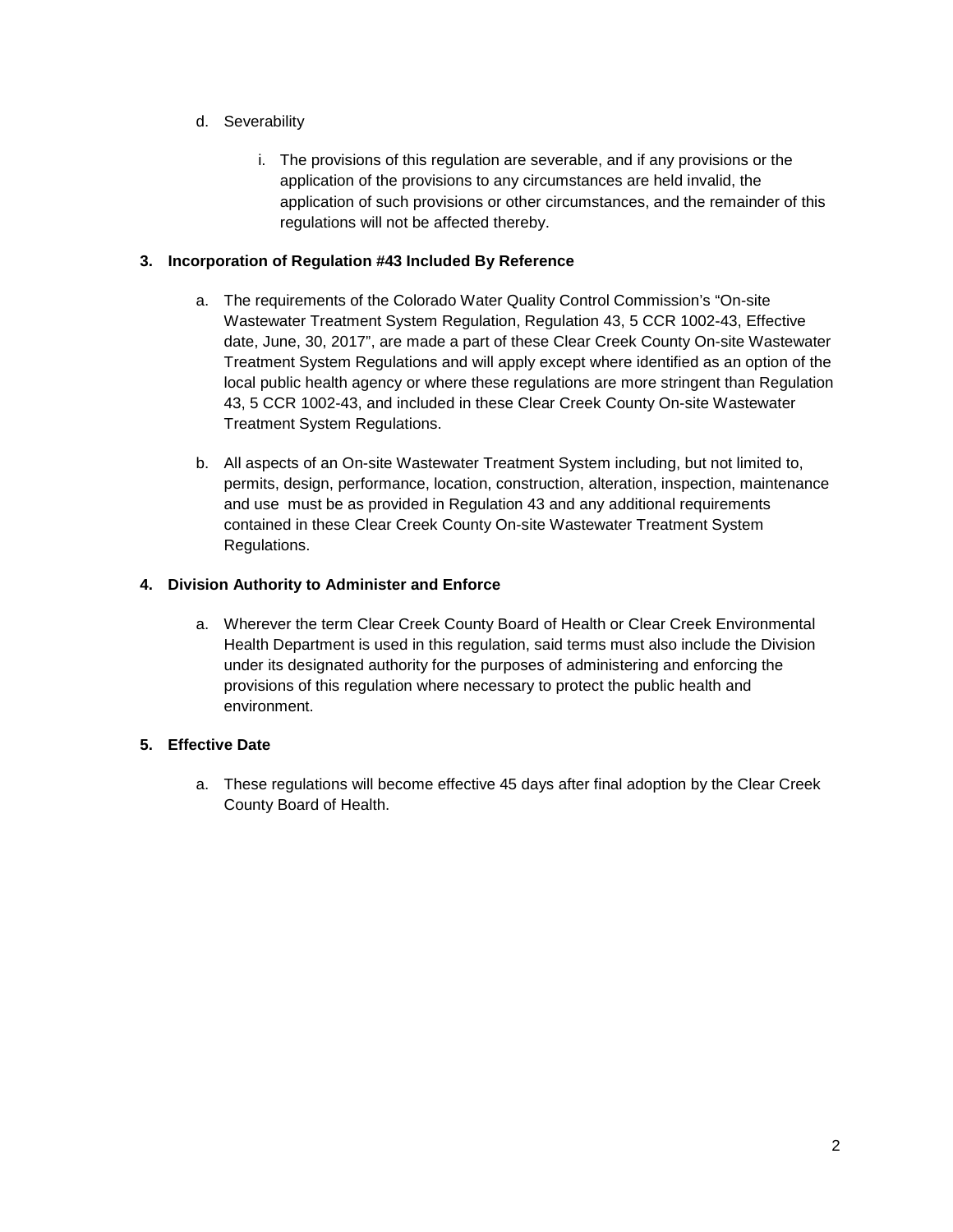# **Section 2 – Definitions and Acronyms**

"**Absorption system**" means a leaching field and adjacent soils or other system for the treatment of sewage in an Onsite Wastewater Treatment System by means of absorption into the ground. See soil treatment area.

**"Accessible"** means easily reached, attained or entered by the necessary equipment or maintenance provider.

"**Applicant**" means a person who submits an application for an Onsite Wastewater Treatment System permit.

**"Basal Area"** means the effective surface area available to transmit the treated effluent from the filter media in a mound system into the in-situ receiving soils. The perimeter is measured at the interface of the imported fill material an in-situ soil. On sloping sites, only the area down-gradient from the up-slope edge of the distribution media may be included in this calculation.

"**Bed**" means a below-grade soil treatment area with a level sub-base, consisting of a shallow excavation greater than three feet wide containing distribution media and more than one lateral

"**Bedrock**" means continuous rock that underlies the soil or is exposed at the surface. Bedrock is generally considered impervious, but if fractured or deteriorated, it may allow effluent to pass through without adequate treatment.

"**Bedroom**" means a room with an egress window, a closet, and/or could be intended for sleeping purposes.

"**Biochemical Oxygen Demand, Five-Day**" (BOD5) means quantitative measure of the amount of oxygen consumed by bacteria while stabilizing, digesting, or treating biodegradable organic matter under aerobic conditions over a five-day incubation period; expressed in milligrams per liter (mg/L).

"**Biochemical Oxygen Demand, Carbonaceous Five Day**" (CBOD5) means quantitative measure of the amount of oxygen consumed by bacteria while stabilizing, digesting, or treating the organic matter under aerobic conditions over a five-day incubation period while in the presence of a chemical inhibitor to block nitrification; expressed in milligrams per liter (mg/L).

"**Building sewer**" means piping that conveys wastewater to the first system component or the sewer main.

"**Carbonaceous Biochemical Oxygen Demand**" See Biochemical Oxygen Demand, Carbonaceous.

"**Cesspool**" means an unlined or partially lined underground pit or underground perforated receptacle into which raw household wastewater is discharged and from which the liquid seeps into the surrounding soil. Cesspool does not include a septic tank.

"**Chamber**" means an open, arch-shaped structure providing an open-bottom soil interface with permeable sidewalls used for distribution of effluent in a soil absorption system.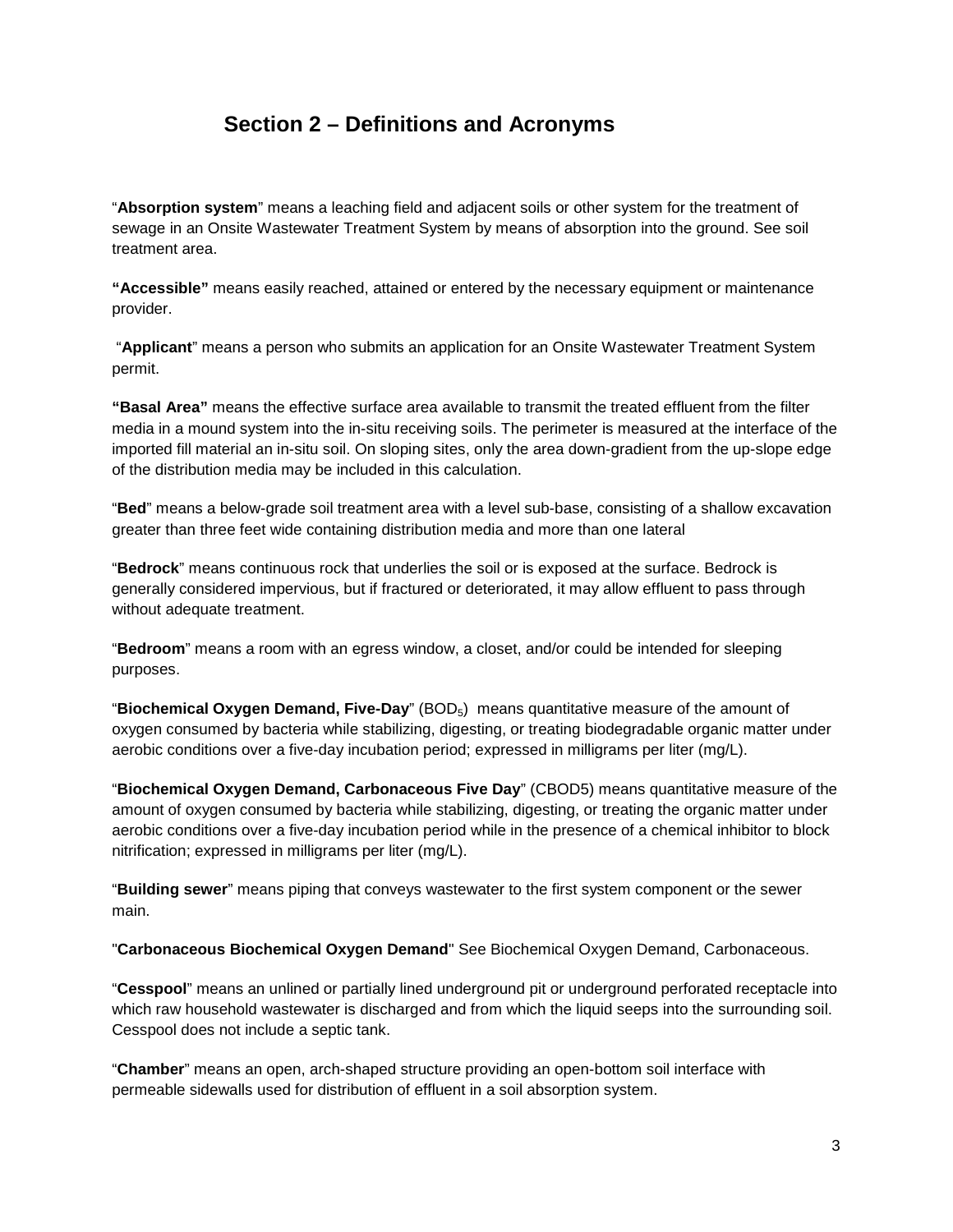"**Cistern**" means an underground, enclosed unpressurized reservoir or tank for storing water as part of a potable water supply system.

"**Cleaning**" means the act of removing septage or other wastes from a wastewater treatment system component or grease/waste from a grease interceptor.

"**Colorado Plumbing Code**" means Rules And Regulations of the Colorado State Plumbing Board (3 CCR 720-1).

"**Commission**" means the Water Quality Control Commission created by section 25-8-201, C.R.S.

"**Competent Technician**" means a person who has the appropriate expertise and is able to conduct and interpret the results of soil profile test pit excavations, percolation tests, and site evaluations. This individual has also met the required competencies for a "Competent Technician" as defined in Section 5.7

"**Component, Major**" means a significant component essential to the proper function of the Onsite Wastewater Treatment System; a major component may include, but is not limited to, septic tank, dosing tank, soil treatment area, higher level treatment component, etc.

"**Component, Minor**" means a component installed for the design of the system; minor component may include, but is not limited to, clean-outs, observation ports, pumps, alarm, effluent filter, tank lid and rise, etc.

"**Composting toilet**" means a self-contained waterless toilet designed to decompose non-water-carried human wastes through microbial action and to store the resulting matter for disposal.

"**Consistence**" means the degree and kind of cohesion and adhesion that soil exhibits and/or the resistance of soil to deformation or rupture under an applied stress to an extent that the soil density would restrict permeability. Aspects of consistence are used to determine if the horizon will have permeability lower than that of the defined soil type. Additional insight to consistence can be found in the UDSA-NRCS Field book for Describing and Sampling Soils; Version 3.0, Sept. 2012.

"**Covered transaction**" means the conveyance of any real property served by an On-Site Wastewater Treatment System, excluding the following:

- 1. Change in ownership solely to include or exclude a spouse or children;
- 2. Transfer subject to life estate if the property reverts back to the grantor who created the life estate;
- 3. Transfer to effect foreclosure or forfeiture of real property (does not include the subsequent sale of the foreclosed property after being titled to the foreclosing person);
- 4. Transfer by redemption from a tax sale (does not include the subsequent sale of the property after being titled to the redeeming person);
- 5. Transfer creating or ending joint ownership if a transferee is an original transferor of the property;
- 6. Transfer of property containing premises that have been demolished or are otherwise uninhabitable;
- 7. Transfer for the vacation or granting of a public right of way;
- 8. Transfer from a person (transferor) to a trust (transferee) where the transferor is trustee(s) of transferee trust estate;
- 9. Properties with an On-Site Wastewater Treatment System that have never been used; or
- 10. New homes that have not yet received a certificate of occupancy.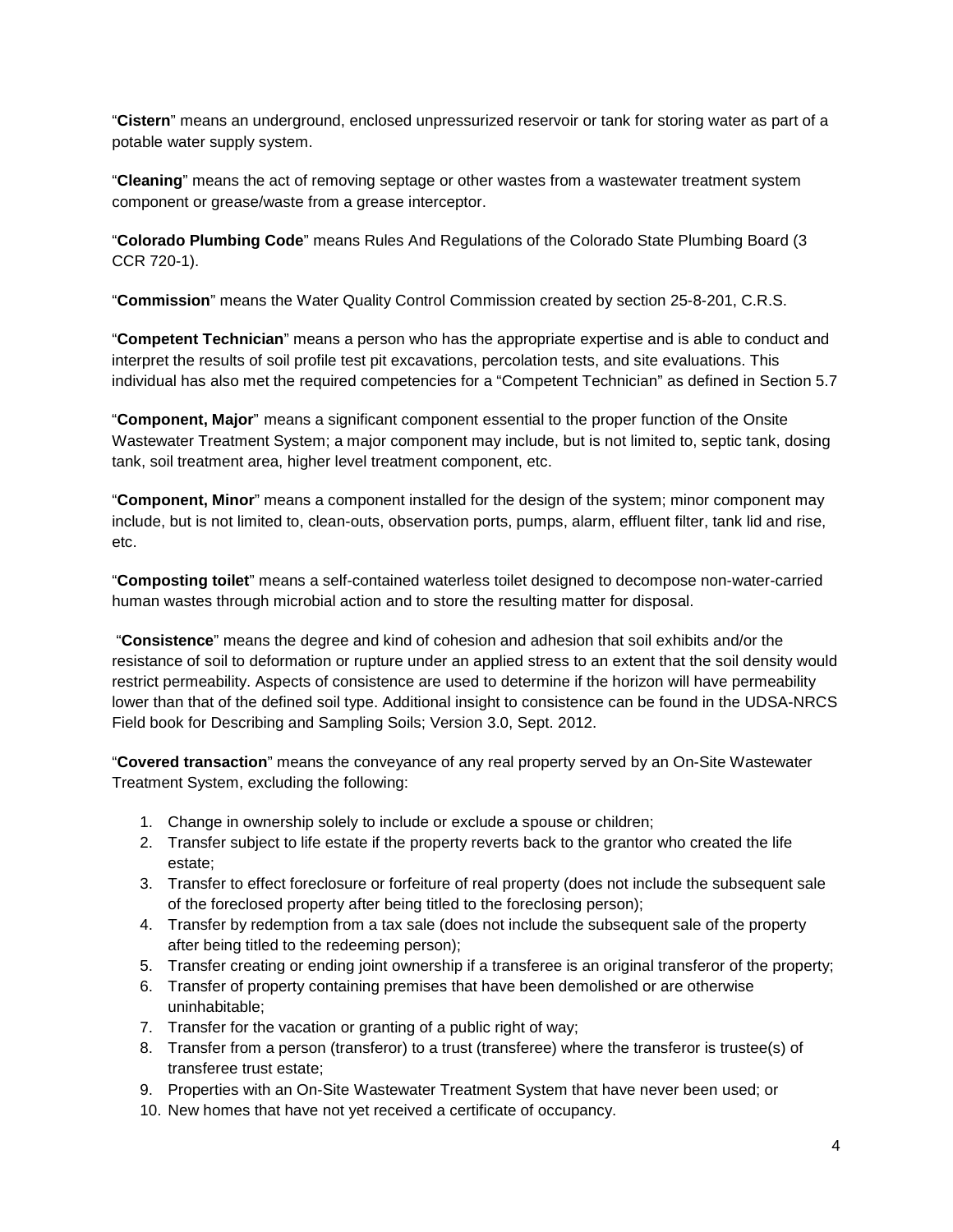"**Crest**" means the highest point on the side of a dry gulch or cut bank.

"**Cut-bank"** means a nearly vertical slope caused by erosion or construction that has exposed historical soil strata.

"**Deep gravel system**" means a soil treatment area for repairs only where the trenches utilize a depth of gravel greater than 6 inches below the distribution pipe and sidewall area is allowed according to a formula specified in this regulation.

**"Deficiency"** See Malfunction.

"**Department**" means the Environmental Health Department within the Clear Creek County Public and Environmental Health Department. Wherever the term "Department" is used in these Regulations, said term shall also include the Water Quality Control Division under its designated authority for the purposes of administering and enforcing the provisions of these Regulations where necessary to protect the public health and environment.

"**Design**" means the following:

1. the process of selecting, sizing, locating, specifying, and configuring treatment train components that match site characteristics and facility use as well as creating the associated written documentation; and

2. Written documentation of size, location, specification and configuration of a system.

"**Design capacity**" See Flow, Design.

"**Design flow**" See Flow, Design.

"**Designer, Onsite Wastewater Treatment System**" means a professional engineer who utilizes site evaluation and investigation information to select an appropriate On-Site Wastewater Treatment System and prepares a design document in conformance with this Regulation.

"**Distribution**" means the process of conveying wastewater or effluent to one or more components, devices, or throughout a soil treatment area.

"**Distribution box**" means a watertight component that receives effluent from a septic tank or other treatment unit and distributes effluent via gravity in approximately equal portions to two or more distribution laterals in the soil treatment area.

"**Division**" means the division of administration of the Colorado Department of Public Health and Environment of which the Water Quality Control Division is a part.

"**Domestic wastewater**" See Wastewater, domestic.

"**Domestic Wastewater Treatment Works**" means a system or facility for treating, neutralizing, stabilizing, or disposing of domestic wastewater which system or facility has a designed capacity to receive more than 2,000 gallons of domestic wastewater per day. The term "domestic wastewater treatment works" also includes appurtenances to such system or facility such as outfall sewers and pumping stations and to equipment related to such appurtenances. The term "domestic wastewater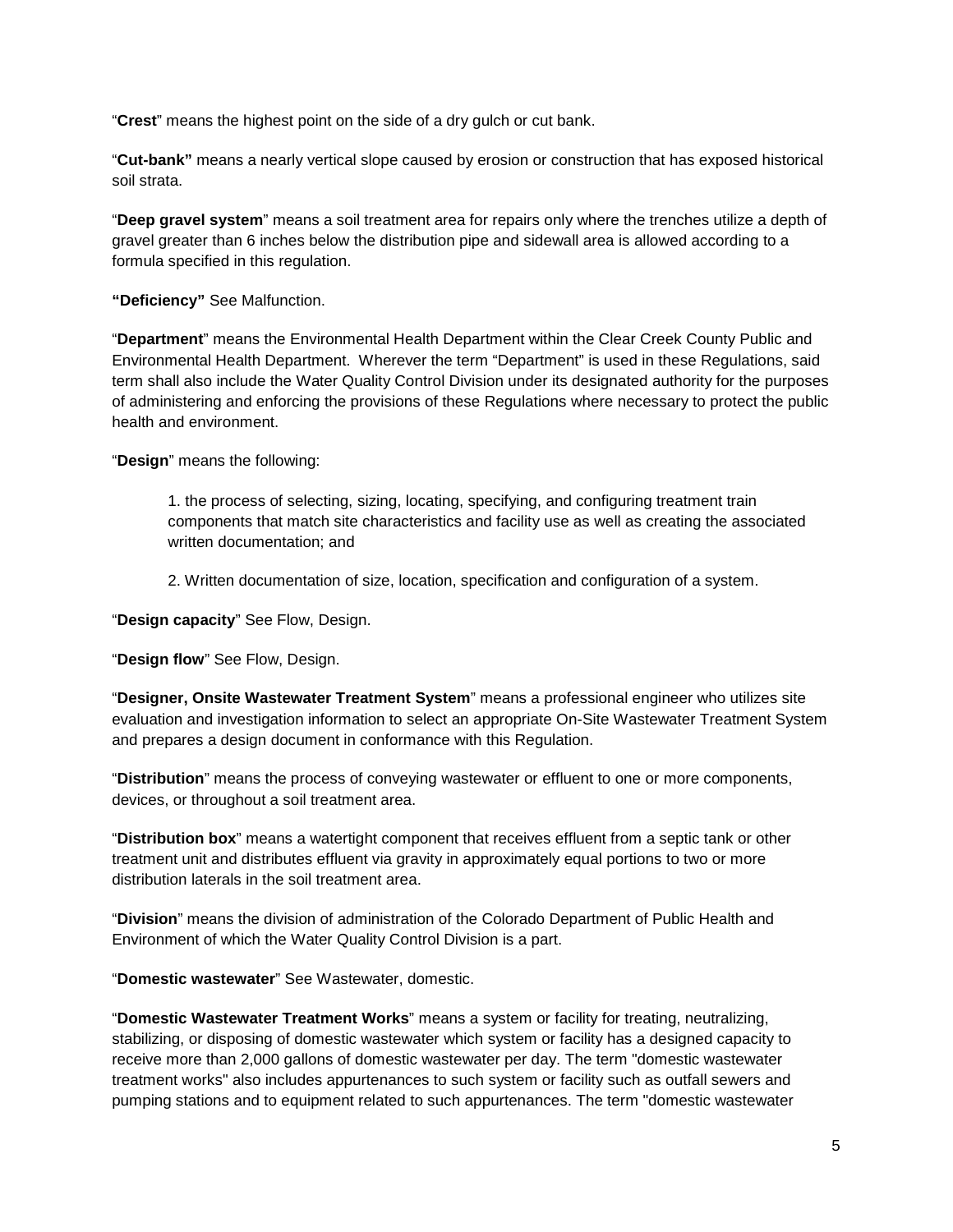treatment works" does not include industrial wastewater treatment plants or complexes whose primary function is the treatment of industrial wastes, notwithstanding the fact that human wastes generated incidentally to the industrial process are treated therein. 25-8- 103 (5), C.R.S.

"**Dosing**" means a high rate periodic discharge into a soil treatment area.

"**Dosing, demand**" means configuration in which a specific volume of effluent is delivered to a component based upon patterns of wastewater generation from the source.

"**Dosing, pressure**" means a uniform application of wastewater throughout the intended portion of the soil treatment area through small diameter pipes and orifices, under pressure. For this definition, the term pressure indicates that the system is capable of creating upward movement of effluent out of the distribution system piping.

"**Dosing, timed**" means a configuration in which a specific volume of effluent is delivered to a component based upon a prescribed interval, regardless of facility water use.

"**Dosing siphon**" means a device used for demand dosing effluent; which stores a predetermined volume of water and discharges it at a rapid rate, from a tank at a given elevation to a component at a lower elevation, accomplished by means of atmospheric pressure and the suction created by the weight of the liquid in the conveying pipe.

"**Dosing tank**" means a tank, compartment or basin that provides for storage of effluent from a septic tank or other treatment unit intended to be delivered to a soil treatment area at a high rate periodic discharge.

"**Drainfield**" See Soil treatment area.

"**Drop box**" means a device used for serial or sequential distribution of effluent by gravity flow to a lateral of a soil treatment area.

"**Dry gulch**" See Gulch, dry.

"**Drywell**" means an unlined or partially lined underground pit (regardless of geometry) into which drainage from roofs, basement floors, water softeners or other non-wastewater sources is discharged and from which the liquid seeps into the surrounding soil.

"**Effective Size"** means the size of granular media such that 10 percent by weight of the media is finer than the size specified.

"**Effluent**" means the liquid flowing out of a component or device of an Onsite Wastewater Treatment System.

"**Effluent filter**" See Effluent screen.

"**Effluent line**" means non-perforated pipe that conveys effluent from the final tank or chamber to the soil treatment area.

"**Effluent screen**" means a removable, cleanable (or disposable) device installed on the outlet piping of a septic tank for the purpose of retaining solids larger than a specific size and/or modulating effluent flow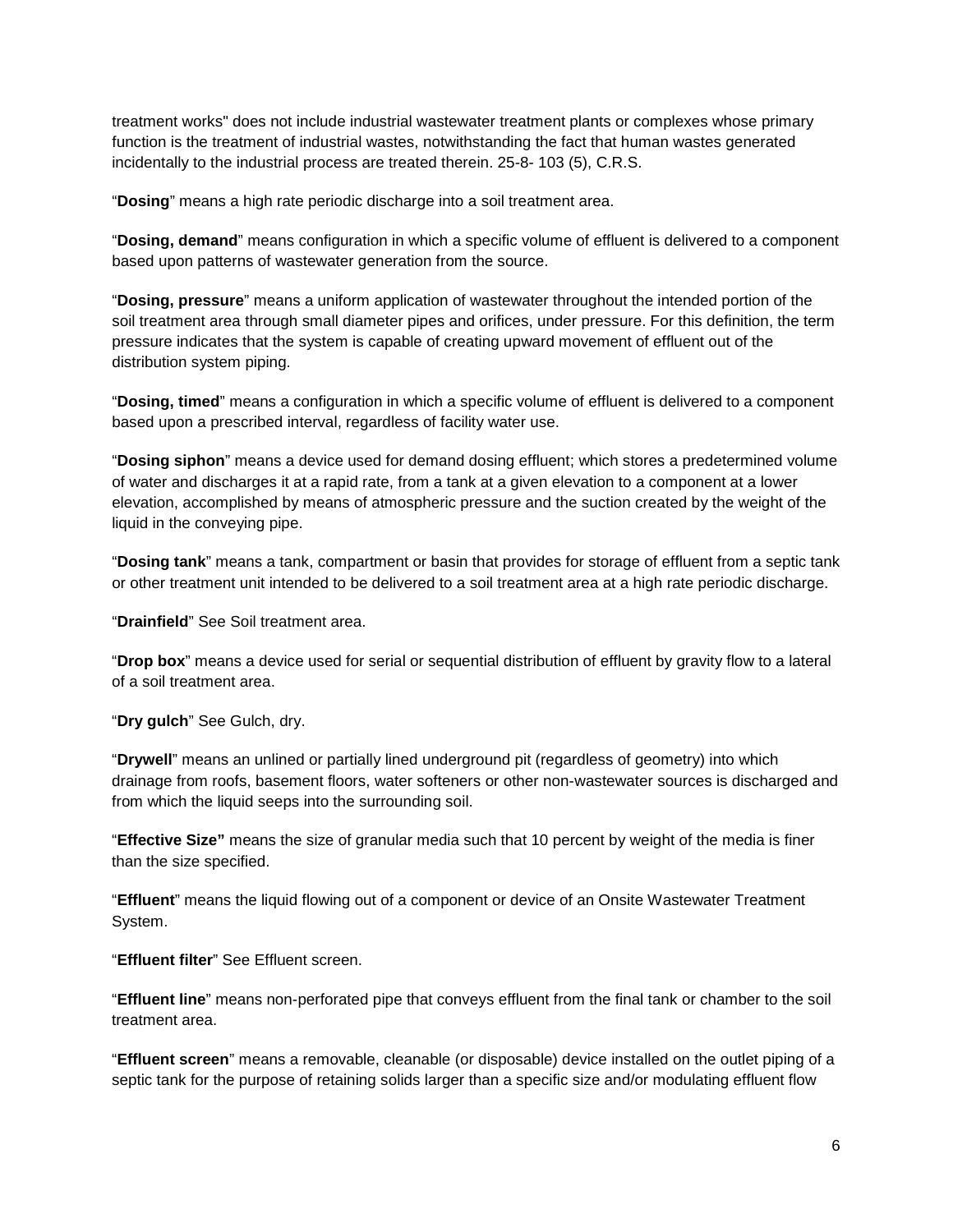rate. An effluent screen may be a component of a pump installation. An effluent screen may also be installed following the septic tank but before higher level treatment components or a soil treatment area.

"**Environmental Health Specialist**" means a person trained in physical, biological, or sanitary science to carry out educational and inspectional duties in the field of environmental health.

"**Evapotranspiration/absorption system**" means an unlined onsite wastewater treatment component that uses evaporation, transpiration, and absorption for dispersal of effluent.

"**Evapotranspiration system**" means an onsite wastewater treatment component with a continuous, impermeable liner that uses evapotranspiration and transpiration for dispersal of effluent.

"**Experimental system**" means a design or type of system based upon improvements or development in the technology of sewage treatment that has not been fully tested.

"**Failure**" means a condition existing within any component of an On-Site Wastewater Treatment System which prevents the system from functioning as intended, and which results in the discharge of untreated or partially treated wastewater onto the ground surface, into surface water or ground water, or which results in the back-up of sewage into the building sewer. Other conditions within an On-Site Wastewater Treatment System component that are deemed by Clear Creek County Environmental Health to be a threat to public health and/or safety may also be deemed a failure.

"**Field performance testing**" means data gathering on a system in actual use that is being proposed for Division acceptance.

"**Floodplain (100-year)"** means an area adjacent to a stream which is subject to flooding as the result of the occurrence of a one hundred (100) year flood, and is so adverse to past, current or foreseeable construction or land use as to constitute a significant hazard to public or environmental health and safety or to property or is designated by the Federal Emergency Management Agency (FEMA) or National Flood Insurance Program (NFIP). In the absence of FEMA/NFIP maps, a professional engineer must certify the flood plain elevations.

"**Floodway**" means the channel of a river or other watercourse and the adjacent land areas that must be reserved in order to discharge the base flood without cumulatively increasing the water surface elevation more than one foot or as designated by the Federal Emergency Management Agency or National Flood Insurance Program. In the absence of FEMA/NFIP maps, a professional engineer must certify the floodway elevation and location.

"**Flow, daily**" means the measured volume of wastewater generated from a facility in a 24-hour period expressed as gallons per day.

"**Flow, design**" means the estimated volume of wastewater per unit of time for which a component or system is designed. Design flow may be given in the estimated volume per unit such as person per unit time that shall be multiplied by the maximum number of units that a facility can accommodate over that time.

"**Flow equalization**" means a system configuration that includes sufficient effluent storage capacity to allow for regulated flow on a daily or multi-day basis to a subsequent component despite variable flow from the source.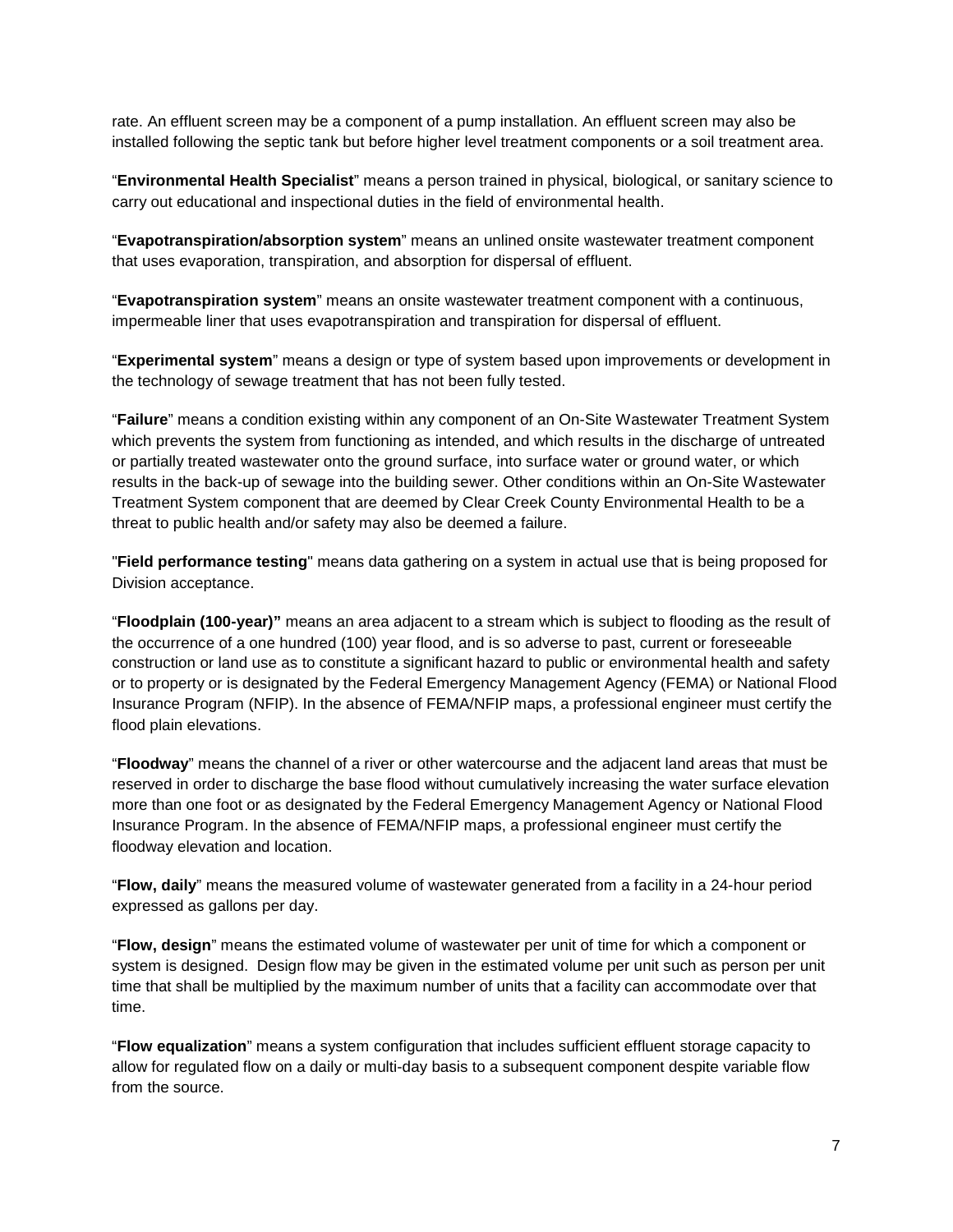"**Flow equalizer**" means an adjustment device to evenly distribute flow between outlets in a distribution box or other device that may be out of level.

"**Grease interceptor tank**" means a watertight device located outside a facility designed to intercept, congeal, and retain or remove fats, oils, and grease from sources such as commercial food-service that will generate high levels of fats, oils, and greases.

"**Ground water**" means that part of the subsurface water that is at or below the saturated zone.

"**Ground water surface**" means the uppermost limit of an unconfined aquifer at atmospheric pressure.

"**Guidelines**" means State Board of Health Guidelines on Individual Sewage Disposal Systems, 5 CCR 1003-6 – predecessor of Regulation 43, On-Site Wastewater Treatment System Regulation, 5 CCR 1002- 43.

"**Gulch, dry**" means a deep, narrow ravine marking the course of an intermittent or ephemeral stream.

"**Health officer**" means the chief administrative and executive officer of Clear Creek County Environmental Health or the Board of Health appointed health officer for On-Site Wastewater Treatment Systems and their designated representative(s).

"**Higher level treatment**" means designated treatment levels 2N, 3 and 3N.

"**Holding tank"** See Vault.

"**Individual Sewage Disposal System**" means a term used for On-Site Wastewater Treatment System in Colorado regulations from 1973 until 2013.

"**Infiltrative surface**" means designated interface where effluent moves from distribution media or a distribution product into treatment media or original soil. In standard trench or bed systems this will be the interface of the distribution media or product and in-situ soil. Two separate infiltrative surfaces will exist in a mound system and an unlined sand filter, one at the interface of the distribution media and fill sand, the other at the interface of the fill sand and in-situ soil.

"**Inspection port**" means an access point in a system component that enables inspection, operation, and/or maintenance.

"**Invert**" means elevation of the bottom of the inside pipe wall or fitting.

"**Lateral**" means pipe, tubing, or other conveyance used to carry and distribute effluent.

"**Leach field**" See Soil treatment area.

"**Limiting layer**" means a horizon or condition in the soil profile or underlying strata that limits the treatment capability of the soil or severely restricts the movement of fluids. This may include soils with low or high permeability, impervious or fractured bedrock, or a seasonal or current ground water surface.

"**Linear Loading Rate"** means the amount of effluent applied per linear food along the contour (gpd/linear ft).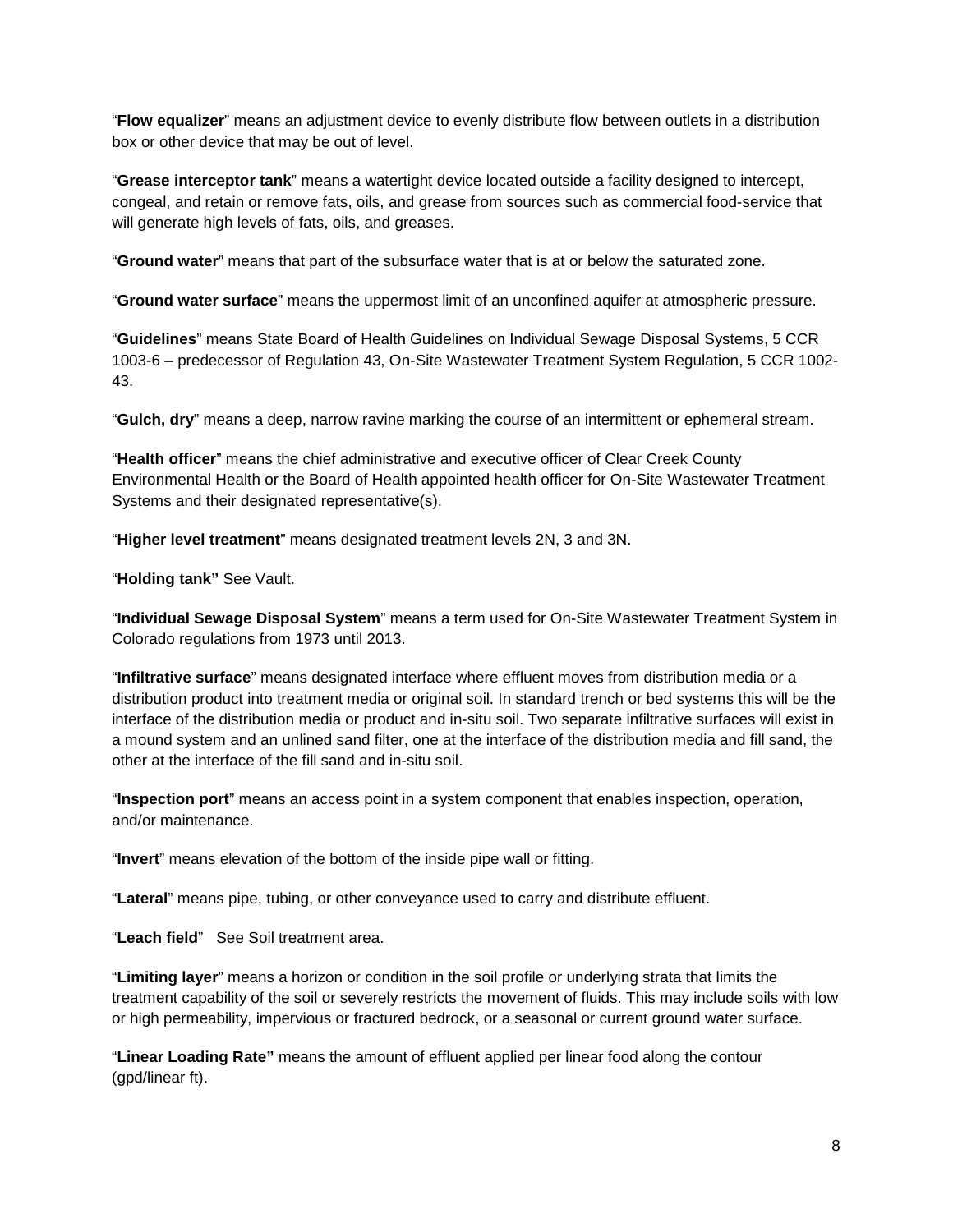"**Liner**" means an impermeable synthetic or natural material used to prevent or restrict infiltration and/or exfiltration. For the purposes of this regulation, the minimum thickness of a liner must be 30 ml.

"**Local Board of Health"** means any local, county, or district board of health.

"**Local Health Department"** See local public health agency.

"**Local Public Health Agency**" means any county, district, or municipal public health agency and may include a county, district, or municipal board of health to oversee On-site Wastewater Treatment System permitting and inspection or an on-site wastewater treatment system program. A local public health agency may designate another agency to administer the OWTS program.

"**Long-term acceptance rate**" (LTAR) means design parameter expressing the rate that effluent enters the infiltrative surface of the soil treatment area at equilibrium, measured in volume per area per time, e.g. gallons per square foot per day (gal/  $\frac{f}{f}$  /day).

"**Malfunction**" means the condition in which a component is not performing as designed or installed and is in need of repair in order to function as originally intended.

"**Manufactured media**" See media, other manufactured.

"**Media**" means solid material that can be described by shape, dimensions, surface area, void space, and application.

"**Media, enhanced manufactured"** means an accepted proprietary manufactured distribution product, wrapped in a specific fabric, and placed on a specified sandbase or media that does not mask the infiltrative surface of the in-situ soil.

"**Media, other manufactured**" means an accepted proprietary manufactured distribution product made of synthetic media for distribution of effluent that is placed directly on the in-situ soil.

"**Media, treatment**" means non-or slowly-degradable media used for physical, chemical, and/or biological treatment in an Onsite Wastewater Treatment System component.

"**Mound**" means a soil treatment area whereby the infiltrative surface is at or above original grade at any point.

"**Nitrogen reduction**" means a minimum 50 percent reduction of influent nitrogen strength which is the minimum objective of NSF/ANSI Standard 245 - Wastewater Treatment Systems - Nitrogen Reduction.

"**On-Site Wastewater Treatment System**" or "**OWTS**" and, where the context so indicates, the term "system" means an absorption system of any size or flow or a system or facility for treating, neutralizing, stabilizing, or dispersing sewage generated in the vicinity, which system is not a part of or connected to a sewage treatment works.

"**Operating Permit**" means a permit that ensures specific operation and/or maintenance requirements for an existing Onsite Wastewater Treatment System that requires regular maintenance of mechanical or electrical treatment components or a system that is designed to meet specific wastewater treatment levels as set forth in these Regulations. See Section 16 for more detail.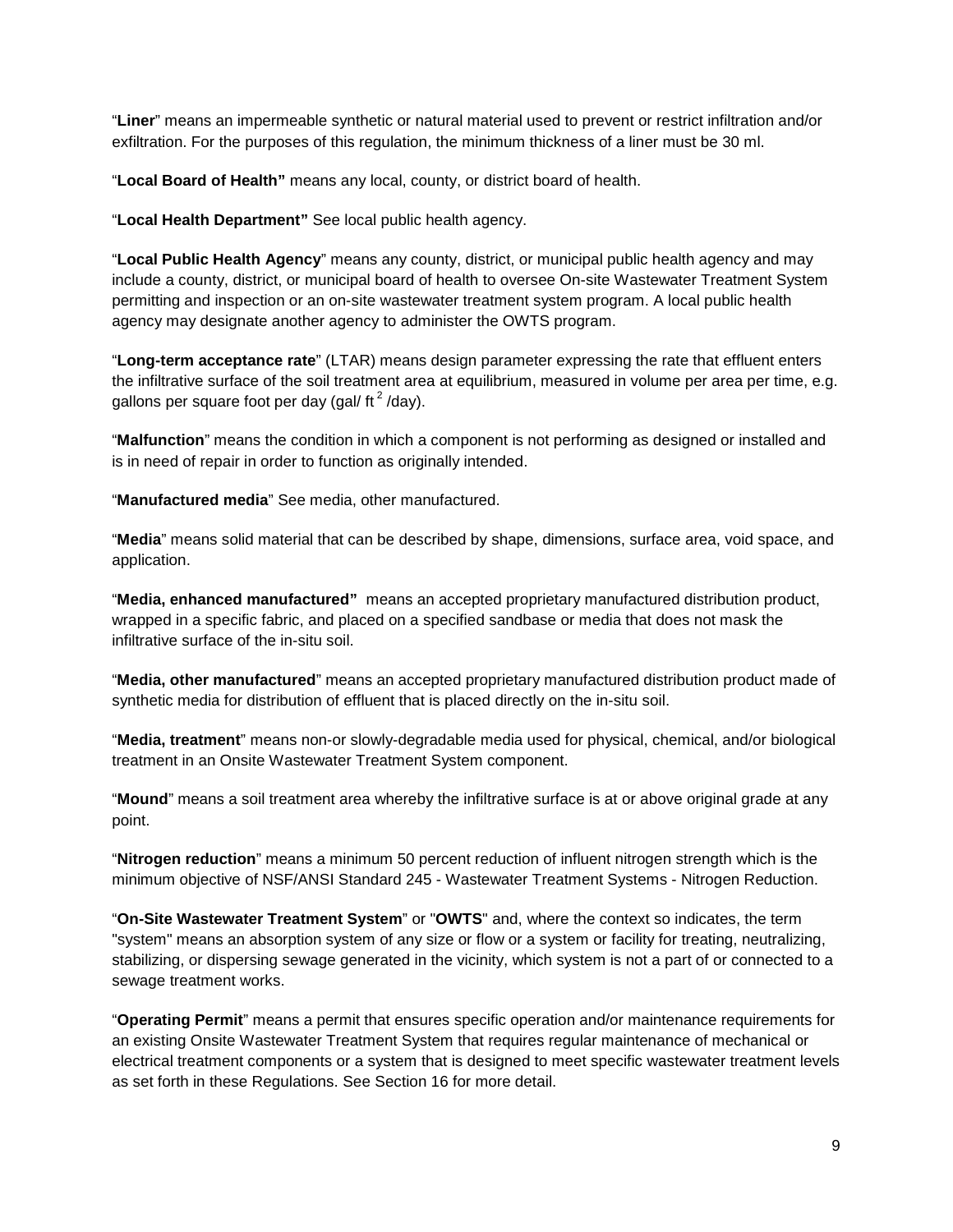### "**Operations and Maintenance Contractor**" See Service Provider.

"**OWTS Act**" means the On-site Wastewater Treatment System Act, §25-10-101, et seq. C.R.S.

"**Owner**" means the person who is owner of record of the land on which a system is designed for, constructed, installed, altered, extended, or used.

"**Percolation test**" means a subsurface soil test at the depth of a proposed absorption system or similar component of an OWTS to determine the water absorption capability of the soil, the results of which are normally expressed as the rate at which one inch of water is absorbed. The rate is expressed in minutes per inch.

"**Performance standard**" means minimum performance criteria for water quality and operation and maintenance established by the regulatory authority to ensure compliance with the public health and environmental goals of the state or public health agency.

"**Permeability**" means the property of a material which permits movement of water through the material.

"**Permit**" means a permit issued by the Clear Creek County Environmental Health Department for the construction or installation, alteration, repair, continued operation of higher level treatment units or systems requiring regular inspection, or prior to a covered transaction for a property with an onsite wastewater treatment system.

"**Person**" means an individual, partnership, firm, corporation, association, or other legal entity and also the state, any political subdivision thereof, or other governmental entity.

"**Pressure distribution**" See Dosing, pressure.

**Privy**" means an above grade structure allowing for the disposal of excreta not transported by a sewer and which provides privacy and shelter and prevents access to the excreta by flies, rodents, or other vectors.

- a. Pit privy privy over an unlined excavation
- b. Vault privy privy over a vault.

"**Professional engineer**" means an engineer licensed in accordance with section 12-25-1, C.R.S

"**Professional geologist**" means a person who is a graduate of an institution of higher education which is accredited by a regional or national accrediting agency, with a minimum of thirty semester (forty-five quarter) hours of undergraduate or graduate work in a field of geology and whose post-baccalaureate training has been in the field of geology with a specific record of an additional five years of geological experience to include no more than two years of graduate work. 23-41-208, C.R.S. and 34-1-201, C.R.S.

"**Proprietary product**" means a manufactured component or other product that is produced by a private person. It may be protected by patent, trademark or copyright.

"**Public domain technology**" means a system that is assembled on location from readily available components and is based on well-established design criteria and is not protected by patent, trademark or copyright.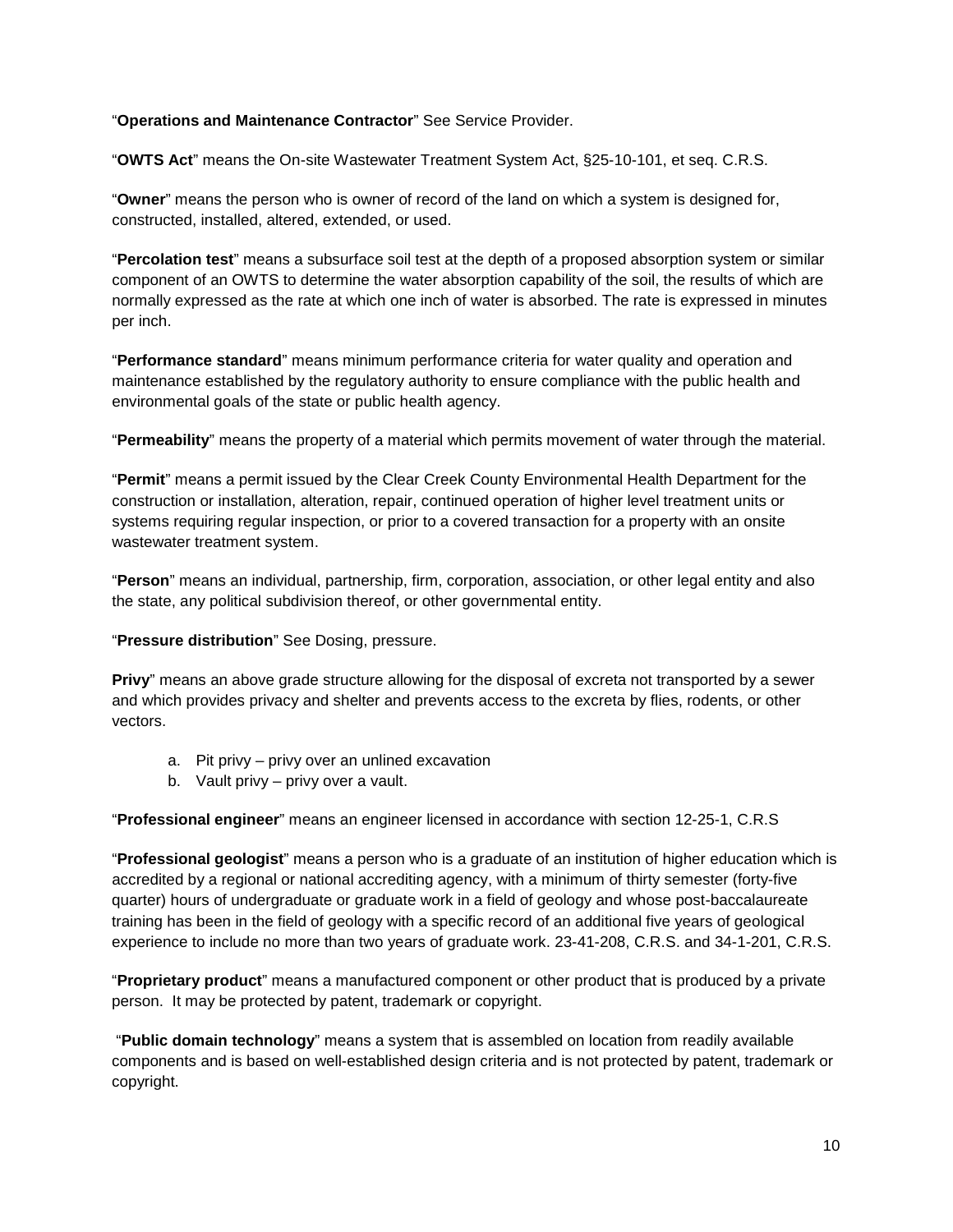"**Record drawing**" means construction drawings that are provided to illustrate the progress or completion of the installation of an Onsite Wastewater Treatment System, or components of the Onsite Wastewater Treatment System; typically based on field inspection by the designer.

"**Redoximorphic**" means a soil property that results from the reduction and oxidation of iron and manganese compounds in the soil after saturation with water and subsequent desaturation.

"**Regulation 43**" means the On-site Wastewater Treatment System Regulation 5 CCR 1002-43 as authorized by the On-site Wastewater Treatment System Act, §25-10-101, et seq. C.R.S.

"**Remediation system**" means a treatment system, chemical/biological additive or physical process that is proposed to restore the soil treatment area of an Onsite Wastewater Treatment System to intended performance.

"**Repair"** means the restoration of functionality and/or treatment by reconstruction, relocation, or replacement of an Onsite Wastewater Treatment System or any component thereof in order to allow the system to function as intended.

### "**Replacement System"** See Repair.

"**Right-of-way"** means the legal right, established by usage or grant, to pass along a specific route through grounds or property belonging to another.

"**Riser**" means a watertight vertical cylinder and lid allowing access to an OWTS component for inspection, cleaning, maintenance, or sampling.

"**Rock-plant filter**" means a designed system which utilizes treatment media and various wetland plants to provide treatment of wastewater through biological, physical, and chemical processes. Also called a constructed wetland.

"**Sand filter**" means an engineer designed OWTS that utilizes a layer of specified sand as filter and treatment media and incorporates pressure distribution.

"**Sand filter, lined**" means an engineer designed OWTS that has an impervious liner and underdrain below the specified sand media. Lined sand filters may be intermittent / single pass where the effluent is distributed over the sand bed a single time before distribution to a soil treatment area, or re-circulating where part of the effluent is returned to an earlier component for additional treatment before distribution to a soil treatment area.

"**Sand filter, unlined**" means an engineer designed OWTS that includes a layer of specified sand used as a treatment media without a liner between the sand and the existing soil on which it is placed.

"**Seepage pit**" means an excavation deeper than it is wide that receives septic tank effluent and from which the effluent seeps from a structural internal void into the surrounding soil through the bottom and openings in the side of the pit.

"**Septage**" means a liquid or semisolid that includes normal household wastes, human excreta, and animal or vegetable matter in suspension or solution generated from a residential septic tank system. Septage may include such material issued from a commercial establishment if the commercial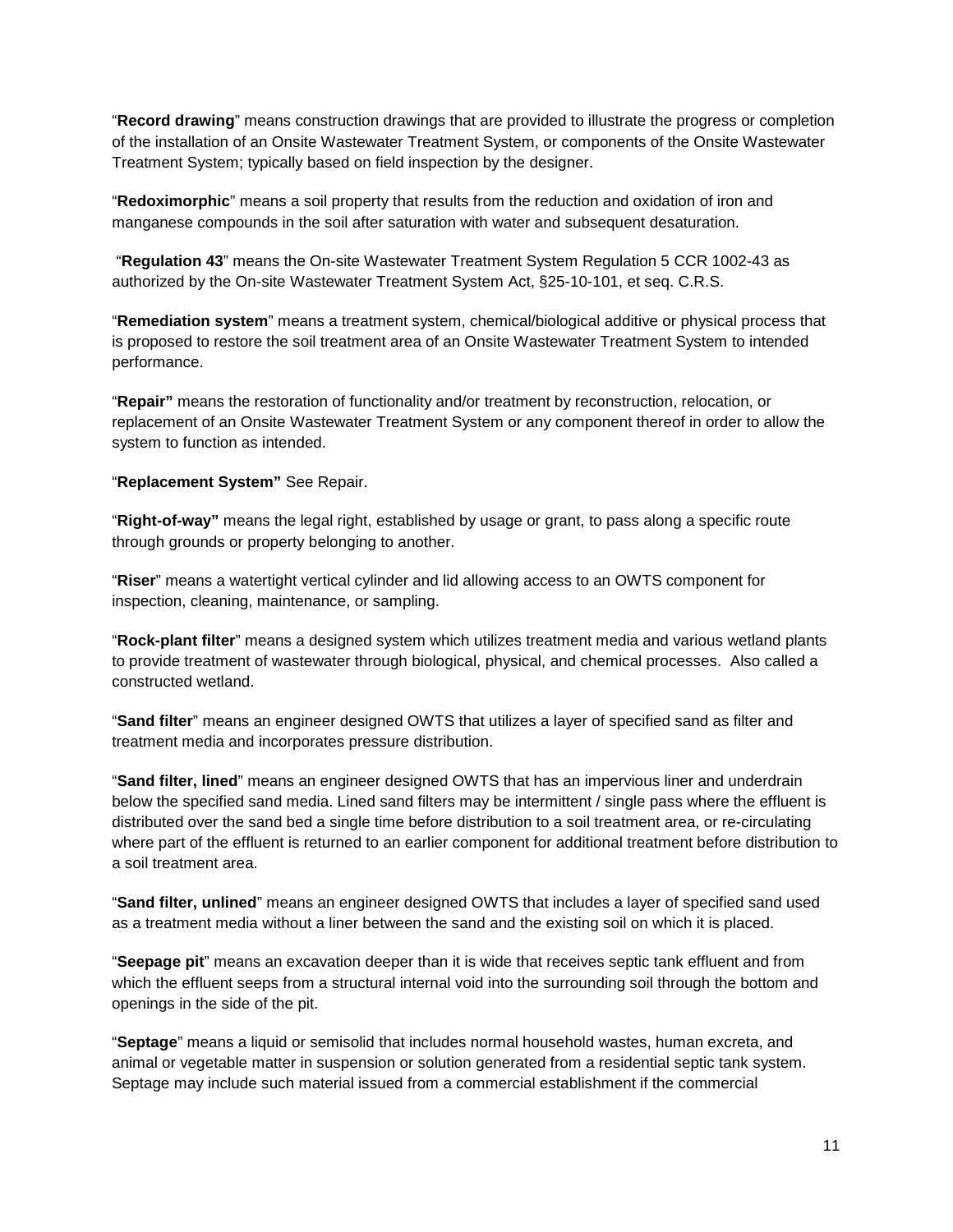establishment can demonstrate to the Division that the material meets the definition for septage set forth in this subsection. Septage does not include chemical toilet residuals.

"**Septic tank**" means a watertight, accessible, covered receptacle designed and constructed to receive sewage from a building sewer, settle solids from the liquid, digest organic matter, store digested solids through a period of retention, and allow the clarified liquids to discharge to other treatment units for final disposal.

"**Sequential distribution**" means a distribution method in which effluent is loaded into one trench and fills it to a predetermined level before passing through a relief line or device to the succeeding trench. The effluent does not pass through the distribution media before it enters succeeding trenches.

"**Serial distribution**" means a distribution method in which effluent is loaded into one trench and fills it to a predetermined level before passing through a relief line or device to the succeeding trench. The effluent passes through the distribution media before entering succeeding trenches which may be connected to provide a single uninterrupted flow path.

"**Service Provider**" means a person engaged in the business of servicing and maintaining higher level treatment units. Service providers shall hold a current National Association of Wastewater Technicians (NAWT) Operation and Maintenance credentials (Part 1 and 2) or equivalent. Service providers shall also have also have training relative to the specific system to be maintained or certification by the equipment manufacturer, if available.

"**Sewage**" means a combination of liquid wastes that may include chemicals, house wastes, human excreta, animal or vegetable matter in suspension or solution, and other solids in suspension or solution, and that is discharged from a dwelling, building, or other establishment. See also Wastewater, domestic.

"**Sewage treatment works**" has the same meaning as "domestic wastewater treatment works" under section 25-8-103, C.R.S.

"**Site evaluation**" means a comprehensive analysis of soil and site conditions for an Onsite Wastewater Treatment System.

"**Site Evaluator"** means a practitioner who conducts preconstruction site evaluations, including visitng a site and performing soil analysis, a site survey or other activities necessary to determine the suitability of a site for an Onsite Wastewater Treatment System.

"**Slit trench latrine**" means a temporary shallow trench for use as disposal of non-water-carried human waste.

"**Soil**" means:

- 1. Unconsolidated mineral and/or organic material on the immediate surface of the earth that serves as a medium for the growth of plants and can potentially treat wastewater effluent;
- 2. Unconsolidated mineral or organic matter on the surface of the earth that has been subjected to and shows effects of:
	- a. pedogenic and environmental factors of climate (including water and temperature effects); and
	- b. macro and microorganisms, conditioned by relief, acting on parent material over a period of time.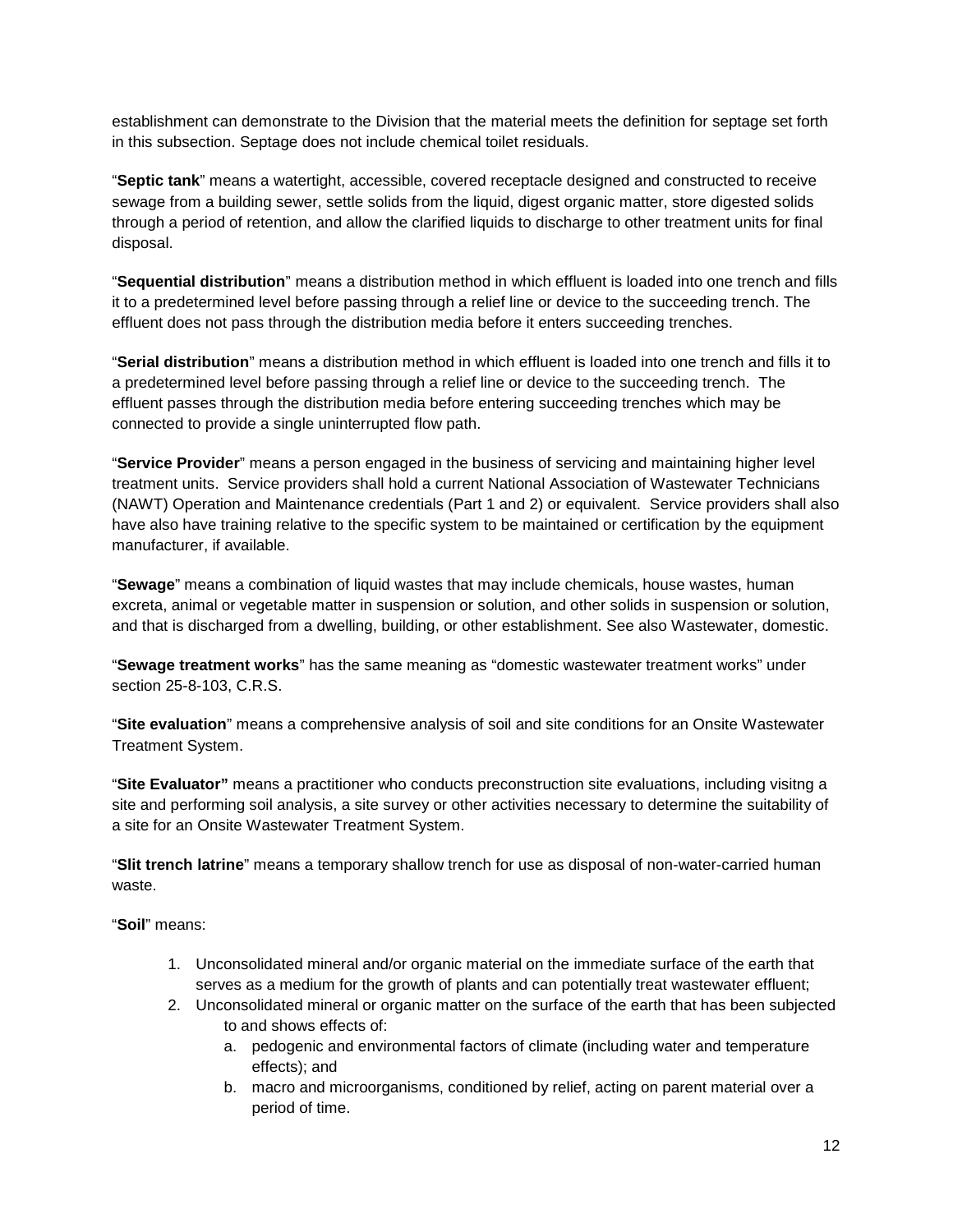"**Soil evaluation**" means a percolation test, soil profile, or other subsurface soil analysis at the depth of a proposed soil treatment area or similar component or system to determine the water absorption capability of the soil, the results of which are normally expressed as the rate at which one inch of water is absorbed or as an application rate of gallons per square foot per day.

"**Soil horizon**" means layers in the soil column differentiated by changes in texture, color, redoximorphic features, bedrock, structure, consistence, and any other characteristic that affects water movement or treatment of effluent.

### "**Soil morphology**" means:

- 1. Physical constitution of a soil profile as exhibited by the kinds, thickness, and arrangement of the horizons in the profile; and by the texture, structure, consistence, and porosity of each horizon; and
- 2. Visible characteristics of the soil or any of its parts.

"**Soil profile test pit excavation**" means a trench or other excavation used for access to evaluate the soil horizons for properties influencing effluent movement, bedrock, evidence of seasonal high ground water, and other information to be used in locating and designing an On-site Wastewater Treatment System.

"**Soil structure**" means the naturally occurring combination or arrangement of primary soil particles into secondary units or peds; secondary units are characterized on the basis of type, size class, and grade (degree of distinctness).

"**Soil texture**" means proportion by weight of sand, silt, and clay in a soil.

"**Soil treatment area**" or "STA" means the physical location where final treatment and dispersal of effluent occurs. Soil treatment area includes drainfields and drip fields.

"**Soil treatment area, alternating**" means final treatment and distribution component that is composed of two soil treatment areas that are independently dosed.

"**Soil treatment area, sequencing**" means a soil treatment area having more than two sections that are dosed on a frequent rotating basis.

"**State Waters**" has the meaning set forth under section 25-8-103. C.R.S.

"**Suitable soil**" means a soil which will effectively treat and filter effluent by removal of organisms and suspended solids, which meets long-term acceptance rate requirements as defined in Table 11-1, and has the required vertical thickness below the infiltrative surface and above a limiting layer.

"**System Cleaner**" means a person engaged in and who holds himself or herself out as a specialist in the cleaning and pumping of OWTS and removal of the residues deposited in the operation thereof.

"**System Inspector**" See Transfer of Title Inspector.

"**System Contractor**" or "**System Installer"** means a person engaged in and who holds himself or herself out as a specialist in the installation, renovation, and repair of onsite wastewater treatment systems. A Systems Contractor is required to obtain a license with Clear Creek County and must keep that license active to perform any work on Onsite Wastewater Treatment Systems.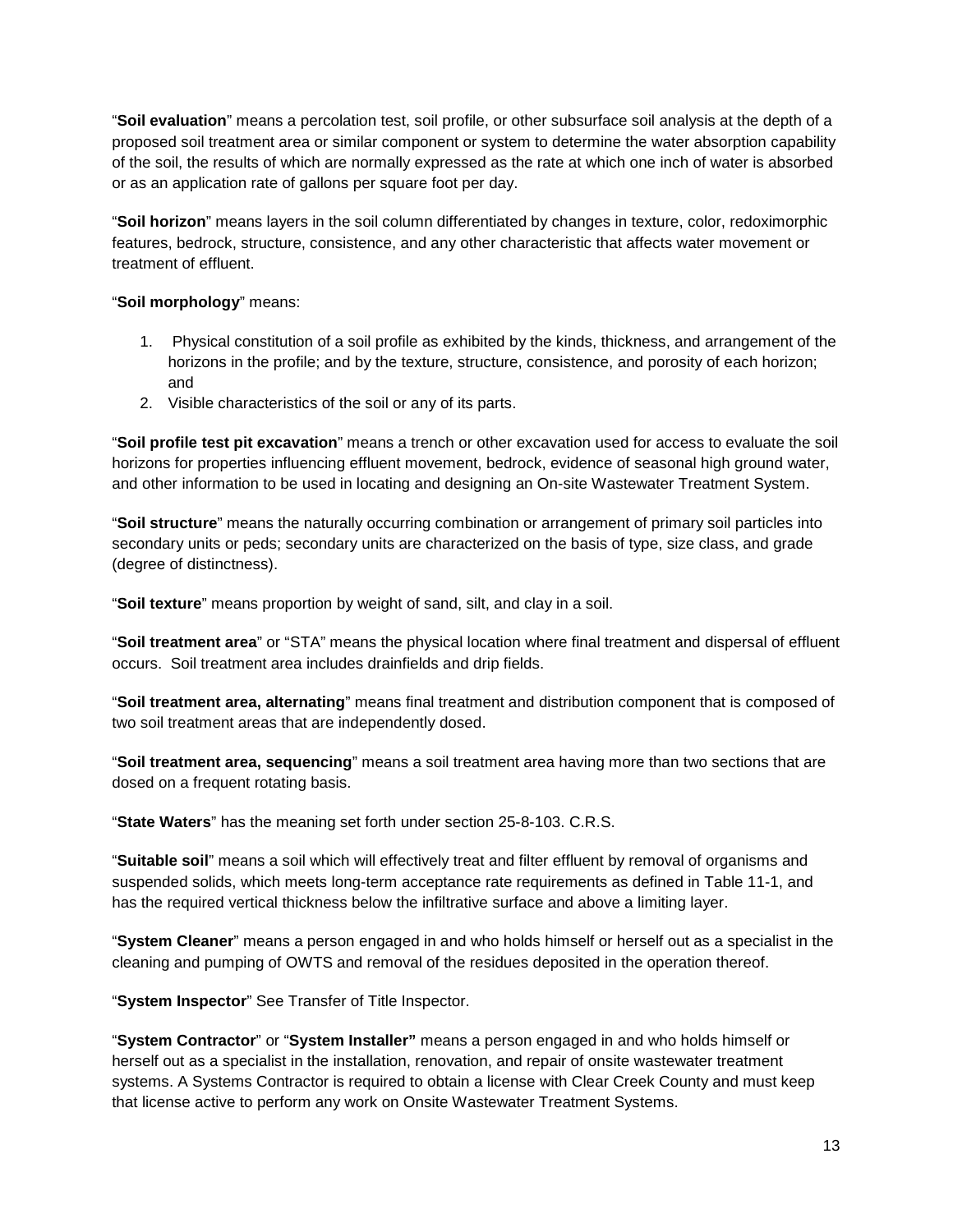"**Total suspended solids**" means measure of all suspended solids in a liquid; typically expressed in mg/L.

"**Transfer of Title**" means change of ownership of a property.

"**Transfer of Title Inspector**" or "**System Inspector**" means a person engaged in the business of inspecting OWTS and who is a NAWT or NSF-certified Onsite Wastewater Inspector or equivalent. Inspectors for higher level treatment systems must have training relevant to the specific system or certification by the equipment manufacturer.

"**Treatment level**" (TL) means defined concentrations of pollutants to be achieved by a component or series of components of an OWTS.

"**Treatment media**" See Media, treatment.

"**Treatment unit**" means a component or series of components where solids or pollutants are removed from wastewater or effluent from a preceding component.

"**Trench**" means:

- 1. Below-grade soil treatment area consisting of a shallow excavation with a width of 3 feet or less containing distribution medial and one lateral; and
- 2. Excavation for placement of piping or installation of electrical wire or conduit.

"**Uniformity coefficient**" means a value which is the ratio of D60 to D10 where D60 is the soil diameter of which 60 percent of the soil weight is finer and D10 is the corresponding value at 10 percent finer. (A soil having a uniformity coefficient smaller than 4 would be considered "uniform" for purposes of this regulation.)

"**Use Permit**" means a document issued by the Clear Creek Environmental Health Department prior to a covered transaction, approving the continued use of an existing OWTS. See Section 17 for more information.

"**Vault**" means a watertight, covered receptacle, which is designed to receive and store excreta or wastes either from a building sewer or from a privy and is accessible for the periodic removal of its contents. If the vault is intended to serve a structure or structures that are projected to generate a domestic wastewater flow of 2,000 gallons per day or more at full occupancy, the vault is a domestic wastewater treatment works.

"**Visual and tactile evaluation of soil**" means determining the properties of soil by standardized tests of appearance and manipulation in the hand.

"**Volume, effective**" means the amount of effluent contained in a tank under normal operating conditions; for a septic tank, effective volume is determined relative to the invert of the outlet. For a dosing tank, the effective volume under normal conditions is determined relative to the invert of the inlet and the control off level.

"**Wastewater, domestic**" means combination of liquid wastes (sewage) which may include chemicals, household wastes, human excreta, animal or vegetable matter in suspension or solution, or other solids in suspension or solution which are discharged from a dwelling, building, or other structure.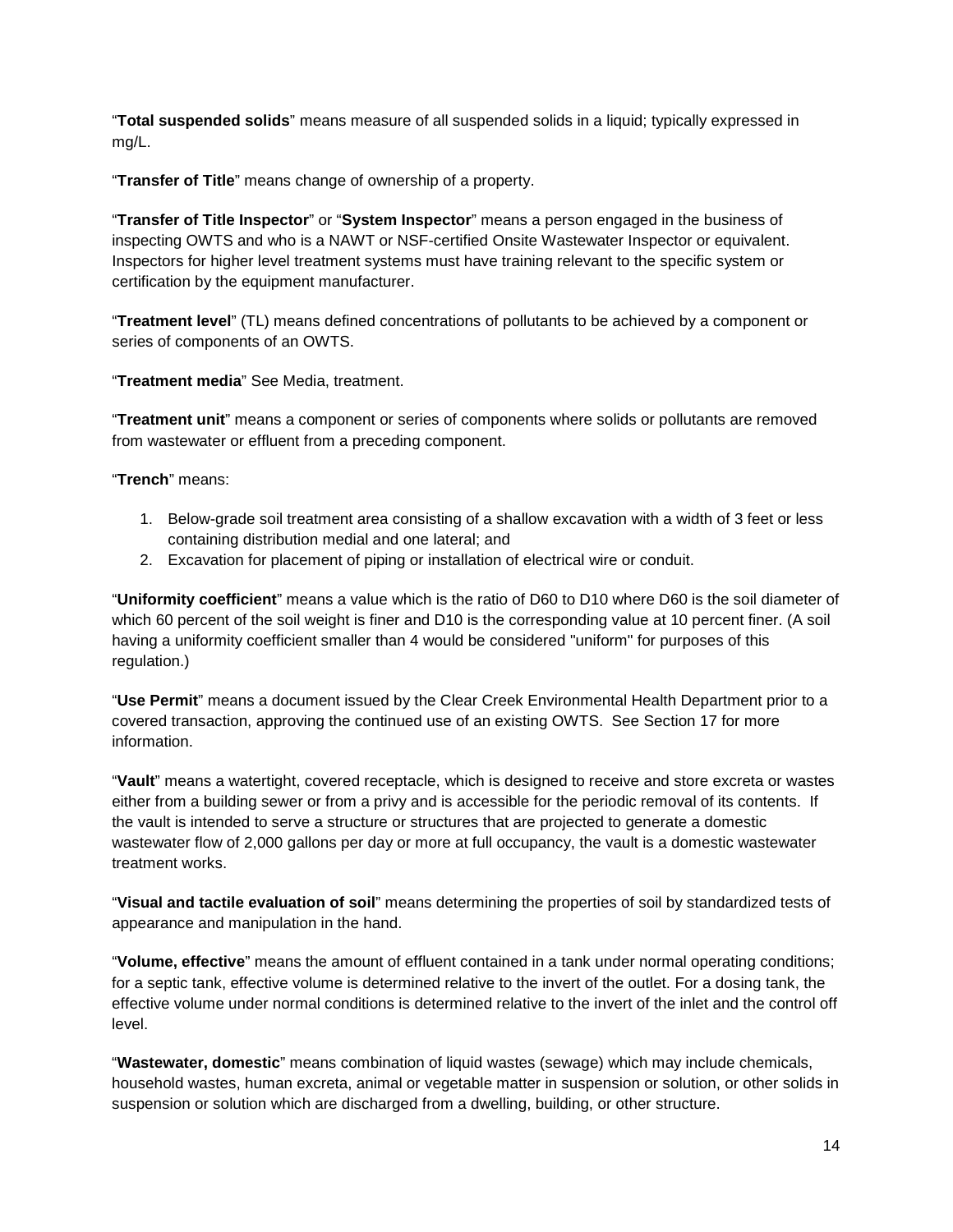### "**Wastewater, high strength**" means:

- 1. Wastewater from a structure having BOD 5 greater than 300 mg/L; and/or TSS greater than 200 mg/L; and/or fats, oils, and grease greater than 50 mg/L; or
- 2. Effluent from a septic tank or other pretreatment component (as defined by NSF/ANSI Standard 40 testing protocol) that has BOD 5 greater than 180 mg/L; and/or TSS greater than 80 mg/L; and/or fats, oils, and grease greater than 25 mg/L and is applied to an infiltrative surface.

"**Wastewater pond**" means a designed pond which receives exclusively domestic wastewater from a septic tank and which provides an additional degree of treatment.

### "**Water Quality Control Commission**" See Commission.

### "**Water Quality Control Division**" See Division.

"**Water supply**" means the type (domestic, commercial, or agricultural) and source of the water supply for a building site that may consist of a well, public water system, or a cistern.

"**Well**" means any excavation that is drilled, cored, bored, washed, fractured, driven, dug, jetted, or otherwise constructed for the acquisition of groundwater for beneficial use, including infiltration galleries permitted as wells by the Colorado Division of Water Resources.

### "**Wetland, constructed**" See Rock-plant filter.

"**Wetlands**" means those areas that are inundated or saturated by surface or groundwater at a frequency and duration sufficient to support, and that under normal circumstances do support, a prevalence of vegetation typically adapted for life in saturated soil conditions. Wetlands generally include swamps, marshes, bogs, and similar areas.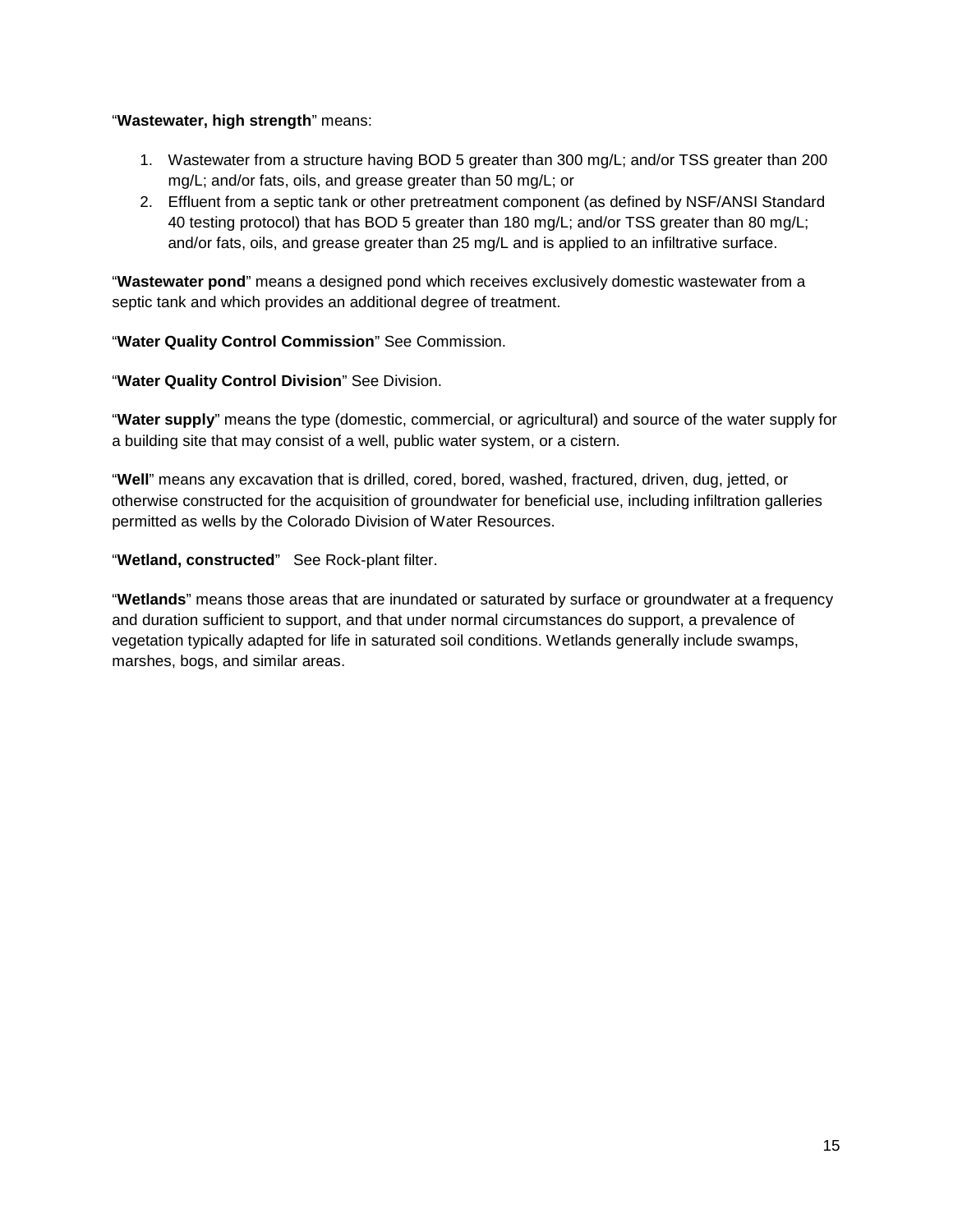### **Table 2-1 Abbreviations and Acronyms**

| <b>AASHTO</b> | American Association of State Highway and Transportation Officials |
|---------------|--------------------------------------------------------------------|
| <b>ANSI</b>   | American National Standards Institute                              |
| <b>ASTM</b>   | American Society for Testing and Materials                         |
| <b>BOD</b>    | <b>Biochemical Oxygen Demand</b>                                   |
| <b>CBOD</b>   | Carbonaceous Biochemical Oxygen Demand                             |
| C.R.S.        | <b>Colorado Revised Statutes</b>                                   |
| <b>CSA</b>    | <b>Canadian Standards Association</b>                              |
| <b>CDPHE</b>  | Colorado Department of Public Health and Environment               |
| gpd           | gallons per day                                                    |
| <b>ISDS</b>   | Individual Sewage Disposal System                                  |
| <b>LTAR</b>   | Long-term Acceptance Rate                                          |
| mg/L          | milligrams per Liter                                               |
| <b>MPI</b>    | Minutes Per Inch                                                   |
| <b>NAWT</b>   | National Association of Wastewater Technicians                     |
| <b>NSF</b>    | <b>National Sanitation Foundation</b>                              |
| O&M           | <b>Operations and Maintenance</b>                                  |
| <b>OWTS</b>   | Onsite Wastewater Treatment System(s)                              |
| <b>STA</b>    | Soil Treatment Area                                                |
| TL            | <b>Treatment Level</b>                                             |
| <b>TSS</b>    | <b>Total Suspended Solids</b>                                      |
| UL            | <b>Underwriters' Laboratories</b>                                  |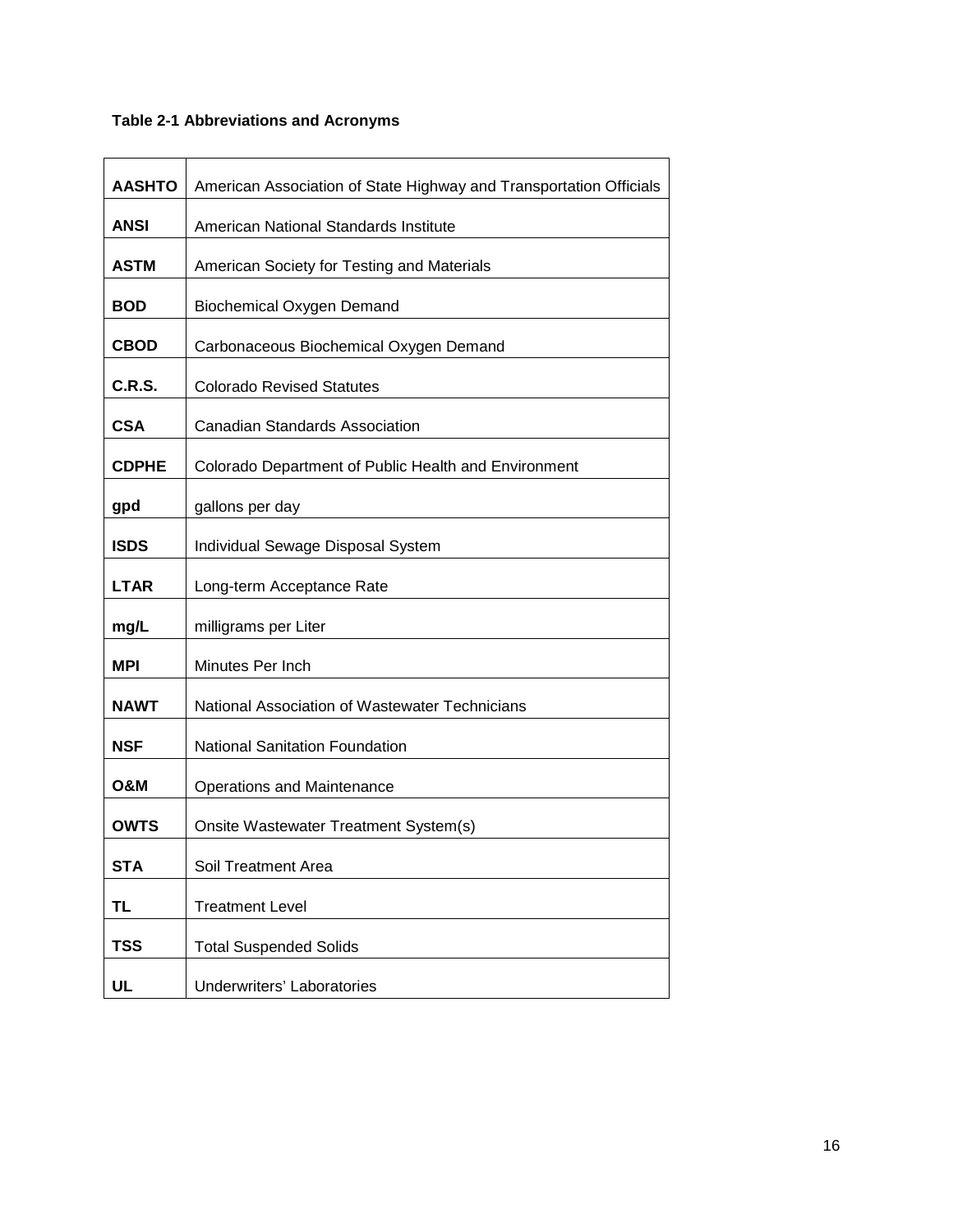# **Section 3 – General Requirements and Prohibitions**

### **1. General Requirements**

- a. The owner of any structure or land site where people live, work, or congregate shall ensure that the structure of land site contains a properly functioning and approved OWTS or sanitary sewer connection. Any toilet, sink, tub, shower, or any other fixture that discharges wastewater shall be connected to either the OWTS or sanitary sewer
- b. All OWTS designs must be reviewed and stamped by a Colorado licensed professional engineer.
- c. It is the responsibility of the owner to provide the Department with proof of an existing, approved system, and a record drawing showing distances of all major components of the system to findable points on the property.

### **2. Design Capacity**

- a. An OWTS with design capacity less than or equal to 2,000 gpd must comply with regulations adopted by local boards of health pursuant to this regulation and the OWTS Act. Within the jurisdiction of the local public health agency, the regulations promulgated by the local board of health govern all aspects of OWTS permits, performance, location, construction, alteration, installation, and use.
- b. An OWTS with design capacity greater than 2,000 gpd must comply with this regulation, site location and design approval in section 25-8-702, C.R.S., and the discharge permit requirements in the Water Quality Control Act, 25-8-501, et seq. C.R.S.
	- i. Applicable Commission regulations include, but are not limited to, the following:
	- ii. Regulation 22 Site Location and Design Approval Regulations for Domestic Wastewater Treatment Works (5 CCR 1002-22)
	- iii. Regulation 41 The Basic Standards for Ground Water (5 CCR 1002-41)
	- iv. Regulation 42 Site-Specific Water Quality Classifications and Standards for Ground Water (5 CCR 1002-42)
	- v. Regulation 61 Colorado Discharge Permit System Regulations (5 CCR 1002- 61)
	- vi. Regulation 62 Regulations for Effluent Limitations (5 CCR 1002-62).
- c. For systems greater than 2,000 gpd, the Division is also authorized to determine those parts of this regulation identified as the prerogative of the local public health agencies.
- d. The requirements for maintenance and standards of performance for systems greater than 2,000 gpd shall be determined by the site application approval and discharge permit.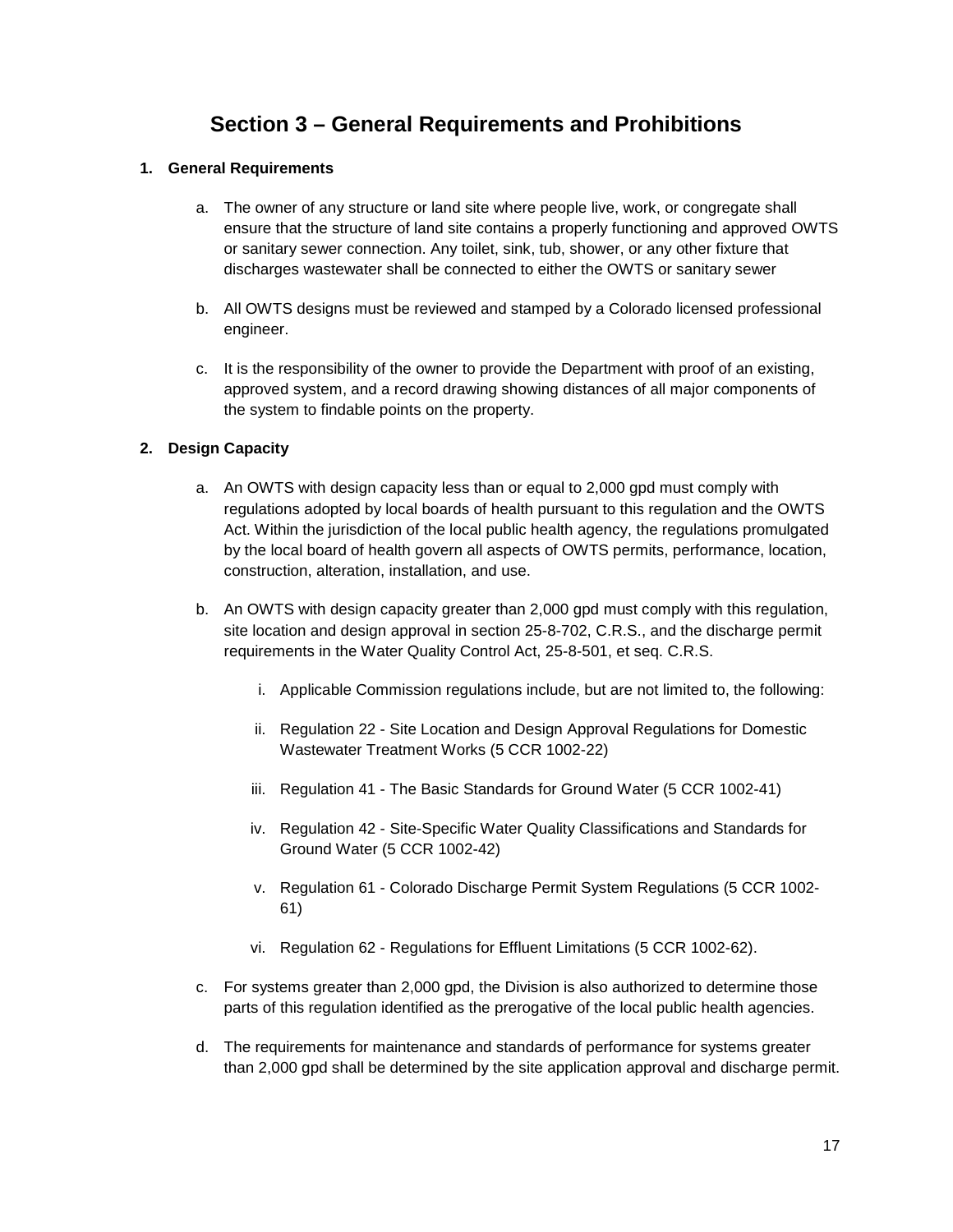e. In the interest of facilitating communication of LPHA concerns regarding a design being reviewed by the Division, the local public health agency can provide comments to the Division for consideration during the Division's review of the proposed design and discharge permit application. Under such a coordinated process, the Division retains final authority for approval or denial of each domestic wastewater treatment works that is regulated under the site location approval and Colorado Discharge Permit System regulations. Prior to approval or denial of each OWTS domestic wastewater treatment works, the Division must acknowledge and consider local OWTS regulations when they are more stringent and restrictive than this regulation.

### **3. Right of Entry**

- a. For the purpose of inspecting and enforcing these Regulations and the terms and conditions of any permit issued and investigating and responding to complaints, the Clear Creek Environmental Health Department is authorized to enter upon private property at reasonable times and upon reasonable notice for the purpose of determining whether or not an operating OWTS is functioning in compliance with the OWTS Act and these Regulations and the terms and conditions of any permit issued and to inspect and conduct tests in evaluating any permit application.
- b. The owner or occupant of every property having an OWTS shall permit the health officer access to the property to make inspections, conduct required tests, take samples, and monitor compliance.

### **4. Surface Activity**

- a. Activity or use on the surface of the ground over any part of the OWTS must be restricted. The soil treatment area must not be subject to damage or soil compaction from livestock, vehicular traffic, recreational use, or other site development activity.
- b. Construction equipment not necessary to install the OWTS must be kept off of the soil treatment area to prevent undesirable compaction of the soils. If compaction occurs, the disturbed or compacted soil must be re-evaluated and/or new soil evaluations performed. The system must be redesigned if the soil permeability have changed.

### **5. Public Sewer Service**

a. No OWTS permit shall be issued to any person when the subject property is located within a municipality or special district that provides public sewer service, except where such sewer service to the property is not feasible in the determination of the municipality or special district, or the permit is otherwise authorized by the municipality or special district.

### **6. Site Development and Access**

a. For new development on unimproved lots, a Driveway Permit must be issued by the Site Development Department prior to issuance of an OWTS permit.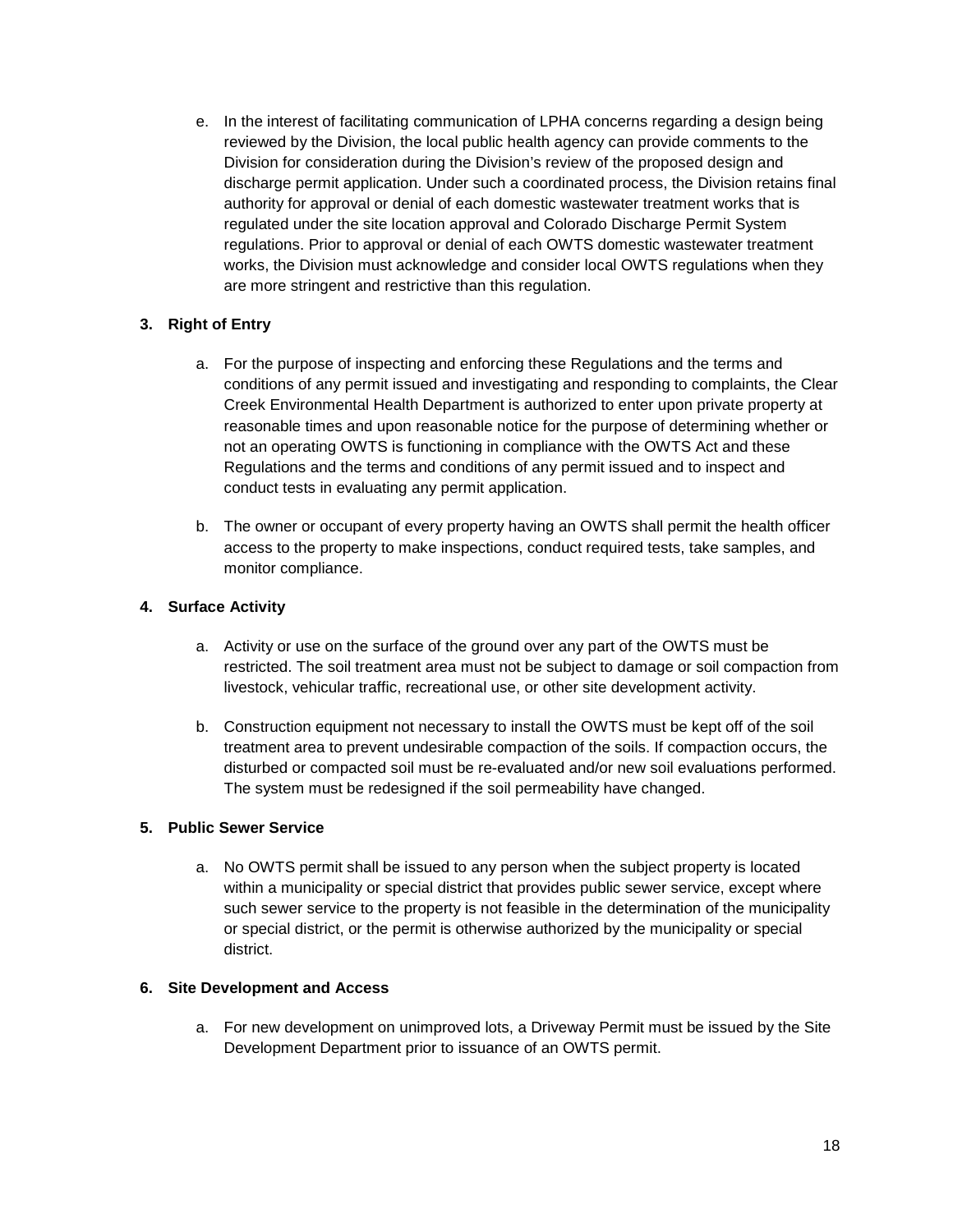b. All construction access roads or pathways must be restored to pre-construction condition, through regrading, reseeding, and revegetation prior to final approval of use of the OWTS.

### **7. Constructing in a County Right of Way**

a. Construction through, or under a county right of way is prohibited where a conforming system can be installed on the property without crossing the right of way.

### **8. Floodplains**

- a. New, expanded or repair/replacement OWTS installed in a 100-year floodplain must meet or exceed the requirements of the Federal Emergency Management Agency (FEMA) and Clear Creek County Site Development. Repairs of an existing system shall meet the requirements as feasible. The system as approved by the local public health agency shall be designed to minimize or eliminate infiltration of floodwaters into the system and discharge from the system into the floodwaters. The OWTS must be located to avoid impairment to floodwaters or contamination from them during floods
- b. A new or expanded OWTS must not be installed in a floodway designated in a 100-year floodplain where a conforming OWTS outside the floodway can be installed. For any new OWTS or system repair that may affect the floodway delineation, appropriate procedures shall be followed including revision of the floodway designation, if necessary.

### **9. Leasing Water from Clear Creek Basin**

a. If a property will be leasing water in accordance with the Clear Creek County Water Augmentation Plan, then all requirements for OWTS design and monitoring set forth in the Clear Creek Water Augmentation Plan must be followed, in addition to these Regulations.

### **10. Fees**

- a. Non-refundable permit and license application fees as established by the Board of Health must be remitted to the Department at the time of application.
- b. Fees that are assessed to the permit after issues shall be remitted prior to the final approval of the system.

### **11. Material Incorporated by Reference**

a. Throughout these regulations, standards and requirements by outside organizations have been adopted and incorporated by reference. The materials incorporated by reference cited herein include only those versions that were in effect as of June 30, 2017, and not later amendments to the incorporated material. Materials incorporated by reference are available for public inspection during normal business hours from the Water Quality Control Division, 4300 Cherry Creek Drive South, Denver, Colorado 80246. Copies may be purchased from the source organizations.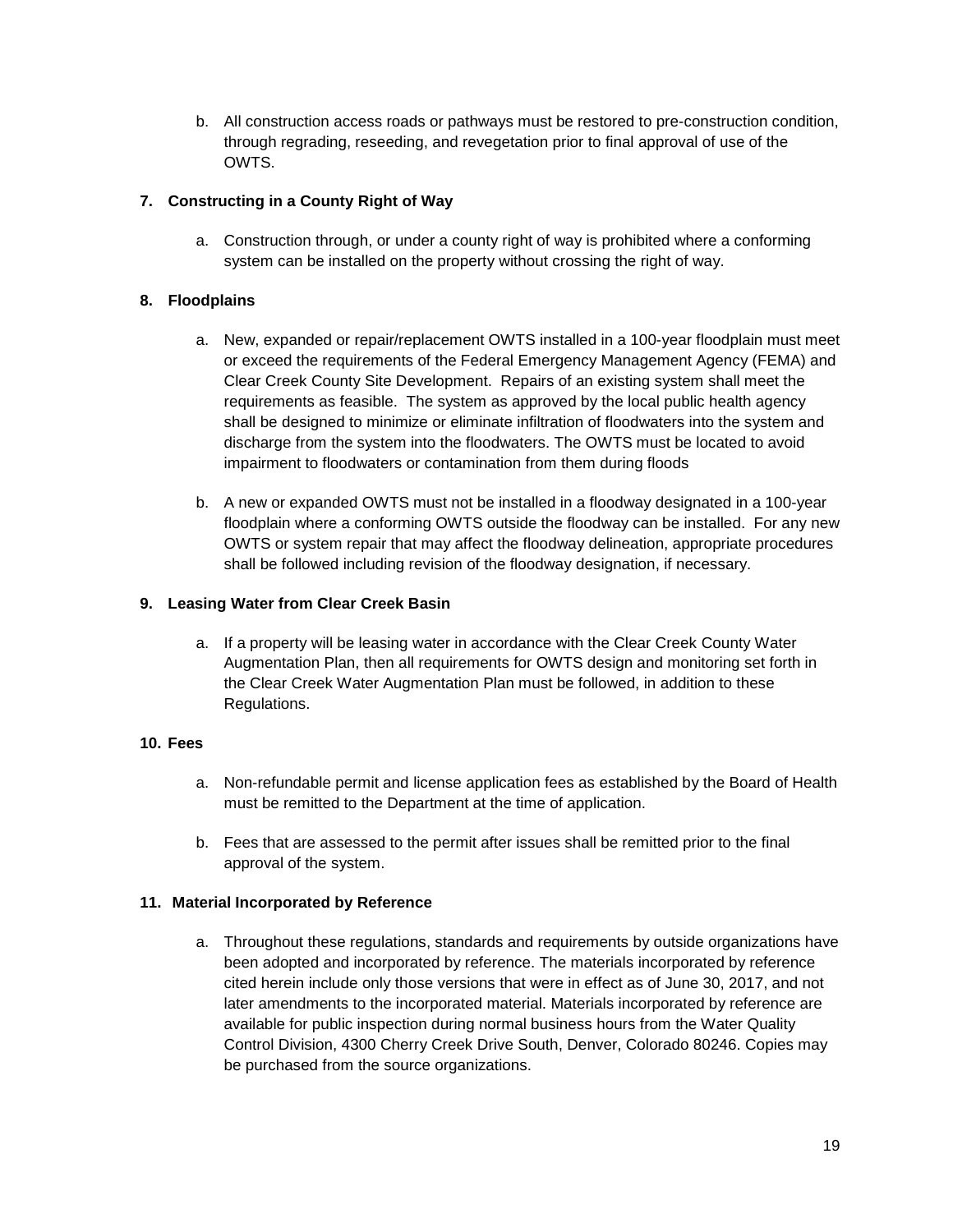### **12. General Prohibitions**

- a. No person shall construct or maintain any dwelling or other occupied structure which is not equipped with adequate facilities for the sanitary disposal of sewage.
- b. All persons shall dispose of septage removed from systems in the process of maintenance or cleaning at an approved site and in an approved manner.
- c. A person must not connect more than one dwelling, commercial, business, institutional, or industrial unit to the same OWTS unless such multiple connection was specified in the application submitted and in the permit issued for the system.
- d. Construction or repair, and use of cesspools, pit privies, slit trenches, or aerosol disposal systems is prohibited.
- e. No city, county, or city and county department shall issue to any person:
	- i. A permit to construct, add on to or remodel a building or structure that is not serviced by a sewage treatment works until the Clear Creek County Environmental Health Department has issued a permit for an OWTS or sanitary sewer, and
	- ii. An occupancy permit for the use of a building that is not serviced by a sewage treatment works until the health officer makes a final inspection of the OWTS, provided for in section 25-10-106 (1) (h), C.R.S., and the health officer approves the installation.

### **13. Prohibitions of Systems in Unsuitable Areas**

- a. The Board of Health may prohibit issuance of OWTS permits in accordance with applicable land use laws and procedures for defined areas in which the Board of Health determines that construction and use of additional OWTS may constitute a hazard to public health or water quality.
- b. If the Board of Health is going to prohibit the issuance of OWTS permits pursuant to Section 3.13.A, then it will conduct a public hearing, after providing written notice to all affected property owners as shown in the records of the Clear Creek County Assessor and publishing public notice in a newspaper of general circulation, at least 20 days prior to the hearing, to consider the prohibition of permits for systems in defined areas that contain or are subdivided for a density of more than two dwelling units per acre. In such a hearing, the Board of Health may request affected property owners to submit engineering and geological reports concerning the defined area and to provide a study of the economic feasibility of constructing an OWTS.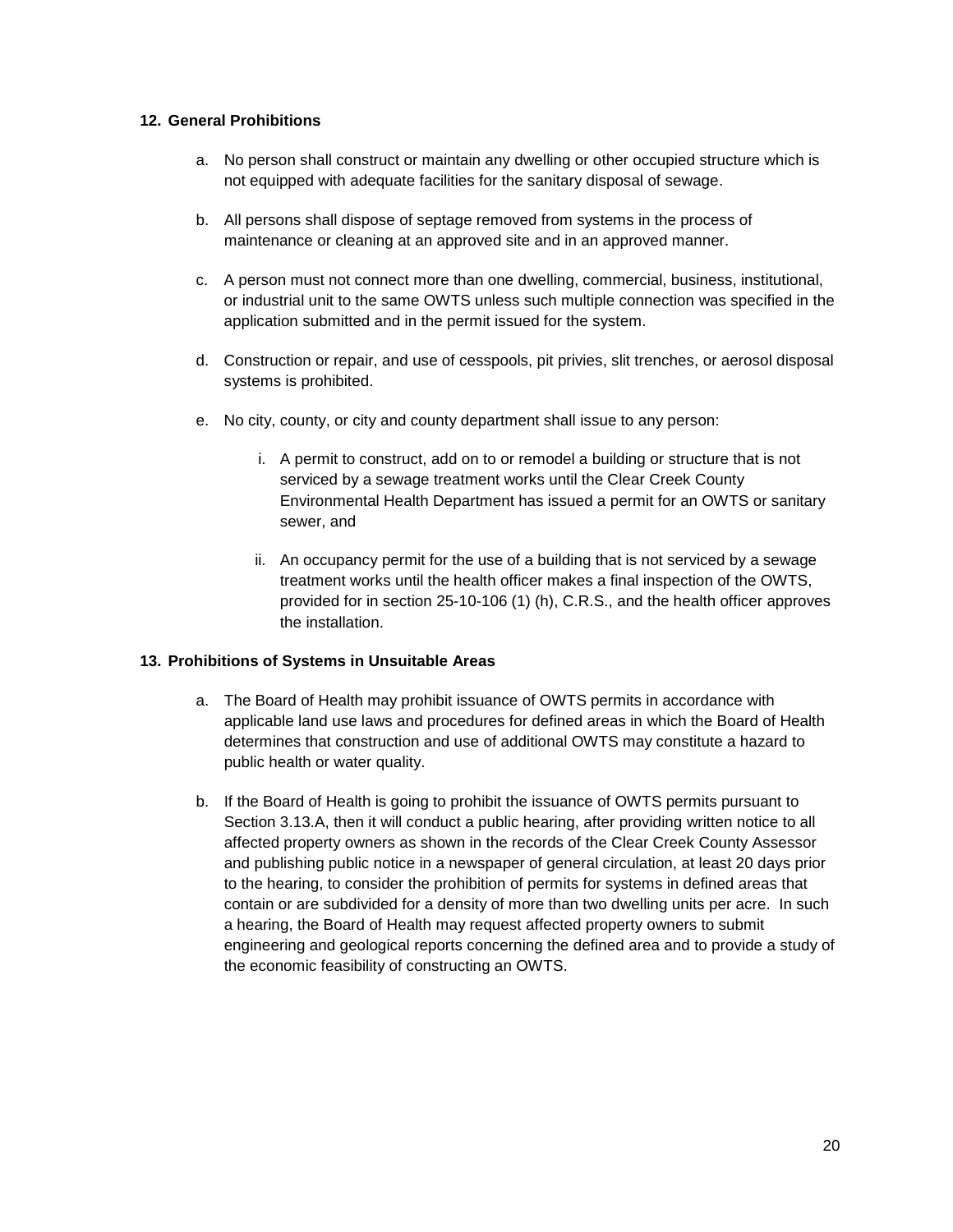# **Section 4 – Construction Permit Application Requirements**

### **1. Applicability**

- a. No person or persons shall construct, install, alter, upgrade or repair a system within Clear Creek County unless such person holds a valid permit, issued by the Clear Creek Environmental Health Department. The permit must be in the name of the property owner for the specific construction, installation, alteration, repair, or use proposed at the location described on the permit.
- b. A permit is required for the expanded use of an OWTS. The OWTS must be replaced or modified to handle the increased design flow unless it is determined that the existing system is adequately designed and constructed for the higher design flow rate.
- c. The owner of a property on which an OWTS is not in compliance with these Regulations shall apply for a permit to repair the system within two business days after receiving notice from the Department that the system is not functioning in compliance with the OWTS Act or these Regulations, or otherwise constitutes a nuisance or a hazard to public health or water quality.
- d. Replacement or repair of a minor component that will not compromise that system's integrity, design, use or operation may be authorized by the health officer without the issuance of a permit, provided that the work will comply with all other aspects of these Regulations, and prior approval has been given. Minor repairs include but are not limited to, repair or installation of vent pipes, observation ports, clean outs, sampling ports, distribution boxes, or less than five feet of pipe.
	- i. The Clear Creek Environmental Health Department may require an inspection of minor repair work and may charge a fee for said inspection.

### **2. Construction Permit Types**

- a. Major Construction Permit 2 or more major components of an OWTS are installed replaced, repaired, upgraded.
- b. Minor Construction Permit 1 major component only of an OWTS is installed, replaced, repair or upgraded.

### **3. Minimum Permit Application Requirements**

- a. An applicant must submit a complete, application on a form provided by the Department prior to installing, construction, altering, or repairing a system. Such application must include (but is not limited to) the following forms and documentation:
- b. An application form containing:
	- i. Owner name and contact information;
	- ii. Applicant name and contact information;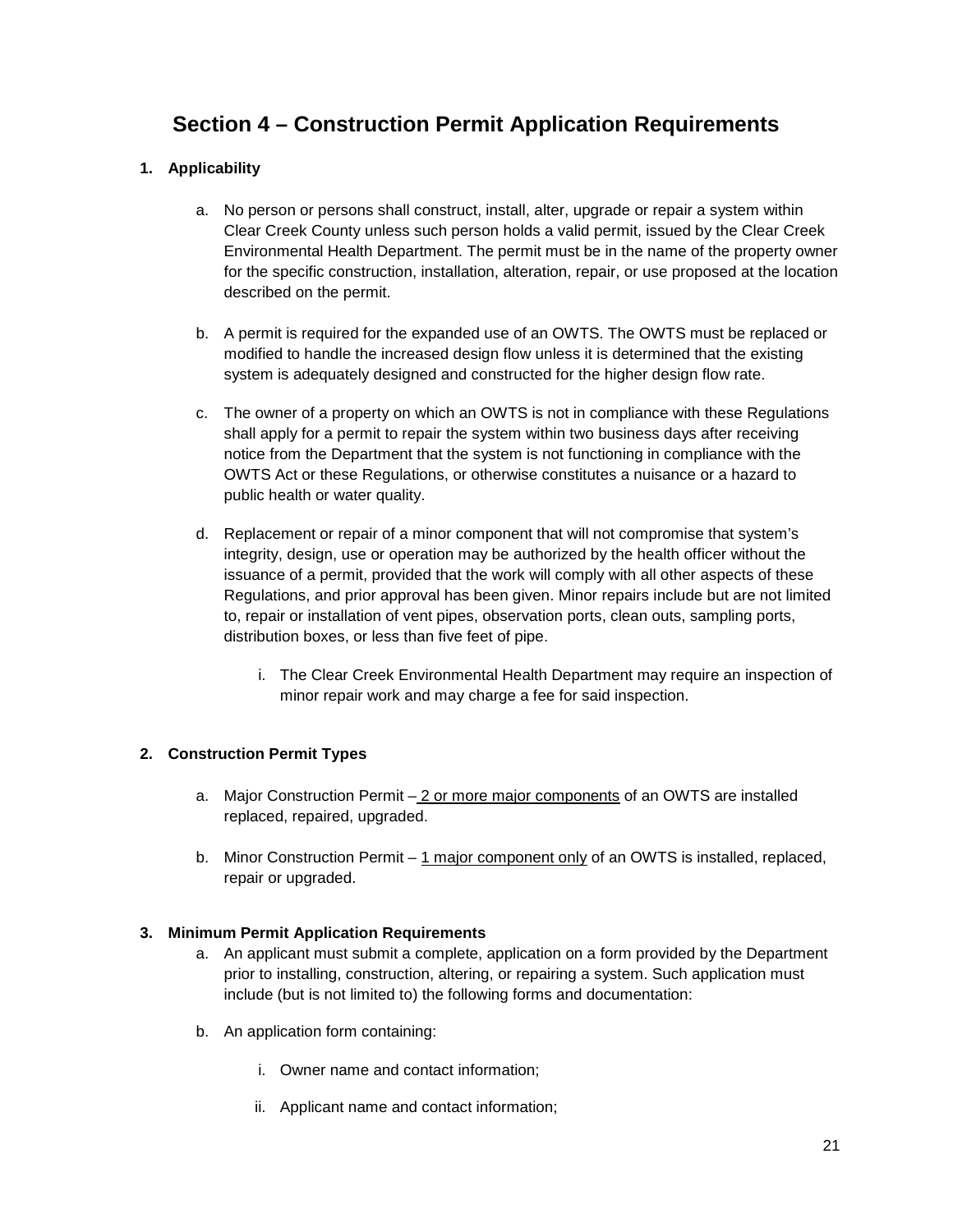- iii. Design Engineer name and contact information;
- iv. Licensed System Contractor name and contact information;
- v. Legal Description and parcel number of property;
- vi. Physical Address of property;
- vii. Type of permit requested;
- viii. Reason for permit;
- ix. Type of water supply;
	- 1. See Section 3.9 if water supply is being leased from Clear Creek Basin
- c. Construction Site Sanitation Agreement;
- d. Erosion Control Agreement;
- e. Landowner Authorization Form, if landowner and applicant are not the same person;
- f. Report and Site Plan, as detailed in Section 6;
- g. Design Document, as detailed in Section 6;
- h. Full fees pursuant to section 3.10 must accompany all OWTS permit applications at the time of submittal;
- i. Other information, data, plans, specification and tests as required by the Clear Creek Environmental Health Department.
	- i. When specific evidence suggests undesirable soil conditions exist, additional hydrological, geological, engineering or other information provided by a professional engineer or geologist may be required to be submitted by the applicant. This requirement will not prejudice the right of the local public health agency to develop its own information from its own source at its own expense.

### **4. Site and System Identification**

- a. At the time of application of an OWTS Construction Permit, the applicant must ensure the following:
	- i. The site must be marked at the primary road access by a sign showing the property address in compliance with the Clear Creek County Addressing Policy;
	- ii. The corners of the property must be marked with stakes. The stakes shall have an exposed height of not less than two feet and must be flagged and labeled;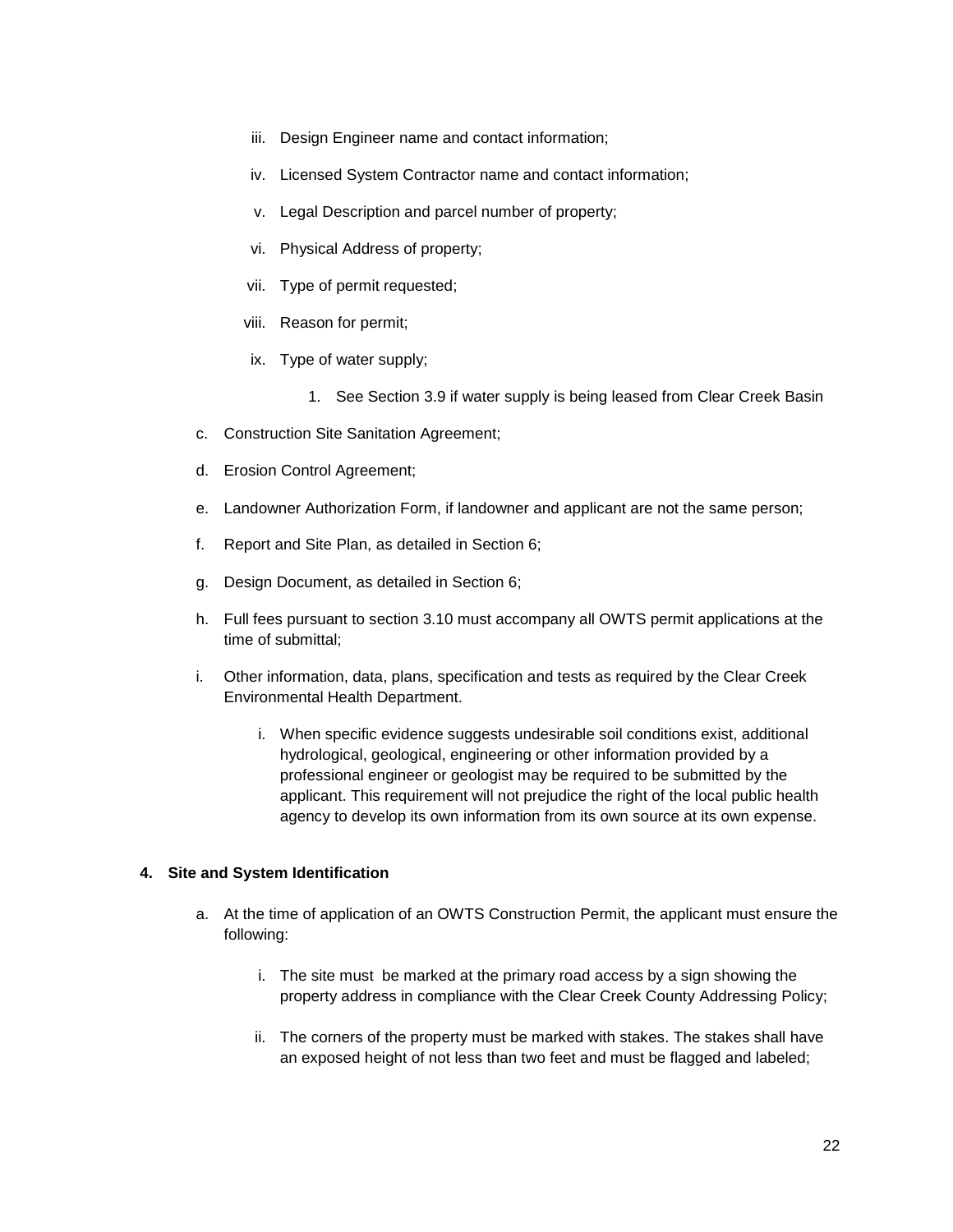- iii. All major components must be staked. The stakes must have an exposed height of not less than two feet and must be flagged or labeled;
- iv. If the onsite well has not been drilled, the well location or water supply location must be staked. The stakes must have an exposed height of not less than two feet and must be flagged and labeled.

### **5. Application Review and Permit Issuance**

- a. The Clear Creek Environmental Health Department will determine whether the information provided in the permit application, site and soil evaluations, assumptions and calculations, and design of the proposed OWTS are in compliance with the requirements of the OWTS Act and these Regulations. If the submittal is determined to be in compliance with these Regulations, a permit will be issued.
- b. The permit will set forth the conditions relating to the installation, operation and maintenance of the system, including but not limited to, effluent testing, cleaning, or maintenance schedules or other special conditions.
- c. Prior to the issuance of any permit, best management practices (BMPs) for erosion and sediment control shall be installed and maintained in accordance with the Clear Creek County Best Management Practices Manual.
- d. A permit issued for non-repair related reasons, such as new construction, upgrade, or alteration, shall expire one year from the date of issuance, unless the renewal of a permit has been approved.
- e. A permit issued for repair of an OWTS must provide a reasonable period of time to complete the repairs, not to exceed 30 days. Failure to complete the repairs within this period of time may result in an Cease and Desist Order.
- f. A permit issued for reasons other than repair, may be renewed one time for a period of one year from the date of renewal, upon written request if:
	- i. The written request is received prior to expiration of the initial permit;
	- ii. There have been no changes in the plans and specifications of the proposed system as set out in the original permit;
	- iii. Full fees pursuant to section 3.10 will apply.

### **6. Design Revisions**

a. If the Department determines that the proposed system does not comply with these Regulations, the Department will notify the design engineer and applicant that revisions are needed and will provide a reasonable amount of time to submit the revisions. Time to submit revisions will be established by the Clear Creek Environmental Health Department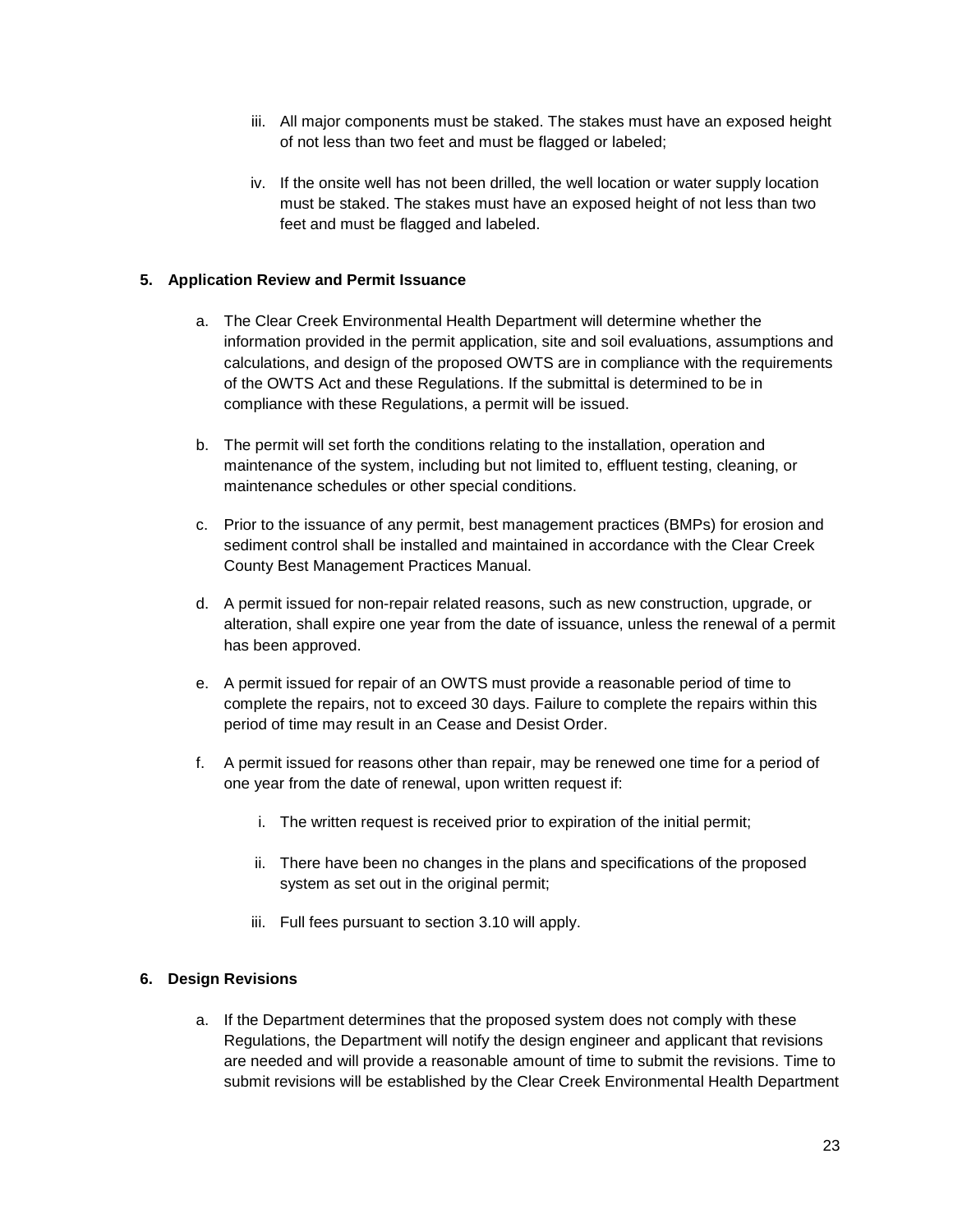in writing and is not to exceed 60 days. Revisions are subject to all fees pursuant to Section 3.10.

b. If revisions are not received within a reasonable period of time, the permit will be denied.

### **7. Changes in Design Documents or Specifications**

a. Any change in plans or specifications of the OWTS after the permit has been issued invalidates the permit unless the Department has reviewed and approved the changes in writing.

### **8. Denial of a Construction Permit**

- a. Written notice of the denial of a permit application will be given to the applicant by personal service or registered or certified mail, return receipt requested. Service will be complete as to the date of the certificate of mailing or hand delivery. The notice of denial will include reasons why the permit application was denied.
- b. The applicant can appeal the denial of the permit or request a variance pursuant to Section 20 of these Regulations.
- c. The denial shall become final upon the expiration of time for filing an appeal or a variance under Section 20 or when final action is taken on the appeal or variance, whichever is later.

### **9. Inspection Stages**

- a. During the installation of the OWTS, the following inspections must be conducted by the Clear Creek Environmental Health Department are required, unless otherwise specified by the permit terms:
	- i. Site Evaluation prior to issuance of permit;
	- ii. Open Hole Excavation prior to installation of any components;
	- iii. Component after installation of components and prior to backfill. **A copy of gradation and invoice for any imported sand must be provided at this time**.
	- iv. Final Grading after approval of component placement and after grading and reseeding, and after any electrical hook-ups are completed.
- b. A maximum of five (5) inspections by the Clear Creek Environmental Health Department will be permitted for each permit as part of the permit fee. Additional inspection fees will be assessed for each inspection after the fifth inspection.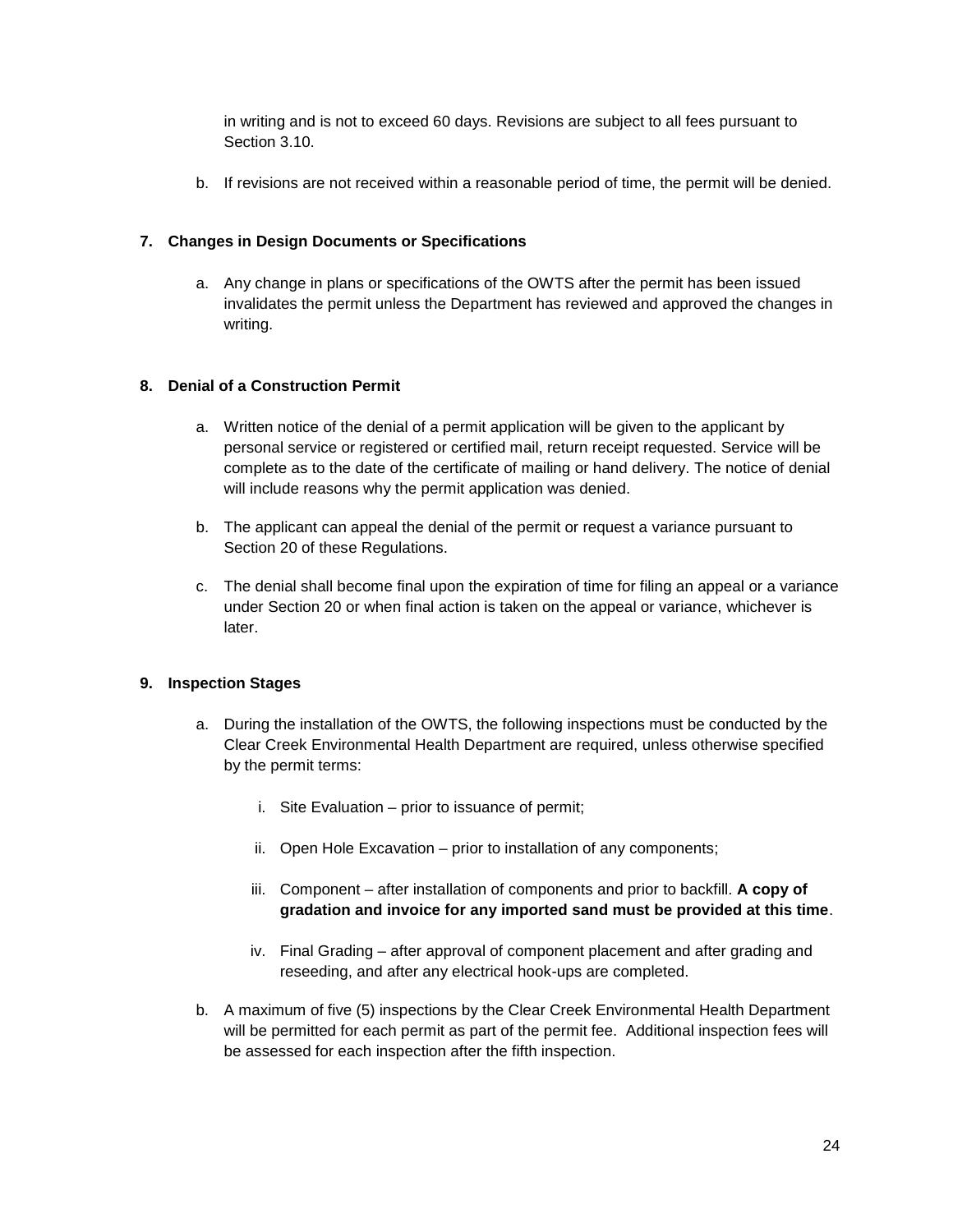- c. When each required inspection stage has been completed, the applicant or licensed Systems Contractor shall provide notice to the Clear Creek Environmental Health Department and request an inspection. The notice and request for inspection shall be given at least one business day prior to the requested inspection date. Inspections will be conducted by the health officer as soon as possible after the request is made. Inspections will not be conducted on days the county offices are closed. Inspections must be called into the Clear Creek County Environmental Health Inspection Line.
- d. The applicant or licensed Systems Contractor shall assure reasonable and safe access for the inspection of any excavation required in the installation of the permitted system. For the purpose of these Regulations, a ladder is not considered reasonable and safe access.
- e. The inspection card shall be conspicuously posted at the job site at all times during construction. A fee for lost or missing inspection cards will be assessed if the card is not available during inspections.
- f. If any inspection reveals any deviation from the design of the permitted system or change in the proposed water supply, or if any aspect of the system fails to comply with the permit, no further progress shall be made under the permit until written approval by the design engineer is submitted to and approved by the Department.
- g. Under certain circumstances and upon prior approval by the Clear Creek Environmental Health Department, if an inspection cannot be completed by the Department, the design engineer for the system may perform one inspection on behalf of the Department with written approval from the Department. The inspection shall be documented by the design engineer in a report containing the engineer's stamp, photographs, and the report shall be submitted to the Department prior to next required inspection.
- h. If upon final inspection, the Department finds the system is installed in accordance with these Regulations and the permit conditions, has received the design engineer certification and record drawing and all pertinent fees have been remitted, the health officer will approve the completed system for use.
- i. No OWTS shall be placed in use without the Clear Creek Environmental Health Department confirming through a component inspection, that it was installed according to the permit requirements and regulations or variances to the regulations.

### **10. Final Approval of Permit**

- a. Prior to issuing final approval for use of the system, the following must be received by the Clear Creek Environmental Health Department:
- b. Receipt of letter from the design engineer certifying the construction of the OWTS was per the approved design plan. The certification must include, but is not limited to:
	- i. Suitability of in situ, imported, or reconditioned site materials to provide adequate treatment of the effluent.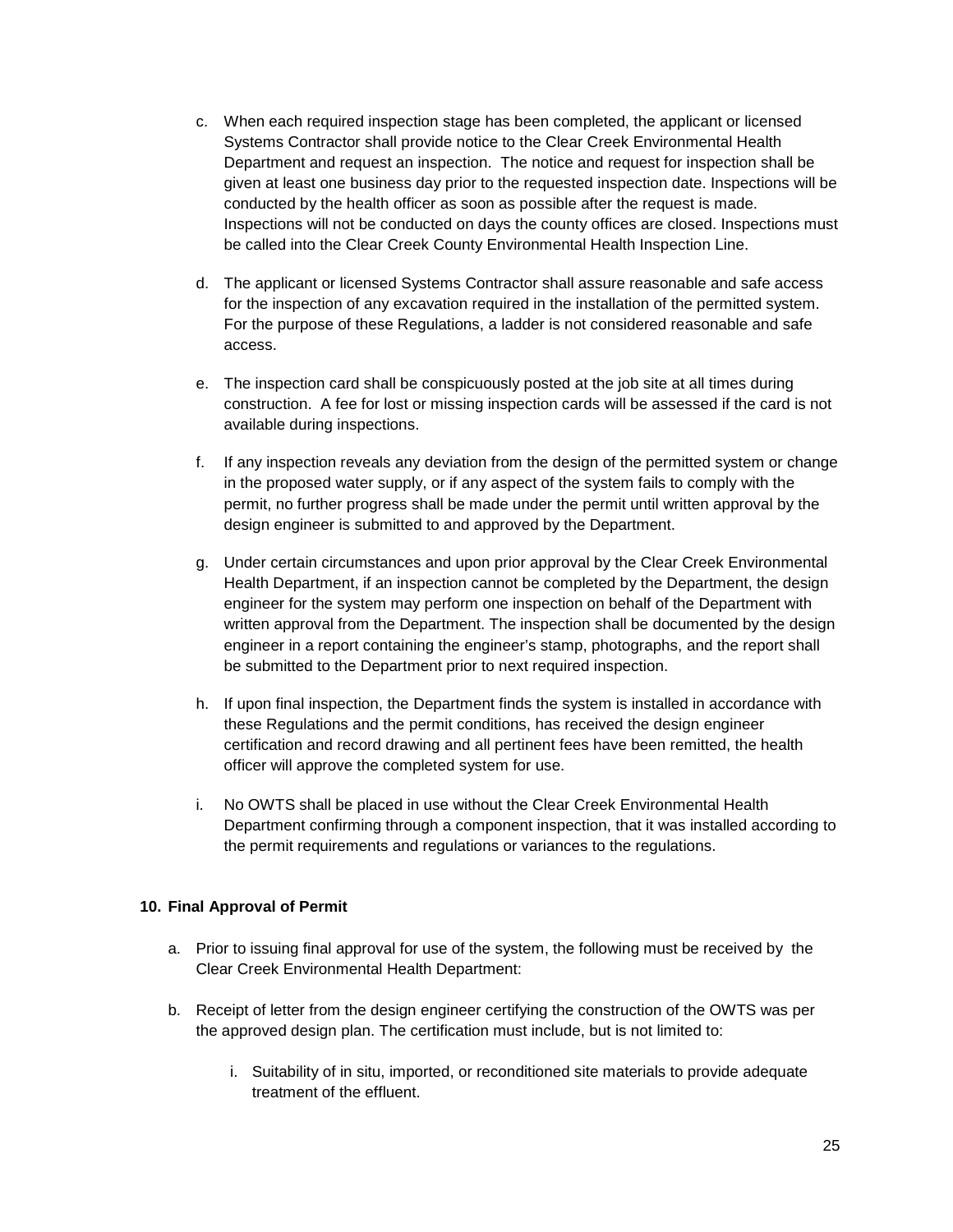- ii. Verification of sizing and specs of all components;
- iii. Verification of reseeding after backfill;
- iv. Verification of the water table, if applicable;
- v. Verification of installation of all pumps, siphons or any other mechanical or electrical appurtenances, if applicable;
- vi. Verification of installation of sample, and or monitoring equipment, if applicable;
- vii. Verification of blasting conformance with submitted blasting plans, if applicable;
- viii. Name of licensed contractor who installed the system;
- ix. Name of service provider who will be maintaining the system, if applicable;
- c. Receipt of a record drawing which includes a scaled drawing showing all components of the OWTS including their location from known and findable points, dimensions, depths, sizes manufacturers names and models as available, and other information relative to locating and maintaining the OWTS components.
- d. Receiving an approved inspection prior to backfilling the OWTS by the Clear Creek Environmental Health Department confirming that it was installed according to the permit requirements and regulations or variance to the regulations.

### **11. Record Drawings**

- a. Record drawings, where required in this regulations, must be to scale and must include the following:
	- i. All major and minor components of the system including their location from known and findable points;
	- ii. Dimensions of components;
	- iii. Depths of components;
	- iv. Sizes of components;
	- v. Manufacturers' names and models, as available;
	- vi. Location of any wells, or cisterns;
	- vii. Location of dry wells, infiltrator wells, or other features of drainage on the property;
	- viii. Location of driveway; and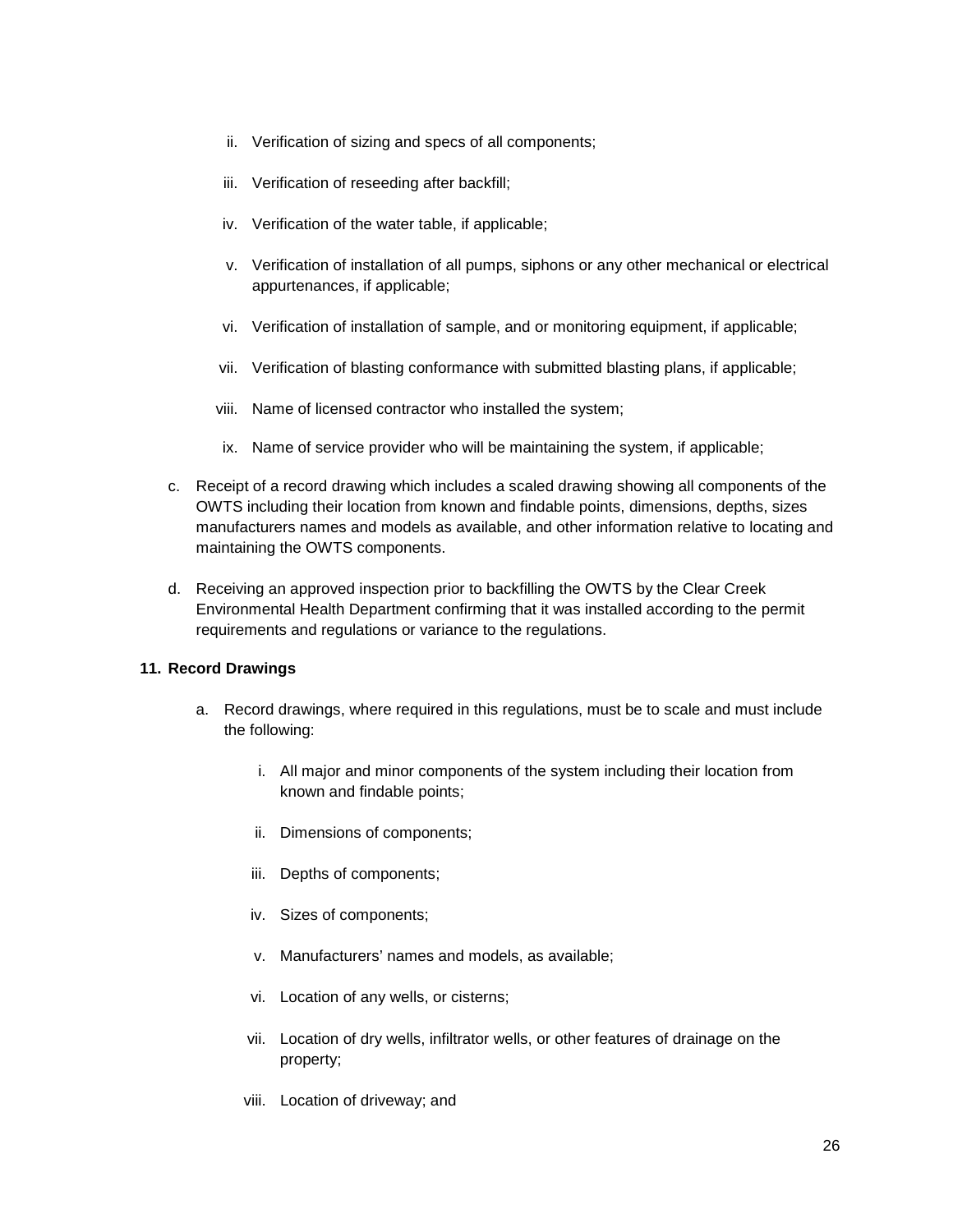ix. Slope of property.

### **12. Disclaimer**

a. The issuance of a permit and specifications of terms and conditions therein will not constitute assumption of liability, nor create a presumption that the Clear Creek County Board of Health, Clear Creek Environmental Health Department or its employees may be liable for the failure or malfunctioning of any system. Permit issuance will not constitute a certification that the system, the equipment used in the system, or any component used for system operation will ensure continuous compliance with the provision of the OWTS Act, the regulations adopted thereunder, or any terms and conditions of a permit.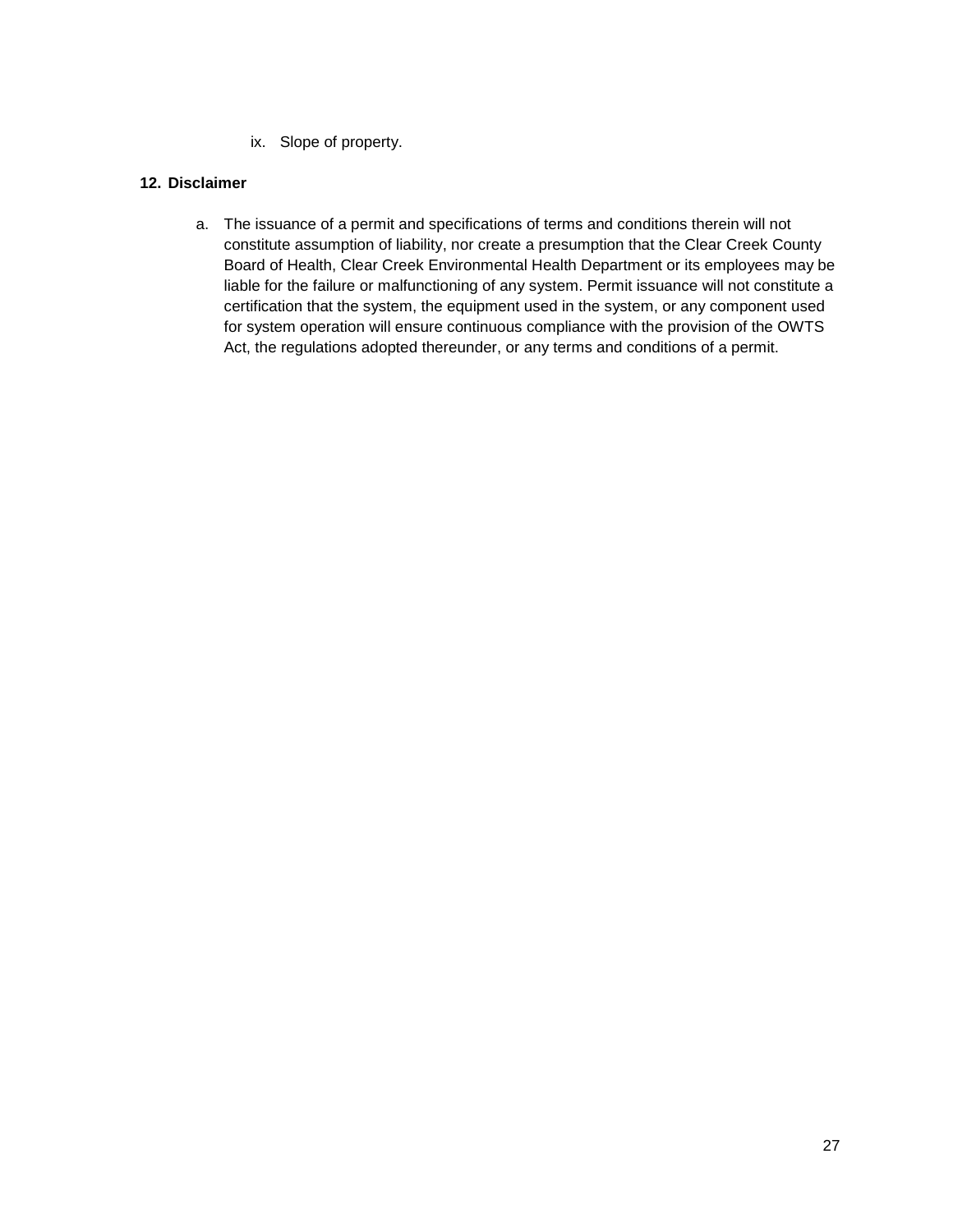# **Section 5 – Site Assessment and Soil Evaluation**

### **1. Site and Soil Evaluation**

- a. A site and soil evaluation must be conducted for each property on which an OWTS is proposed, to determine the suitability of a location to support an OWTS, and to provide the design engineer a sound basis to select the most appropriate OWTS design for the location and application.
- b. The soil evaluation must be conducted by a Competent Technician, see Section 5.7 for qualifications.
- c. Each site evaluation must consist of:
	- i. Preliminary investigation;
	- ii. Reconnaissance;
	- iii. Detailed soil investigation; and
	- iv. Report and Site Plan

### **2. Preliminary Investigation**

- a. Research of information relative to the site and anticipated conditions must be conducted. Information gathered as part of the preliminary investigation must include, but is not limited to:
	- i. Property Information:
		- i. Physical Address
		- ii. Legal Description
		- iii. Existing Structures; and
		- iv. Location of existing or proposed wells on the property.
	- b. Clear Creek Environmental Health Department Records.
	- c. Published Site Information
		- i. Topography; and
		- ii. Soil Data
	- d. Location of physical features, on and off the property that will require setbacks as identified in Table 8-1.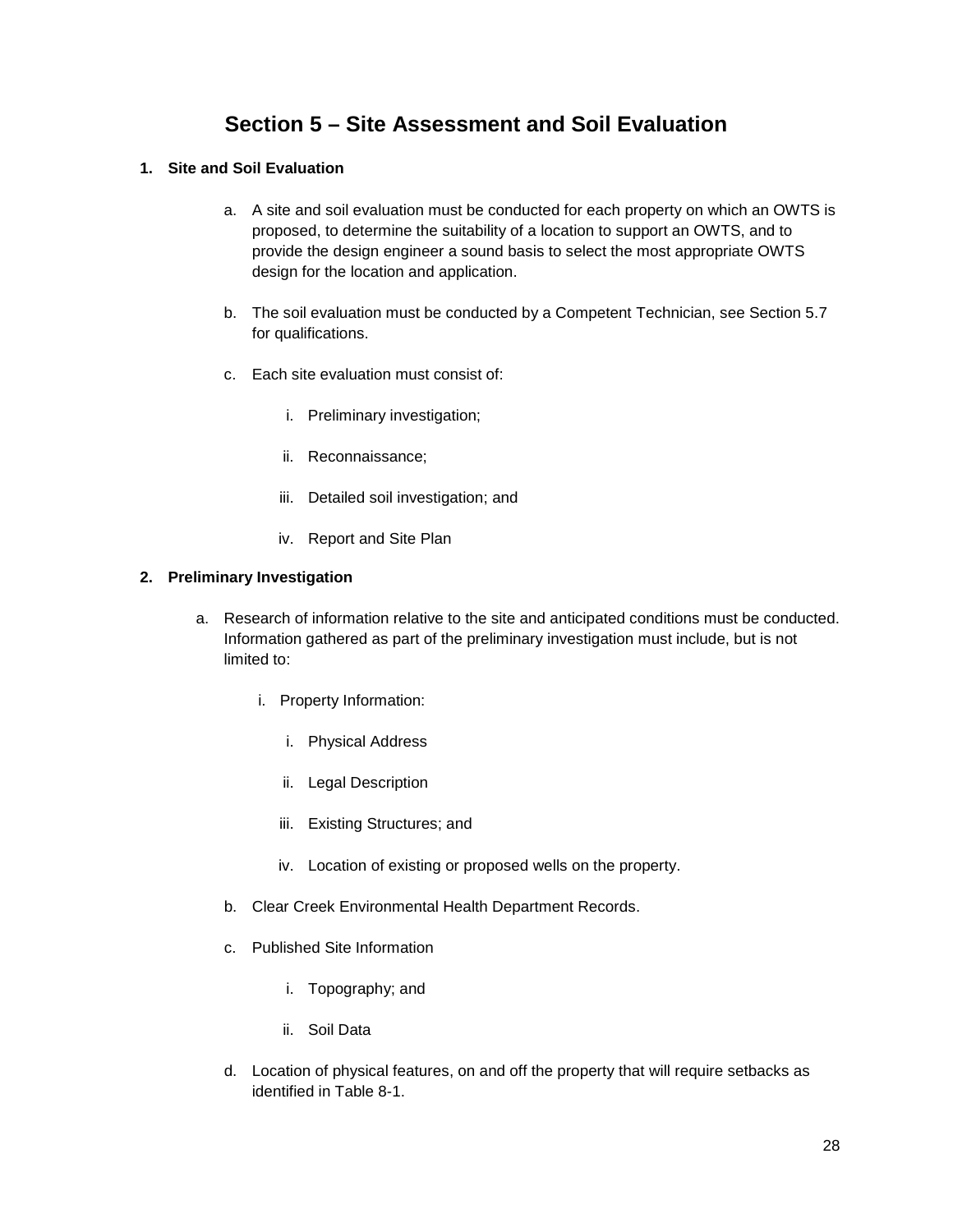- e. Preliminary soil treatment area size estimate based on information on existing or planned facility and local regulations.
- f. Easements, if applicable;
- g. Floodplain maps, if applicable;
- h. Delineated wetland maps, if applicable;
- i. Any other information as required by the Department.

### **3. Reconnaissance**

- a. A visit to the property to evaluate the topography and other surface conditions that will impact the location and design of the OWTS must be conducted. Information gathered as part of the site reconnaissance may include, but is not limited to:
	- a. Landscape position;
	- b. Topography;
	- c. Vegetation;
	- d. Natural and cultural features; and
	- e. Current and historical land use.

### **4. Detailed Soil Investigation**

- a. Soil investigations to determine the long-term acceptance rate of a soil treatment area must be conducted per the following criteria:
	- i. Visual and tactile evaluation of two or more soil profile test pit excavations must be conducted to determine soil type as well as to determine whether a limiting layer is encountered.
	- ii. In addition to the two soil profile test pit excavations, percolation testing may be conducted to obtain additional information regarding the long-term acceptance rate of the soil.
	- iii. If the site evaluation includes both a visual tactile evaluation of soil profile test pit excavations and percolation tests, and the results from these two evaluations do not coincide with the same LTAR as noted in Table 11-1 the designer must use the more restrictive LTAR in determining the size of the soil treatment area.
	- iv. Procedure for performing visual and tactile evaluations of soil in order to determine a long-term acceptance rate.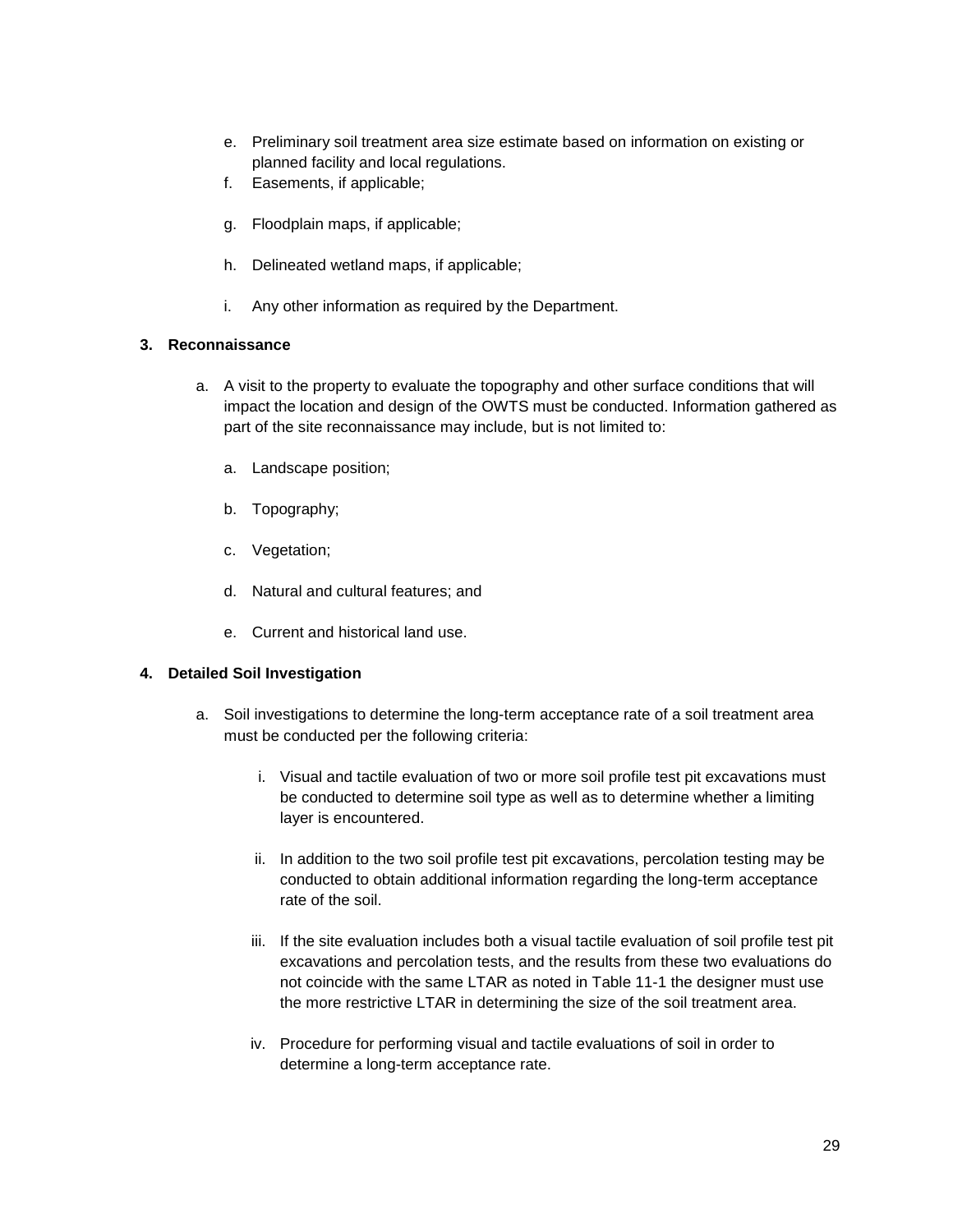- v. Evaluation of two or more soil profile test pit excavations must be performed to determine soil types limiting layers, and best depth for the infiltrative surface. The total number of soil profile test pit excavations beyond the required two shall be based on the judgment of the competent technician.
- vi. At least one of the soil profile test pit excavations must be performed in the portion of the soil treatment area anticipated to have the most limiting conditions.
- vii. The minimum depth of the soil profile test pit excavation must be to any limiting layer, or four feet below the infiltrative surface of the in-situ soil, whichever is encountered first.
- viii. Layers and interfaces that interfere with the treatment and dispersal of effluent must be noted. Thus, any limiting soil characteristic such as consistence also needs to be evaluated. The evaluation of consistence may also include an evaluation of excavation difficulty, rupture resistance, and/or penetration resistance.
- ix. The soil observations must be conducted at or immediately adjacent to the location of the proposed soil treatment area, but if possible, not under the final location of a trench or bed.
- x. Each soil profile test pit excavation observed at the proposed soil treatment area must be evaluated under adequate light conditions with the soil in an unfrozen state.
- xi. The soil observation method must allow observation of the different soil horizons that constitute the soil profile.
- xii. Soil profile test pit observations must be conducted prior to percolation tests to determine whether the soils are suitable to warrant percolation tests and, if suitable, at what depth percolation tests must be conducted.
- xiii. The soil type at the proposed infiltrative surface of the soil treatment area or a more restrictive soil type within the treatment depth must be used to determine the long-term acceptance rate from Table 11-1 or Table 11-1A. The treatment depth is two to four feet depending on the required thickness for the treatment level below the infiltrative surface from Item 4, Table 8-2.
- xiv. Soils data, previously collected by others at the site can be used for the purposes of an OWTS design if approved by the Department. The data must be verified, at a minimum, by performing an evaluation of a soil profile test pit excavation.
- b. Soil descriptions for determination of a limiting layer must include:
	- i. The depth of each soil horizon measured from the ground surface and a description of the soil texture, and structure of each soil horizon;
	- ii. Depth to the bedrock;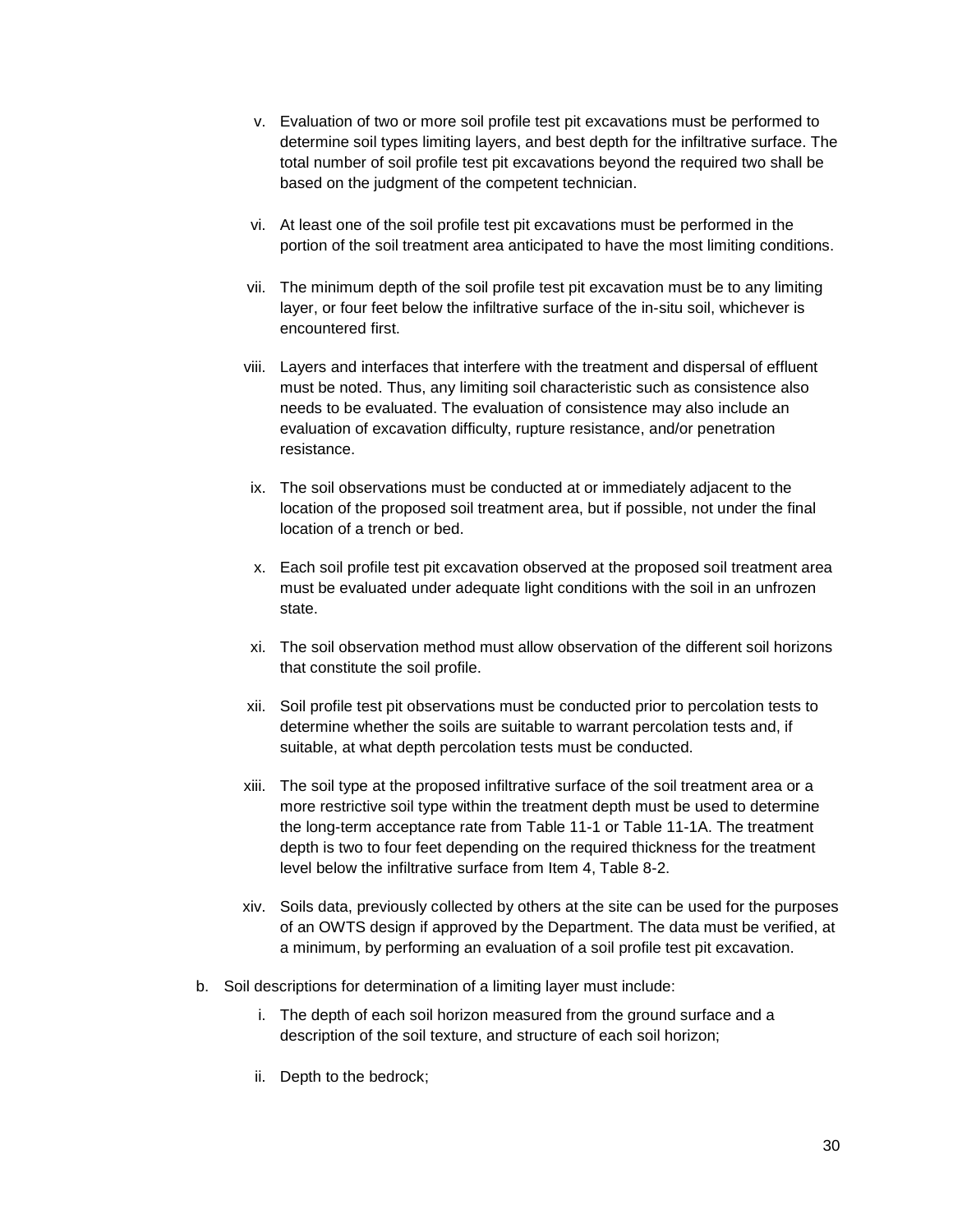- iii. Depth to the periodically saturated soil as determined by:
	- 1. Redoximorphic features and other indicators of water levels, or
	- 2. Depth of standing water in the soil observation excavation, measured from the ground surface, if observed, unless redoximorphic features indicate a higher level.
- c. Procedure for performing percolation tests:
	- i. The percolation testing shall be performed by a professional engineer or by a trained person under the supervision of a professional engineer or by a competent technician.
	- ii. Number of test holes; Location
		- 1. Soil percolation tests shall be performed in at least three test holes in the area in which the soil treatment area is to be located, spaced evenly over the proposed area.
		- 2. If the likely depth of a proposed infiltrative surface is uncertain, percolation tests must be performed at more than one depth to determine the depth of the infiltrative surface.
	- iii. Dimensions
		- 1. The percolation test hole must have a diameter of eight to 12 inches and be terminated a minimum of six inches and a maximum of 18 inches below the proposed infiltrative surface**.**
	- iv. Change in Soil
		- 1. If a change of soil type, color or structure is present within those soils comprising the depth of soil below the infiltrative surface as required in Table 8-2 for vertical separation, a minimum of two soil percolation holes must be terminated in the changed soil, and percolation tests must be conducted in both holes.
	- v. Percolation Tests
		- 1. The percolation tests must be conducted using the hole preparation, soil saturation and rate measurement procedures described below.
	- vi. Preparation of Percolation Test Holes
		- 1. Excavate the hole to the depth and diameter required.
		- 2. Carefully scrape the bottom and sides of the hole with a knife blade or sharp instrument to remove any smeared soil surfaces and provide a natural soil interface into which water may percolate.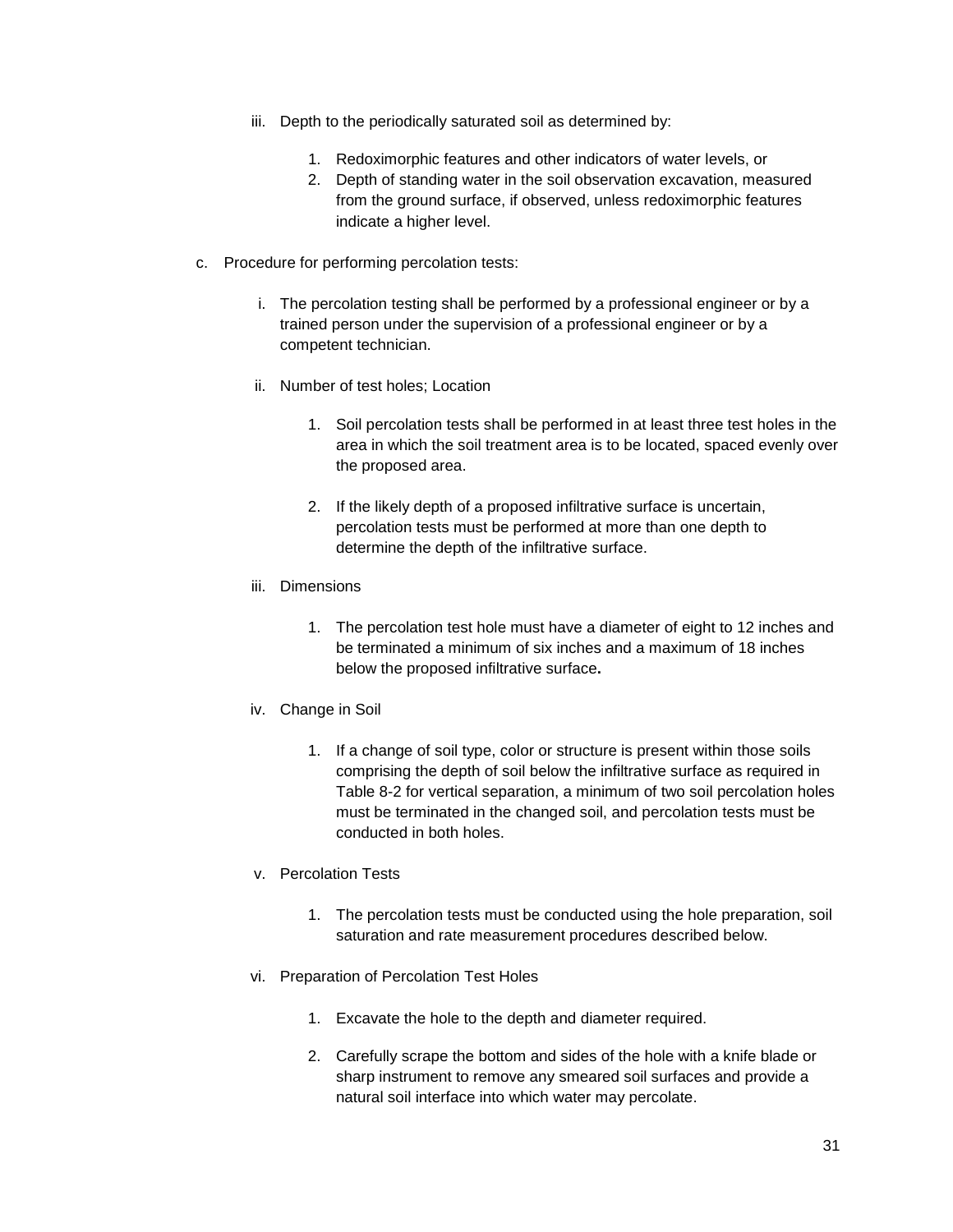- 3. Remove all loose soil from the hole.
- 4. Add two inches of very coarse sand or fine gravel to protect the bottom of the hole from scouring and sediment.
- vii. Presoak
	- 1. The hole must be presoaked adequately to accomplish both saturation, which is filling the void spaces between the soil particles, and swelling, which is the intrusion of water into the individual soil particles.
	- 2. To presoak the hole, carefully fill the hole with clean water to a minimum depth of 12 inches over the gravel placed in the bottom of the hole. In most soils, it is necessary to refill the hole by supplying a surplus reservoir of clean water, possibly by means of an automatic siphon, to maintain water in the hole for at least four hours and preferably overnight. Determine the percolation rate 24 hours after water is first added to the hole. This procedure is to ensure that the soil is given ample time to swell and to approach the condition it will be in during the wettest season of the year. In sandy soils containing five percent or less particles passing the #200 sieve, by weight, the swelling procedure is not essential and the test may be conducted after the water from one filling of the hole has completely seeped out of the hole.

### viii. Percolation Rate Measurement

- 1. With the exception of sandy soils containing five percent or less particles passing the #200 sieve, by weight, percolation rate measurements must be made on the day following the presoak procedure.
- 2. If water remains in the percolation test hole after the swelling period, adjust the depth to approximately six inches above the gravel in the bottom of the hole. From a fixed reference point, measure the drop in water level over a 30 minute interval. The drops are used to calculate the percolation rate.
- 3. If no water remains in the hole after the swelling period, carefully add clean water to bring the depth of water in the hole to approximately six inches above the top of the gravel in the bottom of the hole. From a fixed reference point, measure the drop in water level at 30 minute intervals for four hours, refilling to six inches over the top of the gravel as necessary. The drop in water level that occurs during the final 30-minute period is used to calculate the percolation rate. If the water level drops during prior periods provide sufficient information, the procedure may be modified to suit local circumstances. The requirement to conduct a four hour test under this section is waived if three successive water-level drops do not vary by more than 1/16 inch; however, in no case shall a test under this section be less than two hours in duration.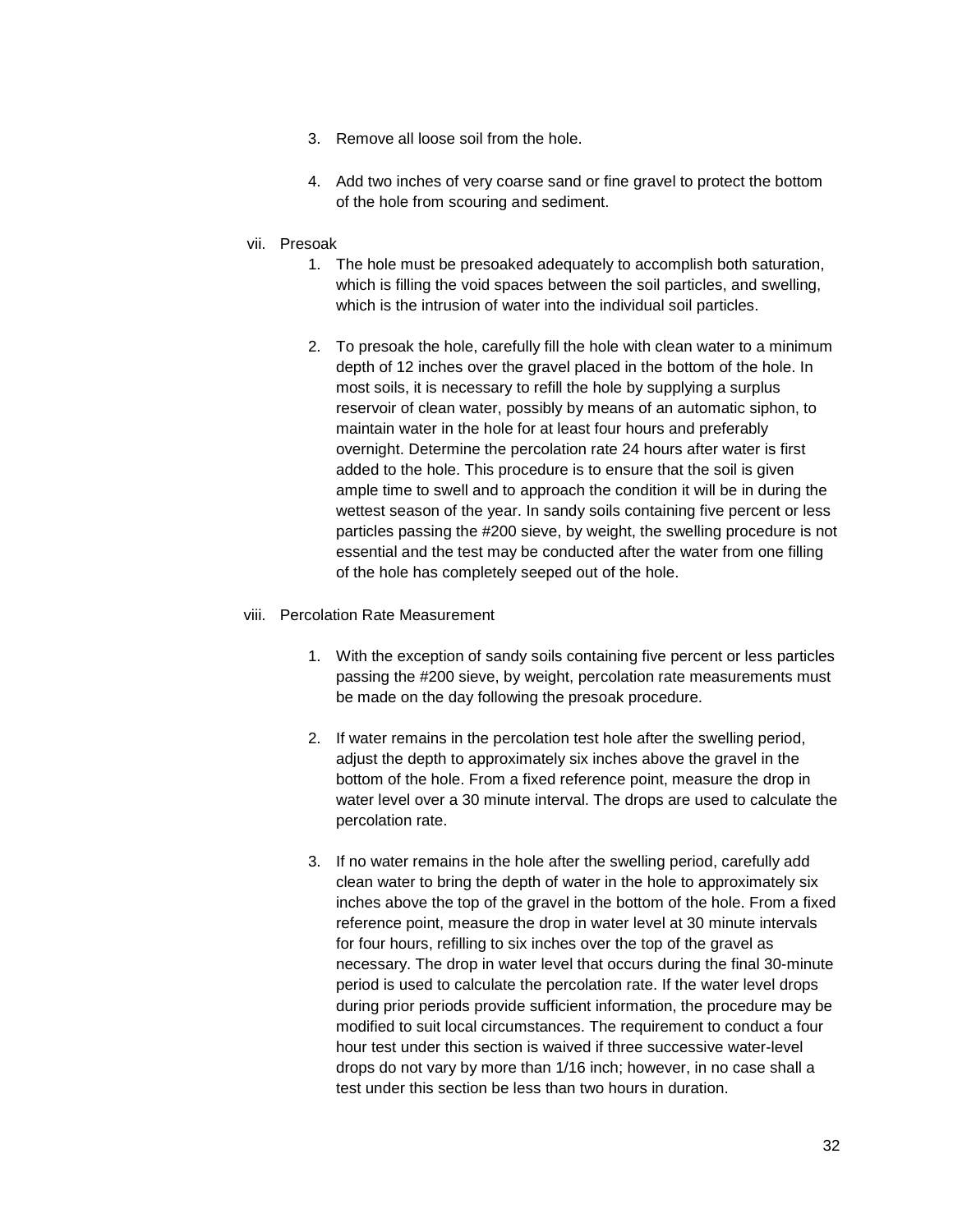- ix. Sandy Soils
	- 1. In sandy soils or other soils in which the first six inches of water seeps out of the hole in less than 30 minutes, after the 24 hour swelling period, the time interval between measurements must be ten minutes and the test conducted for one hour. The drop that occurs during the final ten minutes must be used to calculate the percolation rate.
	- 2. If the soil is so sandy or coarse-textured that it will not retain any water, then the infiltration rate must be recorded as less than one minute per inch
- x. Special Soil Types
	- 1. The Clear Creek Environmental Health Department may identify soil types in its area for which different procedures such as extra presoaking or an extended testing time to obtain a valid percolation rate will be required.
- xi. Percolation Rate Determination and Reporting
	- 1. The field percolation rate will be the average rate of the percolation rates determined for all percolation test holes observed in the proposed soil treatment area in minutes per inch. The average percolation rate determined by the tests must be used in determining the long-term acceptance rate for the proposed system from Table 11-1.
	- 2. The technician performing the percolation tests shall furnish an accurate scale drawing, showing the location of the soil profile test pit excavations and/or percolation holes tied to lot corners or other permanent objects. The drawing must meet the criteria in Section 6.1.e.vii. The information in the subsections following Section 6.1.e.vii.1-5 may be included but is not required for this drawing. All holes must be clearly labeled to relate to the information provided for the profile test pits and percolation tests.
- xii. Alternate Percolation Testing
	- 1. Alternate percolation test procedures may be approved, provided the test results of alternate procedures are substantially equivalent to those determined using the test procedures described in this section.
	- 2. Prior approval from the Department of alternate percolation test procedures is required.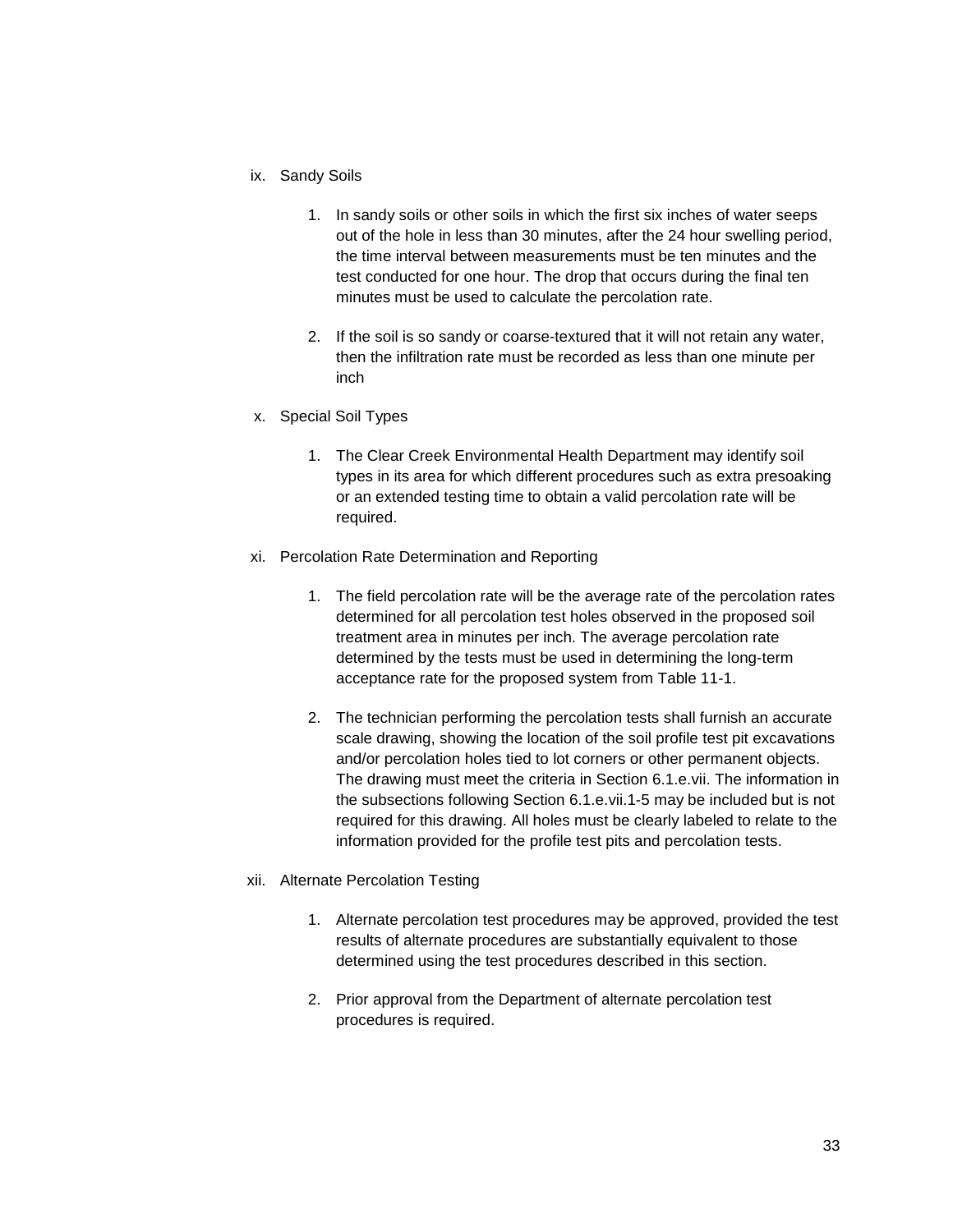### **5. Marking of Soil Profile Test Pit Excavation or Percolation Holes**

a. The engineer or technician conducting the soil profile test pit excavations or percolation tests must, upon completion of the tests, flag or otherwise mark each excavation or hole to allow easy location by others. Soil profile test pit excavations and percolation holes must remain open until after evaluation by the local public health agency, if required by the agency. Excavations must be suitably barricaded to prevent unauthorized access and to address safety concerns.

### **6. Site Protection**

a. Prior to and during construction, the proposed soil treatment area and replacement area, if any, must be protected from disturbance, compaction, or other damage by means of staking, fencing, posting, or other effective methods.

### **7. Qualifications for a Competent Technician**

- a. Visual and Tactile Evaluations of Soil
	- i. Qualification required:
		- 1. Proof of a completed degree in soil science, agronomy, geology, or other majors if a course(s) in soil morphology was included; or
		- 2. Attendance at a training or workshop for soil evaluations for OWTS including both class and field work.
			- a. If the training or workshop includes an exam to verify acceptable completion of the course, a passing grade on the exam must be attained.
			- b. The Division must approve training for visual and tactile evaluations of soil.
	- ii. Competencies needed to conduct visual and tactile evaluation:
		- 1. Identify soil types by hand texturing and observation;
		- 2. Identify presence or absence of soil structure;
		- 3. Identify type and grade of soil structure;
		- 4. Recognize evidence of highest seasonal water surface;
		- 5. Identify layers and interfaces that will interfere with effluent movement;
		- 6. Determine the most promising depth for infiltrative surface of OWTS and for percolation tests, if used; and
		- 7. Understand basic principles of OWTS siting and design.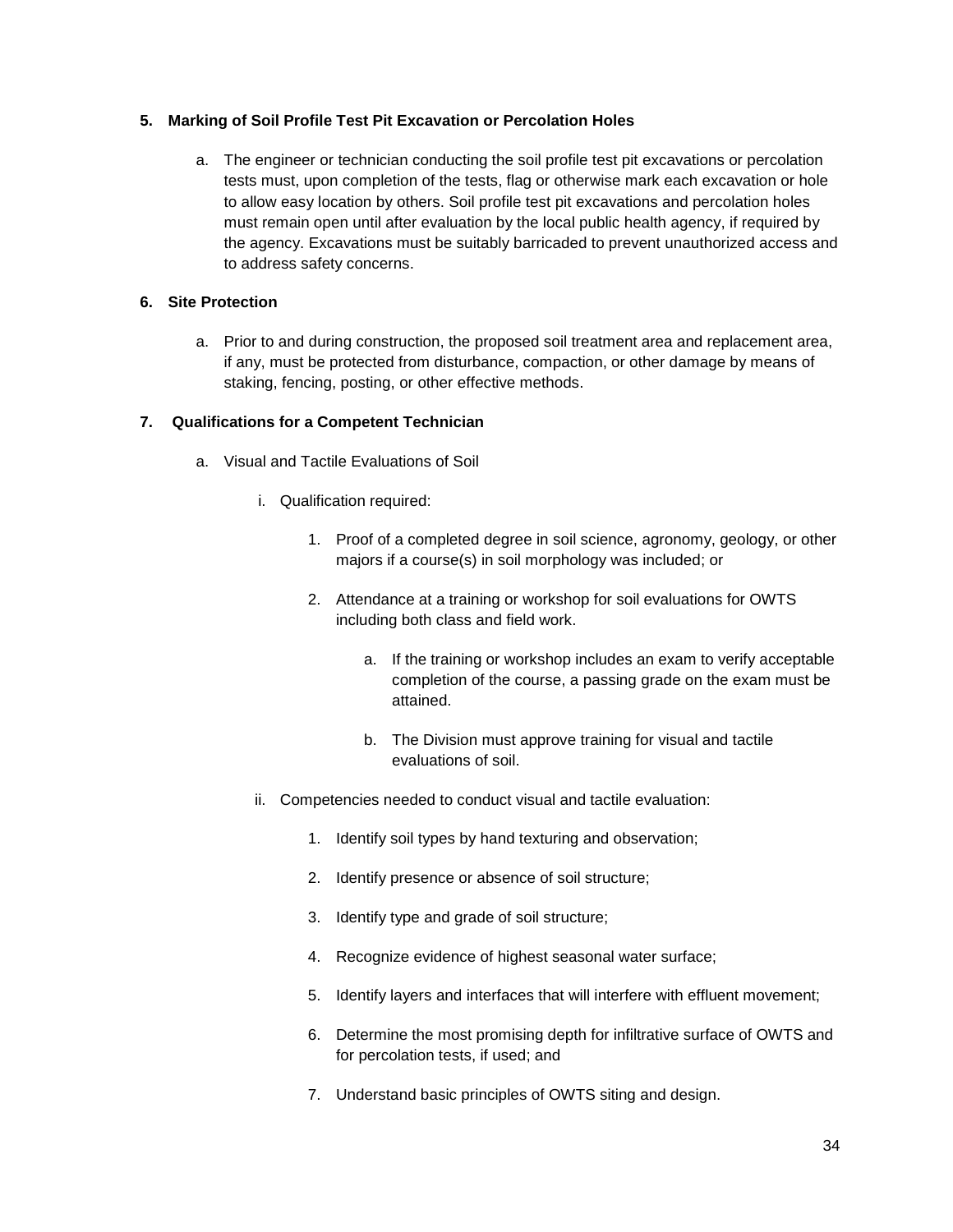- b. Percolation Tests
	- i. Qualification Required
		- 1. The Clear Creek Environmental Health Department may require training for percolation testing based on technician background and familiarity with conducting percolation tests.
	- ii. Competencies needed to conduct percolation testing:
		- 1. Set up equipment;
		- 2. Perform and run percolation tests according procedure in this regulation; and
		- 3. Record results and calculate percolation rates.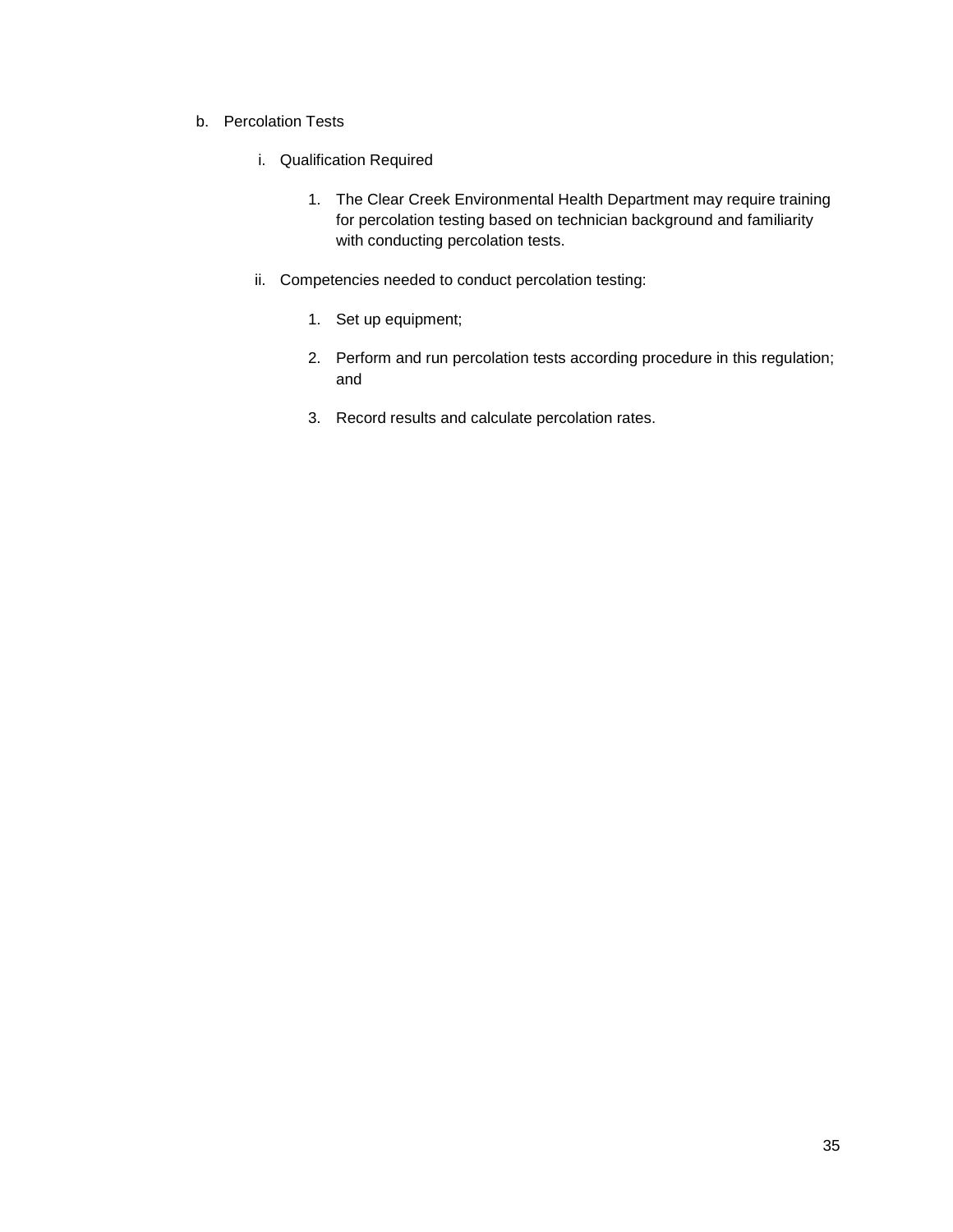### **Section 6 – Report, Site Plan and Design Document**

#### **1. Report and Site Plan Minimum Requirements**

- a. A written report describing the results of the preliminary investigation, reconnaissance, and detailed evaluations must be submitted at the time of permit application.
- b. The report must be reviewed and stamped by a Colorado licensed professional engineer.
- c. The report may be in text and/or tabular form and must include a drawing locating features relative to the proposed OWTS location and test locations.
- d. The report must accompany the Design Document, see Section 6.2 for requirements.
- e. The report must include, but is not limited to:
	- i. Company name, address, telephone number, e-mail address, and name of individual, credentials and qualifications of the individual conducting the site evaluation;
	- ii. Preliminary and detailed evaluations, providing information from the surface site characteristics assessment and soils investigation;
	- iii. Dates of preliminary and detailed evaluations;
	- iv. A graphic soil log, to scale, indicating depth of the soil test pit excavation, soil description and classification, depth to any limiting layer encountered, type of equipment used to excavate the soil profile test pit and date of soils investigation.
	- v. Setback distances to features listed in Table 8-2
	- vi. Setback distances to features listed in Table 8-1 existing on the site or within applicable setback limits, whichever is greater;
	- vii. A drawing created to a scale that provides the complete property boundary lines. The minimum drawing size is 8.5-inches by 11-inches. If the property is too large to adequately indicate and label the profile test pits and percolation test holes, a detail of the portion of the site containing the soil profile test pits and percolation test holes must be submitted. If the property is too large to adequately show site evaluation information, a detail drawing that includes the information required from the site and soil evaluation that will impact the location of the OWTS must be submitted. Drawings must indicate dimensions, have a north arrow and graphic scale and include:
		- 1. Fixed, non-degradable temporary or permanent benchmark, horizontal and vertical reference points of the proposed soil treatment area; soil observations; percolation testing results and pertinent distances from the proposed OWTS to all required setbacks, lot improvements, easements; ordinary high water mark of a pond, creek, stream, lake, wetland or other surface waters, and detention or retention ponds; and property lines;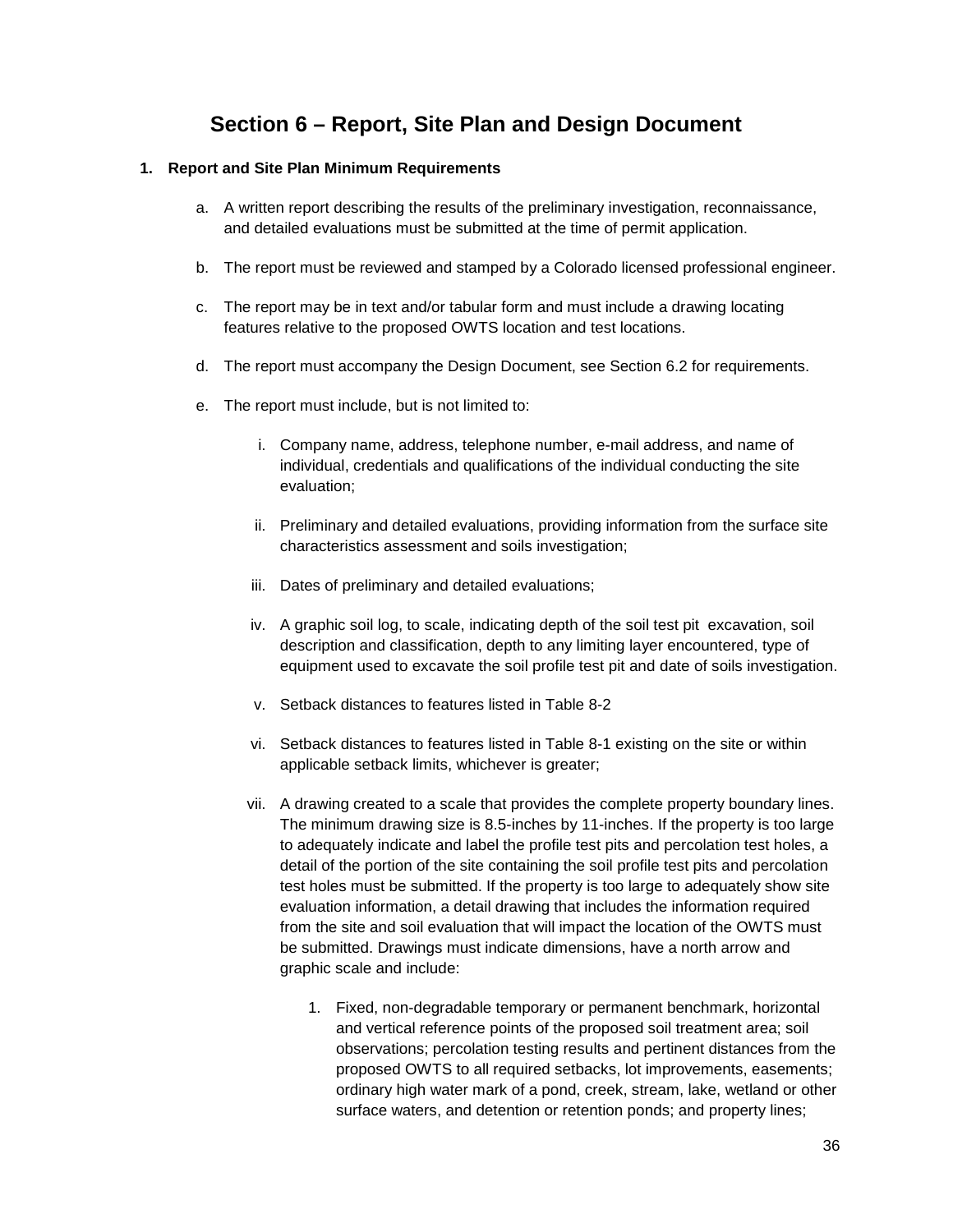- 2. Contours or slope direction and percent slope;
- 3. The location of any visible or known unsuitable, disturbed or compacted soils;
- 4. The estimated depth of periodically saturated soils and bedrock, or flood elevation, if applicable; and
- 5. The proposed elevation of the infiltrative surface of the soil treatment area, from an established datum (either ground surface or a benchmark);
- viii. Anticipated construction-related issues, if applicable;
	- 1. An assessment of how known or reasonably foreseeable land use changes are expected to affect the system performance, including, but not limited to, changes in drainage patterns, increased impervious surfaces and proximity of new water supply wells, if applicable; and
	- 2. A narrative explaining difficulties encountered during the site evaluation, including but not limited to identifying and interpreting soil and landform features and how the difficulties were resolved, if applicable.

#### **2. Design Document Minimum Requirements**

- a. The design document must be reviewed and stamped by a Colorado licensed professional engineer.
- b. The report and site plan may be attached to the design document or the report and site plan may be combined with the design information as a single document.
- c. The design document must include a brief description of the facility and its proposed use, basis and calculations of design flow, and influent strength.
- d. The design document must contain all plan details necessary for permitting, installation and maintenance, including, but not limited to:
	- i. Assumptions and calculations for each component, including total dynamic head (TDH) and gallons per minute (GPM) for all dosing systems;
	- ii. A fixed, non-degradable temporary or permanent benchmark, (North America Vertical Datum or assumed elevation is acceptable);
	- iii. A scale drawing showing location of each OWTS component and distances to water supplies, surface water, physical and health impact features on both the subject and adjacent properties requiring setbacks;
	- iv. Layout of soil treatment area, dimensions of trenches or beds, distribution method and equipment, distribution boxes, drop boxes, valves, or other components used;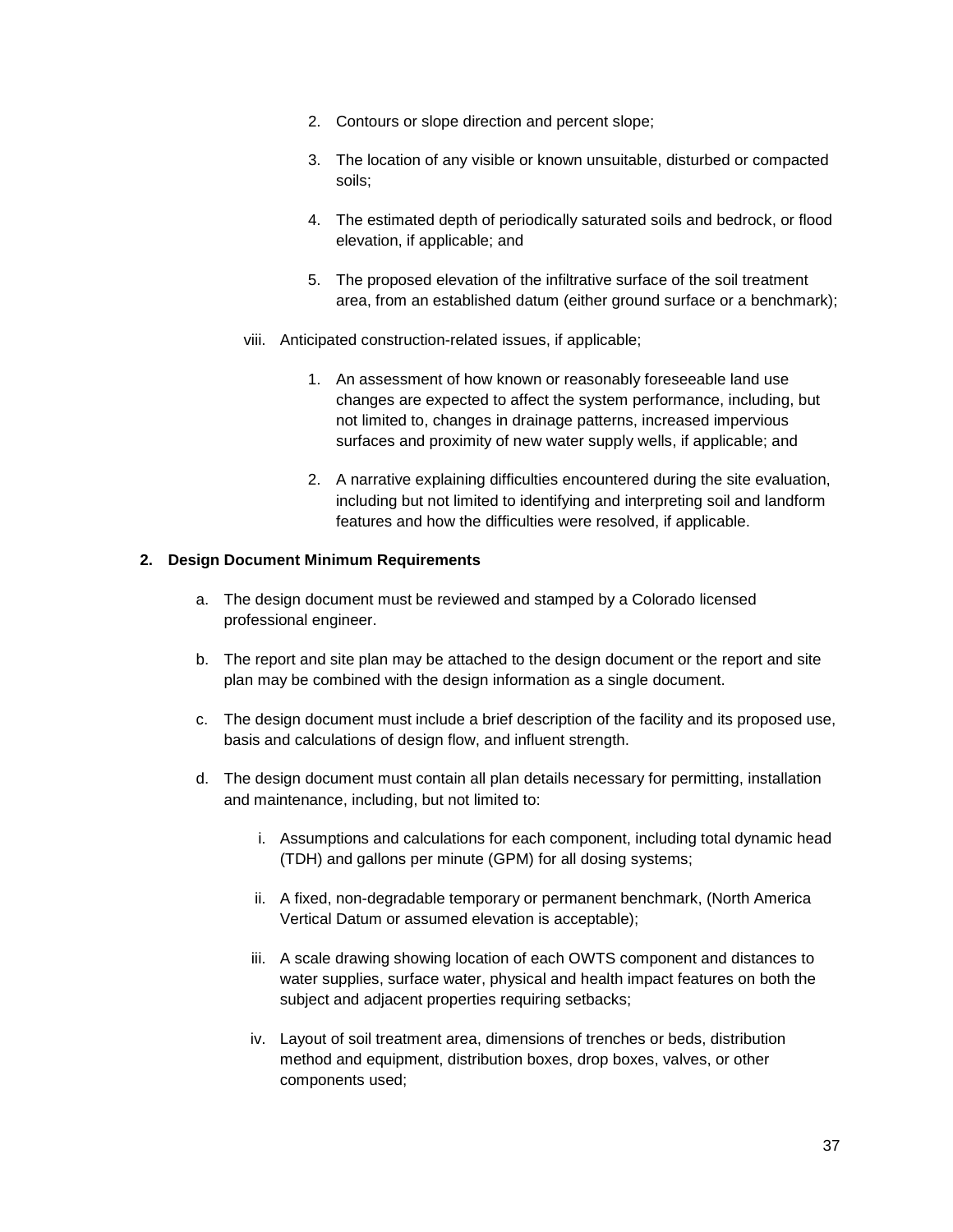- v. Elevation or depth of infiltrative surface of the soil treatment area, the septic tank invert, and all other components of the OWTS;
- vi. Special structural design considerations, as applicable to ensure the long-term integrity of each component;
- vii. References to design manuals or other technical materials used;
- viii. Installation procedures, as applicable;
- ix. Operation and maintenance manuals or instructions; and
- x. Other information that may be useful such as photos and cross-section drawings.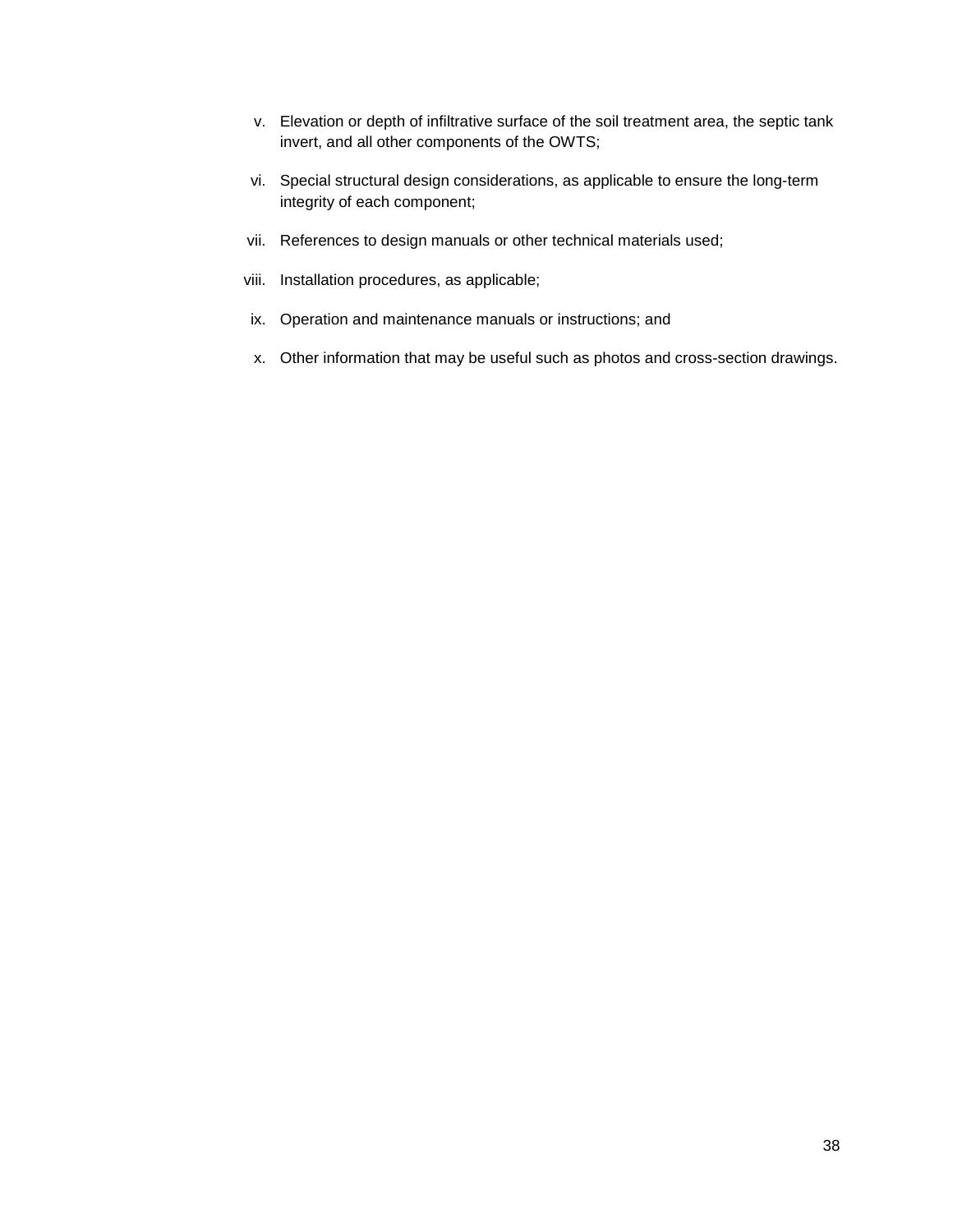### **Section 7 – Wastewater Flow and Strength**

#### **1. Single Family Residential Flows**

- a. Design flow per person must be 75 gallons per day (gpd).
- b. The minimum design flow for a new home must be for a two-bedroom house unless otherwise noted in this regulation.
- c. The minimum design flow for the repair or replacement of an OWTS of an existing onebedroom home must be for one-bedroom unless bedrooms are added.
- d. For homes up to and including three bedrooms, the assumed number of persons per bedroom is two for design purposes.
- e. For homes with more than three bedrooms, the assumed number of persons is six persons (first three bedrooms x two persons per bedroom) plus one additional person for each bedroom more than three bedrooms.
- f. The Department may increase the number of persons per bedroom to two for all bedrooms for design purposes.
- g. Table 7-1 summarizes the design flows for single-family residential homes up to six bedrooms.
- h. Flows estimates will be determined by the number of bedrooms originally present.

| # Bedrooms | <b>Occupancy</b><br>(# of Persons) | <b>Design Flow</b><br>(gallons/day) |
|------------|------------------------------------|-------------------------------------|
| 2          | 4                                  | 300                                 |
| 3          | 6                                  | 450                                 |
| 4          |                                    | 525                                 |
| 5          | 8                                  | 600                                 |
| 6          | g                                  | 675                                 |

**Table 7-1 Single Family Residential Design Flows**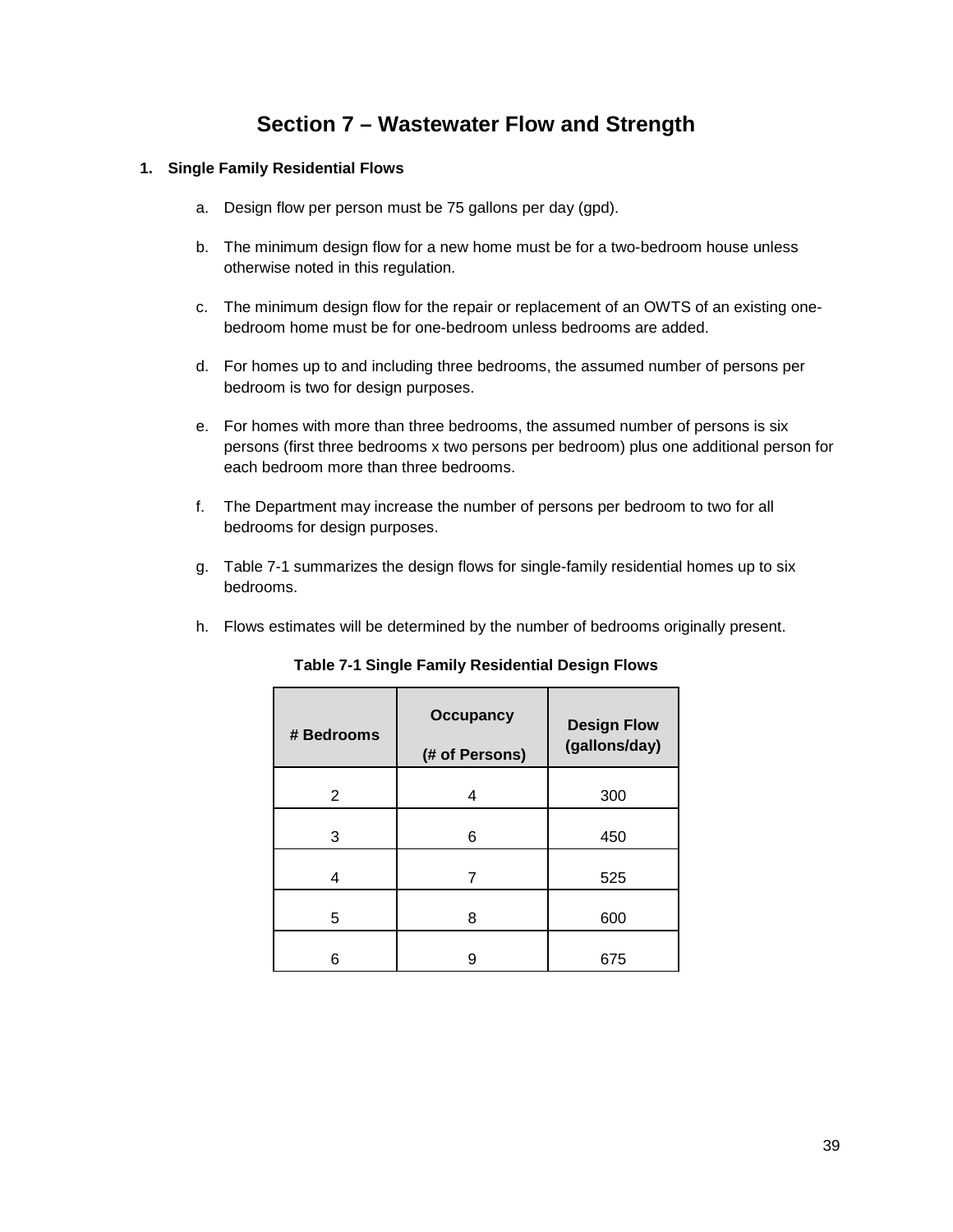#### **2. Auxiliary Buildings**

- a. If a single-family home has an auxiliary building, such as a non-commercial shop with plumbing fixtures, the flow may be conveyed to the OWTS of the home, or to a separate OWTS constructed to handle the flow from the auxiliary facility.
- b. If the flow from the auxiliary building is only generated by residents of the home, it will be assumed that the OWTS for the home will be adequately sized to include the auxiliary building if the flows are combined.
- c. If the auxiliary building will have users in addition to residents and the flow from the auxiliary building will flow to the OWTS of the home, the design flow of the home must include the increased use.
- d. If the auxiliary building has a separate OWTS, the facility must be sized on the basis of Table 7-2 and a septic tank detention time of 48 hours.
- e. Any auxiliary building that will be used as an accessory dwelling unit must comply with all requirements as found in the Clear Creek County Zoning Regulations.

#### **3. Multi Family and Commercial Systems**

- a. Design flow values and strengths for multi-family and commercial systems must be determined from:
	- i. Table 7-2; or
	- ii. An analysis of flows and strengths from at least three comparable facilities or from the facility, if it is an existing facility, must be submitted to the local public health agency for approval. The analysis must include:
		- 1. Metered water flows for inside use only for at least a year, or if use is seasonal, for a full season. If metered flows are less than full capacity, they must be paired with actual use in units of persons present or meals served or other units as appropriate so that an actual daily rate per unit can be determined. The daily rate per unit times the number of units at full occupancy will be the design flow.
		- 2. Total Suspended Solids and BOD  $5$  or CBOD  $5$  tests at times of full use. At least three samples taken at least one week apart are required. Sampling that provides equivalent and representative data through "composite sampling" may be allowed.
		- 3. Explanation and justification for the comparability of the tested facilities with the proposed facility.
- b. An OWTS that will serve a business, commercial, industrial or institutional property, or a multifamily dwelling must: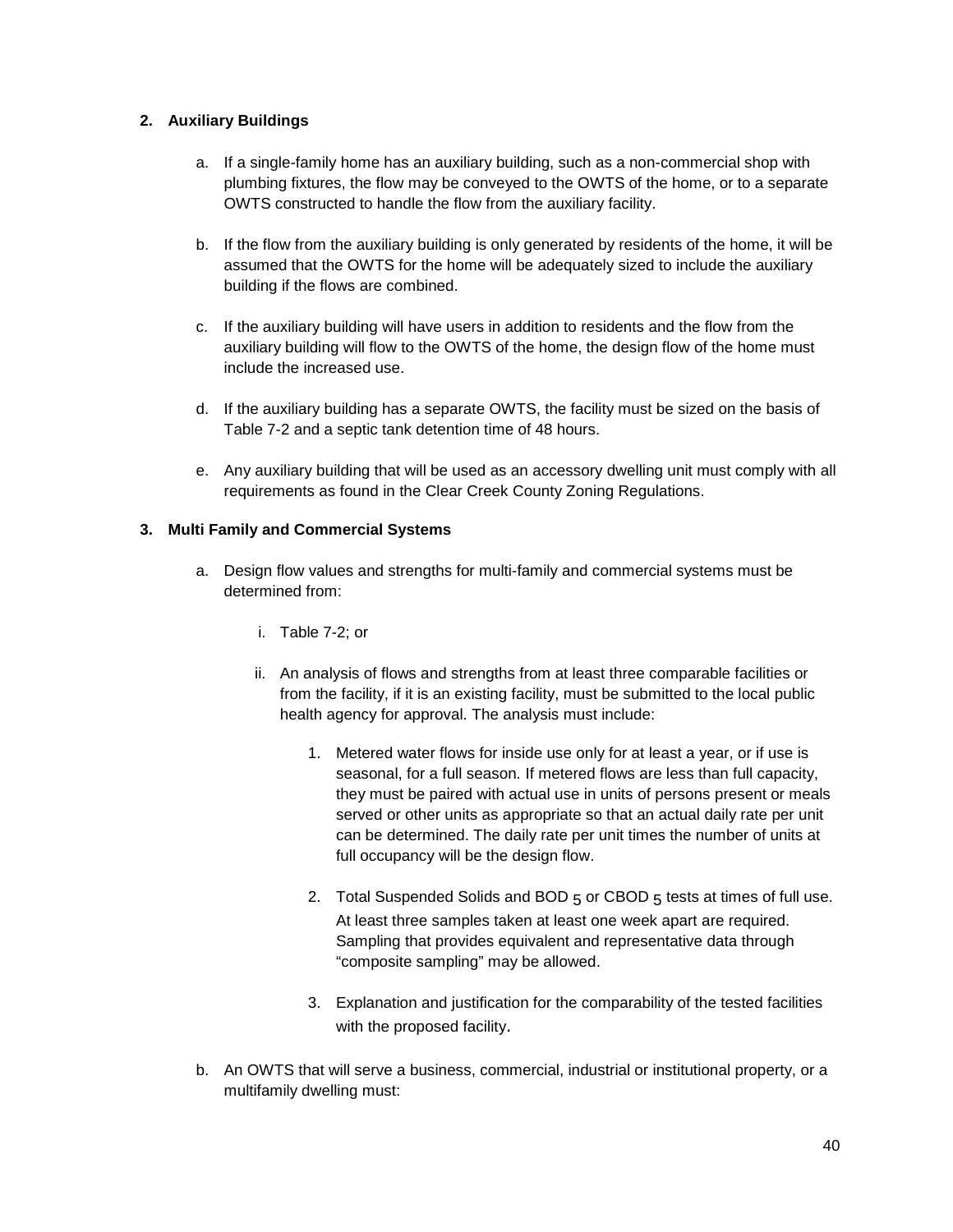- i. Receive only such biodegradable wastes for treatment and distribution as are compatible with those biological treatment processes as occur within the septic tank, any additional treatment unit and the soil treatment area; and
- ii. Receive authorization by rule or a class V underground injection permit from the United States Environmental Protection Agency (EPA) before an application for an OWTS permit is approved if the system may receive non-residential wastewater or is otherwise covered by the EPA underground injection control program. Subsequent to acceptance by the EPA, the local public health agency may choose to also issue a permit for this type of use.
- c. Flow equalization may be used if a facility has flows that vary from day to day by more than four times the average flow.
	- i. The highest peak assumed must be at least equal to the full capacity of the facility.
	- ii. The stored flow must be distributed to the soil treatment area before the next greater-than-average peak.
	- iii. Flow equalization may be used only if:
		- 1. The facility is non-residential;
		- 2. The facility is only used for one purpose;
		- 3. Flows will follow a predictable pattern; and
		- 4. There is a long-term expectation that size and pattern of the flows will remain the same.
	- iv. Timed dosed pressure distribution or timed dosed NDDS must be used. The soil treatment area reduction for pressure distribution (Table 11-2) must not be used in addition to the flow equalization reduction.
	- v. Contingency plans must be made for expanding the capacity of the OWTS in the event of changed use at the facility.
- d. Multi-family or commercial properties serviced by an OWTS are required to provide daily metered water use data on a monthly basis, or as otherwise specified in permit conditions, to the Clear Creek Environmental Health Department.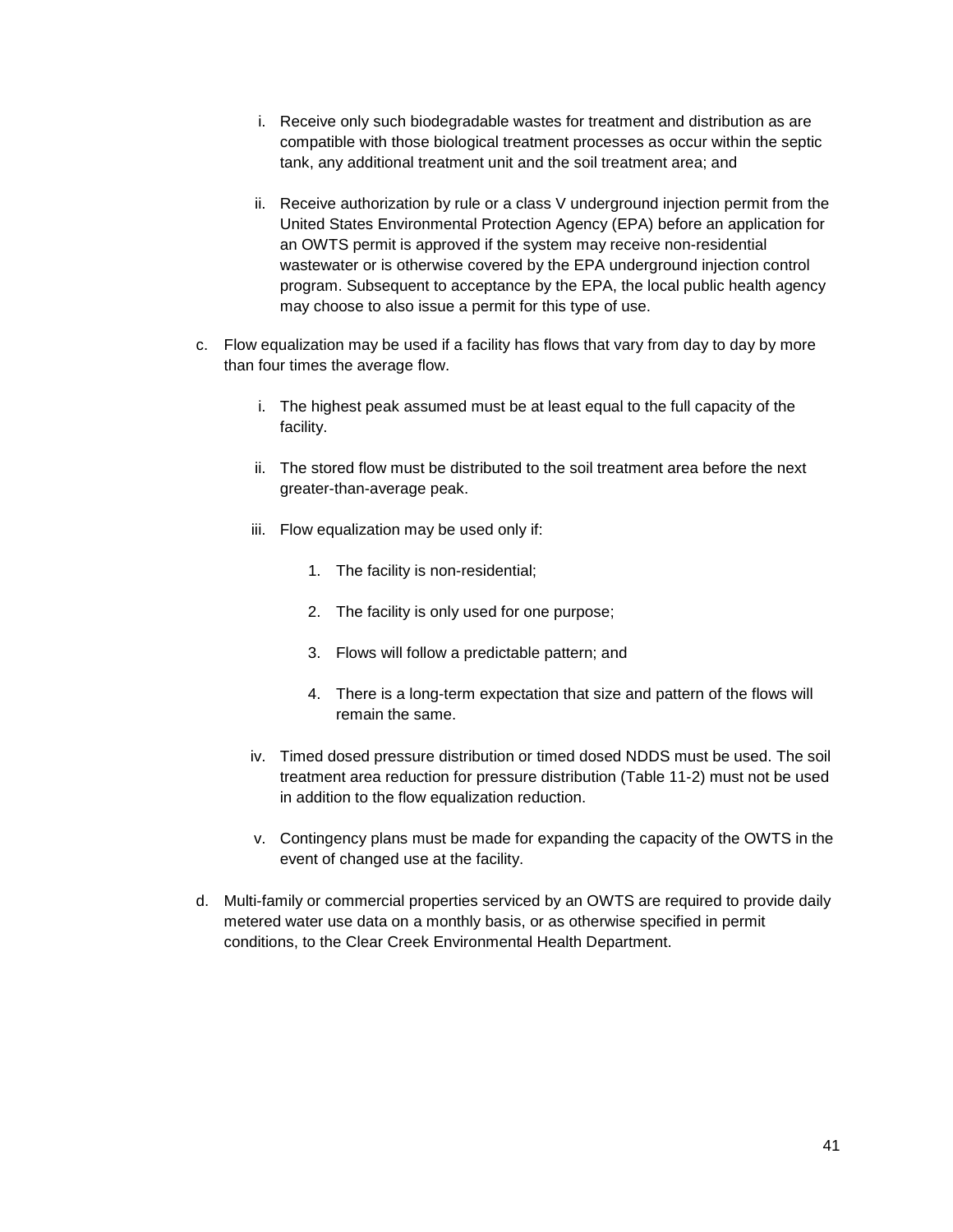| <b>RESIDENTIAL WASTEWATER</b>                                                                                                                                                                          | <b>GPD</b> | <b>BOD 5 IN POUNDS</b><br><b>PER DAY</b> |
|--------------------------------------------------------------------------------------------------------------------------------------------------------------------------------------------------------|------------|------------------------------------------|
| Single-family dwellings                                                                                                                                                                                | 75         | .20                                      |
| Auxiliary buildings (by fixture type)                                                                                                                                                                  |            |                                          |
| Bath/Shower                                                                                                                                                                                            | 14.7       | .014                                     |
| Dishwasher                                                                                                                                                                                             | 1.8        | .002                                     |
| Kitchen sink with garbage grinder                                                                                                                                                                      | 5.8        | .052                                     |
| Laundry washer                                                                                                                                                                                         | 19.5       | .037                                     |
| Lavatory                                                                                                                                                                                               | 8.4        | .021                                     |
| Water closet (toilet)                                                                                                                                                                                  | 24.8       | .029                                     |
| Hotels and motels per room                                                                                                                                                                             | 75         | .15                                      |
| Multiple-family dwellings or apartments                                                                                                                                                                | 75         | .20                                      |
| Boarding and rooming houses (users absent during working hours)                                                                                                                                        | 50         | .15                                      |
| Tiny Homes <sup>3</sup> , per unit                                                                                                                                                                     | 150        | .40                                      |
| Mobile home                                                                                                                                                                                            | 75         | .20                                      |
| Mobile home park per space                                                                                                                                                                             | 300        | .80                                      |
| <b>COMMERCIAL WASTEWATER</b>                                                                                                                                                                           | <b>GPD</b> | <b>BOD 5 IN POUNDS</b><br><b>PER DAY</b> |
| Facilities with short-term or transient visitors<br>(Airports or bus stations per passenger; fairgrounds per person attending; ball<br>parks, race tracks, stadiums, theaters or auditoriums per seat) | 5          | .02                                      |
| Airport per employee                                                                                                                                                                                   | 10         | .06                                      |
| Barber and beauty shops per chair                                                                                                                                                                      | 100        | .70 <sup>1</sup>                         |
| Bowling alleys per lane - toilet wastes only                                                                                                                                                           | 5          | .03 <sup>1</sup>                         |
| Country club per member                                                                                                                                                                                | 30         | .02                                      |

### **Table 7-2 Estimated Daily Wastewater Flow and BOD5 Load per Person**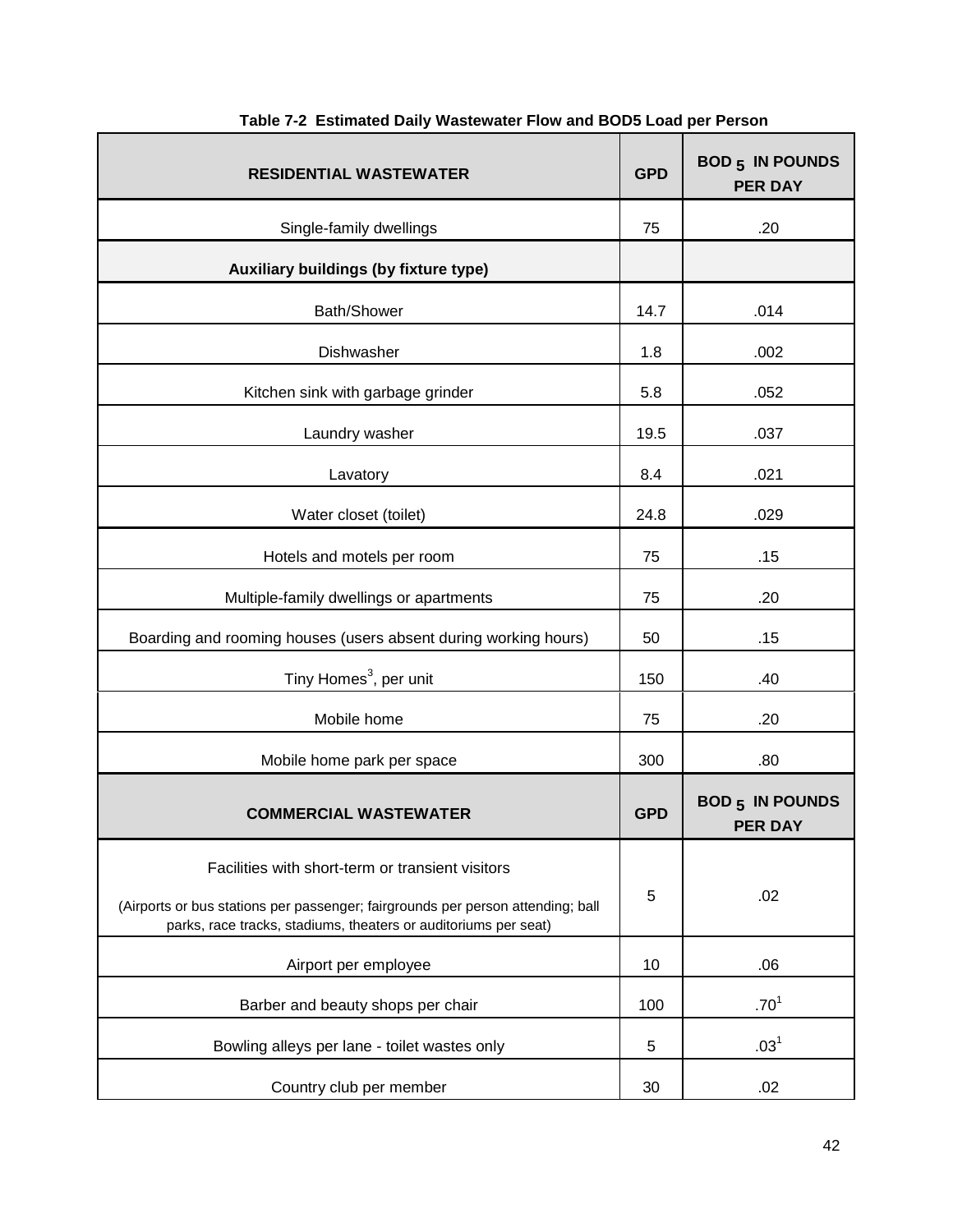| County club per employee                                                                                        | 20         | .06                                      |
|-----------------------------------------------------------------------------------------------------------------|------------|------------------------------------------|
| Dentist offices per non-wet chair                                                                               | 50         | $.14^{1}$                                |
| Doctor offices per doctor                                                                                       | 250        | .80 <sup>1</sup>                         |
| Factories and plants exclusive of industrial wastewater per employee<br>per eight-hour shift - no showers       | 20         | .05                                      |
| Factories and plants exclusive of industrial wastewater per employee<br>per eight-hour shift - showers provided | 35         | .08                                      |
| Kennels per dog                                                                                                 | 30         | .20                                      |
| Laundries, self-service per commercial washer                                                                   | 400        | .75                                      |
| Office buildings per employee per eight-hour shift                                                              | 15         | .06                                      |
| Service stations per toilet fixture                                                                             | 250        | $.50^{1}$                                |
| Stores and shopping centers per square foot of retail space                                                     | $\cdot$ 1  | .01 <sup>1</sup>                         |
| Work or construction camps semi-permanent with flush toilets                                                    | 50         | .17                                      |
|                                                                                                                 |            |                                          |
| Work or construction camps semi-permanent without flush toilets                                                 | 35         | .02                                      |
| <b>FOOD SERVICE ESTABLISHMENT</b>                                                                               | <b>GPD</b> | <b>BOD 5 IN POUNDS</b><br><b>PER DAY</b> |
| Restaurant open 1 or 2 meals per seat                                                                           | 50         | $.06/m$ eal                              |
| 24-hour restaurant per seat                                                                                     | 75         | .07/meal served                          |
| Restaurant with paper service only per seat                                                                     | 25         | .01/meal served                          |
| Additional for bars and cocktail lounges per seat                                                               | 30         | .02                                      |
| Drive-in restaurant per car space                                                                               | 50         | .02                                      |
| <b>INSTITUTIONAL WASTEWATER WITHOUT KITCHENS UNLESS</b><br><b>OTHERWISE NOTED</b>                               | <b>GPD</b> | <b>BOD 5 IN POUNDS</b><br><b>PER DAY</b> |
| Churches per seat; without any food service, or other uses                                                      | 3.5        | .01                                      |
| Churches, per seat; warming kitchen only, no major food service                                                 | 5          | .01                                      |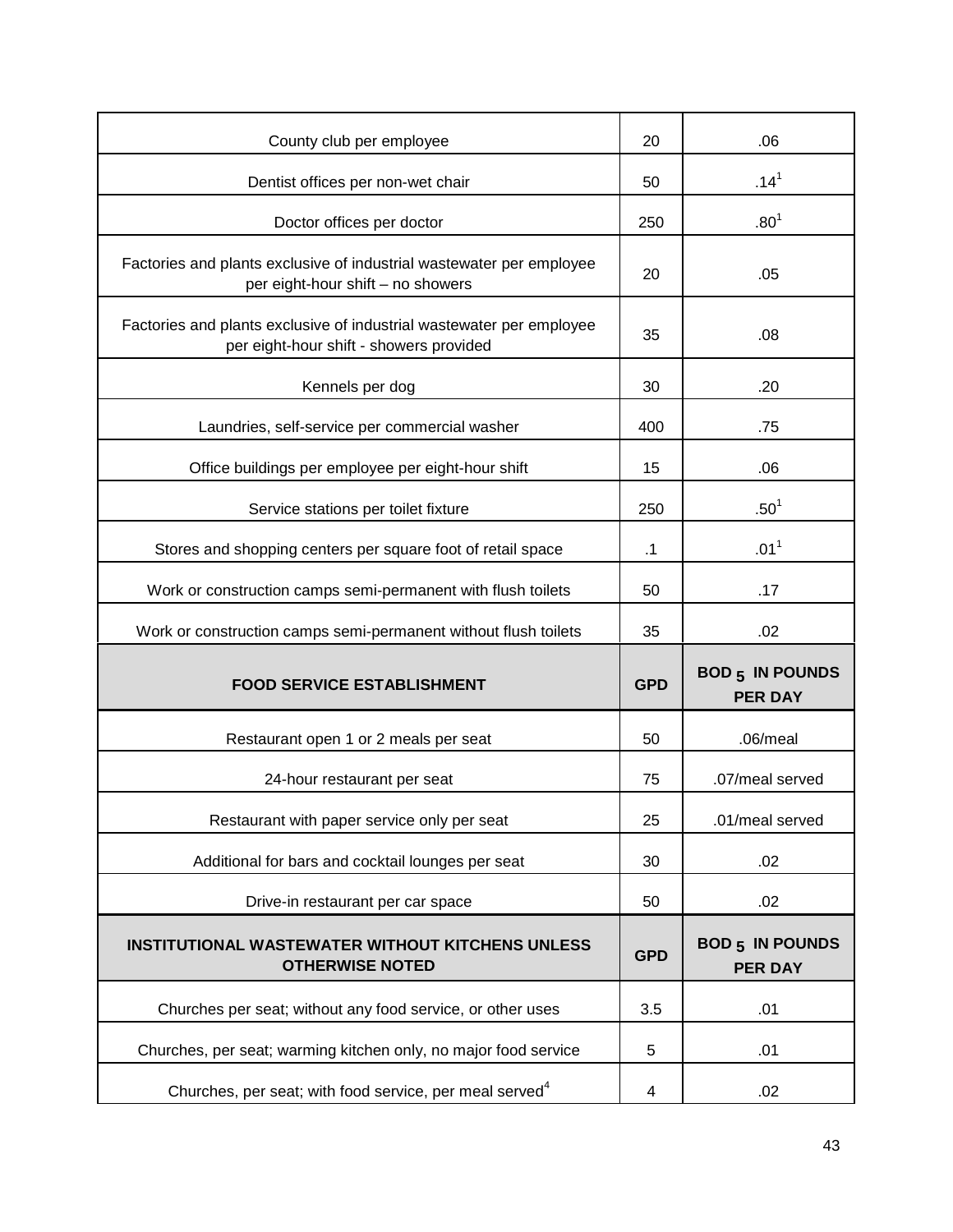| Hospitals per bed space                                                            | 250        | .20                                      |
|------------------------------------------------------------------------------------|------------|------------------------------------------|
| Nursing homes; Group homes for developmentally disabled, per bed<br>space          | 125        | .20                                      |
| Schools, Boarding per person                                                       | 100        | .17                                      |
| Schools, Day without cafeteria, gym or showers                                     | 15         | .04                                      |
| Schools, Day with cafeterias, no gym or showers                                    | 20         | .08                                      |
| Schools, Day with cafeterias, gym and showers                                      | 25         | .10                                      |
| Schools, Day additional for school workers                                         | 15         | .06                                      |
| RECREATIONAL AND SEASONAL WASTEWATER USE                                           | <b>GPD</b> | <b>BOD 5 IN POUNDS</b><br><b>PER DAY</b> |
| Camps, day, no meals served                                                        | 15         | .12                                      |
|                                                                                    | 125        |                                          |
| Luxury resort                                                                      |            | .17                                      |
| Resort night and day                                                               | 50         | .12                                      |
| Campground per campsite <sup>2</sup>                                               | 50         | .12                                      |
| Public park flush toilet per fixture per hour when park is open                    | 36         | .04 lbs./ fixture                        |
| Public park urinal per fixture per hour when park is open                          | 10         | .01 lbs./fixture                         |
| Public park shower per fixture per hour when park is open                          | 100        | .10 lbs./ fixture                        |
| Public park faucet per fixture per hour when park is open                          | 15         | .04 lbs./ fixture                        |
| Swimming pools and bathhouses                                                      | 10         | .06                                      |
| Travel trailer parks with individual water and sewage hookup per unit <sup>2</sup> | 100        | .24                                      |

1 BOD levels need further verification depending on the specific use of the facility.

3 For the purposes of this Table, a "Tiny home" is a structure (a non-recreational vehicle) that has only one bedroom and has

<400 sq.ft. of livable space, including lofts. In this instance, the OWTS may be sized for only one bedroom.

4 For churches with food service, the 4 gal/meal must be added to the 3.5 gal/seat to determine projected design flows.

<sup>2</sup> Laundry facilities are to be calculated on a per commercial washer basis in accordance with other elements of this table.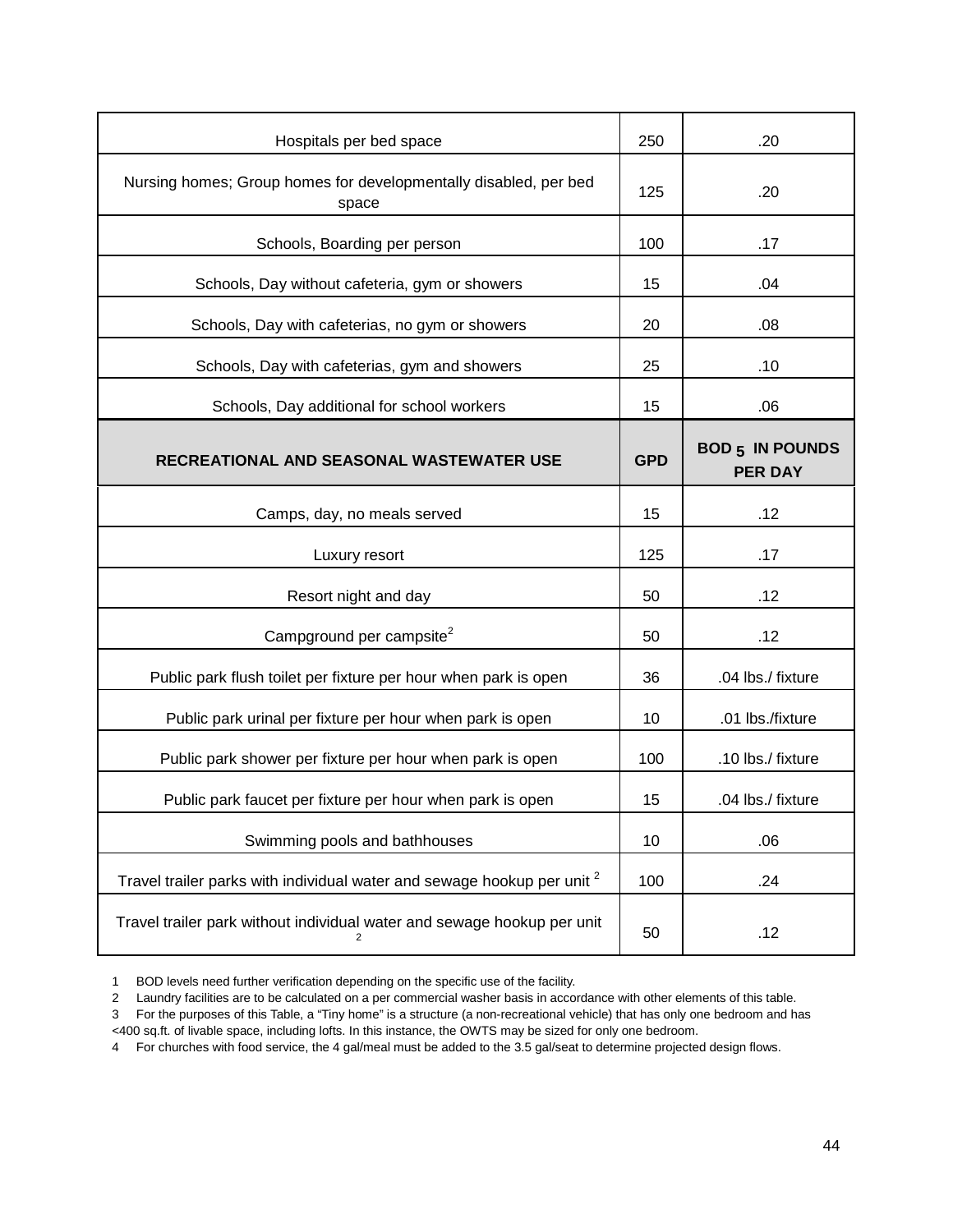#### **4. Wastewater Strength**

- a. Table 7-3 includes levels of treatment that can be achieved by various OWTS components, excluding the soil treatment area. Systems qualifying for these treatment levels except TL1 produced by a septic tank alone must be approved by the Division.
- b. High strength waste must be reduced to at least Treatment Level TL1 quality or lower before applying to a soil treatment area. Waste strength levels defined in Table 7-3 and 7- 4 must be used to determine compliance.

| <b>Treatment Level</b> | BOD <sub>5</sub><br>(mg/L) | $\text{CBOD}_5^1$<br>(mg/L) | <b>TSS</b><br>(mg/L) | <b>Total Nitrogen</b><br>(mg/L) |
|------------------------|----------------------------|-----------------------------|----------------------|---------------------------------|
| TL1 <sup>2</sup>       | 180                        |                             | 80                   | 60-80                           |
| TL <sub>2</sub>        |                            | 25                          | 30                   | N/A <sup>3</sup>                |
| TL2N                   |                            | 25                          | 30                   | $>50\%$ reduction <sup>4</sup>  |
| TL <sub>3</sub>        | -                          | 10                          | 10                   | N/A <sup>3</sup>                |
| TL3N                   |                            | 10                          | 10                   | 20 mg/L                         |

| Table 7-3 | <b>Treatment Levels</b> |  |
|-----------|-------------------------|--|
|           |                         |  |

Shading indicates higher treatment levels.

1 Requirements for  $CBOD<sub>5</sub>$  are only related to effluent samples from a higher level treatment system.

2 Domestic septic tank effluent prior to soil treatment or higher level treatment has a wide range of concentrations. These values are typical, but values used for design must account for site-specific information.

3 Total Nitrogen does not apply to Treatment Levels TL2 and TL3. Processes intended to reduce total nitrogen are addressed in Treatment Levels TL2N and TL3N. Any total nitrogen reductions that may be observed for TL2 and TL3 are as a result of the treatment process for BOD<sub>5</sub> and TSS reductions.

4 NSF/ANSI Standard 245 – Wastewater Treatment Systems – Nitrogen Reduction requires reduction of 50 percent rather than an absolute value.

|                             | BOD <sub>5</sub><br>(mg/L) | <b>TSS</b><br>(mg/L) | Fats, Oils, Grease<br>(FOG)<br>(mg/L) |
|-----------------------------|----------------------------|----------------------|---------------------------------------|
| <b>Septic Tank Influent</b> | >300                       | >200                 | >50                                   |
| <b>Septic Tank Effluent</b> | >180                       | >80                  | >25                                   |

**Table 7-4 High Strength Wastewater\***

\* High strength effluent prior to a septic tank has a wide range of concentrations. These values are typical, but values used for design purposes must account for site-specific information.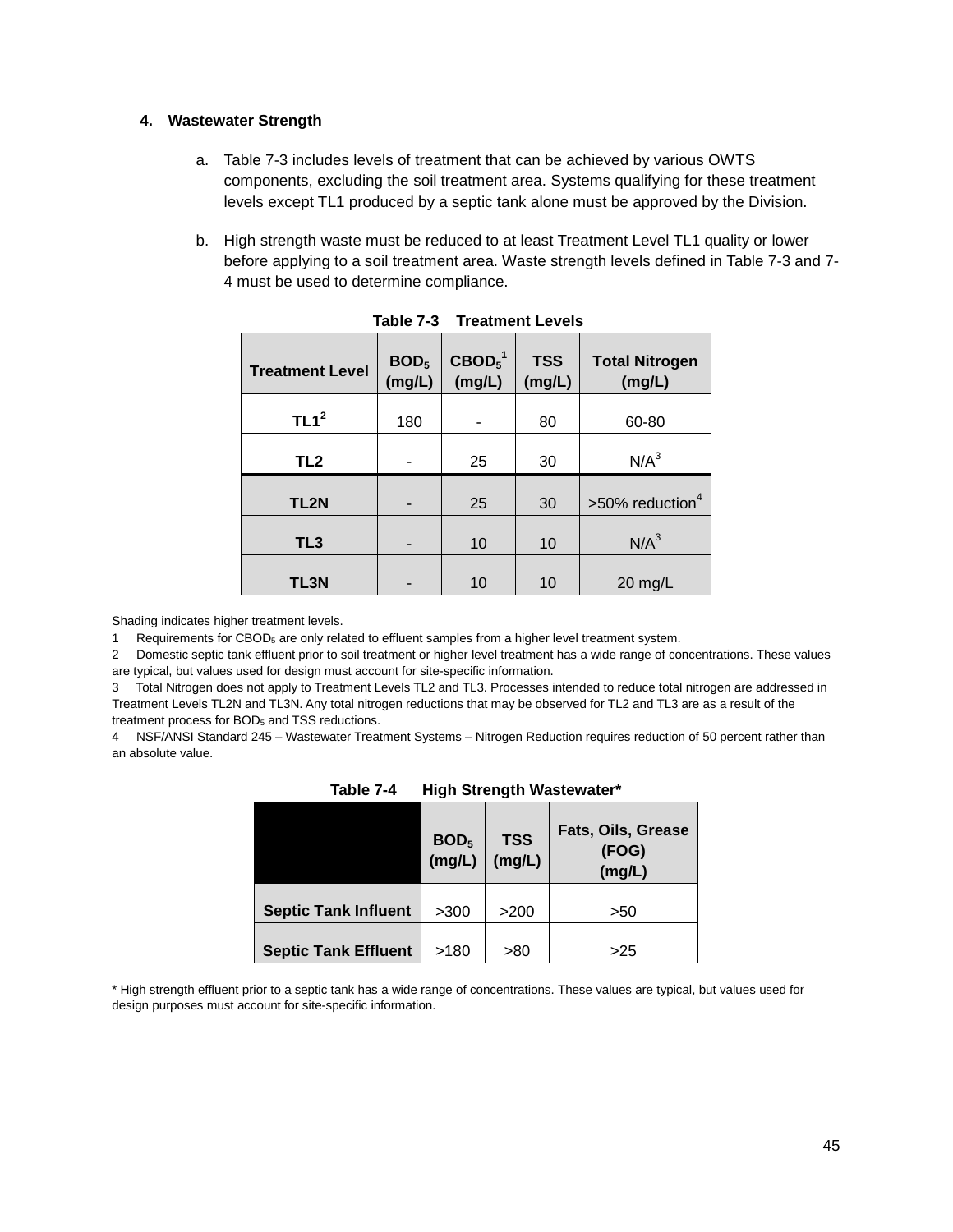## **Section 8 – Minimum Horizontal and Vertical Setback Distances**

#### 1. **Horizontal Distances**

- a. Horizontal distances from the various components of a system to pertinent terrain features, including streams, lakes, water courses, springs, wetlands, wells, subsurface drains, cisterns, water lines, suction lines, dry gulches, cut banks, dwellings, other occupied buildings and property lines, must be in accordance with Table 8-1.
- b. The setback requirements are applicable for minimum system performance and treatment levels with specific modifications allowed for higher treatment levels as provided in Table 8-2.
- c. All distance setback modifications must be analyzed and approved by the Clear Creek County Board of Health and be in complete compliance with the variance procedures of this regulation and those of the local board of health.
- d. Acceptable methods of analyzing horizontal separation distances with higher treatment levels include but are not limited to:
	- i. Analyzing the intended uses of impacted surface and/or ground waters;
	- ii. Contacting adjacent property owners for potential conflicts with property line encroachments; and
	- iii. Analyzing potential impacts that system locations may have on building foundations and other potentially affected features.
- e. Reductions in separation distances with higher level treatment must include provisions for operation and maintenance for the life of the system, as described in Section 16.

### 2. **Dry Gulches, Cut Banks and Fill Areas**

- a. Separation distances to dry gulches, cut banks and fill areas in Table 8-1 must apply unless the design engineer determines by observation of the exposed slope of the dry gulch or cut bank or by soil profile test pit excavations that a limiting layer is present that will direct or allow the effluent from the soil treatment area to move laterally and surface. In this instance, a greater distance may be required.
- b. A lesser distance may be used if it can be demonstrated by a professional engineer or professional geologist that the use of a barrier, such as a minimum 30 mil PVC liner placed between the soil treatment area and the slope of the dry gulch, cut bank or fill area will prevent effluent surfacing laterally.
- c. The separation distance between a component and the crest of a dry gulch or cut bank will be evaluated for potential erosion or slope instability if the component and the slope are too close together. If there is potential for erosion or instability, the separation distance must be increased until the risk is minimized.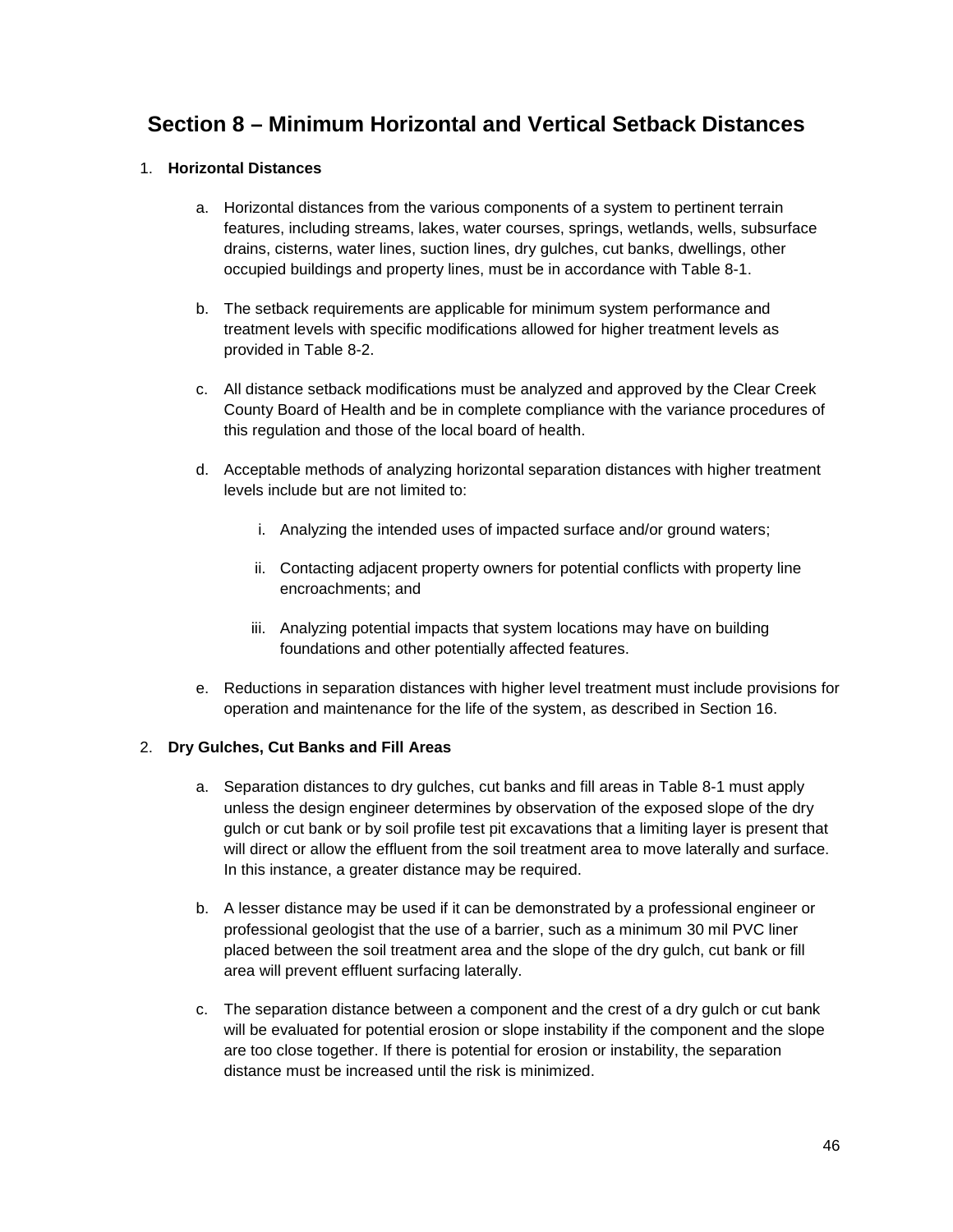#### 3. **Design Considerations**

- a. Components of an OWTS listed in Table 8-1 shall be installed or located in accordance with the minimum distance requirements provided in the table.
- b. Table 8-2 provides the required site evaluation, design, and treatment level considerations necessary to evaluate the site and to design and locate the soil treatment area component of an OWTS.
	- i. Items 1, 2 and 3 in Table 8-2 address the allowable horizontal setback distance between the soil treatment area and the following physical features:
	- ii. Setback distance from soil treatment area to on-site well;
	- iii. Setback distance from soil treatment area to water features; and
	- iv. Setback distance from soil treatment area to a dry gulch or cut bank.
- c. Item 4 in Table 8-2 addresses the required vertical separation distance between the infiltrative surface of the soil treatment area and the limiting layer or the required depth of soil comprising the soil treatment area.
- d. The designer may select the level of treatment from Table 8-2 to be applied to the soil treatment area that is necessary in order to accommodate the site conditions.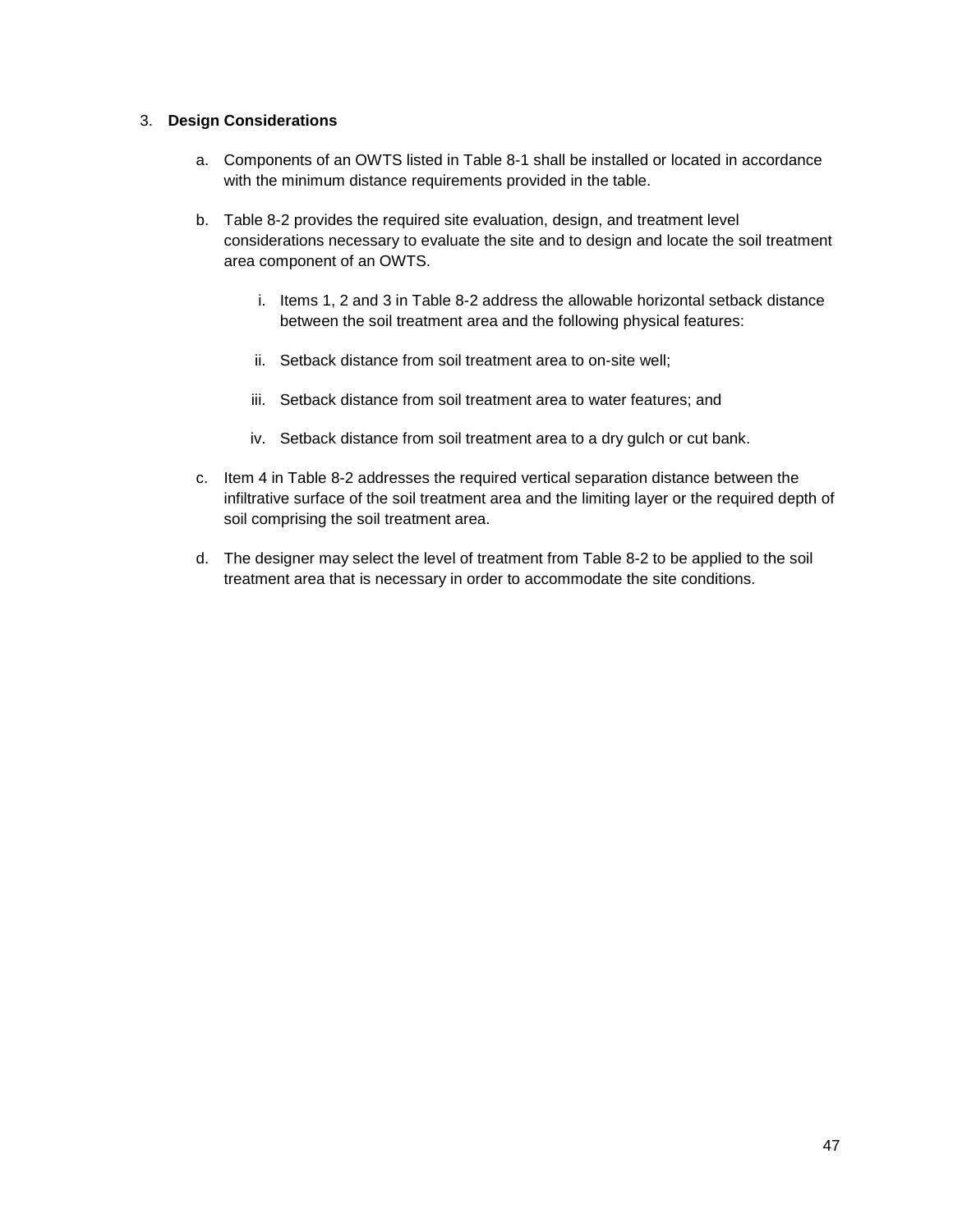**Table 8-1 Minimum Horizontal Distances in Feet Between Components of an On-Site Wastewater Treatment System Installed After November 15, 1973 and Water, Physical and Health Impact Features**

|                                                                                                                  | Spring,<br>Well <sub>1</sub> <sup>1</sup><br>Suction<br>Line,<br>Potable<br>Water<br>Supply<br>Cistern <sup>4</sup> | Potable<br>Water<br>Supply<br>Line | <b>Structure</b><br>w/basement,<br>crawl space<br>or footing<br>drains | <b>Structure</b><br>without<br>basement,<br>crawl<br>space or<br>footing<br>drains | Property<br>Lines,<br>Piped or<br>Lined<br>Irrigation<br>Ditch,<br>upslope<br>curtain<br>drain | Subsurface<br>Drain,<br>Intermittent<br>Irrigation<br>Lateral,<br>Drywell,<br>Stormwater<br>Structure | Lake,<br>Water<br>Course,<br>Irrigation<br>Ditch,<br>Stream,<br>Wetland | Dry<br>Gulch,<br>Cut<br>Bank,<br>Fill<br>Area<br>(from<br>Crest) | Septic<br>Tank,<br>Higher<br>level<br>treatment<br>Unit,<br>Dosing<br>Tank,<br>Vault or<br>Privy |
|------------------------------------------------------------------------------------------------------------------|---------------------------------------------------------------------------------------------------------------------|------------------------------------|------------------------------------------------------------------------|------------------------------------------------------------------------------------|------------------------------------------------------------------------------------------------|-------------------------------------------------------------------------------------------------------|-------------------------------------------------------------------------|------------------------------------------------------------------|--------------------------------------------------------------------------------------------------|
| Septic Tank,<br><b>Higher Level</b><br><b>Treatment Unit,</b><br>Dosing Tank,<br>Vault or Vault<br>Privy         | $50^2$                                                                                                              | $\overline{2}$<br>10               | 5                                                                      | 5                                                                                  | 10                                                                                             | 10                                                                                                    | 50                                                                      | 10                                                               | $\sim$ $\sim$                                                                                    |
| <b>Building Sewer</b><br>or Effluent Lines                                                                       | $50^2$                                                                                                              | $5^6$                              | $\pmb{0}$                                                              | $\boldsymbol{0}$                                                                   | $10^2$                                                                                         | $10^2$                                                                                                | $50^2$                                                                  | $10^2$                                                           | $\sim$                                                                                           |
| STA Trench,<br>STA Bed,<br><b>Unlined Sand</b><br>Filter, Sub-<br>surface<br>Dispersal<br>System,<br>Seepage Pit | 200<br>3, 7,<br>(100)<br>$\ddot{\theta}$                                                                            | $25^2$                             | 20                                                                     | 10                                                                                 | 10                                                                                             | 25                                                                                                    | 50                                                                      | 25                                                               | 5                                                                                                |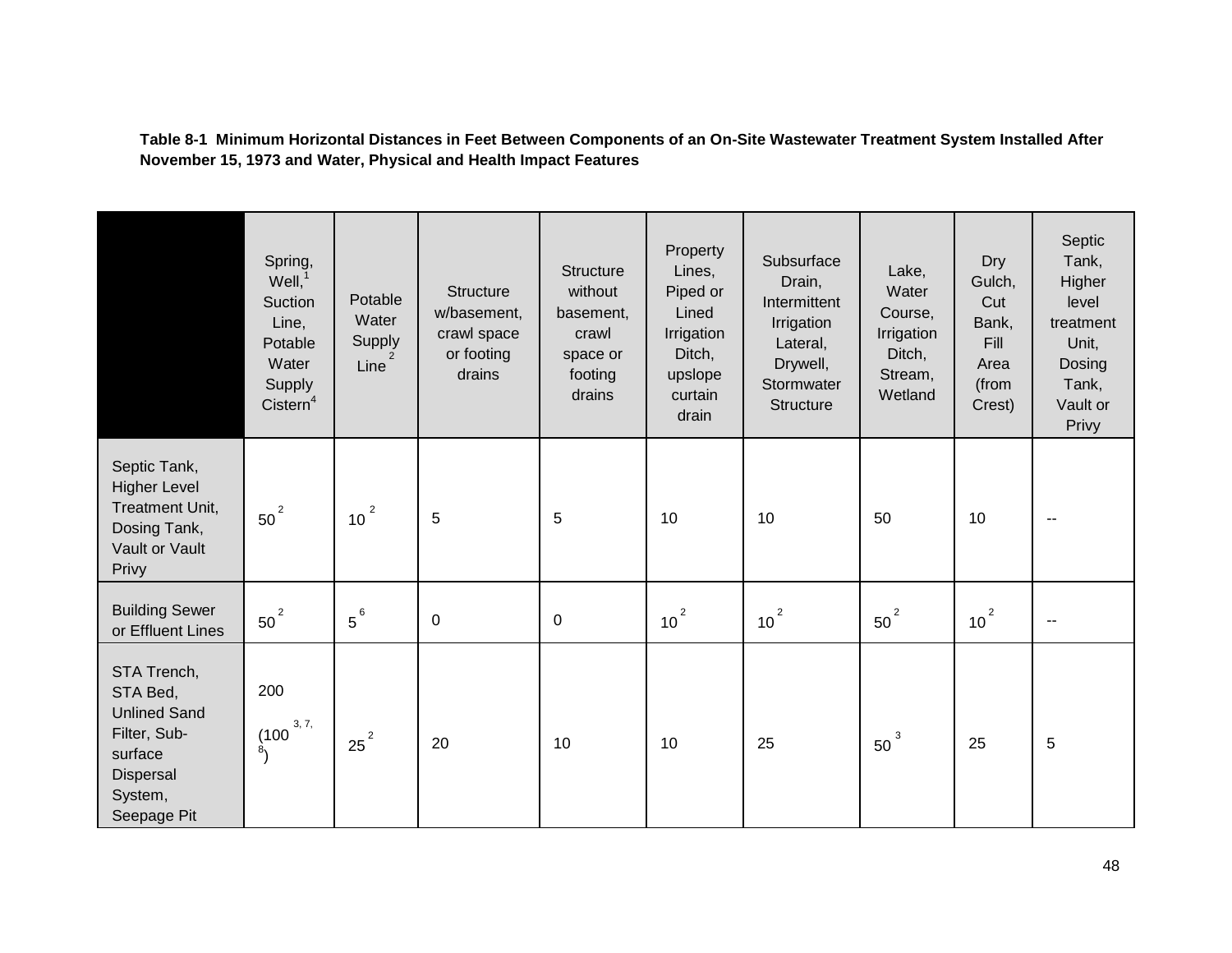| <b>Lined Sand Filter</b>                                                                                                                                                                                                                                                                                                    | 60      | $10^{2}$             | 15  | 10        | 10 | 10        | 25     | 10 | $\sqrt{5}$ |
|-----------------------------------------------------------------------------------------------------------------------------------------------------------------------------------------------------------------------------------------------------------------------------------------------------------------------------|---------|----------------------|-----|-----------|----|-----------|--------|----|------------|
| Lined Evapo-<br>transpiration<br><b>Field or Outside</b><br>of Berm of Lined<br>Wastewater<br>Pond                                                                                                                                                                                                                          | 60      | $\overline{2}$<br>10 | 15  | 15        | 10 | 10        | 25     | 10 | 5          |
| <b>Unlined Sand</b><br>Filter in Soil With<br>a Percolation<br><b>Rate Slower</b><br>than 60 Minutes<br>per Inch, Unlined<br>or Partially Lined<br>Evapotrans-<br>piration System,<br>Outside of Berm<br>of Unlined<br>Wastewater<br>Pond, or System<br>Not Relying on<br>STA for<br><b>Treatment Other</b><br>than Aerosol | 100     | $25^2$               | 15  | 15        | 10 | 25        | 25     | 15 | 10         |
| System Not<br>Relying on STA<br>for Dispersal                                                                                                                                                                                                                                                                               | $100^3$ | $10^{2}$             | 125 | $125^{5}$ | 10 | $\pmb{0}$ | $25^3$ | 10 | 10         |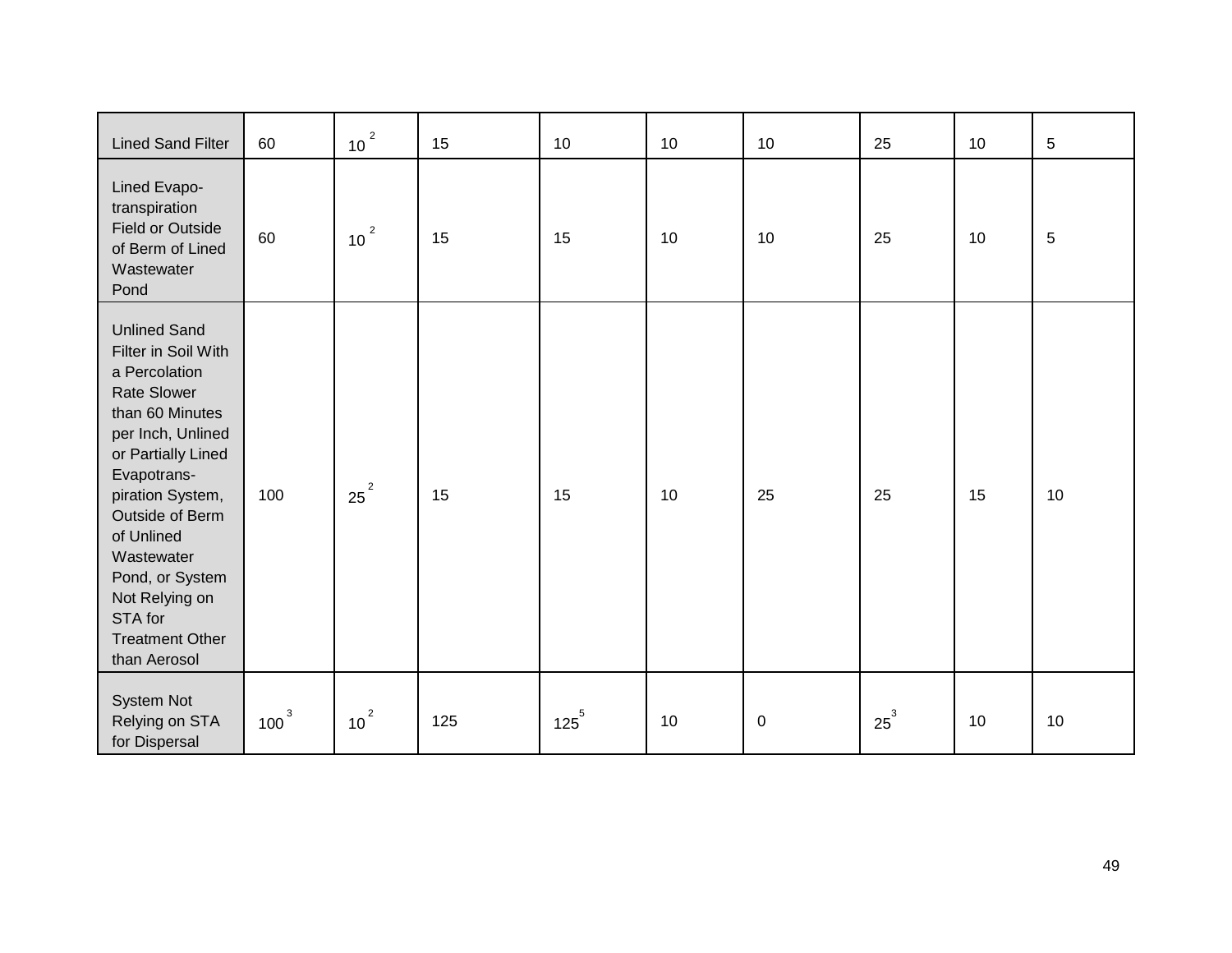NOTE: The minimum distances shown above must be maintained between the OWTS components and the features described. Where soil, geological or other conditions warrant, greater distances may be required by the local board of health or by the Water Quality Control Commission pursuant to section 25-8-206, C.R.S. and applicable regulations. For repair or upgrading of existing OWTS where the size of lot precludes adherence to these distances, a repaired OWTS must not be closer to setback features than the existing OWTS, as reviewed and approved by the local public health agency. Components that are not watertight should not extend into areas of the root system of nearby trees.

- 1 Includes potable wells, irrigation wells and monitoring wells set within a potable aquifer and infiltration galleries permitted as wells by the Division of Water Resources.<br>2 Crossings or encroachments may be permitted a
- 2 Crossings or encroachments may be permitted at the points as noted above provided that the water or wastewater conveyance pipe is encased for the minimum setback distance on each side of the crossing. A length of pipe with a minimum Schedule 40 rating of sufficient diameter to easily slide over and completely encase the conveyance must be used. Rigid end caps of at least Schedule 40 rating must be glued or secured in a watertight fashion to the ends of the encasement pipe. A hole of sufficient size to accommodate the pipe must be drilled in the lowest section of the rigid cap so that the conveyance pipe rests on the bottom of the encasement pipe. The area in which the pipe passes through the end caps must be sealed with an approved underground sealant compatible with the piping used. Other methods of encasement that provide equal protection are allowed. These methods must be reviewed and approved by the local public health agency.
- 3 Add eight feet additional distance for each 100 gallons per day of design flows between 1,000 and 2,000 gallons per day, unless it can be demonstrated by a professional engineer or geologist by a hydrologic analysis or the use of a barrier, consisting of a minimum 30 mil PVC liner or equivalent, that contamination will be minimized. If effluent meets Treatment Level 3N and the local public health agency has a maintenance oversight program in accordance with section 14.D. of this regulation, the distance addition is not required. Flows greater than 2,000 gallons per day must be hydrologically analyzed for flow, velocity, hydraulic head, and other pertinent characteristics as means of estimating distances required to minimize contamination as part of the Division site application and permitting process.
- 4 All horizontal setbacks to a potable water supply cistern must be met unless a variance by the Board of Examiners of Water Well Construction and Pump Installation Contractors is granted per section 18.2 of the Water Well Construction Rules, 2 CCR 402-2. Setback requirements which may necessitate a variance are found within section.10.2 or 11.4 of the Water Well Construction Rules, as applicable. The minimum horizontal setback that may be granted through a variance is to 25 feet.
- 5 If the structure is not used as a habitable unit, the isolation may be reduced by the local board of health to no less than 50 feet.
- 6 Building sewer installations shall meet the design requirements of the Colorado Plumbing Code.
- 7 Minimum setback of 100 feet permitted for systems receiving TL2N, 3 or TL3N treatment level effluent.
- 8 See Appendix A for well deep grouting setback reduction requirements.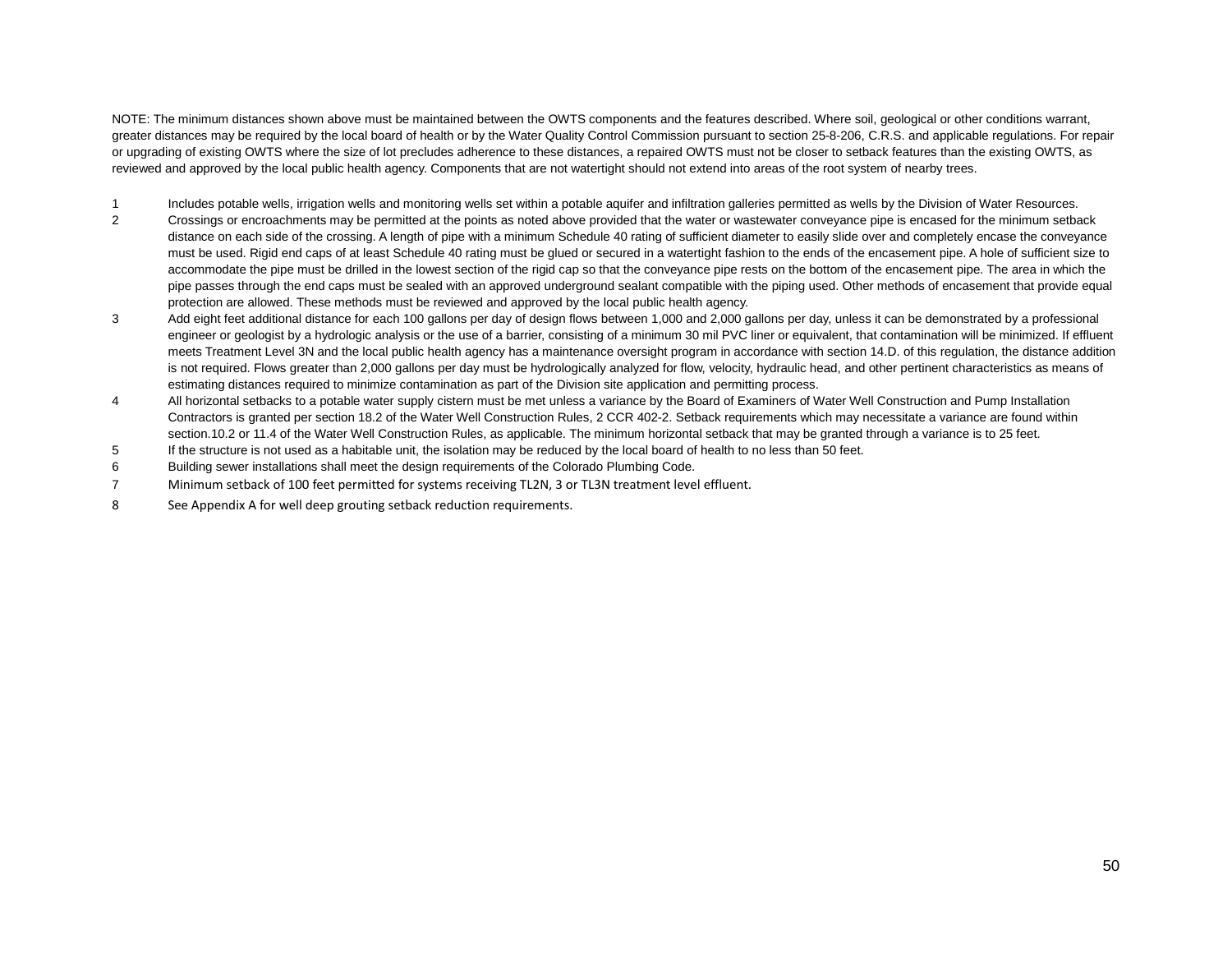**Table 8-2 On-site Wastewater Treatment System Design Consideration and Treatment Requirements – Separation Distances from Soil Treatment Area**

|                |                                                                                                    |                                                         | <b>PRESSURE</b><br><b>DOSING</b><br><b>REQUIRED</b>     | <b>PRESSURE</b><br><b>DOSING</b><br><b>REQUIRED</b>     | <b>PRESSURE</b><br><b>DOSING</b><br><b>REQUIRED</b>  |
|----------------|----------------------------------------------------------------------------------------------------|---------------------------------------------------------|---------------------------------------------------------|---------------------------------------------------------|------------------------------------------------------|
| <b>ITEM</b>    | <b>OWTS DESIGN</b><br><b>CONSIDERATION</b>                                                         | Treatment<br>Levels 1 & 2                               | Treatment<br>Level 2N                                   | Treatment<br>Level 3                                    | Treatment<br>Level 3N                                |
|                | <b>Horizontal Separation</b><br><b>Distances</b>                                                   |                                                         |                                                         |                                                         |                                                      |
| $\mathbf{1}$   | Distance from soil<br>treatment area to on-<br>site well                                           | Greater than<br>or equal to<br>200 feet                 | Greater<br>than or<br>equal to 100<br>feet <sup>1</sup> | Greater<br>than or<br>equal to 100<br>feet <sup>1</sup> | Greater than<br>or equal to<br>100 feet <sup>1</sup> |
| $\overline{2}$ | Distance from soil<br>treatment area to<br>pond, creek, lake, or<br>other surface water<br>feature | Greater than<br>or equal to 50<br>feet                  | Greater<br>than or<br>equal to 25<br>feet               | Greater<br>than or<br>equal to 25<br>feet               | Greater than<br>or equal to 25<br>feet               |
| 3              | Distance from soil<br>treatment area to dry<br>gulch or cut bank                                   | Greater than<br>or equal to 25<br>feet                  | Greater<br>than or<br>equal to 10<br>feet               | Greater<br>than or<br>equal to 10<br>feet               | Greater than<br>or equal to 10<br>feet               |
|                | <b>Vertical Separation</b><br><b>Distances</b>                                                     |                                                         |                                                         |                                                         |                                                      |
| 4              | Treatment depth in<br>feet from infiltrative<br>surface to a limiting<br>layer                     | 4 feet <sup>2</sup> (3 feet<br>with pressure<br>dosing) | Greater<br>than or<br>equal to 2.5<br>feet              | Greater<br>than or<br>equal to 2.5<br>feet              | Greater than<br>or equal to 2<br>feet                |

NOTE: Treatment levels are defined in Table 7-3.

1 All setback distance reductions to the 100 foot requirement for wells and soil treatment areas must be in full compliance with the minimum standards and variance requirements of the State of Colorado Division of Water Resources: Rules and Regulations for Water Well Construction, Pump Installation, Cistern Installation, and Monitoring and Observation Hole/Well Construction. For TL 3N effluent, a reduction to 75 feet is allowed if a variance from the Water Well Construction Regulations is obtained.

2 Reductions in the vertical separation requirements for the use of higher level treatment systems with seepage pits are not allowed. The bottom of the excavation of a seepage pit must be a minimum of four feet above a limiting layer.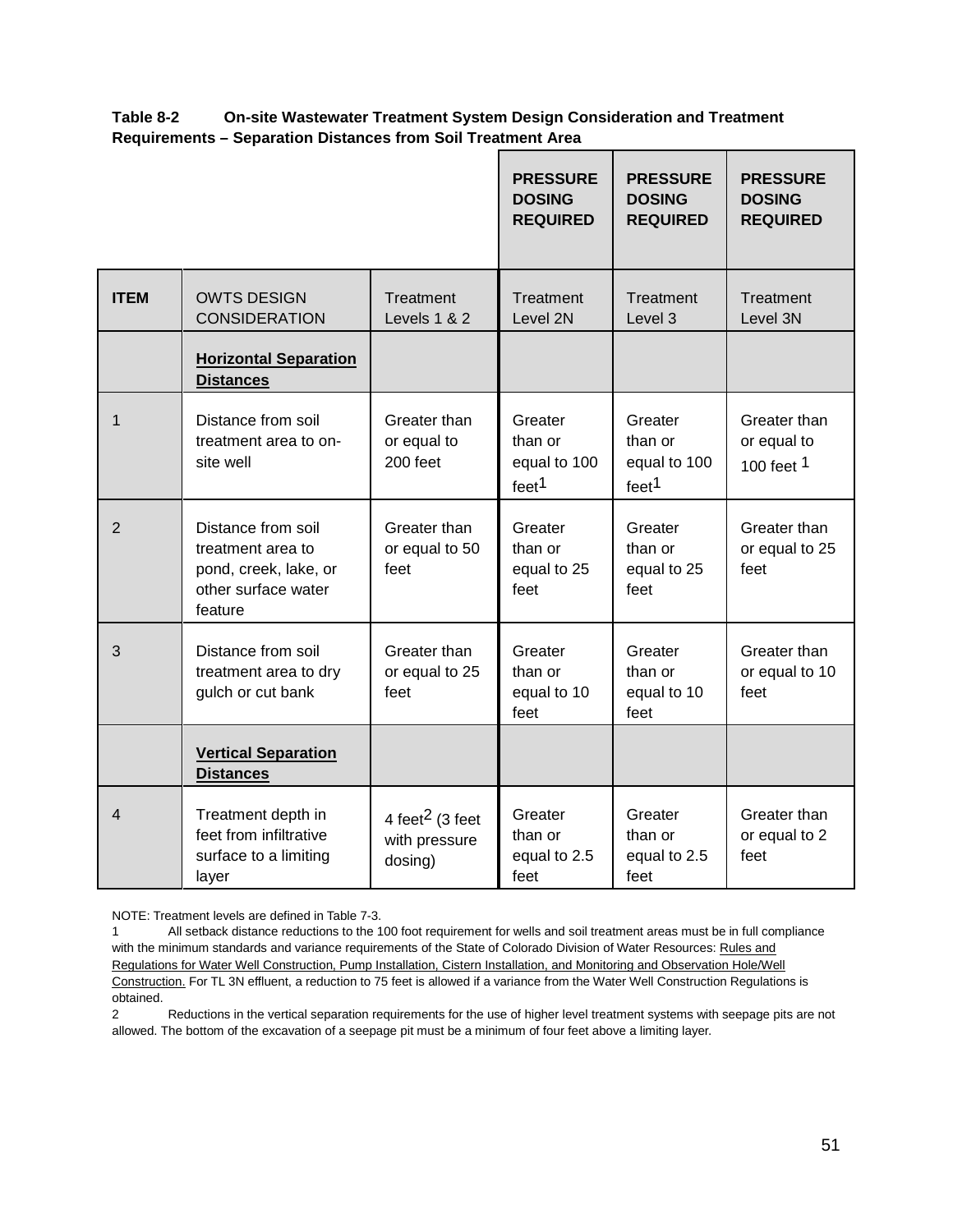## **Section 9 – Design Criteria: General**

#### **1. General**

- a. The OWTS for single-family homes shall be designed to accommodate the proposed flows from the structure as defined in section 7.1. Flow estimates for multi-family or commercial OWTS must comply with section 7.3. Expected waste strength as noted in Table 7-3 and Table 7-4 must also be addressed, where applicable.
- b. Installation of low flow fixtures or the separation of toilet waste or other sources of wastewater does not allow for the reduction in the size of an OWTS.
- c. OWTS shall be designed and constructed to achieve the treatment level, as specified by the design.
- d. OWTS must be designed and constructed such that each component shall function, when installed and operated, in a manner not adversely affected by normal operating conditions including erosion, corrosion, vibration, shock, climatic conditions, and usual household chemicals. Each component must be free of non-functional protrusions or sharp edges, or other hazards, which could cause injury to persons, animals, or properties. Design must be such as to exclude flies and rodents and other vectors and to prevent the creation of nuisances and public health hazards and must provide for efficient operation and maintenance.

#### **2. Accessibility for Inspection, Maintenance and Servicing**

- a. Septic tanks must have watertight risers over each access manhole and all risers must extend to or above final grade.
- b. For new construction, the top of any septic tank, dosing tank or vault must be no deeper than four feet below finished grade.
- c. Each treatment component of an OWTS other than the septic tank and soil treatment area must be equipped with access manholes with risers that extend to or above final grade, located to permit periodic physical inspection, collection and testing of samples and maintenance of all components and compartments.
- d. Riser Lids
	- i. Each riser lid must be watertight, brought to or above the surface, and must have a secure closing mechanism, such as a lock, special headed bolts or screws, or sufficient weight (defined as 59 pounds) to prevent unauthorized access.
	- ii. The Department may require a secondary plug, cap, cover or screen be provided below the riser cover to prevent tank entry if the cover is unknowingly damaged or removed.
- e. Components that require access for maintenance must include but not be limited to submerged bearings, moving parts, pumps, siphons, valves, tubes, intakes, slots, distribution boxes, drop boxes, cleanouts, effluent screens, filters, inlet and outlet baffles, aerators, treatment equipment and other devices.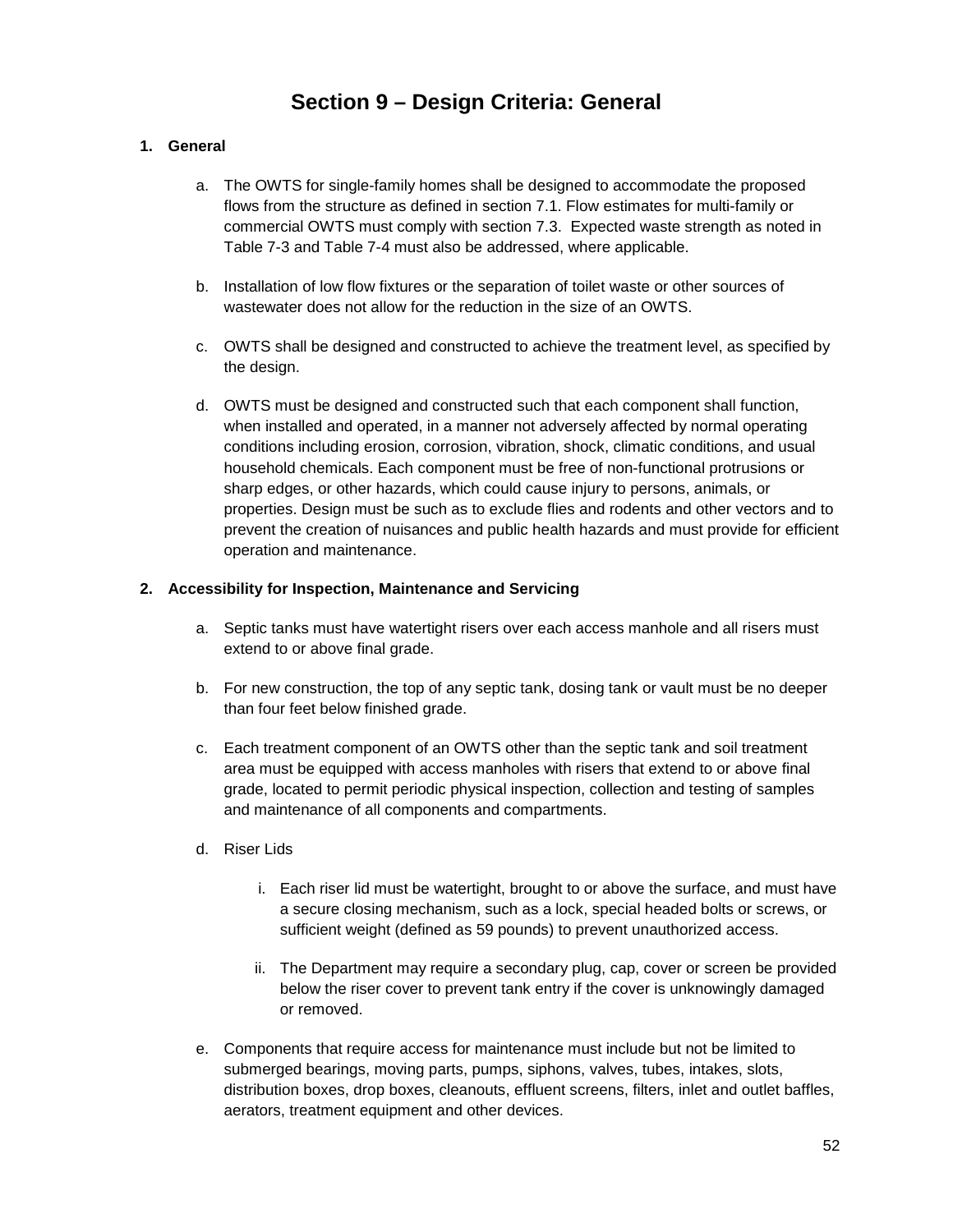f. Components must be designed and constructed so that, when installed, they must be easily maintained, sampled, and serviced according to the manufacturer's recommendations. Easy physical access to treatment components by maintenance personnel and equipment must be provided.

#### **3. Plumbing Codes**

a. Plumbing fixtures, building sewers, vents, sewer lines and other appurtenances must be designed, operated and maintained so as to comply with the minimum requirements of the most recently revised locally enforceable plumbing code. In absence of a local plumbing code, designs must adhere to the Colorado Plumbing Code (3 CCR 720-1). A local plumbing permit may be required.

#### **4. Electrical Equipment**

- a. All electrical work, equipment, and material must comply with the requirements of the currently applicable National Electrical Code as designated by the State Electrical Board Rules and Regulations (3 CCR 710-1). An electrical permit may be required.
- b. Electrical components must be protected from moisture and corrosive gases.

#### **5. Indicators of Failure or Malfunction for System Utilizing Mechanical Apparatus**

a. A signal device must be installed which will provide a recognizable indication or warning to the user that the system or component is not operating as intended. This indication or warning must be a visual signal and an audible signal, and be located in a centralized area within visual and audible range of the system user. A signal message may also be sent remotely to a service provider.

#### **6. Sampling Access**

- a. If sampling for testing or as a requirement for a permit will be required of effluent from a component other than the soil treatment area, an accessible sampling point must be provided.
- b. If sampling of the treated wastewater from the soil treatment area will be required for testing or as a requirement for a permit, a monitoring well or wells must be constructed. Monitoring wells must be located down gradient from the soil treatment area, accessible, and provided with a properly securable cover at or above the ground surface. Monitoring wells up gradient of the system may also be required. Lysimeters or other collection devices under the soil treatment area may be used instead of a monitoring well if approved by the local public health agency or other issuer of a permit.

#### **7. Component Operating Instructions**

a. The manufacturer of proprietary treatment units utilizing mechanical components must provide clear, concise written instructions covering the components which, when followed, must assure proper installation and safe and satisfactory operation and maintenance.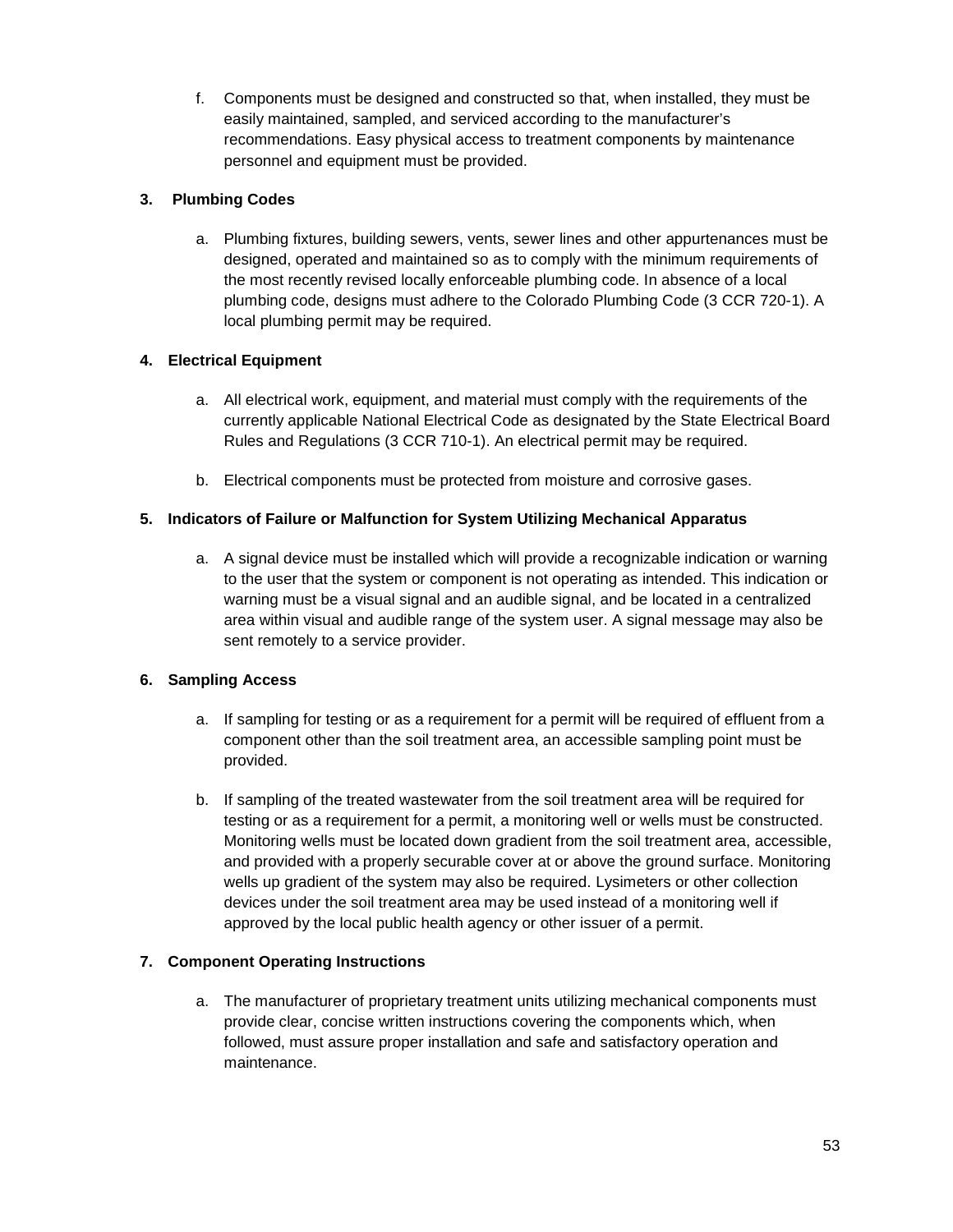b. If the OWTS uses public domain technology, the design engineer must provide clear, concise written instructions covering the components which, when followed, must assure proper installation and safe and satisfactory operation and maintenance.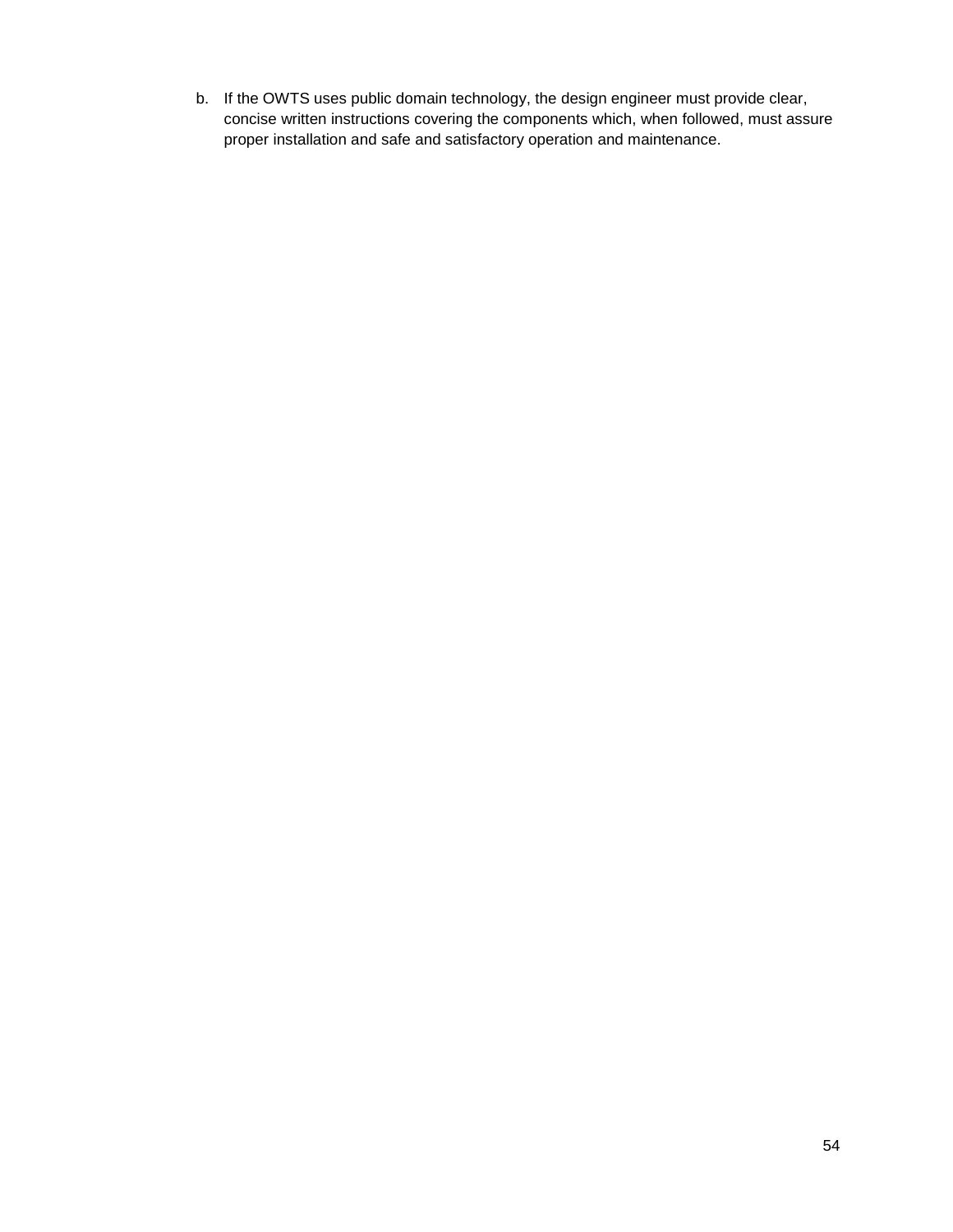# **Section 10 – Design Criteria: Components**

#### **1. Tanks and Vaults**

- a. Watertightness
	- i. Septic tanks, vaults, dosing tanks, other treatment components, risers and lids must not allow infiltration of ground water or surface water and must not allow the release of wastewater or liquids through other than designed openings.
	- ii. When the final compartment of a tank is being proposed for use as a pump or siphon chamber, the wall between this chamber and the previous chamber must be watertight except for the intended hydraulic opening.
	- iii. Acceptable watertightness testing methods performed at a manufacturer's site or in the field include water filling the tank or vacuum testing.
- b. Tank Anchoring
	- i. In locations where ground water or floodwaters may cause instability problems to the septic tank, vault, or other treatment unit in the OWTS due to flotation, the tank, vault or unit must be anchored in a manner sufficient to provide stability when the tank is empty.
	- ii. Buoyancy calculations must be provided. Risers must be included in buoyance calculations.
	- iii. If a manufacturer provides recommendations for anchoring designs, they may be used if they meet the conditions present at the site.
	- iv. If a manufacturer does not provide recommendations for provisions to compensate for buoyancy, or if the professional engineer chooses to provide his/her own designs, the anchoring system design must be prepared by the professional engineer.
- c. Identification and Data Marking
	- i. All tanks and treatment units must be permanently and legibly marked in a location for the purpose of inspection that is readily visible when inspected before backfilling. The marking inscription must include the following:
		- 1. Name of manufacturer;
		- 2. Model or serial number, if available;
		- 3. Effective volume and unit of measure;
		- 4. Maximum depth of earth cover and external loads the tanks is designed to resist; and
		- 5. Inlet and outlet identifications, if relevant.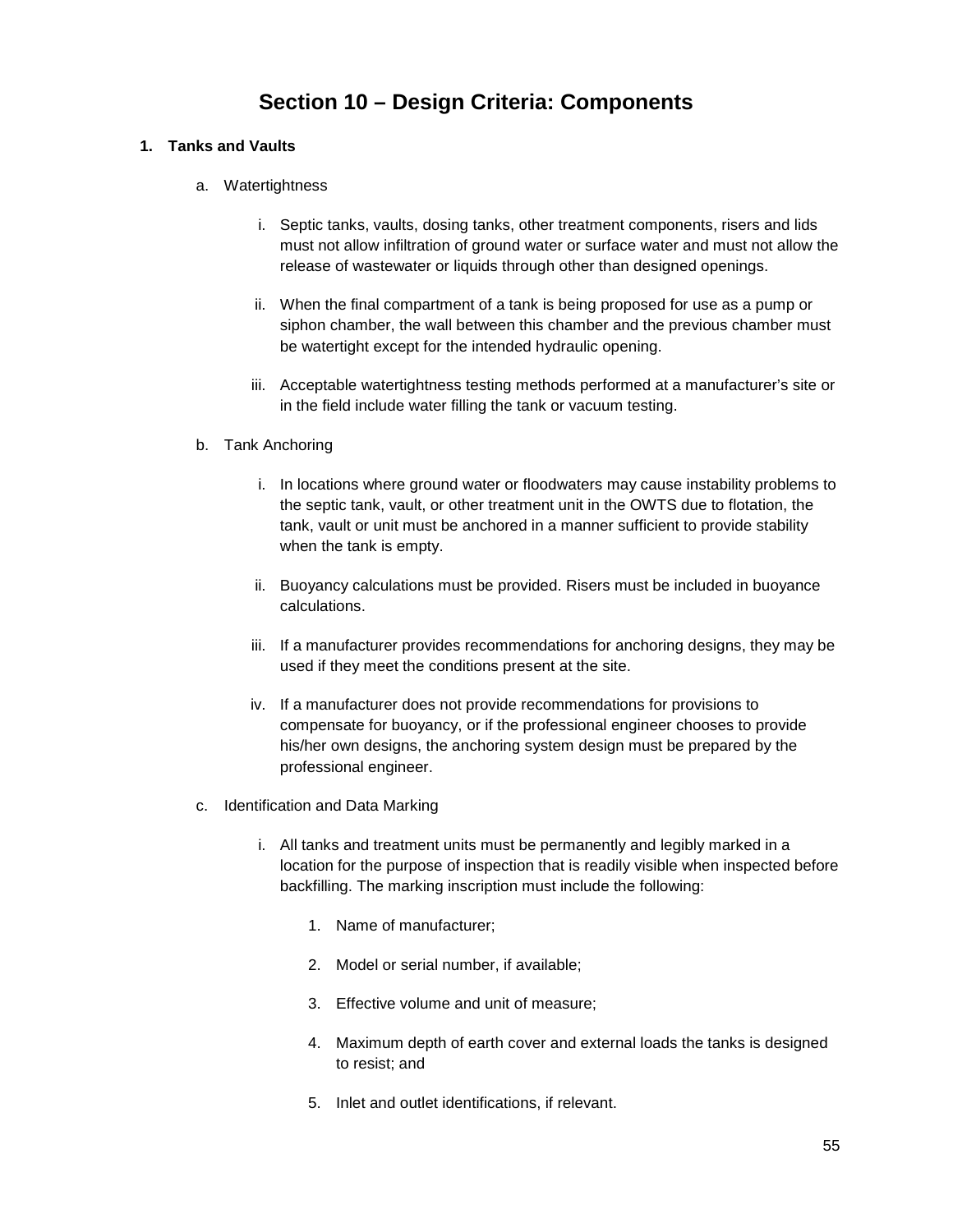#### **2. Septic Tanks**

- a. The manufacturer must provide sufficient information to demonstrate that the tank will meet the design specification.
	- i. Sizing for residential capacity for new installations must be based upon the number of bedrooms according to Table10-1:

| <b>Number of Bedrooms</b> | <b>Tank Capacity (gallons)</b> |
|---------------------------|--------------------------------|
| 3 or less                 | 1,000                          |
| 4                         | 1,250                          |
| Each Additional           | 250                            |

**Table 10-1 Tank Sizing Chart**

- ii. For multi-family and non-residential applications, a septic tank must be sized to permit detention of incoming wastewater design flows for a minimum of 48 hours.
- iii. For systems that remove toilet waste for separate treatment, tank capacity may be less than 1,000 gallons, if it provides a minimum of 48 hours detention time.
- iv. Minimum tank size for new installations other than for a single-family residence is 400 gallons.
- b. Inspection and Testing of Septic Tank Watertightness
	- i. Testing of septic tanks must be performed and evaluated as specified in section 9 of ASTM C1227-13 (Standard Specification for Precast Septic Tanks) for concrete tanks or in Standard IAPMO/ANSI Z1000-2013 (American Standards for Prefabricated Septic Tanks) for other prefabricated septic tanks.
	- ii. Each unit must be inspected in the field for conditions that may compromise its watertightness.
	- iii. The inspection in the field must be conducted by The Clear Creek Environmental Health Department and be performed after the tank installation but before backfilling.
	- iv. If the inspection in the field indicates that the tank may be damaged or is not watertight, the inspector may require that the tank be tested for watertightness by the tank manufacturer or the system contractor.
- c. Septic Tank Design and Dimension Criteria
	- i. A septic tank must have two or more compartments or more than one tank may be used in series. The first compartment of a two-compartment tank or the first tank in a series must hold no less than one-half of the required effective volume.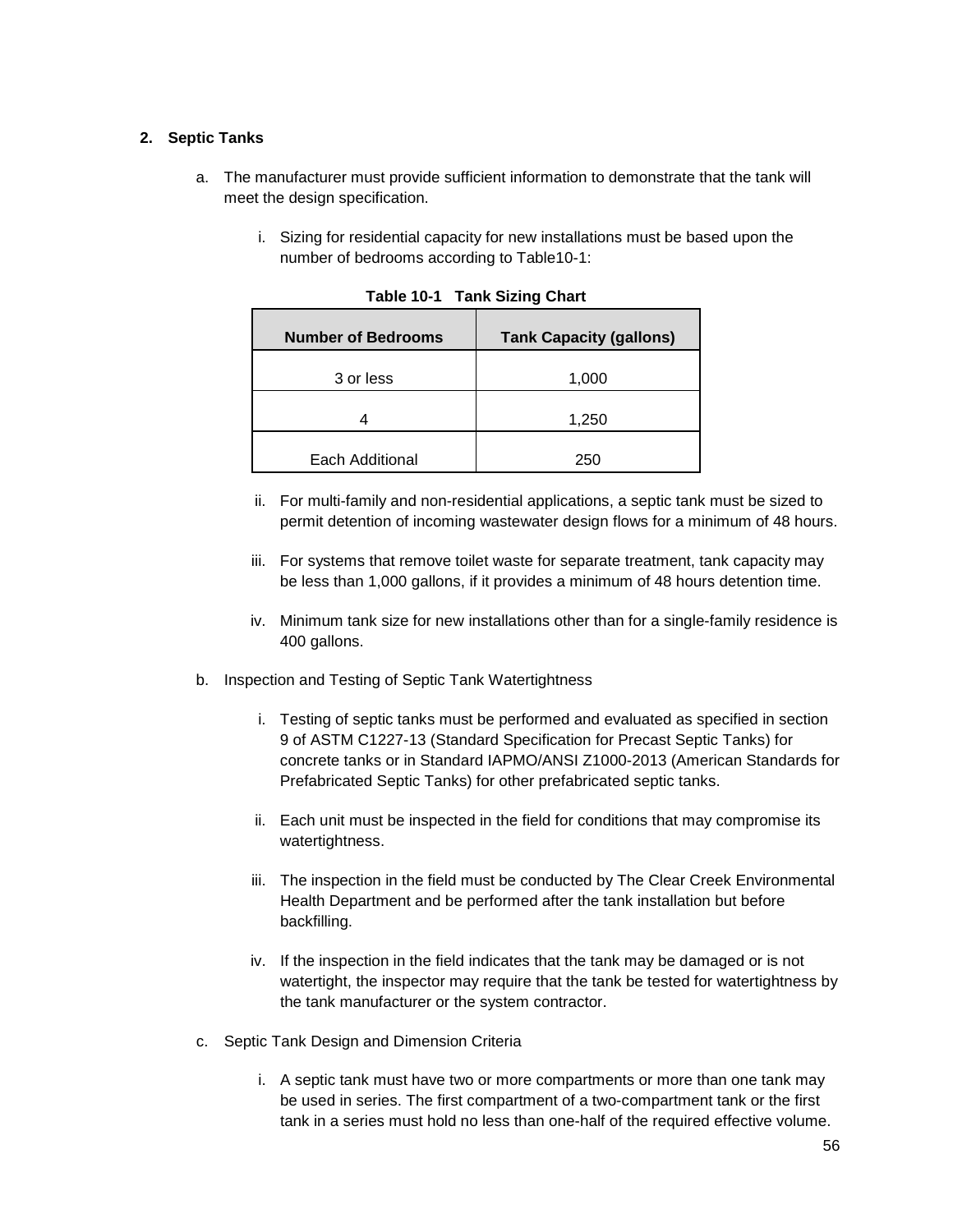- ii. Inlet invert must be at least two inches higher than the outlet invert.
- iii. Inlet tee or baffle must extend above the surface of the liquid at least five inches and must extend a minimum of eight inches below the liquid surface. However the inlet tee or baffle must not extend to a depth of more than 40 percent of the liquid depth measured from the liquid surface.
- iv. Outlet tee or baffle must extend at least 5 inches above and 14 inches below the outlet invert, however it must not extend to more than 40 percent of the liquid depth measured from the liquid surface. The outlet tee or baffle that accommodates an effluent screen must be located so that the effluent screen has sufficient clearance to be removed through the access opening with a riser in place.
- v. The distance from the outlet invert to the underside of the tank top must be at least ten inches.
- vi. Liquid depth must be a minimum of 30 inches and the maximum depth must not exceed the tank length.
- vii. The transfer of liquid from the first compartment to the second or successive compartment must be made at a liquid depth of between 35 and 40 percent of the liquid depth measured from the liquid surface.
- viii. At least one access opening no less than 20 inches across must be provided in each compartment of a septic tank.
- ix. A septic tank must have a minimum of 25 square feet of liquid surface area and have at least a six-foot separation between inlets and outlets. Septic tanks in series, combined, must have a minimum of 25 square feet of liquid surface area and the sum of the distances between inlets and outlets of all tanks must be at least six feet. The requirements for liquid surface area and separation between inlet and outlet may be waived for tanks with less than 750 gallon effective volume.
- d. Concrete Septic Tank Structural Design
	- i. Concrete septic tanks must comply with the structural design criteria of ASTM C1227-13 (Standard Specification for Precast Septic Tanks).
	- ii. The design for each tank model and size by each manufacturer must be certified by a professional engineer as complying with these design and structural requirements and the watertightness standard of this regulation.
	- iii. Certification by a professional engineer must be submitted to the Division for acceptance.
	- iv. Tank slab lids, mid-seam tanks, and the connections between the tank and risers must be designed to provide for a watertight seal.
- e. Fiberglass, Fiberglass-Reinforced Polyester, and Plastic Tanks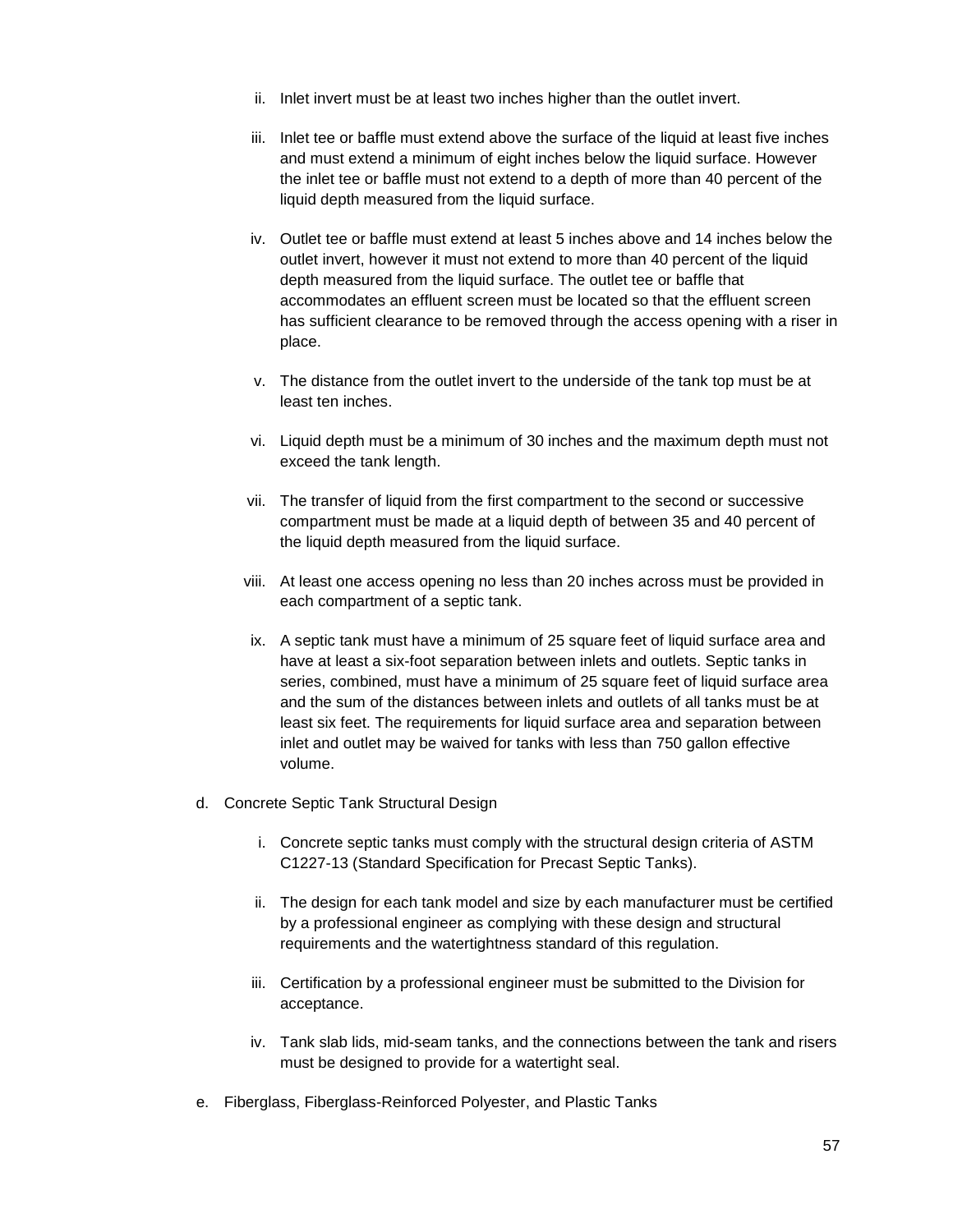- i. All fiberglass, fiberglass-reinforced polyester, and plastic tanks must meet the minimum design and structural criteria of IAPMO/ANSI Z1000-2013 (American Standards for Prefabricated Septic Tanks) and be certified by a professional engineer as meeting these standards. The professional engineer certifying the criteria must be registered or licensed in the United States, but need not be registered in Colorado.
- ii. All tanks must be sold and delivered by the manufacturer or manufacturer's designated representative, preferably completely assembled. On-site tank assembly will be allowed on an as-needed basis.
- iii. Tanks must be structurally sound and support external forces as specified in the standard referenced above when empty and internal forces when full. Tanks must not deform or creep resulting in deflection of more than five percent in shape as a result of loads imposed.
- iv. All tanks must be constructed of sound, durable materials and not be subject to excessive corrosion, decay, frost damage, or cracking.
- v. All seams or connections including to risers must be sealed to be watertight.
- f. Metal tanks are prohibited.

#### **3. Abandonment of Tank**

- a. A tank may be completely removed and the parts disposed of safely
	- i. If the tank will remain in place:
	- ii. The tank must be pumped to remove as much waste as possible;
	- iii. The bottom of the tank must be broken so the tank neither floats nor fills with water;
	- iv. The top must be collapsed and the sides may be broken into the void;
	- v. The remaining void must be filled with gravel, sand or compacted soil; and
	- vi. The filled excavation will be graded to surroundings, allowing for settling.
- b. The Department may require abandonment of a tank that is deemed to be a hazard.

#### **4. Pipe Standards and Bedding Requirements**

- a. Pipe Standards
	- i. All wastewater pipes used in portions of an OWTS that are pressurized must be constructed of compatible pipe, primer, bonding agent, and fittings. Flexible couplings to connect pipes may only be used in portions of an OWTS that are intended for gravity flow of the wastewater.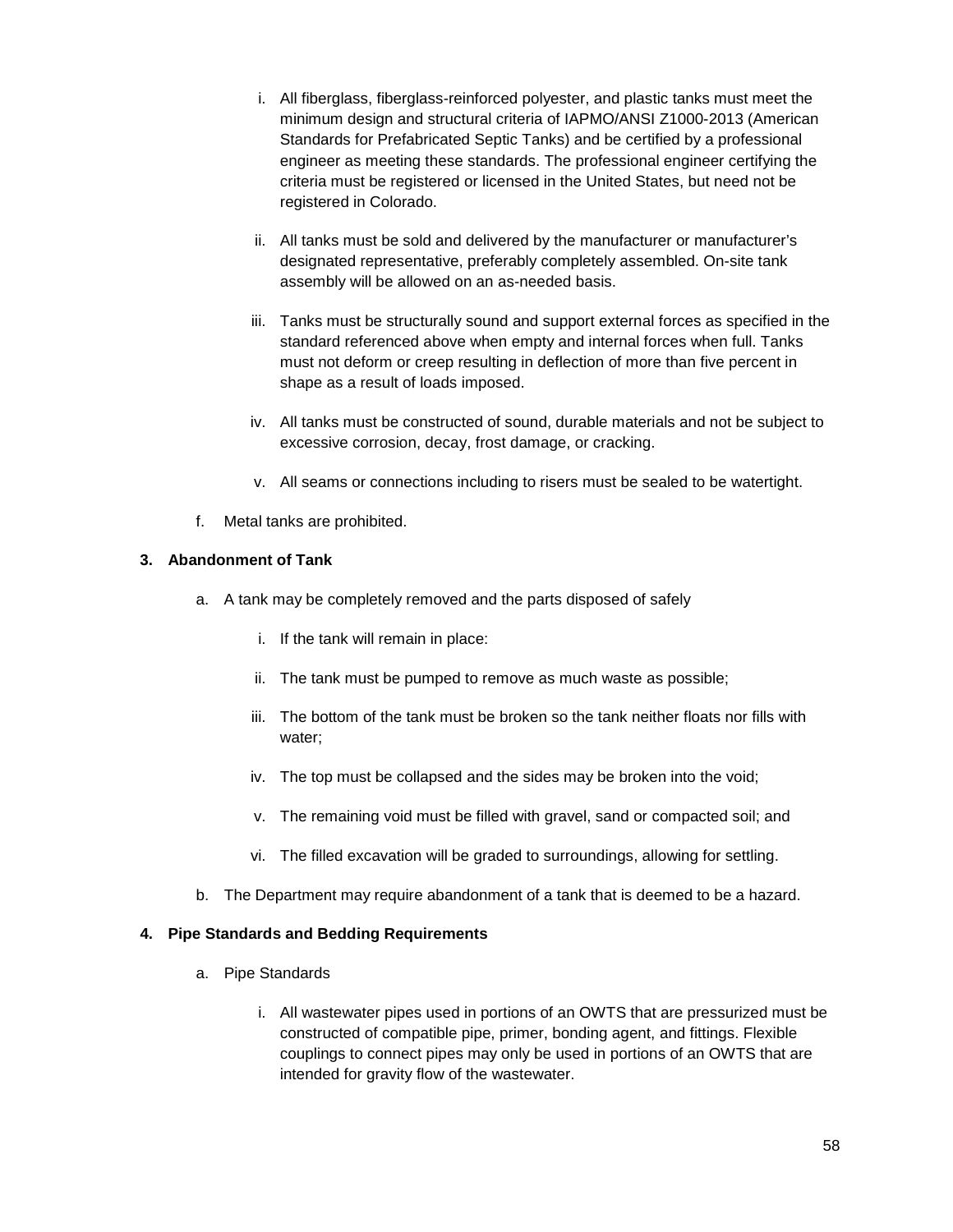- ii. Where unperforated plastic pipe and fittings are used for gravity flow, the minimum wall thickness of the pipe must conform to ASTM Standard D 3034-16 (2016 version) or equivalent or greater strength. Schedule 40 pipe is preferred.
- iii. Perforated distribution pipe surrounded by rock within a soil treatment area must have a minimum wall thickness and perforations conforming to ASTM Standard D 2729-17 (2017 version) or equivalent or greater strength. Corrugated polyethylene pipe with smooth interior that meets ASTM F405-13 (2013 version) or AASHTO M252-09 (2009 version) specifications or equivalent may be used.
- iv. Schedule 40 [ASTM Standard D 3034-16 (2016 version)] or pipe of equivalent or greater strength must be used for the placement of piping under driveways or roadways and in instances where sewer line setback distances are granted a variance for any reason.
- v. Tile pipe, open-joint pipe, and cast iron pipe must not be used in an OWTS.
- vi. Pressure pipe must be rated for the intended use to accommodate pump discharge pressure.
- b. Bedding
	- i. All system piping, except for distribution laterals within the soil treatment area, must be bedded with select material before final inspection by theh Department.
	- ii. Select bedding material must consist of loose, granular material, free from stones, clods, frozen soil, or other deleterious material. Select material may consist of on-site job-excavated or imported material.
	- iii. Bedding material must be mechanically compacted to support piping.
- c. Cleanouts required between the building and the septic tank:
	- i. Cleanouts must have a secure cap and a riser extending to or easily accessible from grade. The installation of a straight tee or sanitary tee is acceptable.
	- ii. Cleanouts must be provided within five (5) feet of the outside of the building.
	- iii. Where a sewer has a change of horizontal direction greater than 45 degrees, a cleanout must be installed at the change of direction unless a cleanout already exists within 40 feet upstream of this fitting. Where more than one change of direction greater than 45 degrees occurs within 40 feet of a developed length of piping, the cleanout for the first change of direction may serve as the cleanout for all changes within that 40 feet of developed length of pipe.
	- iv. Cleanouts must be provided at intervals within the building sewer from the structure to the tank of not more than 100 feet. The effluent pipe between the septic tank and soil treatment area is exempt from this requirement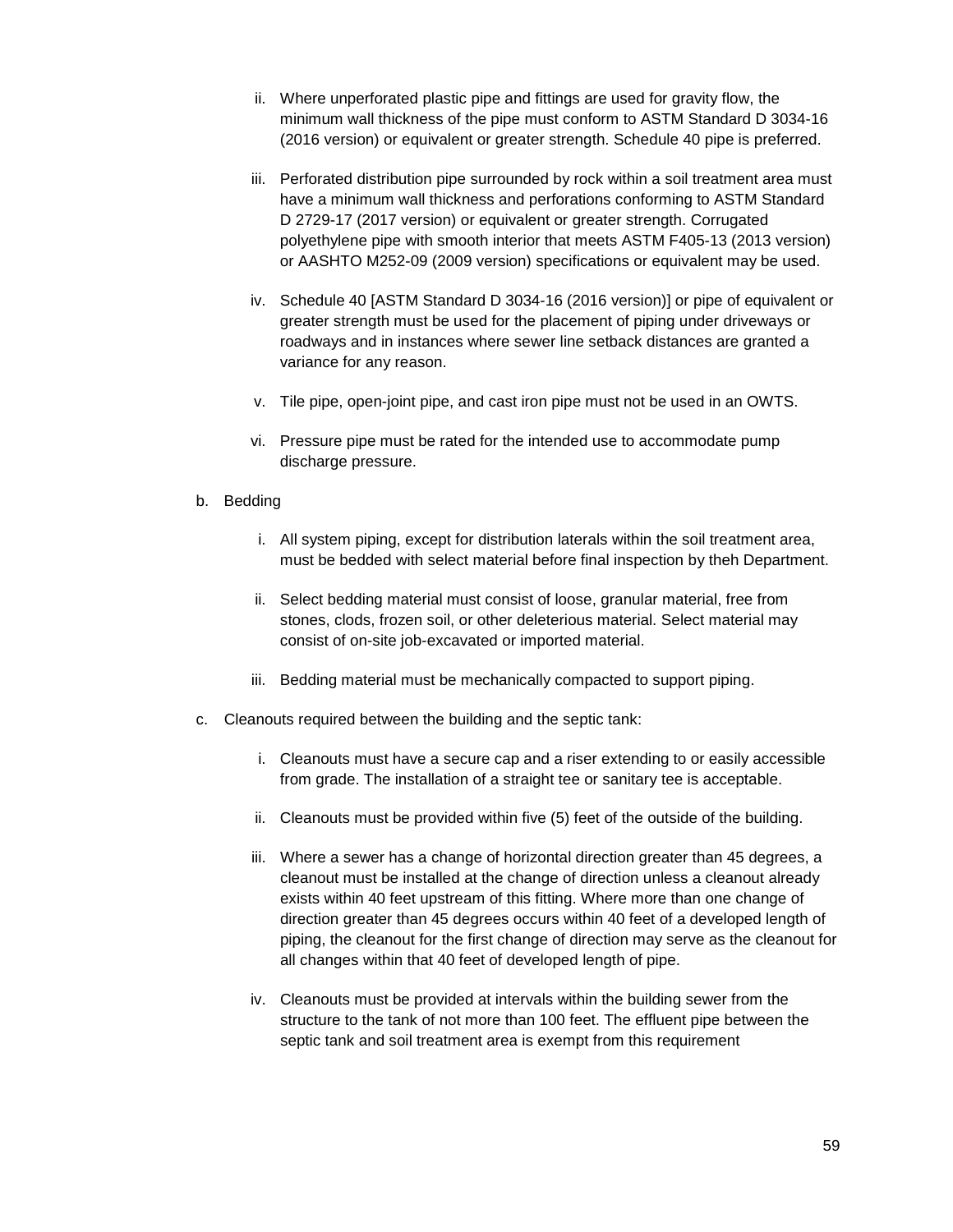#### **5. Distribution Box**

a. A distribution box, if used, must be of sufficient size to distribute effluent equally to the laterals of a trench or absorption bed system. The box must be constructed with the inlet invert at least one inch above the level of the outlet inverts. Flow equalizers or similar devices must be used to adjust the flow between laterals. Access to the box must be provided with a manhole riser with access lid at or above grade if the top of the box does not reach final grade.

#### **6. Drop Box**

a. In sequential or serial distribution, a watertight box may be used to transfer the effluent to the following trench when the effluent in a trench has received the designed level for overflow to the next trench. A drop box shall have a riser at or above final grade, if the top of the drop box does not reach final grade. Outlet pipes in sequential distribution must be designed and installed so that they may be capped off for resting periods.

#### **7. Stepdown/Relief Pipe**

a. In sequential or serial distribution, an unperforated pipe may be used to transfer the effluent to the following trench when the effluent in a trench has received the designed level for overflow from that trench.

#### **8. Wastewater Pumping and Dosing Siphon Systems**

- a. Pumps
	- i. Non-clog pump opening must have at least two-inch diameter solids handling capacity where raw wastewater is pumped. A pump opening must not have more than 3/4-inch diameter solids handling capacity if previously settled effluent is pumped.
	- ii. Pumps must be certified to the UL778 (Edition 6 or earlier version) electrical safety standard, bear the seal of approval of CSA, UL or an equivalent testing program and be constructed of corrosion resistant materials.
	- iii. Grinder pumps must also be certified to NSF/ANSI Standard 46 (2017 or earlier version) and bear the seal of approval of the NSF or equivalent testing and certification program.
- b. Floats and Switches
	- i. Automatic liquid level controls must be provided to start and shut off pumps at a frequency or level specified in the design.
	- ii. Floats must be mounted on a stem separate from the pump discharge piping to allow for removal, adjustment, and replacement of the float from grade without removing the pump.
	- iii. Float switches must be certified to the UL60947-4-1 (Edition 3 or earlier version), or CSA C22.23 No 205-17 (2017 or earlier version) electrical safety standard,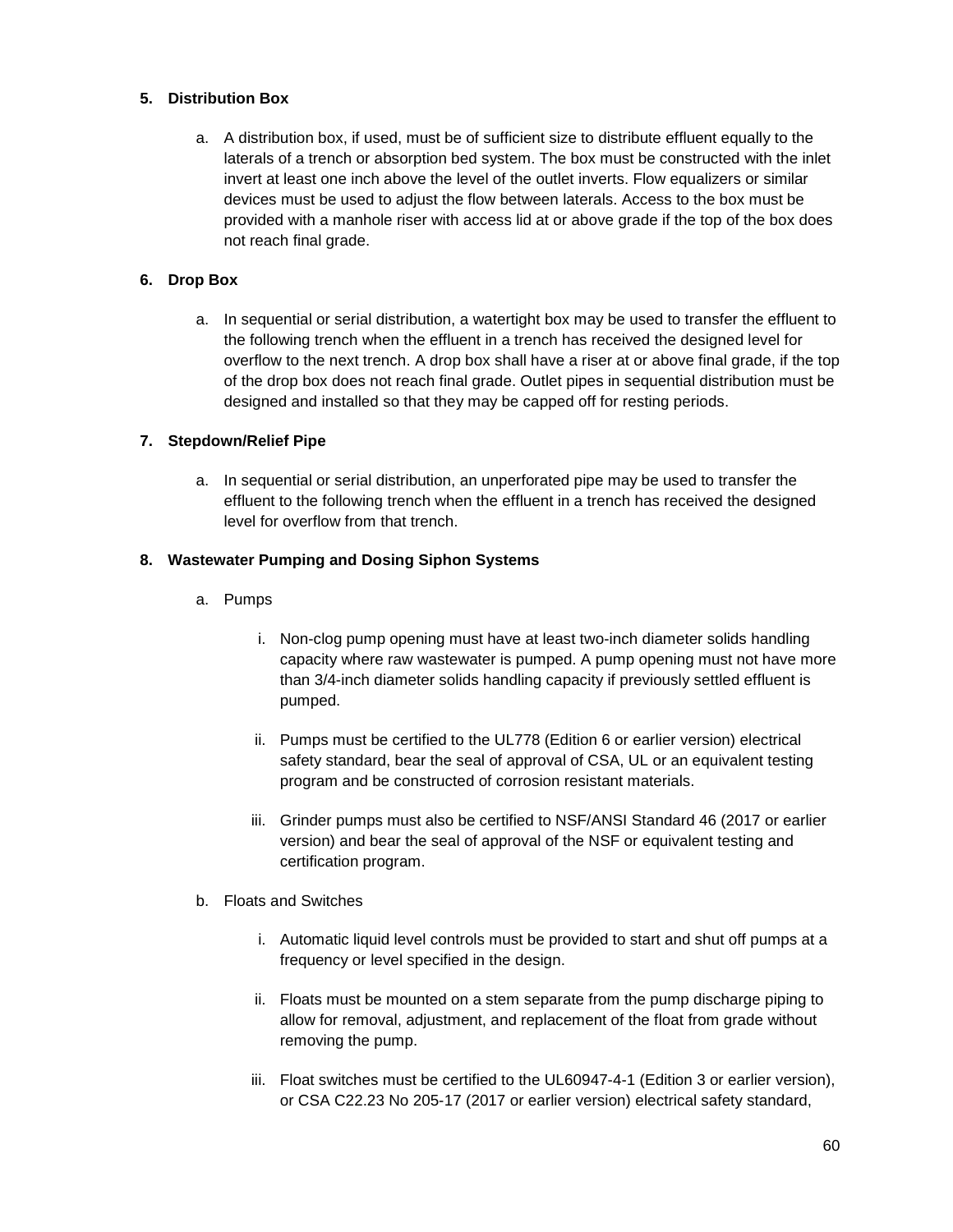bear the seal of approval of CSA, UL or an equivalent certification program and be constructed of corrosion resistant materials.

- iv. Dosing siphons for pressure dosing and higher level treatment systems must provide for a means of determining the number of dosing events.
- c. Location of Pump or Siphon
	- i. A pump or a siphon may be installed in a separate tank following the septic tank. The tank must be of sufficient volume to allow pump or siphon cycling commensurate with the design capacity.
	- ii. The second compartment of a two-compartment septic tank may only be used as the pump tank when the tank is specifically designed for this purpose and it can be demonstrated to the satisfaction of the local public health agency that the minimum 48-hour detention time will not be decreased. The pump must be screened or provided with an approved filtering device to assure that only liquid effluent will be discharged. The transfer of liquid from the first to the second compartment must be at an elevation that is between the inlet and outlet invert elevations, and through a standard tee designed and located as per the requirements of Section 10.4.c.iv.
	- iii. Siphons must not be installed in the second compartment of a two compartment tank.
	- iv. The use of a three-compartment septic tank, sized to provide the required effective volume in the first two compartments with the pump or siphon in the third compartment is acceptable for tanks specifically designed for this purpose. The transfer of liquid from the second to the third compartment must be at an elevation that is between the inlet and outlet invert elevation, and through a standard tee designed and located as per the requirements of Section 10.2.c.iv.
- d. Pump or Siphon Discharge Piping
	- i. The discharge pipe from the pumping or siphon chamber must be protected from freezing by burying the pipe below frost level or sloping the pipe to allow it to be self-draining. Drainage must be provided through the bottom of the pump or through a weep hole located in the discharge pipe prior to exiting the tank.
	- ii. The pump discharge piping must have a quick disconnect that is accessible from grade to allow for easy pump access and removal.
	- iii. The pipe must be sized to maintain a velocity of two or more feet per second.
	- iv. Pressure pipes must be designed to prevent air or vacuum locking and allow selfdraining of the pipes.
- e. Access
	- i. The pump or dosing system tank, chamber, or compartment must have a minimum 24-inch diameter access riser, made of corrosion-resistant material, extending to or above ground level. A smaller diameter riser may only be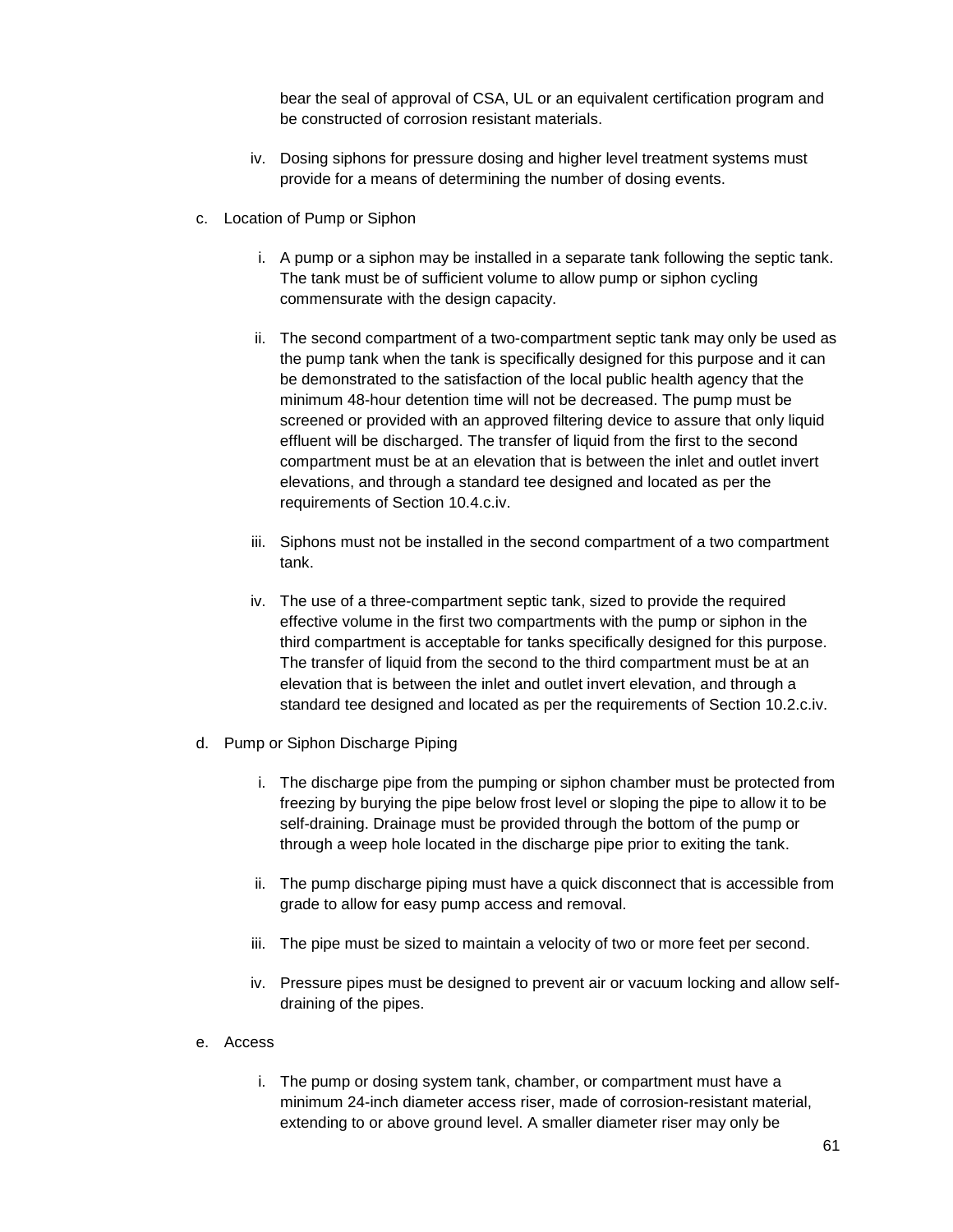installed if it is accepted by the Division as an integral component of a specific product during the product review process.

- ii. The access riser must have a watertight connection to the pump or dosing chamber/compartment to prevent infiltration or exfiltration.
- iii. All other intrusions to the riser for electrical or other component access must also be watertight.
- f. Splice Box
	- i. Splice boxes must be located outside the pump system access riser and be accessible from the ground surface.
	- ii. Wire splices are prohibited inside the tank, dosing chamber or riser. Wire splicing must be completed with corrosion-resistant, watertight connectors.
- g. Controls and Circuits
	- i. Control panels or other electrical boxes used to control the functions of an OWTS must comply with the following, as appropriate:
		- 1. The pump system must have an audible and visual alarm notification in the event an excessively high water condition occurs.
		- 2. The pump must be connected to a control breaker separate from the alarm breaker and from any other control system circuits.
		- 3. An electrical disconnect must be provided within the line of sight of the pump chamber.
		- 4. The pump system must be provided with a means that will allow the pump to be manually operated; such as an H.O.A. switch (Hand/Off/Auto).
		- 5. The pump system for pressure dosing and higher level treatment systems must have a mechanism for tracking both the amount of time the pump runs and the number of cycles the pump operates.
		- 6. Must bear the seal of a Nationally Recognized Testing Laboratory (NRTL), such as UL or ETL.

#### **9. Effluent Screens**

- a. An effluent screen is required on all new systems and repairs where the septic tank is replaced.
- b. If a pump or dosing siphon is used to remove septic tank effluent from the final compartment of the septic tank, the effluent must be filtered prior to dispersal into the soil treatment area. An effluent screen, pump vault equipped with a filter cartridge, or a filter on the discharge pipe, would all be considered acceptable.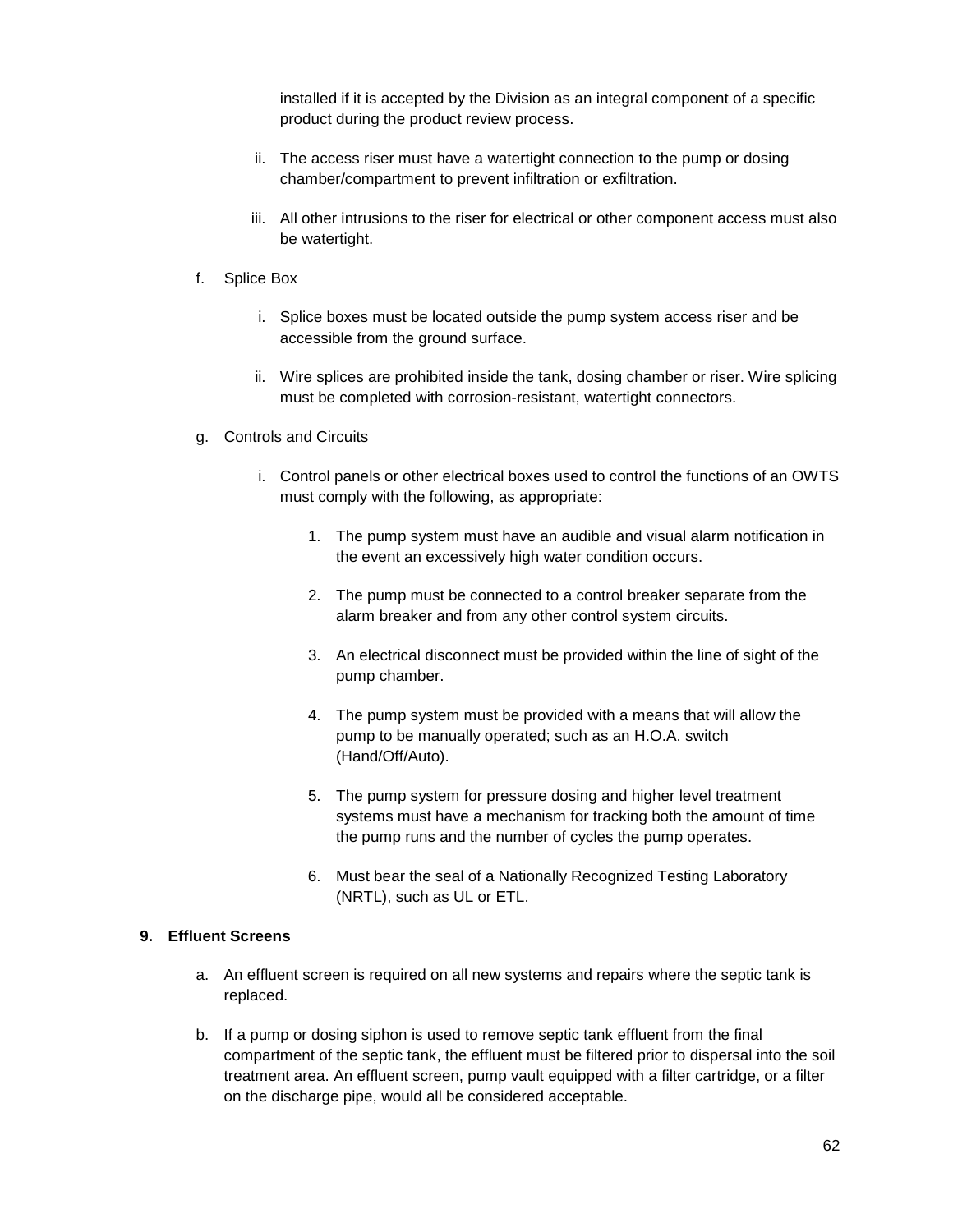- c. The effluent screen must be cleaned at manufacturer-recommended intervals, or more often, if use patterns indicate.
- d. Where an ejector pump, grinder pump or non-clog pump is proposed for use prior to the septic tank, an effluent screen must be installed on the outlet of the septic tank.
- e. The handle of the effluent screen must be installed within twelve inches below the top of the riser.

#### **10. Grease Interceptor Tanks**

- a. All commercial food service facilities and other facilities generating fats, oils and greases in their waste must install a grease interceptor tank.
- b. Grease interceptor tanks shall treat only those portions of the total wastewater flow in which grease and oils are generated.
- c. The grease interceptor must have a minimum of two compartments and must be sized proportionate to the amount of fats, oils and grease it receives, the peak flow rate through the tank, and the expected cleaning frequency.
- d. The inlet and outlet tees or baffles must extend into the bottom 1/3 of the liquid volume, but must be at least 12 inches off the inside floor of the interceptor.
- e. The inlet and outlet tees or baffles must extend at least 5 inches above the liquid level and must provide for a free vent area across the liquid surface.

#### **11. Floor Drains**

a. Floors drains from any facility, workshop or garage shall not be connected to any OWTS unless that system consists solely of a sealed vault or holding tank.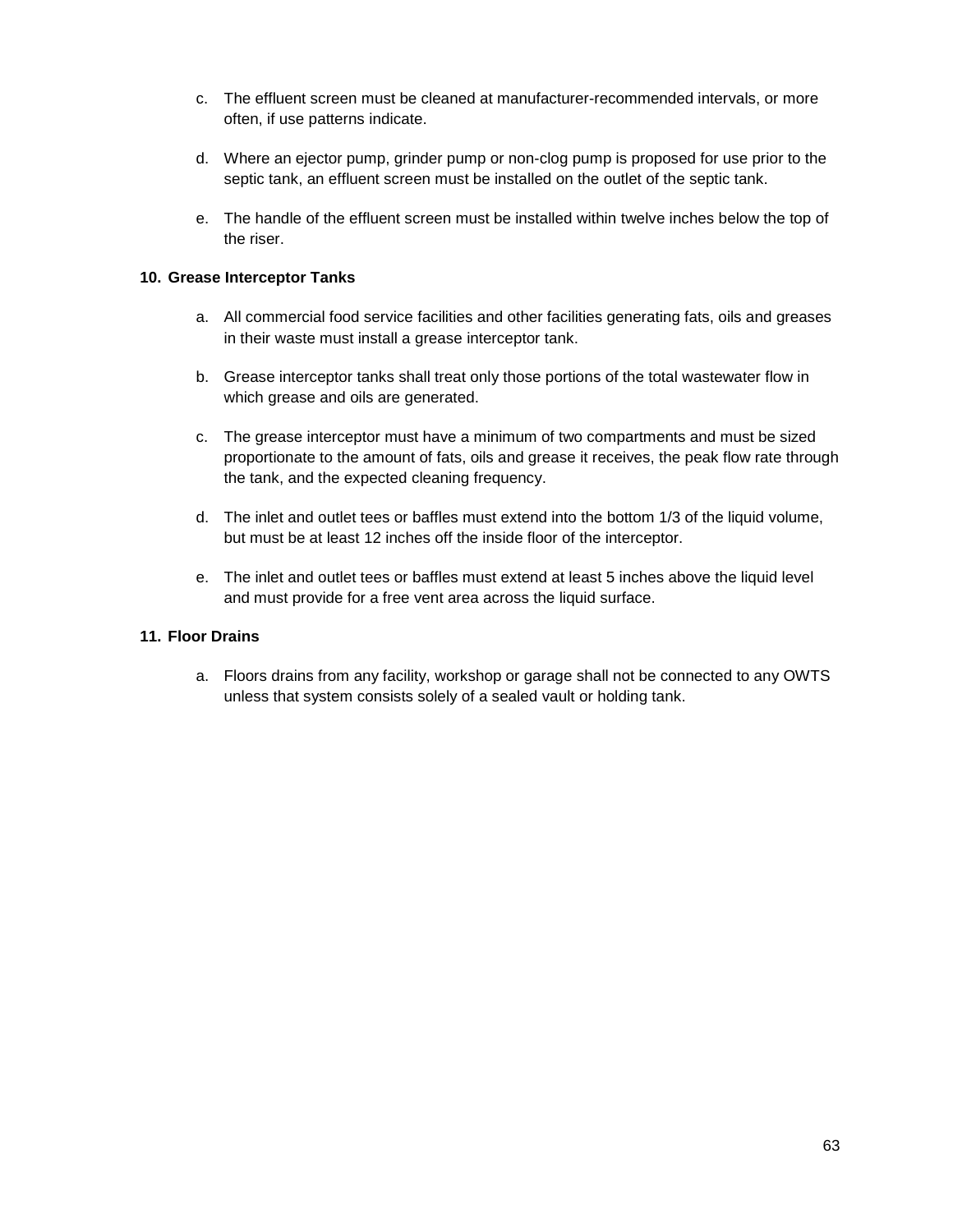# **Section 11 – Design Criteria: Soil Treatment Area**

#### **1. General Requirements**

- a. The size and design of the soil treatment area must be based on the results of the site and soil evaluation, design criteria, and construction standards for the proposed site and OWTS selected.
- b. All new soil treatment areas must receive effluent through method of a dosing siphon or pump. Gravity flow systems are not allowed in newly constructed soil treatment areas.

#### **2. Sizing of the Soil Treatment Area**

- a. The infiltrative surface of a trench or bed receiving any treatment level of effluent is only the bottom area. No sidewall credit is allowed except in deep gravel trenches and seepage pits that are permissible in repairs.
- b. Long-term acceptance rates (LTARs) are shown in Table 11-1 and 11-1A.
- c. Factors for adjusting the size of the soil treatment area are in Table 11-2 and 11-3.
- d. The required area for a soil treatment area is determined by the following formula:

Soil Treatment Area in square feet required  $=$   $\frac{$  Design Flow (in gallons per day)<br> $=$   $\frac{1}{1}$  TAR (in galls per day per square for LTAR (in galls per day per square foot)

- e. Size adjustment factors for methods of application are in Table 11-2.
- f. Size adjustment factors for types of distribution media are in Table 11-3.
- g. A required soil treatment area receiving TL1 effluent may be multiplied by one size adjustment factor from Table 11-2, Table 11-3, or both.
- h. A soil treatment area receiving TL2, TL2N, TL3, or TL3N effluent must be pressure dosed.
	- i. For products that combine distribution and higher level treatment within the same component, pressure distribution of the effluent over the soil treatment area must be used.
	- ii.  $TL2 TL3N$  effluent may be applied by gravity flow in soil types 3, 3A, 4, 4A, or 5 for designs where reductions in the soil treatment area size or vertical/horizontal separation reductions are not being requested.
- i. The distribution media in Table 11-3 may be used for distribution of higher level treatment system effluent, but an additional reduction factor from Table 11-3 must not be used. Sizing reductions for higher level treatment systems are achieved through increased LTAR's provided in Table 11-1.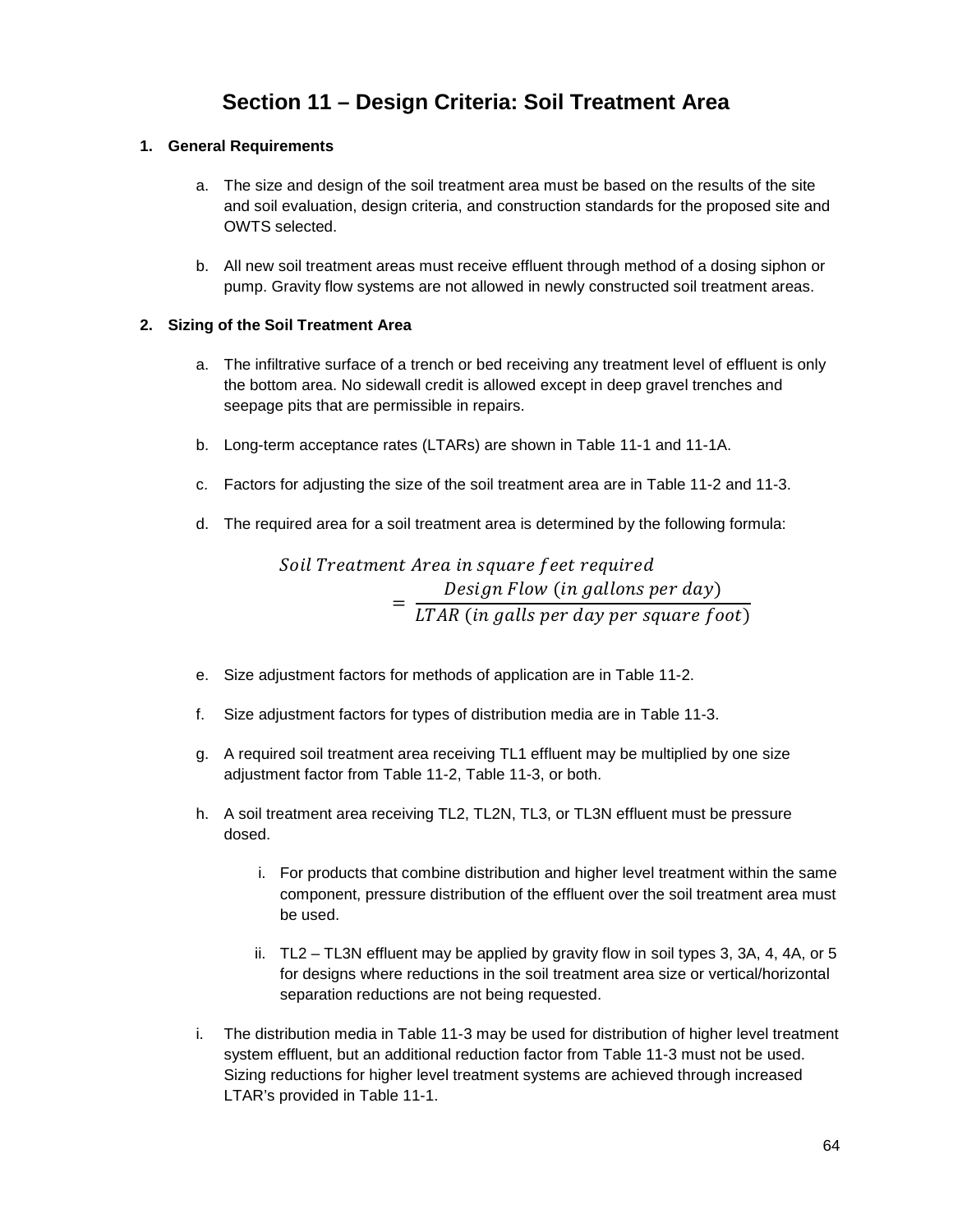j. If the width of a proprietary manufactured distribution product is within 90 percent of the width of the excavation, it may be approved as being equivalent to the full width of the excavation, if information is provided that demonstrates distribution over the full width. Thus, the product must cover at least 90 percent of the excavated area in either a trench or bed configuration in order to receive sizing adjustments provided in Table 11-3.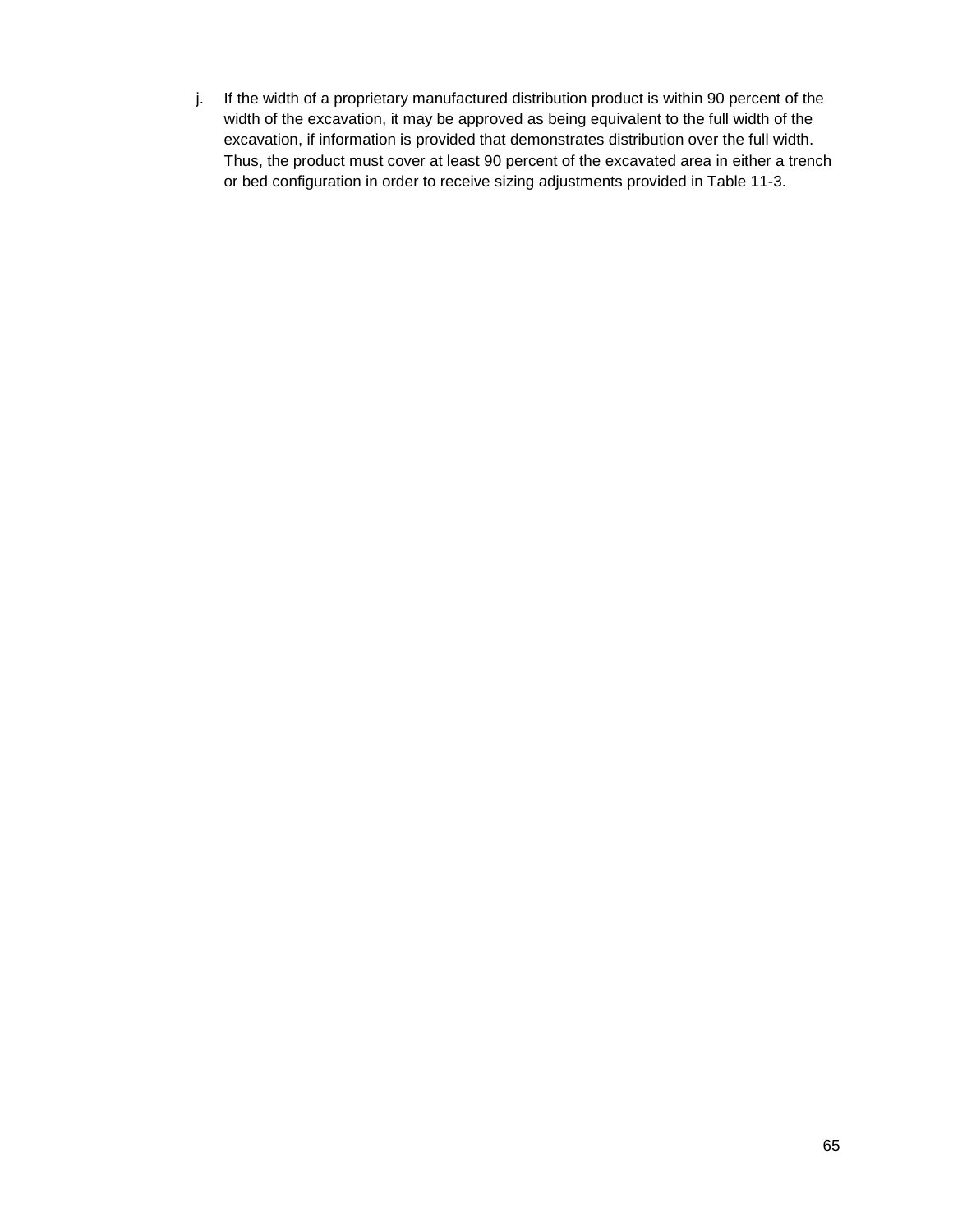### **Table 11-1 Soil Treatment Area Long-term Acceptance Rates by Soil Texture, Soil Structure, Percolation Rate and Treatment Level**

|                     | Soil Type, Texture, Structure and Percolation Rate Range |                                                                    |                                             |                                  |                                   | Long-term Acceptance Rate (LTAR); | Gallons per day per square foot    |                                   |                          |
|---------------------|----------------------------------------------------------|--------------------------------------------------------------------|---------------------------------------------|----------------------------------|-----------------------------------|-----------------------------------|------------------------------------|-----------------------------------|--------------------------|
| Soil<br><b>Type</b> | <b>USDA Soil</b><br><b>Texture</b>                       | <b>USDA Soil</b><br>Structure-<br><b>Type</b>                      | <b>USDA Soil</b><br>Structure-<br>Grade     | <b>Percolation</b><br>Rate (MPI) | <b>Tx Level</b><br>1 <sup>1</sup> | <b>Tx Level</b><br>2 <sup>1</sup> | <b>Tx Level</b><br>2N <sup>1</sup> | <b>Tx Level</b><br>3 <sup>1</sup> | Tx<br>Level<br>$3N^{1*}$ |
| $\mathsf{R}$        |                                                          |                                                                    | >35% Rock (>2mm): See Table 10-1A           |                                  |                                   |                                   | >35% Rock (>2mm): See Table 10-1A  |                                   |                          |
| $\mathbf{1}$        | Sand, Loamy<br>Sand                                      | Single Grain                                                       | $\mathbf 0$<br>(Structureless)              | $5 - 15$                         | 0.80                              | 1.40                              | 1.40                               | 1.55                              | 1.55                     |
| 2                   | Sandy Loam,<br>Loam, Silt Loam                           | <b>PR</b><br>(Prismatic)<br>BK (Blocky)<br><b>GR</b><br>(Granular) | 2 (Moderate)<br>3 (Strong)                  | 16-25                            | 0.60                              | 1.0                               | 1.0                                | 1.1                               | 1.1                      |
| 2A                  | Sandy Loam,<br>Loam, Silt Loam                           | PR, BK, GR<br>Massive                                              | 1 (Weak)<br>$\Omega$<br>(Structureless)     | 26-40                            | 0.50                              | 0.80                              | 0.80                               | 0.90                              | 0.90                     |
| 3                   | Sandy Clay<br>Loam, Clay<br>Loam, Silty Clay<br>Loam     | PR, BK, GR                                                         | 2, 3                                        | 41-60                            | 0.35                              | 0.55                              | 0.55                               | 0.65                              | 0.65                     |
| 3A                  | Sandy Clay<br>Loam, Clay<br>Loam, Silty Clay<br>Loam     | PR, BK, GR,<br>Massive                                             | $\mathbf{1}$<br>$\Omega$<br>(Structureless) | 61-75                            | 0.30                              | 0.45                              | 0.45                               | 0.55                              | 0.55                     |
| $\overline{4}$      | Sandy Clay,<br>Clay, Silty Clay                          | PR, BK, GR                                                         | 2, 3                                        | 76-90                            | 0.20                              | 0.30                              | 0.30                               | 0.30                              | 0.30                     |
| 4A                  | Sandy Clay,<br>Clay, Silty Clay                          | PR, BK, GR<br>Massive                                              | $\mathbf{1}$<br>$\Omega$<br>(Structureless) | 91-120                           | 0.15                              | 0.20                              | 0.20                               | 0.20                              | 0.20                     |
| $\sqrt{5}$          | Soil Types 2-4A                                          | Platy                                                              | 1, 2, 3                                     | $121 +$                          | 0.10                              | 0.15                              | 0.15                               | 0.15                              | 0.15                     |

1 Treatment levels are defined in Table 7-3.

Higher long-term acceptance rates for Treatment Level 3N may be allowed for OWTS required to have a discharge permit, if the capability of the design to achieve a higher long-term acceptance rate can be substantiated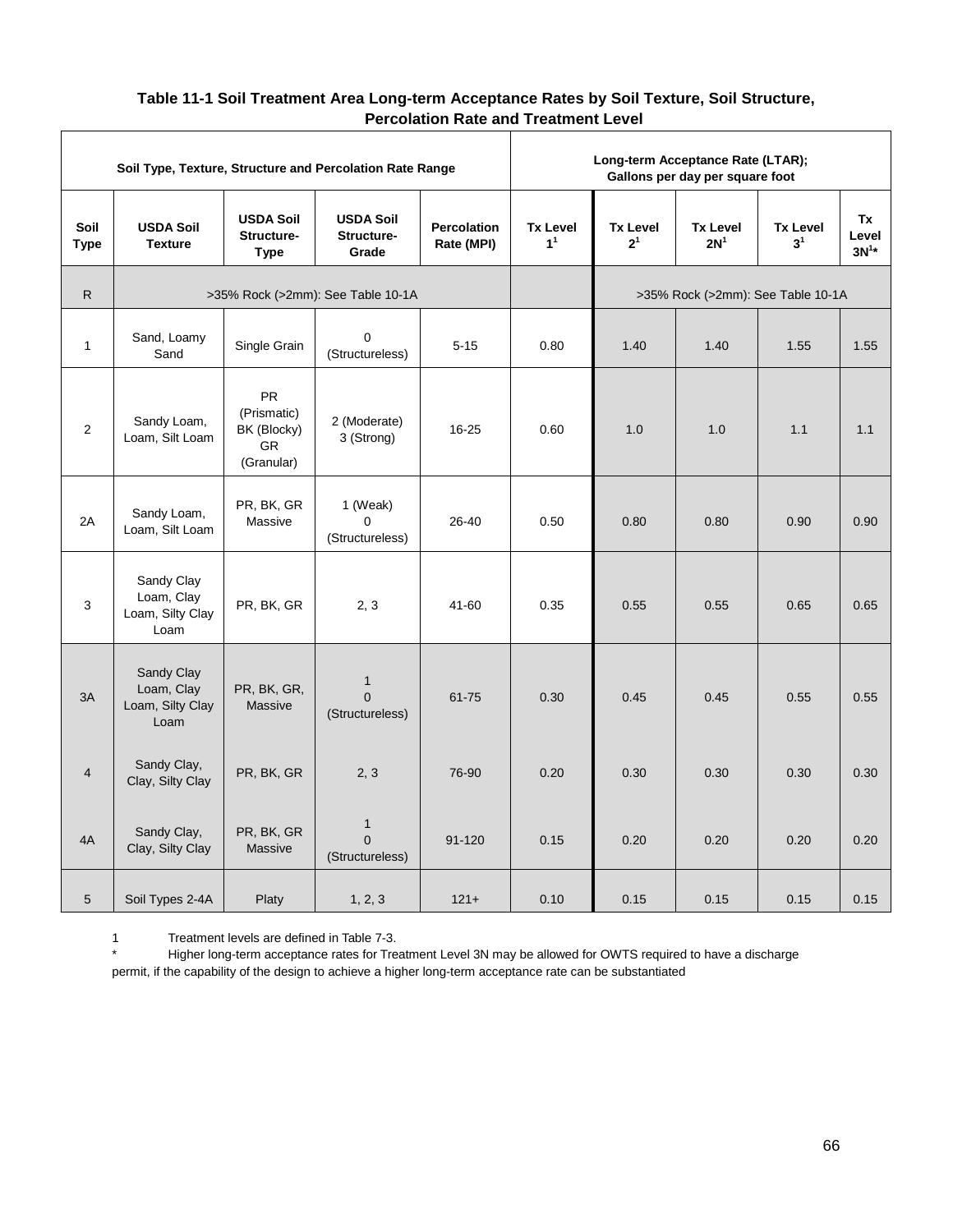| Soil Type, Percentage of Rock, LTAR, Distribution |                                                                                                                        |                                                                                                                                 |                                                 | Required Sand or Media Depth Relative to the Quality of Effluent<br><b>Applied to the Distribution System</b> |                                                                                                         |                                                                                                         |                                                                                                         |                                                                                                      |
|---------------------------------------------------|------------------------------------------------------------------------------------------------------------------------|---------------------------------------------------------------------------------------------------------------------------------|-------------------------------------------------|---------------------------------------------------------------------------------------------------------------|---------------------------------------------------------------------------------------------------------|---------------------------------------------------------------------------------------------------------|---------------------------------------------------------------------------------------------------------|------------------------------------------------------------------------------------------------------|
| Soil<br><b>Type</b>                               | Percentage<br>and Size of<br>Rock <sup>5</sup>                                                                         | <b>Maximum LTAR</b><br>(Gal./sq.ft./ day)                                                                                       | Type of<br><b>Distribution</b><br>Required      | <b>Treatment</b><br>Level 1 <sup>6</sup>                                                                      | <b>Treatment</b><br>Level <sub>2</sub>                                                                  | <b>Treatment</b><br>Level 2N                                                                            | <b>Treatment</b><br>Level 3                                                                             | <b>Treatment</b><br>Level 3N                                                                         |
| $R - 0$                                           | Soil Type <sup>7</sup> 1<br>with more than<br>35% Rock<br>(>2mm)                                                       | <b>Unlined Sand Filter:</b><br>1.0 for "Preferred<br>Sand Media"; 0.8<br>for "Secondary<br>Sand Media"                          | Pressure<br>Distribution <sup>8</sup>           | Minimum 3-<br>foot deep<br>Unlined<br><b>Sand Filter</b>                                                      | Minimum 3-<br>foot deep<br>Unlined<br><b>Sand Filter</b>                                                | Minimum<br>$2.5$ -foot<br>deep<br>Unlined<br><b>Sand Filter</b>                                         | Minimum<br>$2.5$ -foot<br>deep<br>Unlined<br><b>Sand Filter</b>                                         | Minimum 2-<br>foot deep<br>Unlined<br><b>Sand Filter</b>                                             |
| $R-1$ :<br>Option<br>$\mathbf{1}$                 | Soil Type <sup>7</sup> $2 -$<br>$5, >35 - 65%$<br>Rock (>2mm) ;<br>with $>50\%$ of<br>the Rock <20<br>mm (3/4 inch)    | Use TL1 LTAR<br>from Table 10-1 for<br>the soil type<br>corresponding to<br>the soil matrix, with<br>a maximum LTAR<br>of 0.8   | Pressure<br>Distribution <sup>8</sup>           | Minimum 2-<br>foot deep<br>Unlined<br><b>Sand Filter</b>                                                      | Minimum 1-<br>foot deep<br>Unlined<br><b>Sand Filter</b>                                                | Minimum 1-<br>foot deep<br>Unlined<br><b>Sand Filter</b>                                                | Sand<br>media not<br>required                                                                           | Sand media<br>not required                                                                           |
| $R-1$ :<br>Option<br>2                            | Soil Type <sup>7</sup> 2<br>and 2A, >35 -<br>65% Rock<br>$(>2mm)$ ; with<br>>50% of the<br>Rock <20 mm<br>$(3/4$ inch) | The allowable<br>LTAR's are defined<br>in each individual<br>treatment level<br>column in this<br>Table                         | Pressure<br>Distribution <sup>8</sup>           | Remove.<br>mix,<br>replace 4<br>feet of<br>existing<br>material;<br>with a<br>maximum<br>LTAR of<br>0.6       | Remove.<br>mix,<br>replace 2<br>feet of<br>existing<br>material;<br>with a<br>maximum<br>LTAR of<br>0.7 | Remove,<br>mix,<br>replace 2<br>feet of<br>existing<br>material;<br>with a<br>maximum<br>LTAR of<br>0.7 | Remove.<br>mix,<br>replace 2<br>feet of<br>existing<br>material;<br>with a<br>maximum<br>LTAR of<br>0.8 | Remove,<br>mix,<br>replace 2<br>feet of<br>existing<br>material;<br>with a<br>maximum<br>LTAR of 0.8 |
| $R-2$                                             | Soil Type <sup>7</sup> 2 –<br>5, >65 Rock<br>$(>2mm)$ , OR<br>>50% of Rock<br>$>20$ mm $(3/4)$<br>inch)                | Use TL1 LTAR<br>from Table 10-1 for<br>the soil type<br>corresponding to<br>the soil matrix, with<br>a maximum LTAR<br>of $0.8$ | Timed.<br>Pressure<br>Distribution <sup>8</sup> | Minimum 3-<br>foot deep<br>Unlined<br>sand filter                                                             | Minimum 3-<br>foot deep<br>Unlined<br><b>Sand Filter</b>                                                | Minimum<br>$2.5$ -foot<br>deep<br>Unlined<br><b>Sand Filter</b>                                         | Minimum<br>$2.5$ -foot<br>deep<br>Unlined<br><b>Sand Filter</b>                                         | Minimum 2-<br>foot deep<br>Unlined<br><b>Sand Filter</b>                                             |

### **Table 11-1A Design Criteria for Soils with High Rock Content (Type "R" Soils) 1,2,3,4**

1 General guidance for Table 10-1A: The intent of the soil type R-0 is to define a material that consists of a high percentage of rock, or rock fragments, and has a percolation rate of less than 5 mpi. Soil types R-1 and R-2 consist of a high percentage of rock or rock fragments, but have a percolation rate of greater than 5 mpi. Soil types R-0 and R-2 are considered to be a "limiting layer".

2. No sizing adjustments are allowed for systems placed in type "R" soils. The maximum LTAR's are provided in this table.<br>3 The design of type "R" soil treatment systems must conform to sections 12.3.b and c The design of type "R" soil treatment systems must conform to sections 12.3.b and c

4 All systems installed in a type "R" soil must be designed by a professional engineer.

5 The percentage of rock may be determined by a gradation conducted per ASTM standards, or an appropriate field evaluation by volume.

6 Type "R" soil treatment systems that are designed per the criteria noted in the Treatment Level 1 column of this table do not require O/M oversight by the LPHA.

7 The "Percentage and Size of Rock" column references the soil types noted in Table 11-1.

8 Design of the pressure distribution system for type "R" soils shall comply with the requirements of sections 12.3.b.ii, iii, v,vii,viii.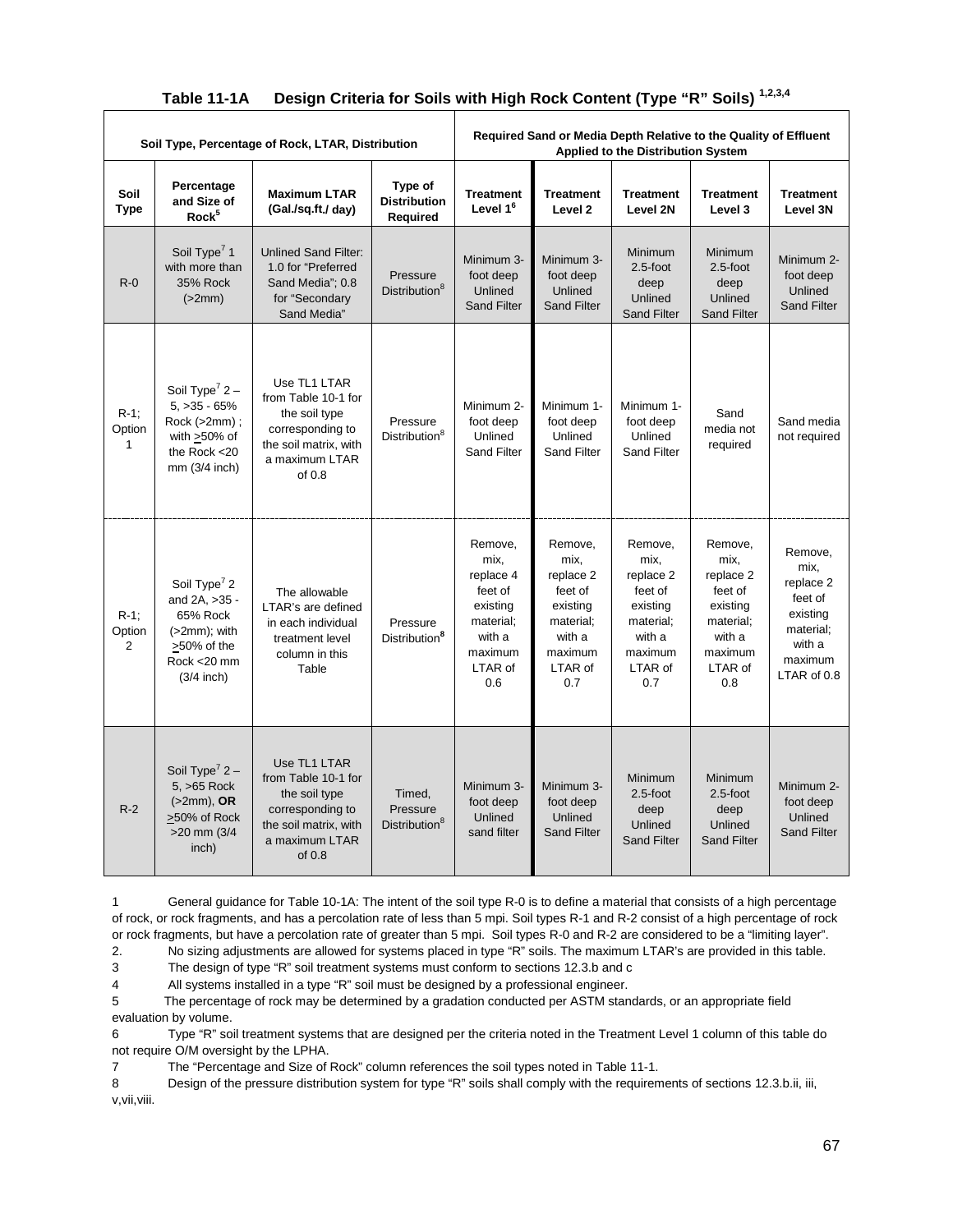#### **3. Allowable Soil Treatment Area Sizing Adjustments:**

- a. The soil treatment area size determined by dividing the design flow rate by the long-term acceptance rate may be adjusted by factors for method of treatment, soil treatment area design, and type of distribution media.
- b. For the purpose of the table, a "baseline system," i.e. adjustment factor of 1.00, is considered to be Treatment Level 1 (TL1) applied by gravity to a gravel-filled trench.
- c. Sizing adjustments for use of the higher level treatment categories listed in Table 11-1 will only apply provided the system is inspected and maintained as specified in the requirements of Section 16, Operating Permits.

#### **Table 11-2 Size Adjustment Factors for Methods of Application in Soil Treatment Areas Accepting Treatment Levels 1, 2, 2N, 3 and 3N Effluent**

| <b>Type of Soil</b>   | <b>Method of Effluent Application from Treatment Unit</b><br><b>Preceding Soil Treatment Area</b> |                                  |                       |  |  |  |  |
|-----------------------|---------------------------------------------------------------------------------------------------|----------------------------------|-----------------------|--|--|--|--|
| <b>Treatment Area</b> | <b>Gravity</b>                                                                                    | <b>Dosed (Siphon or</b><br>Pump) | <b>Pressure Dosed</b> |  |  |  |  |
| <b>Trench</b>         | 1.1                                                                                               | 0.9                              | 0.8                   |  |  |  |  |
| <b>Bed</b>            | 12                                                                                                | 11                               | 1.0                   |  |  |  |  |

#### **Table 11-3 Size Adjustment Factors for Types of Distribution Media in Soil Treatment Areas for Treatment Level 1 Systems**

|                                    | Type of Distribution Media Used in Soil Treatment Area <sup>1</sup> |                                    |                                                          |  |  |  |
|------------------------------------|---------------------------------------------------------------------|------------------------------------|----------------------------------------------------------|--|--|--|
| <b>Type of Soil Treatment Area</b> | <b>Category 1</b>                                                   | <b>Category 2</b>                  | Category 3                                               |  |  |  |
|                                    | <b>Rock or Tire</b><br><b>Chips</b>                                 | <b>Other Manufactured</b><br>Media | <b>Chambers or Enhanced</b><br><b>Manufactured Media</b> |  |  |  |
| <b>Trench or Bed</b>               | 1.0                                                                 | 0.9                                | 0.7                                                      |  |  |  |

1. All proprietary distribution products must receive acceptance and the applicable reduction through Division review per the applicable requirements of section 43.13 of Regulation #43.

#### **4. Design of Distribution Systems**

- a. General
	- i. The infiltrative surface and distribution laterals must be level.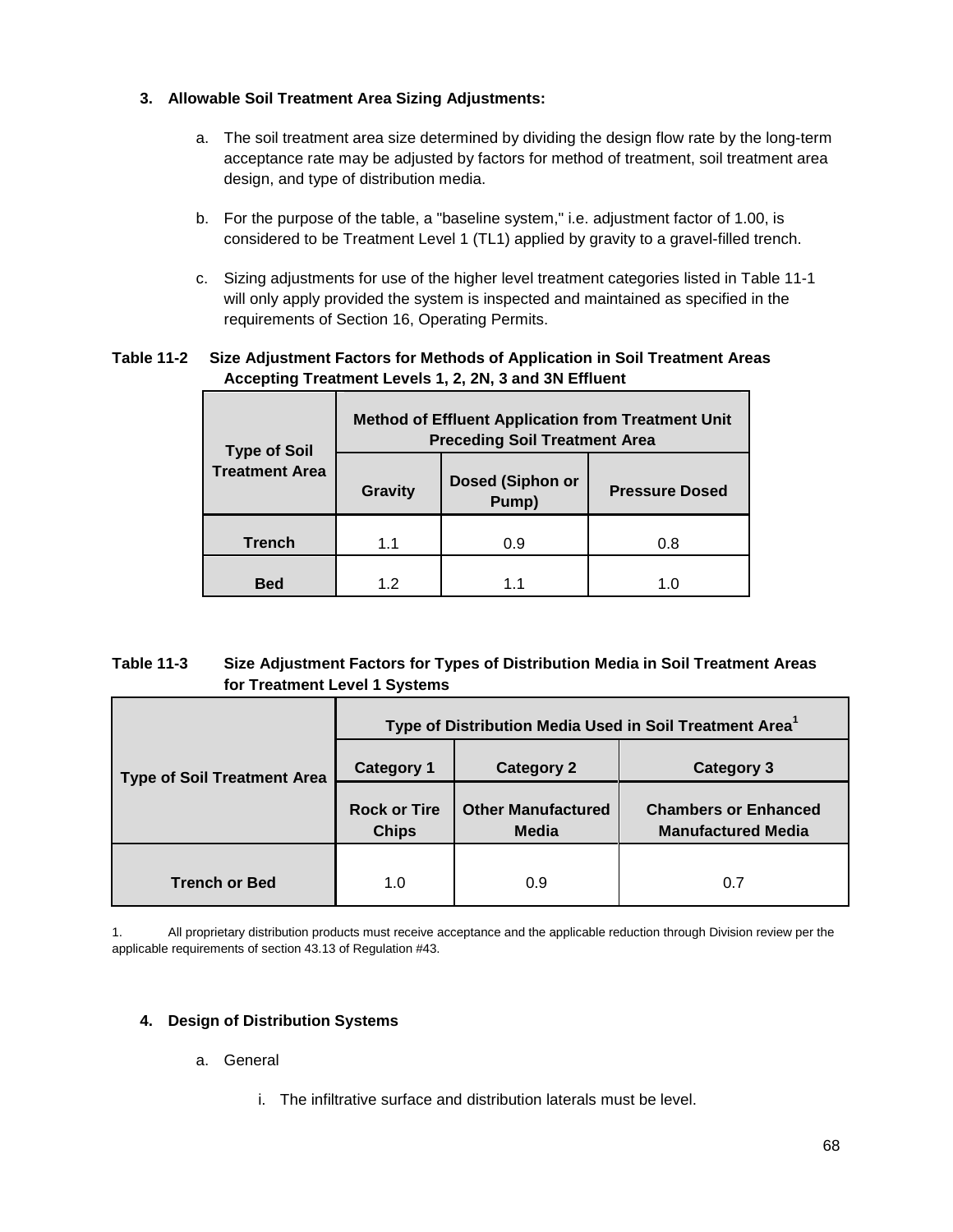- ii. The infiltrative surface must be no deeper than four feet below grade unless TL2N or higher effluent is applied to the distribution media and the system is inspected and maintained as specified in the requirements of Section 16. The depth of the infiltrative surface will be measured on the up-slope side of the trench or bed.
- iii. Trenches must follow the ground surface contours so variations in infiltrative surface depth are minimized. Beds must be oriented along contours to the degree possible.
- iv. Pipe for gravity distribution must be no less than three inches in diameter.
- v. A final cover of soil suitable for vegetation at least ten inches deep must be placed from the top of the geotextile or similar pervious material in a rock and pipe system, chamber, or manufactured media up to the final surface grade of the soil treatment area.
- vi. Following construction, the ground surface must be graded to divert stormwater runoff or other outside water from the soil treatment area. The area must be protected against erosion. Subsurface drains upslope of the soil treatment area may be installed to divert subsurface flow around the area.
- vii. Backfilling and compaction of soil treatment areas must be accomplished in a manner that does not impair the intended function and performance of the storage/distribution media and soil and distribution laterals, allows for the establishment of vegetative cover, minimizes settlement and maintains proper drainage.
- viii. Dosing may be used for soil treatment area distribution. The dose must be sized to account for the daily flow and the dosing frequency.
- ix. If the natural grade at or within 35 feet of the soil treatment area is greater than 30 percent, then following is required:
	- 1. A 30 mil PVC liner shall be placed on each end and on the down slope side of the absorption system excavation in a manner such that all exposed soils are covered;
	- 2. A berm shall be constructed in accordance with the Clear Creek County Best Management Practice Manual upslope of the absorption system to divert surface water run-off from the absorption system.
- b. Distribution Laterals
	- i. Distribution between laterals in a soil treatment area must be as level as possible. Uneven settling of portions of the distribution system following construction must be addressed by provisions in the design to adjust flows between laterals.
	- ii. Distribution laterals receiving a gravity fed flow may not be longer than 100 feet.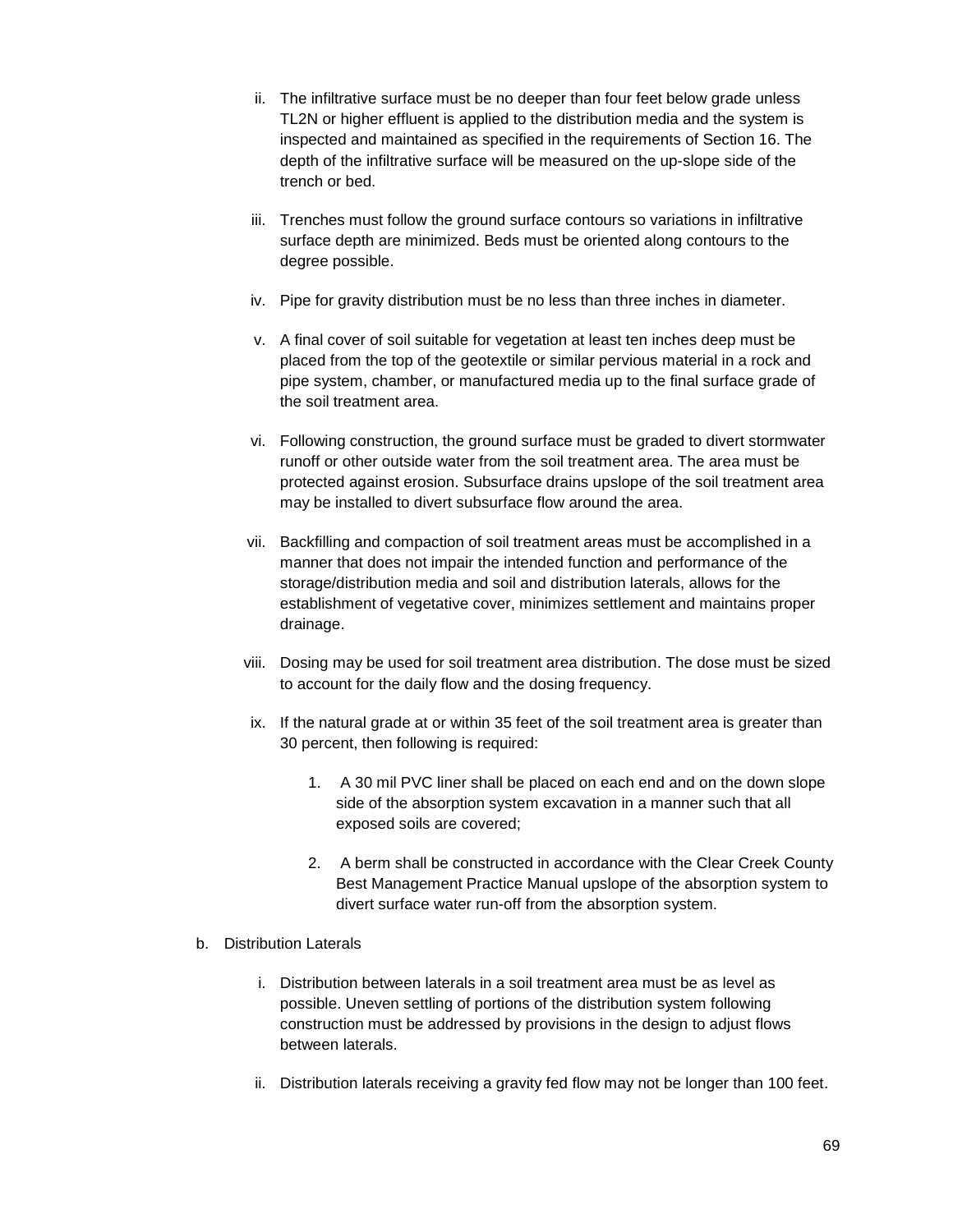- iii. Distribution laterals receiving a pressure dosed effluent or effluent applied to the center of the laterals or chambers may not be longer than 150 feet.
- iv. For absorption beds, the separating distance between parallel gravity distribution laterals must not exceed six feet (center-to-center), and a distribution lateral must be located within three feet of each sidewall and endwall.
- v. The end of a distribution pipe must be capped, unless it is in a bed or trenches in a level soil treatment area, where the ends of the pipes may be looped.
- vi. To promote equal distribution to the soil treatment area, the forcemain or effluent pipe must be connected to as near to the middle of the distribution header as possible. However it must be offset from any distribution lateral to prevent preferential flow.
- vii. Orifices must be oriented downward unless pressure distribution is used and provision for pipe drainage is included.
- c. Pressure Distribution
	- i. The design of a pressure distribution system must include:
		- 1. Dose size and frequency for either proposed flows and soil type, or media long-term acceptance rate;
		- 2. Pipe diameter and strength requirements;
		- 3. Orifice size and spacing;
		- 4. A 30 72 inch operating head at the distal end orifice;
		- 5. Pump/siphon information; Total Dynamic Head; gallons/minute;
		- 6. Drain-back volume from forcemain; and
		- 7. Calculations, or a design software reference, that indicates the selected component sizing will provide equal flow within each active zone of the distribution system, and provide no more than a 10% flow differential from the initial orifice to the most distal end orifice within each zone.
	- ii. The separating distance between parallel distribution pipes in a pressure distribution absorption bed must not exceed four feet, and the outer distribution pipe must be located within two feet of each sidewall and endwall. Specific requirements for the design of sand filters are noted in Section 12.3.b
	- iii. Flushing assemblies must be installed at the distal end of each lateral and be accessible from finished grade. A sweeping 90 degree or bends limited to 45 degree must be provided.
	- iv. The Department requires that all effluent be screened prior to discharging to a pressure distribution system. This may be accomplished by an effluent screen in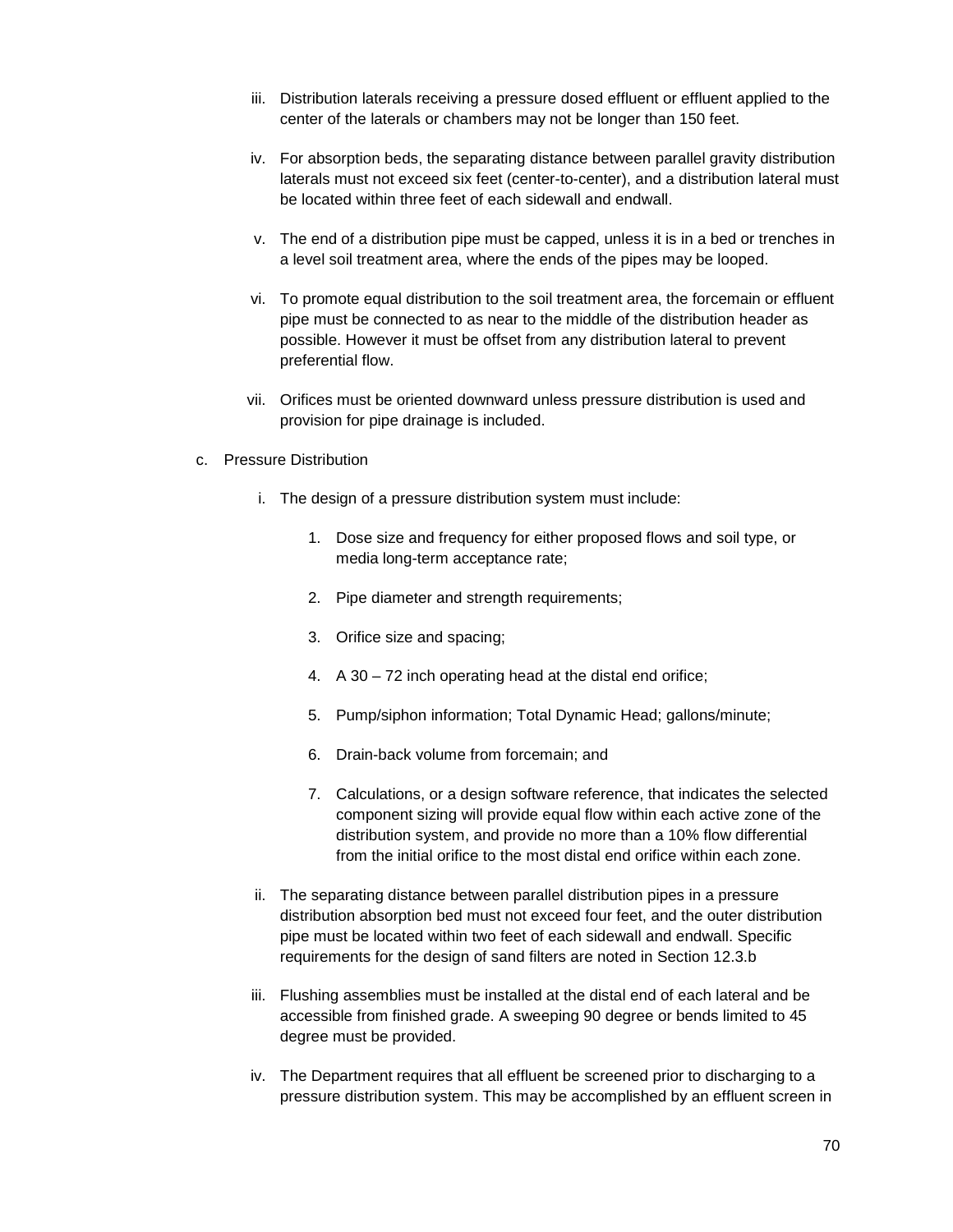the septic tank or pump chamber, or a filter placed on the discharge pipe from the pump or siphon.

#### **5. Soil Treatment Area Requirements**

- a. Trenches
	- i. Trenches must be three feet wide or less.
	- ii. The separating distance between trenches must be a minimum of four feet sidewall-to-sidewall.
	- iii. Distribution laterals used in a trench must be as close to the center of the trench as possible.
- b. Beds
	- i. Maximum width for a bed must be 12 feet, unless the bed receives effluent meeting Treatment Level 2 quality or better.
	- ii. The separating distance between beds must be a minimum of six feet sidewallto-sidewall.
- c. Serial and Sequential Distribution:
	- i. A serial or sequential distribution system may be used where the ground slope does not allow for suitable installation of a single level soil treatment area unless a distribution box or dosing chamber is used.
	- ii. The horizontal distance from the side of the absorption system to the surface of the ground on a slope must be adequate to prevent lateral flow and surfacing.
	- iii. Adjacent trenches or beds must be connected with a stepdown/relief pipe or a drop box arrangement such that each trench fills with effluent to the top of the gravel or chamber outlet before flowing to succeeding treatment areas.
- b. Alternating Systems
	- i. An alternating system must have two or more zones that must be alternated on an annual or more frequent basis.
	- ii. For repairs, each section must be a minimum of 50 percent of the total required soil treatment area. For new installations, each separate soil treatment area must meet the minimum sizing requirements of this regulation.
	- iii. A diversion valve or other approved diversion mechanism that requires the owner or operator to manually alternate zones of the OWTS may be installed on the septic tank effluent line allowing soil treatment area sections to be alternated.
	- iv. The diversion mechanism must be readily accessible from the finished grade.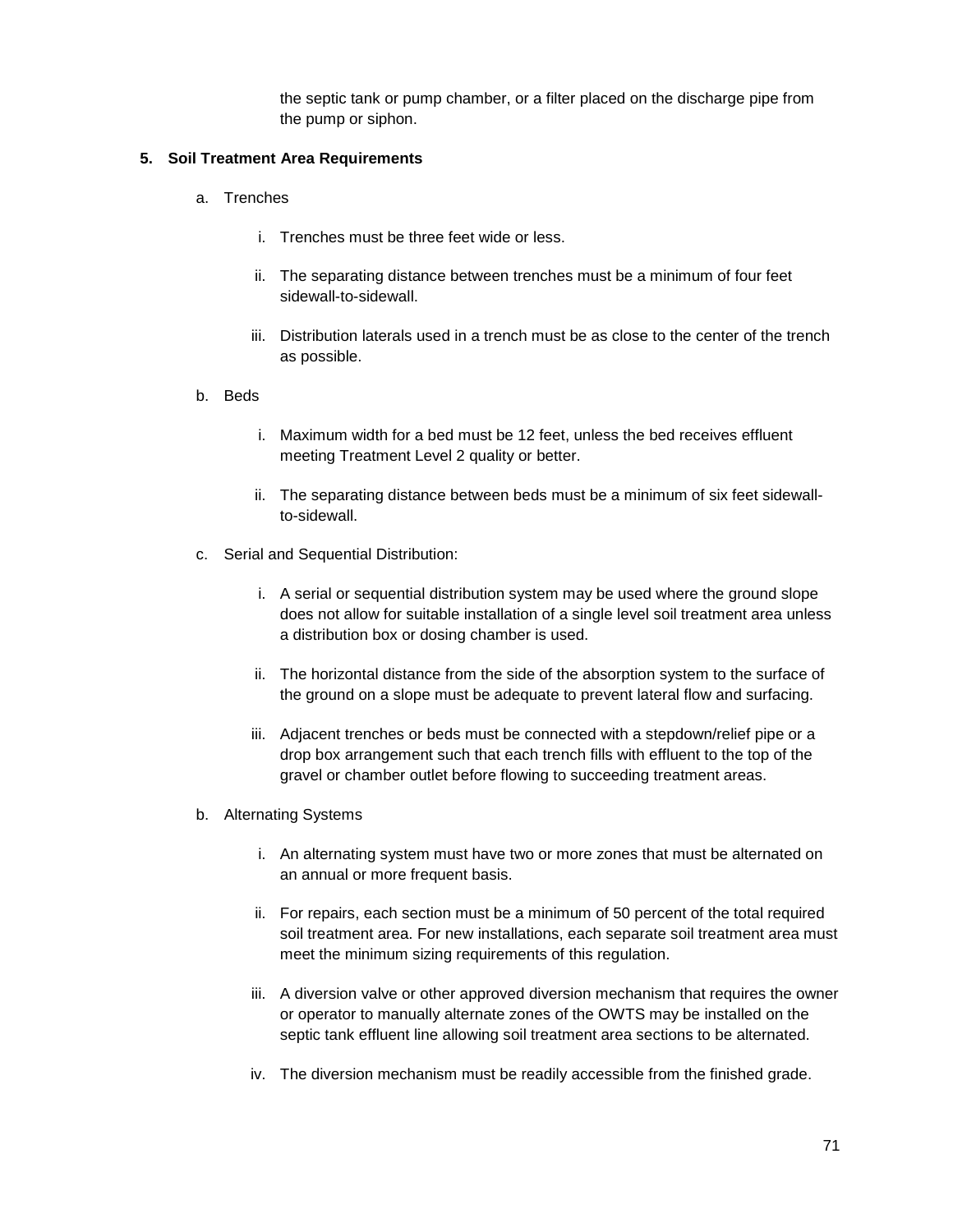- c. Sequencing Zone Systems
	- i. Sequencing zone systems have two or more soil treatment area sections that are dosed on a frequent rotating basis.
	- ii. Where soil conditions are similar between the sections, each section area must be the same size. If soil conditions are such that long-term acceptance rates are different, each section may be sized for the same dose, but different long-term acceptance rates.
	- iii. An automatic distribution valve must be used.
	- iv. Dosing of each system must be evaluated by the design engineer based on projected daily flow rates, number of zones, and soil types.
- d. Inspection Ports
	- i. A 4-inch inspection port accessible from ground surface must be installed at the terminal end of each lateral in a trench system and at each corner of a bed system. The bottom of the inspection port tube must extend to the infiltrative surface and not be connected to the end of a distribution pipe.
	- ii. Inspection ports in chambers must be installed according to manufacturer's instructions if the infiltrative surface is visible and effluent levels can be observed from the inspection port
	- iii. Additional inspection ports connected to distribution pipes may be required.
	- iv. The Department may require an inspection port at the initial end of each lateral in a trench system.
	- v. The top of inspection ports may be terminated below the final grade if each is housed in a component such as a valve box for a lawn irrigation system and has a removable cover at the ground surface.

# **6. Storage/Distribution Media**

- a. Rock and Pipe
	- i. The perforated pipe must be surrounded by clean, graded gravel, rock, or other material of equal efficiency which may range in size from 1/2 inch to 2 1/2 inches. AASHTO M 43 size No. 3 coarse aggregate meets this specification.
	- ii. At least six inches of gravel, rock or other material must be placed below the pipe. The gravel, rock or other material must fill around the pipe and be at least two inches above the top of the distribution pipe.
	- iii. The top of the placed gravel or such material used must be covered with nonwoven permeable geotextile meeting a maximum thickness rating of 2.0 ounces per square yard or equivalent pervious material. An impervious covering must not be used.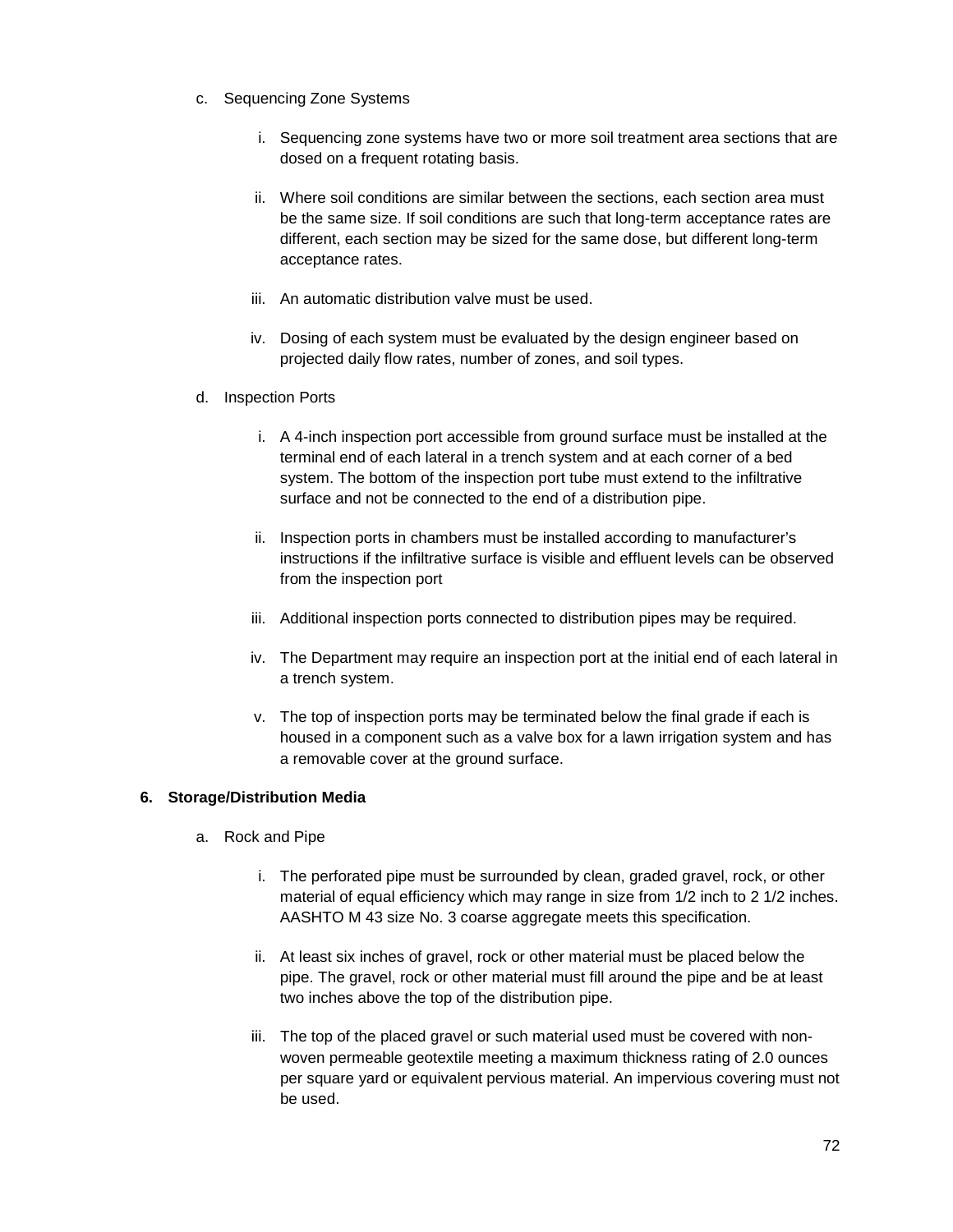## b. Chambers

- i. Chambers must be installed with the base of the unit on in-situ soil or, if placed on acceptable media, the manufacturer's installation instructions must be followed so as to prevent chambers from settling into the media.
- ii. Installation must be according to manufacturer's instructions.
- iii. Effluent may be distributed by pump or siphon.
- c. Media, Enhanced, or Other Manufactured
	- i. Manufactured media must be installed with the base on the in-situ soil or placed on acceptable media meeting the manufacturer's specifications for proprietary distribution products or combined treatment/distribution products.
	- ii. Installation must be according to manufacturer's instructions.
	- iii. Pressure distribution is required for TL2-TL3N effluent, unless otherwise noted in this regulation.
- d. Driplines
	- i. The infiltrative surface area must be calculated using the long-term acceptance rate for the site or a more conservative value if recommended by the manufacturer.
	- ii. Driplines must be installed on manufacturer's spacing recommendations.
	- iii. Drainback must be provided for all drip lines, pipes and pumps.
	- iv. Provisions must be made to minimize freezing in the distribution pipes, driplines, relief valves, and control systems.
	- v. Provisions must be made for filtering, back-flushing, or other cleaning.
- e. Tire Chips
	- i. The pipe may be surrounded with clean, uniformly-sized tire chips.
	- ii. Tire chips must be nominally two inches in size and may range from 1/2 inch to a maximum of four inches in any one direction.
	- iii. Wire strands must not protrude from the tire chips more than 0.75 inches.
	- iv. Tire chips must be free from balls of wire and fine particles less than two mm across.
	- v. The top of the tire chips used must be covered with non-woven permeable geotextile meeting a maximum thickness rating of 2.0 ounces per square yard or equivalent pervious material. An impervious covering must not be used.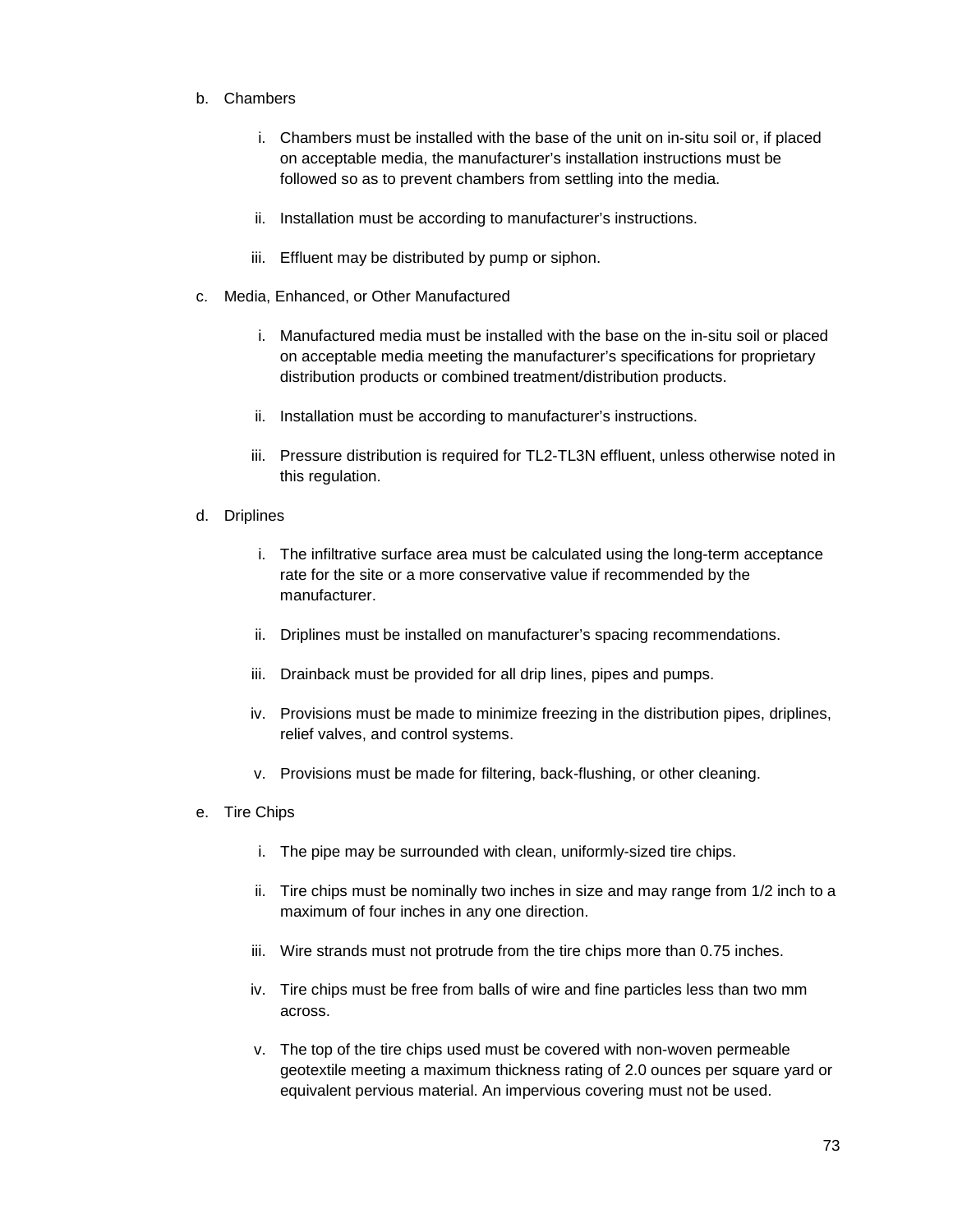## **7. Soil Replacement Systems**

- a. The construction of a soil replacement system is permitted to bring the soil treatment area into compliance with the requirements of this regulation.
- b. When a soil type "R" is removed, the following requirements must be met:
	- i. All added soil must comply with the following specifications:
		- 1. Added soil must meet the specifications of either "preferred" or "secondary" sand filter media, as specified in section 12.3.b
		- 2. The long-term applicable rates as specified in Table 11-1A must be used. No additional sizing adjustments are allowed.
		- 3. The depth of the added media must comply with the requirements of Table 11-1A.
			- a. In order to utilize the reduced vertical separation requirements for TL2N, 3 or TL3N quality effluent, an Operating Permit is required as specified in Section 16.
		- 4. A gradation of the sand media used must be provided. The gradation must be dated no more than one month prior to the installation date. However, a gradation of the actual material placed in the excavation is recommended.
		- 5. All added soil must be completely settled prior to installation of components as specified and approved by the design engineer.
		- 6. Pressure distribution must be used.
- c. The removal and reinstallation of in-situ soil may only be allowed where the soils are determined to be a soil type "R-1" (Option 2). The design must comply with the requirements for this soil type noted in Table 11-1A (Soil Type R-1, Option 2).
- d. When a sand media is added to soil treatment area or to an excavation where a soil type 1-5 (Table 11-1) is the underlying soil, the following requirements must be met:
	- i. Added soil must meet the specifications of either "preferred" or "secondary" sand filter media, as specified in section 12.3.b
	- ii. Unless the design follows the criteria for a sand filter or mound system design as required in Section 12 the TL1 long-term acceptance rate for the receiving soil must be used.
	- iii. A gradation of the sand media used must be provided. The gradation must be dated no more than one month prior to the installation date. However, a gradation of the actual material placed in the excavation is recommended.
	- iv. All added soil must be completely settled prior to installation of components.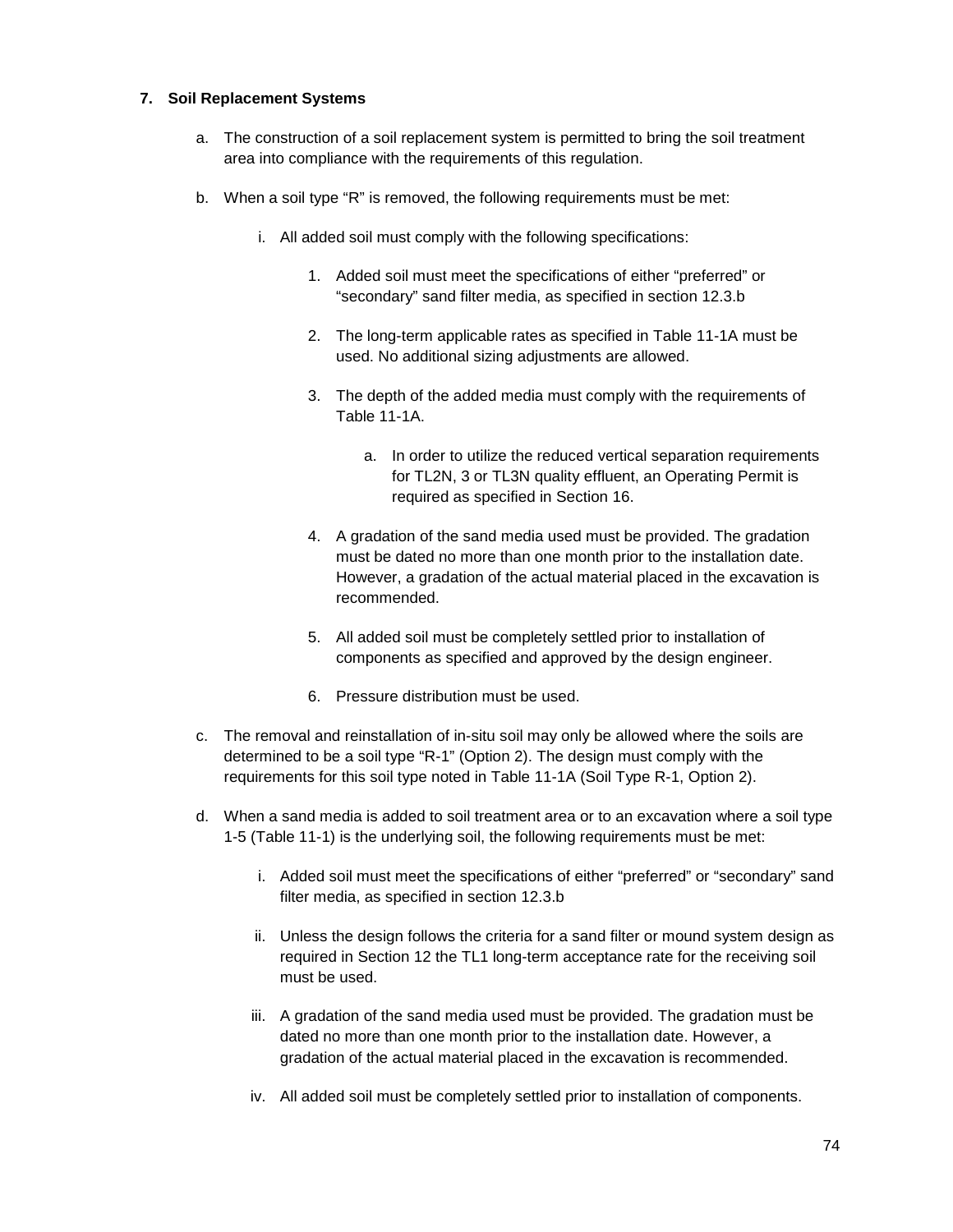#### **8. Repairs**

- a. When space is not available or if there are other site limitations that preclude other soil treatment area options for OWTS repairs- wide beds, deep gravel trenches, deep beds and seepage pits may be considered for repairs only. Other options are vaults or higher level treatment systems.
- b. Repairs to failing systems must conform to setbacks identified in 8-1 when possible. When this is not possible using all available methods described in this regulation, the Department may permit reductions to setbacks.
	- i. At no point will a setback reduction be approved by the Department less than what the existing separation is to existing OWTS. In maximizing this setback distance, all methods available in Section 11.8.a must be utilized including but not limited to the use of Higher Level Treatment, wide beds, seepage pits, etc., where allowed.
	- ii. Any setback reduction beyond what the existing failing system presents must be approved by the Clear Creek County Board of Health as outlined in Section 20.
- c. Wide Beds
	- i. For repairs, beds may be wider than 12 feet without being required to receive effluent meeting Treatment Level 2N quality or better.
- d. Deep Beds
	- i. For repairs, the infiltrative surface of a bed may be no deeper than five feet.
	- ii. Size adjustments as provided for in Table 11-2 and 11-3 must not be applied. System sizing will be based strictly on the soil type and corresponding LTAR.
- e. Deep Gravel Trenches
	- i. The length of an absorption trench may be calculated by allowance for the sidewall area of additional depth of gravel in excess of six inches below the bottom of the distribution pipe according to the following formula:

$$
adjusted \ Length = L \times \frac{(W+2)}{(W+1+2D)}
$$

- ii. Where:
	- 1.  $L =$  length of trench prior to adjustment for deep gravel
	- 2.  $W = \text{width of }\text{trench}$  in feet
	- 3.  $D =$  additional depth in feet of gravel in excess of the minimum required six inches of gravel below the distribution pipe
- iii. Maximum allowable additional depth is five feet.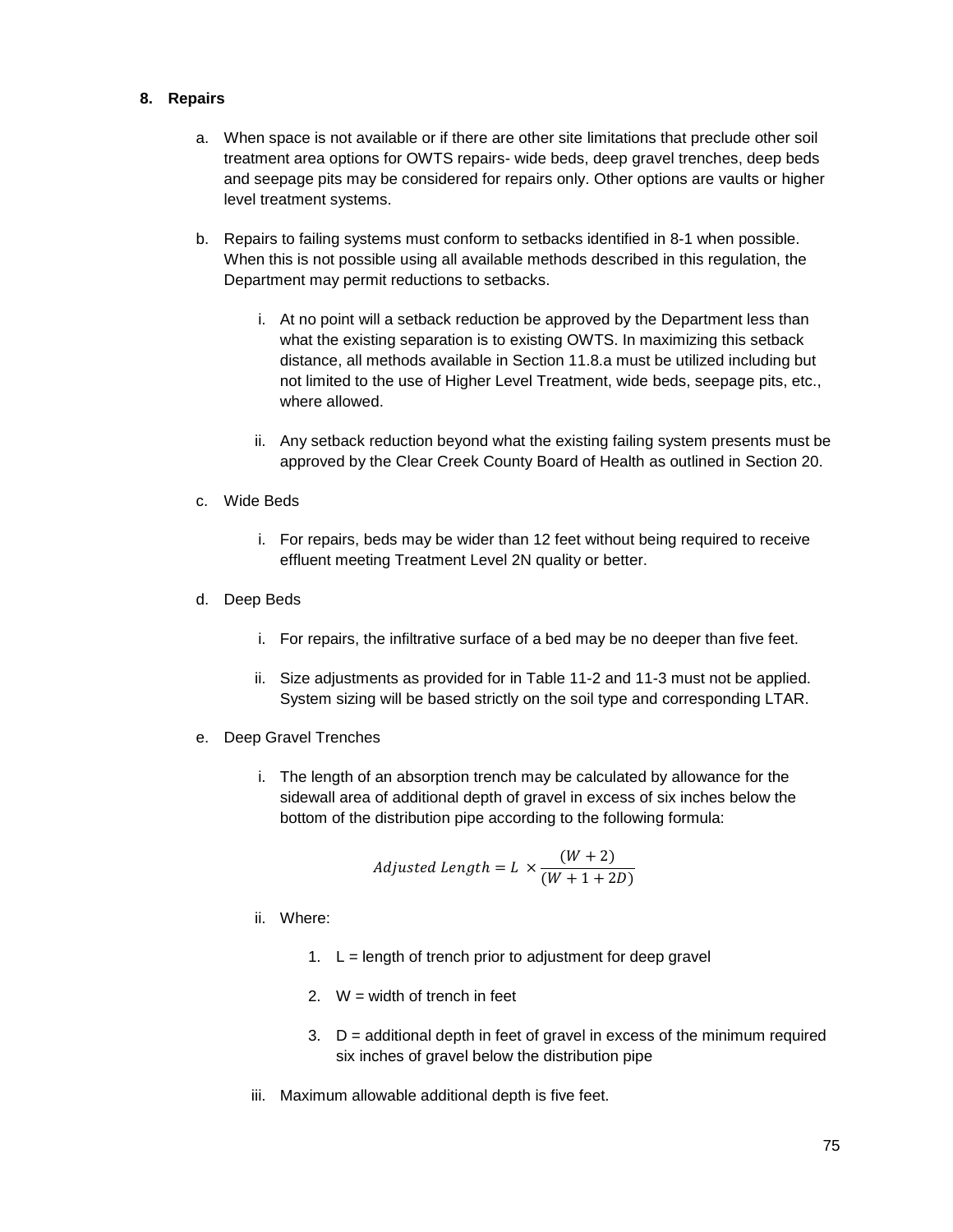- iv. Percolation tests or soil profile test pit excavations must be performed at the proposed infiltrative surface depth.
- v. Size adjustments as provided for in Table 11-2 and Table 11-3must not be applied to deep gravel trenches.
- f. Seepage Pits
	- i. Seepage pits for new construction are prohibited.
	- ii. For repairs, potential for risk to public health and water quality may be evaluated by the. If risk is low in the determination, a seepage pit without higher level treatment may be used.
	- iii. If the risks are not low, higher level treatment of at least TL2N must be attained prior to discharge to these systems for final dispersal.
	- iv. A seepage pit must consist of a buried structure of precast perforated concrete, or cinder or concrete block laid dry with open joints.
		- 1. Pits must be provided with both vertical sidewall and top supporting structural concrete or other material of equal structural integrity.
		- 2. The excavation must be larger than the structure by at least 12 inches on each side and may not exceed 5 feet beyond the structure wall.
		- 3. The over-excavated volume must be filled with clean, graded gravel or rock, which may range in size from ½ inch to 2 ½ inches. AASHTO M 43 size No 3 coarse aggregate meets this specification.
		- 4. The capacity of the pit must be computed on the basis of long-term acceptance rates determined for each stratum penetrated. The weighted average of the results must be used to obtain a design figure.
		- 5. Soil strata in which the percolation is slower than 30 minutes per inch must not be used for absorption or seepage. These strata must not be included in the weighted average to determine the long-term acceptance rate.
		- 6. The infiltrative surface of the pit is the vertical wall area (based on dug perimeter) of the pervious strata below the inlet plus the bottom of the excavated area.
		- 7. The bottom of the pit excavation must be greater than four feet above a limiting layer.
	- v. Pits must be separated by a distance equal to three times the greatest lateral dimension of the largest pit. For pits over 20 feet in depth, the minimum space between pits must be 20 feet.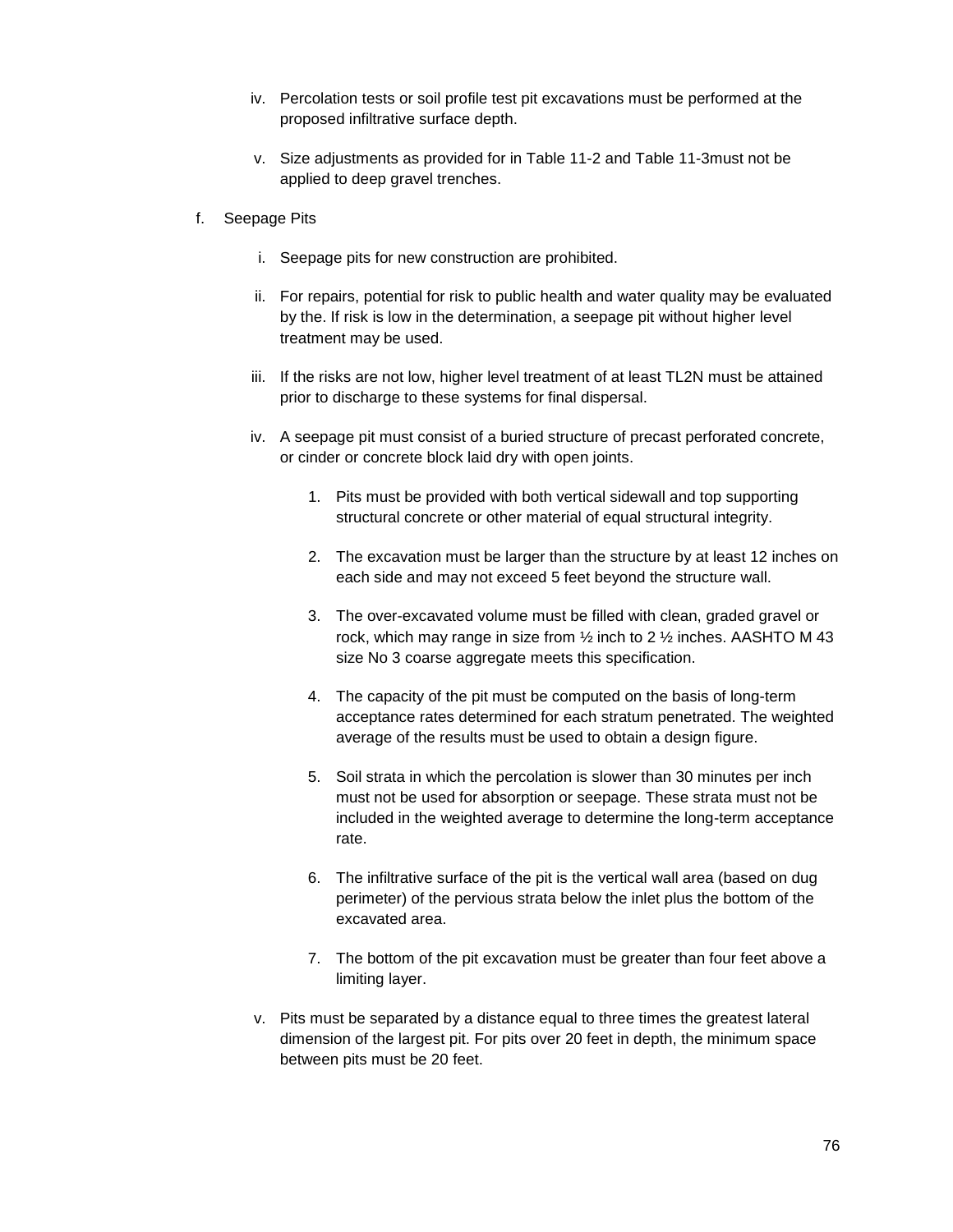#### g. Wastewater Ponds

- i. Construction of new wastewater ponds is prohibited.
- ii. For repairs of an existing wastewater pond, the potential for risk to public health and water quality may be evaluated by the Department. If risk is low in the determination, the repair of a wastewater pond may be permitted, however the following criteria must be followed:
	- 1. A septic tank must precede the wastewater pond.
	- 2. The depth of the design volume of the wastewater pond must be at least five feet.
	- 3. A wastewater pond must have two feet of free board above the design volume of the pond.
	- 4. A wastewater pond must be fenced to keep out livestock, pets, vermin, and unauthorized people.
	- 5. Wastewater ponds must be designed on the basis of monthly water balance including design flow, precipitation, evaporation, and seepage.
	- 6. Wastewater ponds must be constructed so the seepage out of the bottom or sides does not exceed 1/32 of an inch per day. If this limit cannot be achieved using compacted natural soil materials including soil additives, an impermeable synthetic membrane liner must be used.
	- 7. If the evapotranspiration does not exceed the rate of inflow of effluent from the structure, a soil treatment area meeting the requirements of this regulation must be installed to accept the excess flow.
	- 8. Maintenance must include preventing aquatic and wetland plants from growing in or on the edge of the pond, protecting sides from erosion, and mowing grasses on the berm and around the pond.
- h. Vaults
	- i. Criteria for vaults are in Section 13 of this regulation.
- i. Higher Level Treatment Options
	- i. Reduction in required soil treatment area size for repairs is possible with higher level treatment.
- j. Remediation Systems
	- i. The intent of a remediation technology or process is to sufficiently increase the infiltration rate through the infiltrative surface at the bottom of an existing trench or bed and restore permeability to the soil below. Treatment levels as defined in Table 7-3 are not granted to remediation technologies.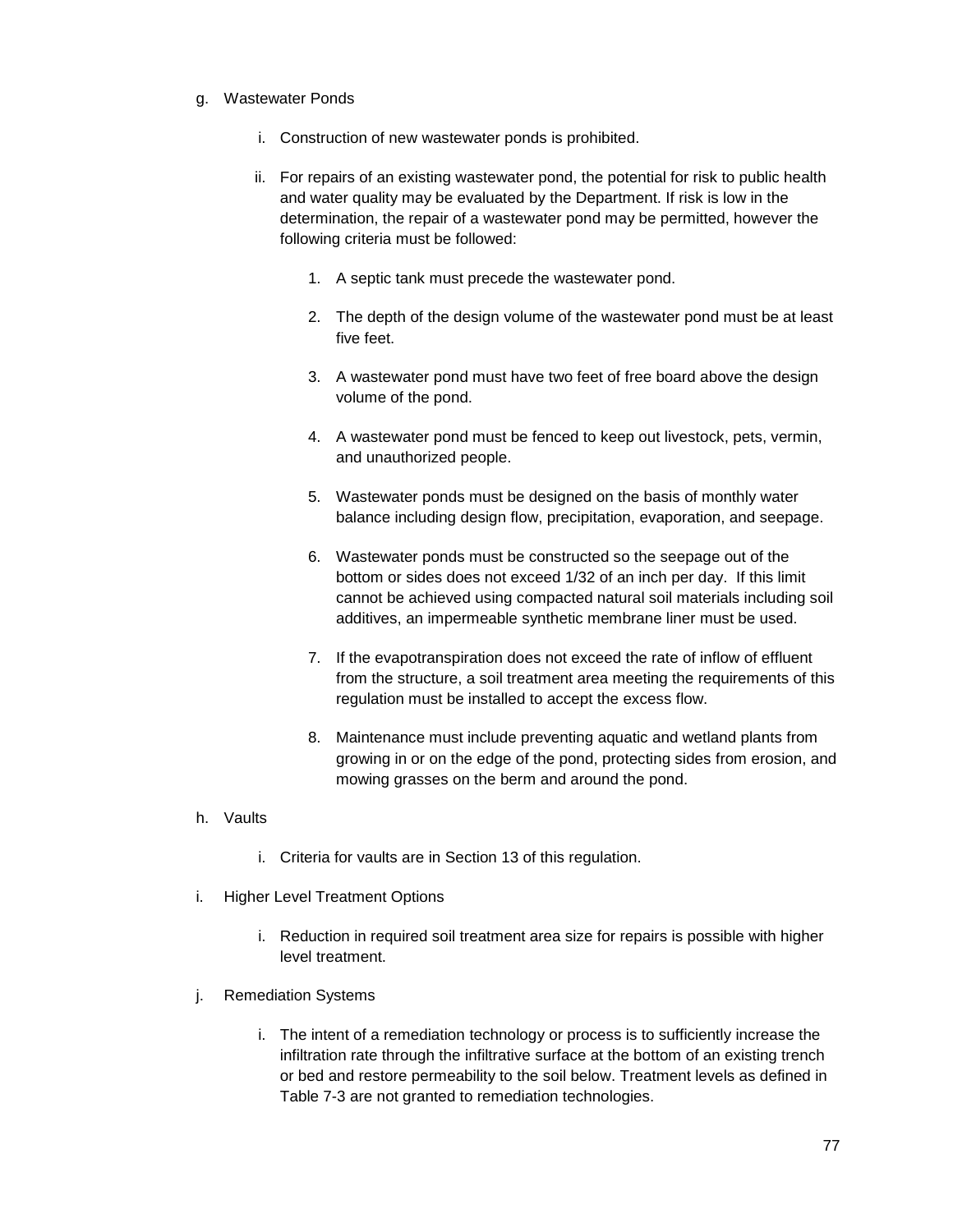- ii. The Department may permit the use of remediation technologies or processes to address an existing failure or malfunction within a soil treatment area.
- iii. The use of a remediation technology or process constitutes an alteration to the OWTS, and therefore the owner must obtain a permit for this work.
- iv. Upon approval of the Department, a system owner may choose to try a remediation technology or process to see if an existing problem with the soil treatment area will be resolved. The system owner bears the risk and cost of this attempt and is aware that an additional repair may be required.
- v. Remediation technologies and processes must not adversely affect groundwater, surface water, any existing components, the long-term effectiveness of the soil treatment area, or the environment.
- vi. If the remediation technology or process does not correct the problem with the system, a conforming OWTS must be installed per the requirements in this regulation within a time frame determined by the Department.
- vii. Monitoring and/or maintenance of the remediation technology or process as a stipulation of permit issuance.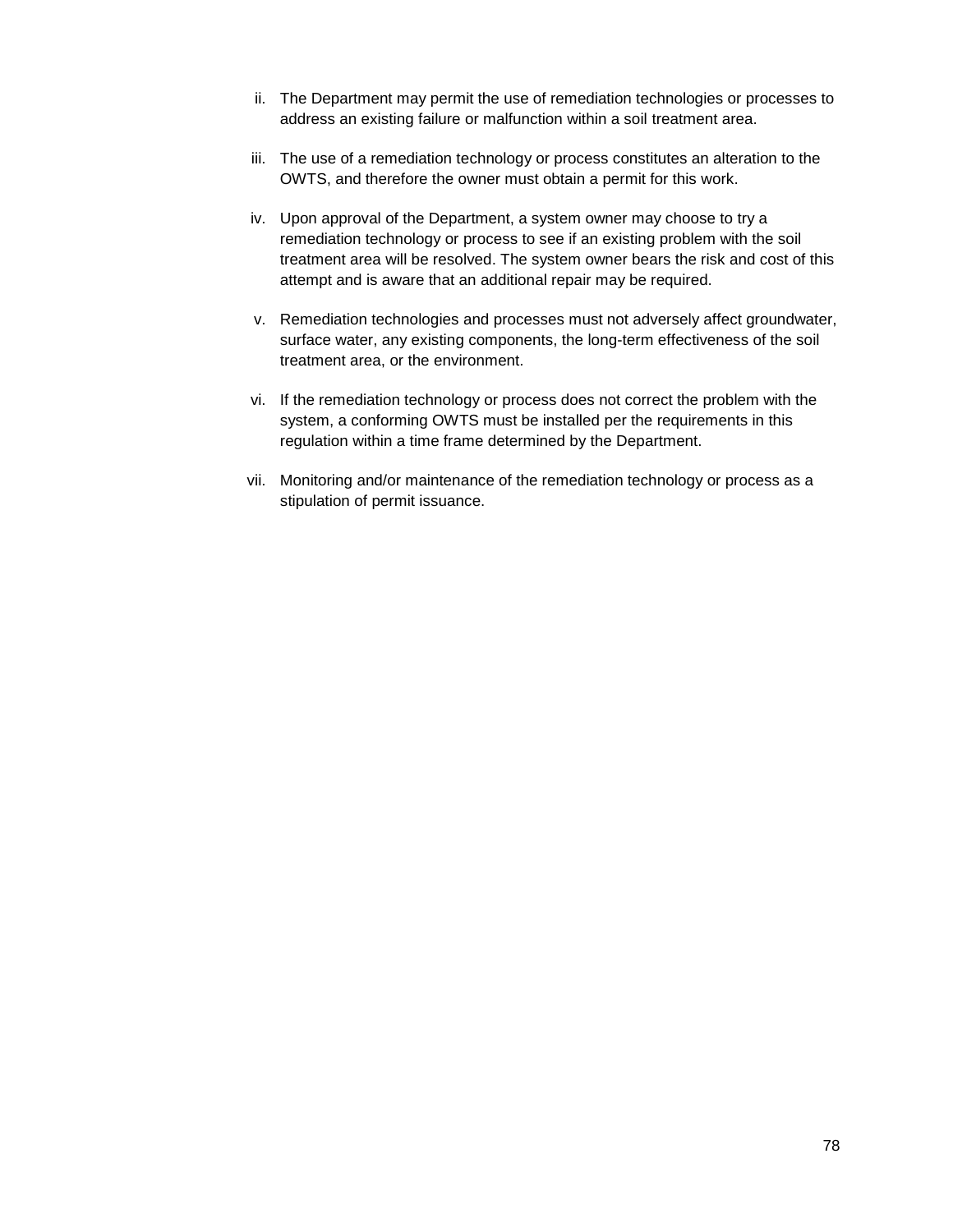# **Section 12 – Design Criteria: Higher Level Treatment**

# **1. General**

- a. Higher level treatment systems may be public domain technology systems or proprietary systems.
	- i. Public domain technology systems must be designed, installed and maintained according to established criteria and additional criteria established by the Clear Creek Environmental Health Department. When design criteria are not specifically provided in this regulation, the criteria used in the design must be from a reference commonly used as an industry standard and the criteria must be cited in the design.
	- ii. Proprietary systems must be designed, installed, and maintained according to manufacturer's instructions and additional criteria identified by the Colorado Department of Public Health and Environment in the Technology Review and Acceptance process, section 43.13 of Regulation #43.
- b. Reductions to soil treatment area or separation distances based on higher level treatment only apply when the requirements of Section 16 are met. The owner of a property that utilizes higher level treatment must obtain and maintain an Operating Permit issued by the Clear Creek Environmental Health Department.
- c. Soil treatment areas for higher level treatment systems must be pressure dosed.
- d. Systems must be capable of accommodating all anticipated flows and organic loads.
- e. Mechanical components must be installed in a properly vented location and all vents, air intakes, and air hoses must be protected from snow, ice, or water vapor accumulations.
- f. Covers, barriers, or other protection: All systems must be installed to include protection of openings against entry of insects, rodents, other vectors and unauthorized people.

## **2. Treatment Levels for Higher Level Treatment Systems**

a. The treatment levels identified in Table 7-3 are specified in this section for public domain technology, and proprietary treatment systems will be assigned a treatment level by the technology review and acceptance process in section 43.13 of Regulation #43. Adequate maintenance for each must be required and documented as required by Section 16.

## **3. Sand Filters**

- a. A lined or unlined intermittent sand filter, or recirculating sand filter, may be used as a higher level treatment system prior to dispersing the effluent into a soil treatment area.
- b. Intermittent (Single Pass) Sand Filters; General Requirements
	- i. The treatment level for intermittent sand filters is considered TL3.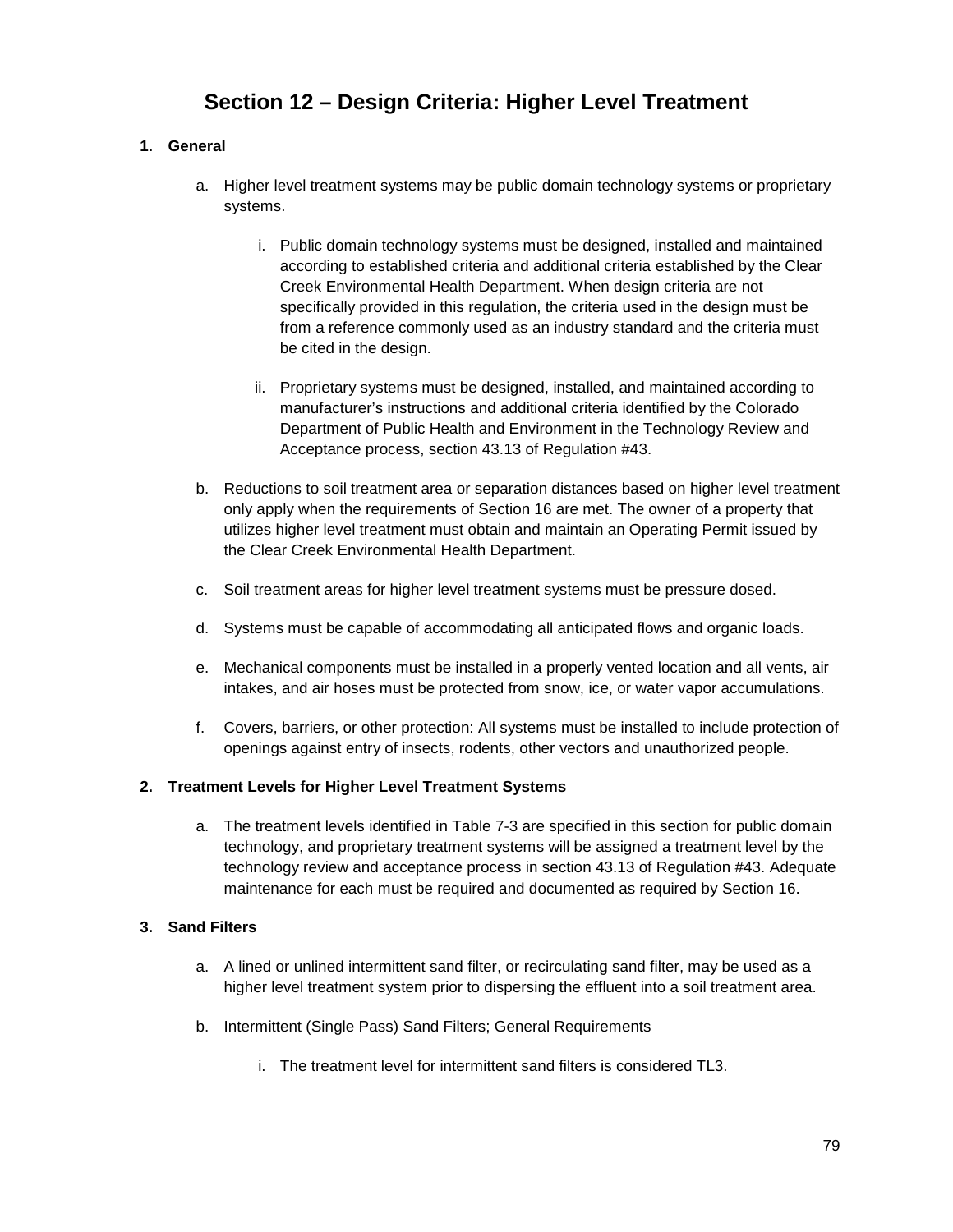- ii. Not all combinations of the variables noted below will result in a proper distribution system design. The design engineer must justify through calculations or design software that the selected values will concur with industry standards.
	- 1. Distribution pipe size: 3/4 inch 1.5 inches (PVC Class 200, min.)
	- 2. 2 inch distribution pipe may only be used where other design modifications cannot overcome a greater than 10% variation in the pressure head between the initial and distal orifices.
	- 3. Distribution pipe spacing: 18 inches 48 inches
	- 4. Orifice size: 1/8 inches 3/8 inches (Also see 12.3.b.ii.5 below)
	- 5. Orifice spacing: 18 inches 48 inches
	- 6. Operating head at the distal end of distribution pipes: 30 inches 72 inches (60 inches typ.). Larger orifices allow for an operating head at the lower end of this range, while smaller orifices will necessitate an operating head at the higher end of this range.
- iii. Dosing
	- 1. Pressure distribution is required. The design of the distribution system must also comply with the requirements of Section 11.4.c.i.
	- 2. Number of cycles/day: Will vary with design (Short, frequent doses are preferred.)
	- 3. Proposed dose volume: Will vary with design (0.25 1.0) gallons/orifice/dose, or 3-5 times distribution pipe volume
	- 4. Timed dosing is recommended where design considerations allow.
- iv. Sand Filter Treatment Media
	- 1. The depth of the sand media below the distribution system must be at least 24 inches unless otherwise noted in Table 11-1A for type "R" soils.
	- 2. "Preferred" sand media requirements:
		- a. Effective size: 0.25-0.60 mm
		- b. (Uniformity coefficient: ≤ 4.0
		- c. (Percent fines passing #200 sieve:  $\leq 3.0$
	- 3. "Secondary" sand media requirements:
		- a. Effective size: 0.15-0.60 mm
		- b. (Uniformity coefficient: ≤7.0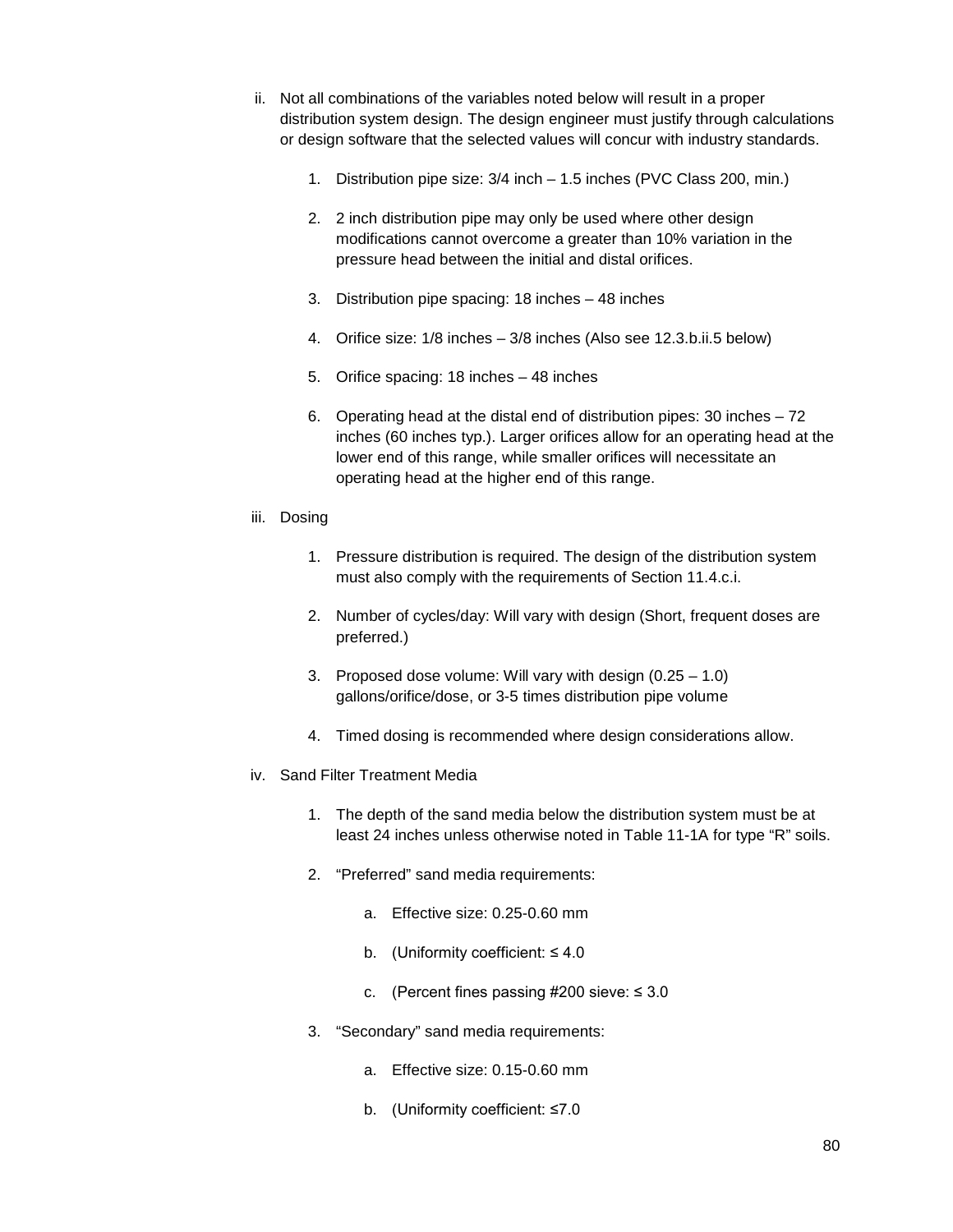- c. Percent fines passing  $\#200$  sieve:  $\leq 3.0$
- 4. A gradation of the sand media used must be provided. The gradation must be dated no more than one month prior to the installation date. However, a gradation of the actual material placed in the excavation is recommended.
- v. Gravel Requirements
	- 1. Clean, graded gravel, or rock, must range in size from 1/2 inch to 2 1/2 inches. AASHTO M 43-05 (2005 version) size No.3 coarse aggregate meets this specification.
	- 2. The gravel must surround the distribution pipes used to disperse the effluent and must be at least 6 inches below and 2 inches above the pipes.
	- 3. Division accepted manufactured media may be used as an alternative to specified gravel.
- vi. Filter Fabric Requirements
	- 1. The top layer of gravel must be covered with a non-woven permeable geotextile fabric meeting a maximum thickness rating of 2.0 ounces per square yard or equivalent pervious material.
- vii. Final Cover Material
	- 1. 8 inches 10 inches of Type 1 or 2 soil with an additional 2 inches top soil
	- 2. Size adjustment factors provided in Tables 11-2 and 11-3 are not applicable for sand filters.
- viii. Sand filters must not be used to treat wastewater that does not conform to TL1 treatment level or better.
- c. Unlined (Open Bottom) Sand Filters
	- i. All requirements of Section 12.3.b.i-vii will apply to unlined sand filters.
	- ii. Application rates:
		- 1. Maximum hydraulic loading rate for TL1 effluent applied to "Preferred Sand Media" in an unlined sand filter is 1.0 gal./sq.ft./day, or the longterm acceptance rate of the receiving soil for TL3 (Table 11-1) whichever results in the larger area.
		- 2. Maximum hydraulic loading rate for TL1 effluent applied to "Secondary Sand Media" in an unlined sand filter is 0.8 gal./sq.ft./day, or the long term acceptance rate of the receiving soil for TL3 (Table 11-1) whichever results in the larger area.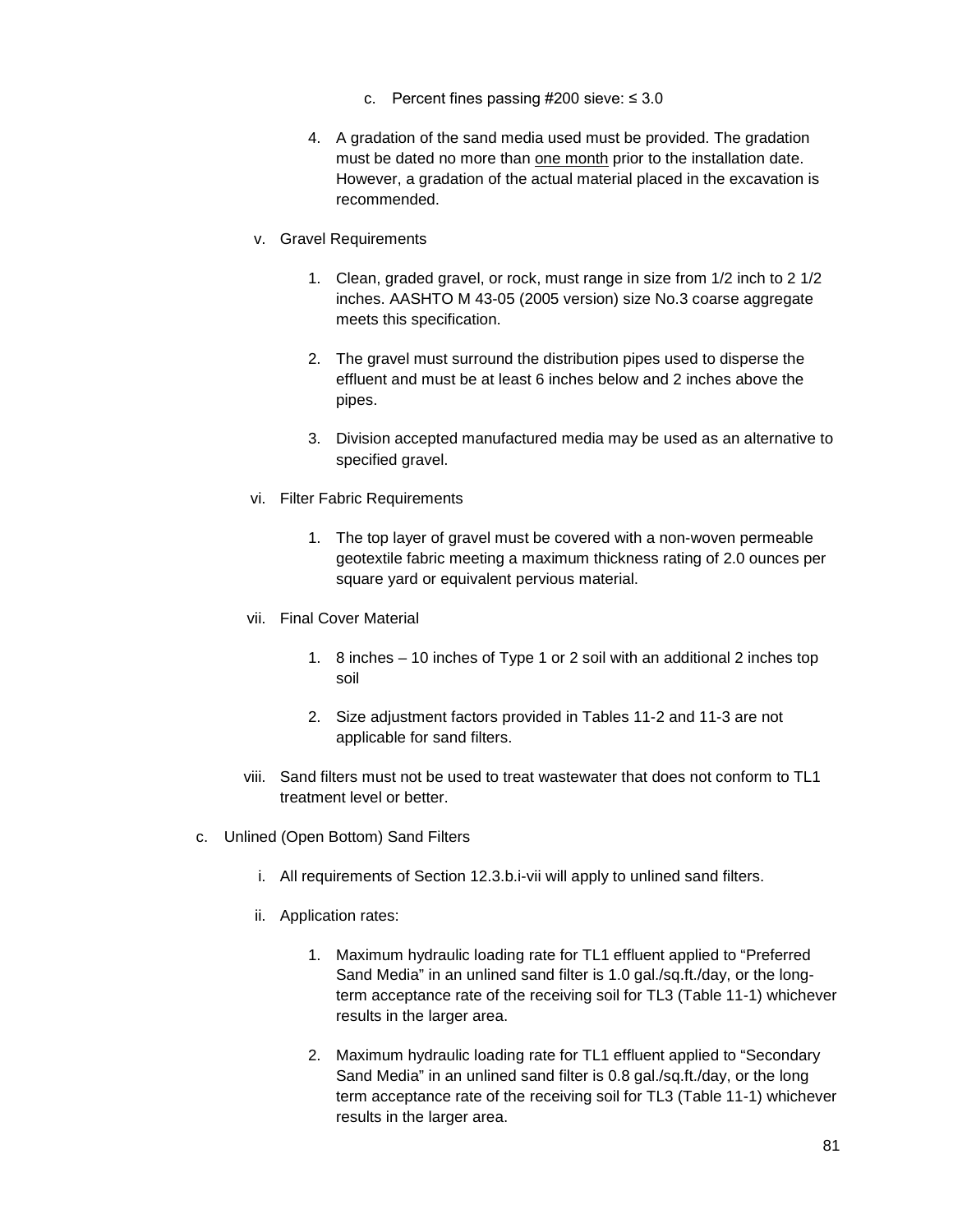- 3. Maximum hydraulic loading rate for TL2, TL2N, TL3, or TL3N effluent applied to "Preferred" or "Secondary" Sand Media in an unlined sand filter must be the long-term acceptance rate of the receiving soil for TL3, (Table 11-1).
- iii. The upper infiltrative surface of an unlined sand filter receiving TL1 TL2 effluent must be at least three feet above a limiting layer.
- iv. The upper infiltrative surface of an unlined sand filter receiving TL2N-TL3 effluent must be at least two and one-half feet above a limiting layer.
- v. The upper infiltrative surface of an unlined sand filter receiving TL3N effluent must be at least two feet above a limiting layer.
- d. Lined Sand Filters
	- i. All requirements of Section 12.3.b.i-vii will apply to unlined sand filters.
		- 1. Application rates:
			- a. Hydraulic loading rate for TL1 effluent applied to "Preferred Sand Media" in a lined sand filter is 1.0 gal./sq.ft./day.
			- b. Hydraulic loading rate for TL1 effluent applied to "Secondary Sand Media" in a lined sand filter is 0.8 gal./sq.ft./day.
		- 2. The minimum depth of the sand media in a lined sand filter must be two feet.
		- 3. An intermediate layer of pea gravel, two inches in thickness, must be placed between the sand filter media and the course under-drain media to prevent the migration of sand into the lower layer of under-drain gravel. ASTM C 33-16 (2016 version), No. 8, coarse aggregate meets this specification.
		- 4. A minimum four-inch diameter slotted SCH40 PVC [ASTM Standard D 2729-17 (2017 version)] under-drain pipe must be used to collect the treated effluent. The under-drain pipe must be installed in the center of a 5 inches thick bed of washed, graded gravel, or rock ranging in size from 1/2 inch to 2 1/2 inches. AASHTO M 43-05 (2005 version), No.3 coarse aggregate meets this specification.
		- 5. Lined sand filters must have an impervious liner on the sides and bottom of the filter. The liner must consist of a minimum 30 mil thick PVC material or equivalent.
		- 6. Effluent collected by the under-drain must be dispersed to a soil treatment area. The soil treatment area may be sized with a maximum long-term acceptance rate of the receiving soil for TL3 effluent.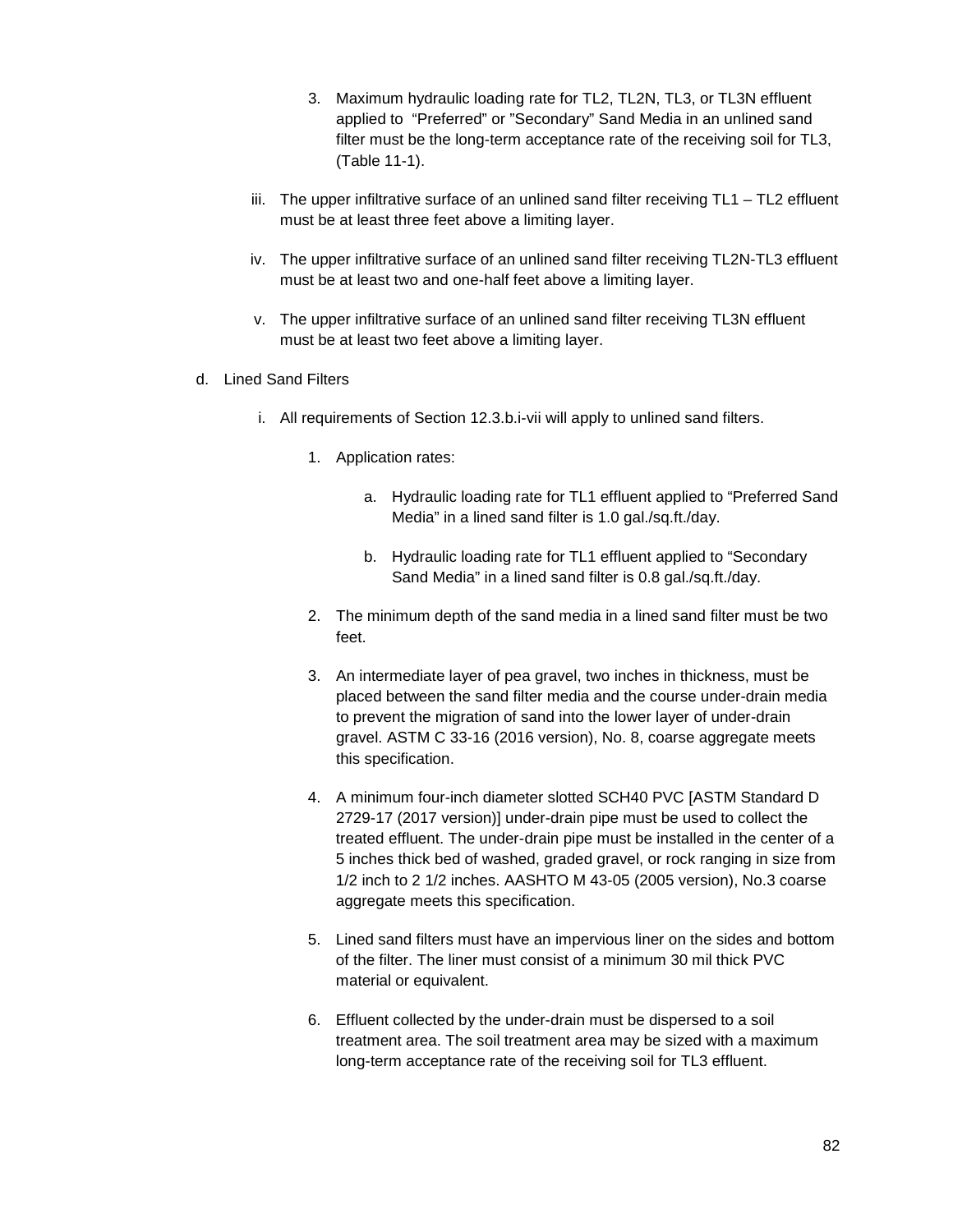- e. Recirculating Sand Filter
	- i. Treatment level:
		- 1. Treatment level provided within recirculating sand filters is TL3.
	- ii. Not all combinations of the variables noted below will result in a proper distribution system design. Engineer must justify through calculations or design software that the selected values will concur with industry standards.
		- 1. Distribution pipe size: 3/4 inch 2 inches (PVC Class 200, min.)
		- 2. Distribution pipe spacing: 18 inches 36 inches (24 inches typ.)
		- 3. Orifice size:  $1/8$  inch  $\frac{1}{4}$  inch
		- 4. Orifice spacing: 18 inches 36 inches (24 inches typ.)
		- 5. Pressure head at end of distribution pipe: 24 inches 72 inches (60 inches typ.)
	- iii. Dosing
		- 1. Timed dosed, pressure distribution is required. The design of the distribution system must comply with the requirements of Section 11.4.c.i.
			- a. Recirculation ratio: 3:1 5:1
			- b. Gallons/orifice/dose:  $1 3$  (2.0 typ.)
			- c. Hydraulic loading:  $3 5$  gal./sq.ft./day  $(4 5$  typ.)
			- d. Dosing time "ON"; <2.5 min. (<2.0 typ.)
			- e. Number of cycles/day: 48 120
	- iv. Top gravel requirements:
		- 1. Washed, graded gravel, or rock, must range in size from 1/2 inch to 2 1/2 inches. AASHTO M 43-05 (2005 version), No.3 coarse aggregate meets this specification.
		- 2. The gravel must surround the distribution pipes used to disperse the effluent and must be at least 6 inches below and 2 inches above the pipes.
		- 3. State accepted manufactured media may be used as an alternative to specified gravel.
		- 4. Soil cover is prohibited. The upper gravel layer must be open to the atmosphere.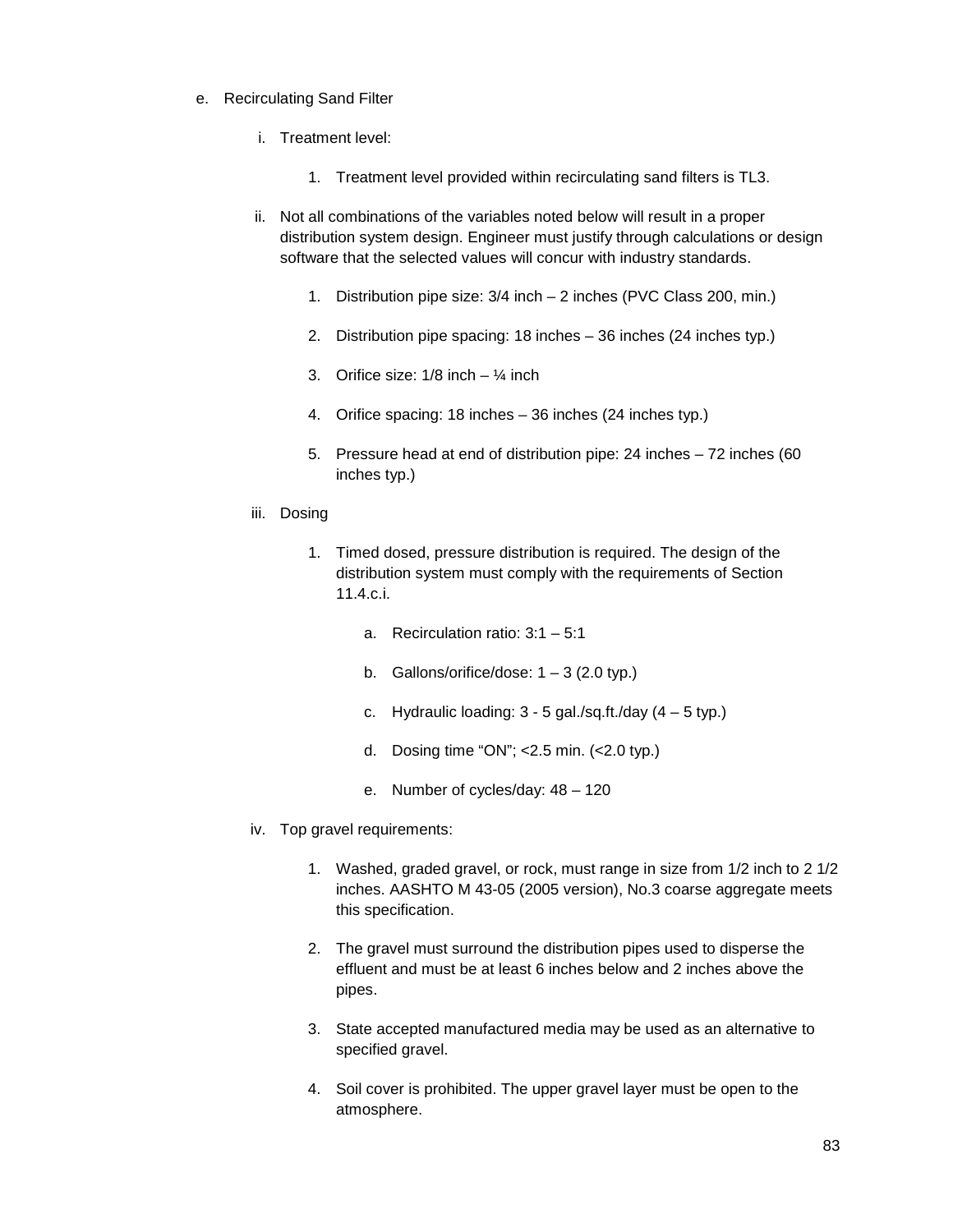- v. Filter media requirements:
	- 1. Effective size:  $1.5 2.5$  mm
	- 2. Uniformity coefficient: ≤ 3
	- 3. Fines passing  $\#200$  sieve:  $\leq 1.0$
	- 4. Media depth (min.): ≥24 inches
- vi. Intermediate gravel layer:
	- 1. An intermediate layer of pea gravel, two inches in thickness, must be placed between the coarse underdrain media and the sand filter media to prevent the migration of sand into the lower layer of under-drain gravel (ASTM C 33-16 (2016 version), No. 8, coarse aggregate).
- vii. Under-drain requirements:
	- 1. A minimum four-inch diameter slotted SCH40 [ASTM Standard D 2729- 17 (2017 version)]. PVC under-drain pipe must be used to collect the treated effluent. The under-drain pipe must be installed in the center of a 5 inches thick bed of washed, graded gravel, or rock ranging in size from 1/2 inch to 2 1/2 inches. AASHTO M 43-05 (2005 version), No.3 coarse aggregate meets this specification.
	- i. PVC liner requirements:
		- 1. Lined sand filters must have an impervious liner on the sides and bottom of the filter. The liner must consist of a 30 mil thickness PVC material or equivalent.
- ii. Effluent collected from the recirculating sand filter must be discharged to a soil treatment area. The soil treatment area may be sized with a maximum long-term acceptance rate of the receiving soil for TL3N effluent.

## **4. Mound Systems**

- a. When the infiltrative surface area of the media receiving wastewater effluent is at or above the natural ground surface at any point, it shall be considered a mound system.
- b. Mound systems that provide a minimum of 24 inches of sand treatment media may use the application rates for the in-situ receiving soil for TL3 effluent (Table 11-1). Size adjustment factors within Table 11-3 must not be applied to mound designs where TL3 application rates are used. However they may be applied if TL1 application rates are used.
- c. Mound systems must conform to the design requirements of Section 12.3.c.i-v for unlined (open bottom) sand filters, with the following exceptions.
	- i. A mound system may include less than 24 inches of imported sand media on a site where a lesser depth of sand media is sufficient to meet vertical separation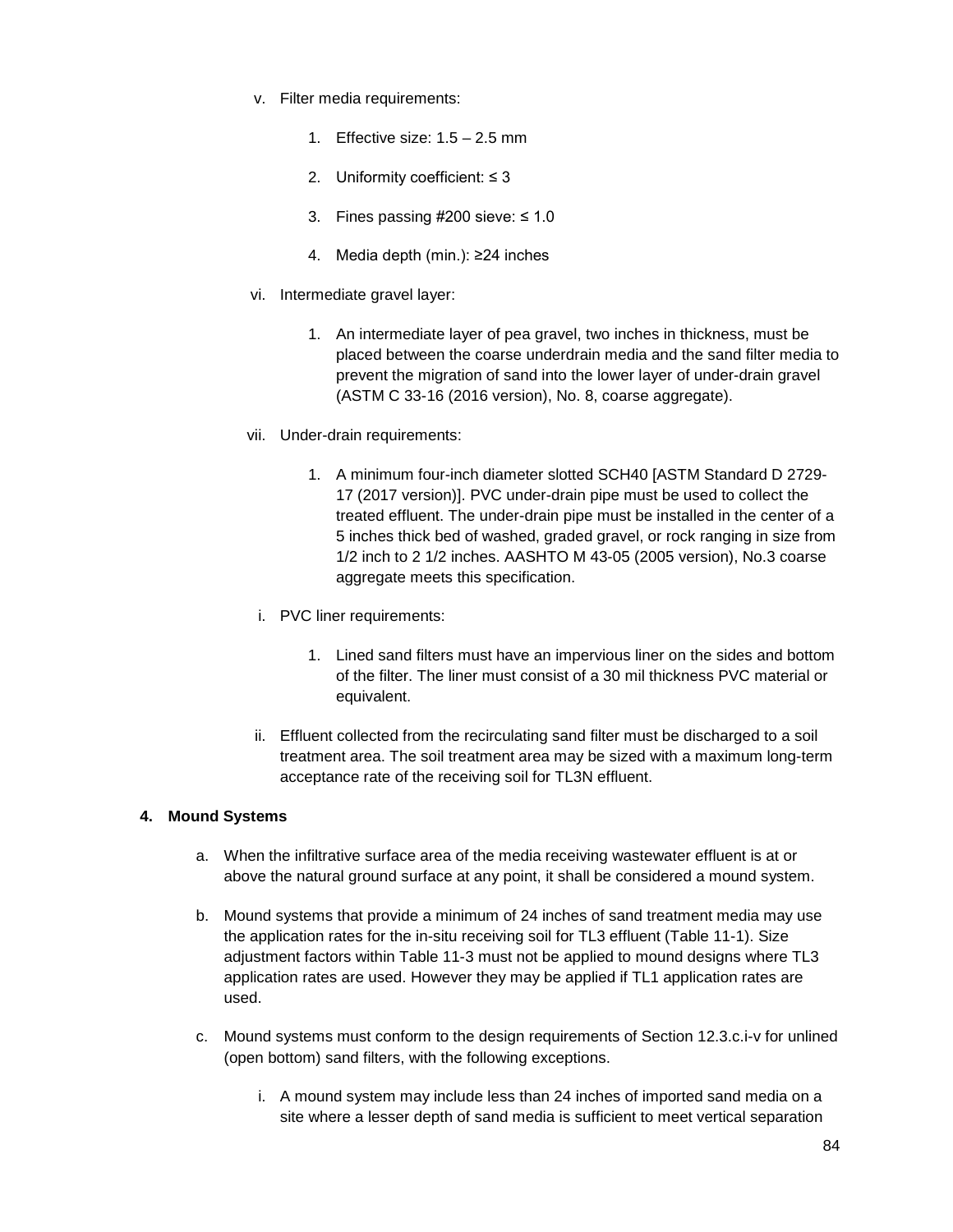requirements above a limiting layer. Application rates for the in-situ receiving soil for TL1 effluent must be used when less than 24 inches of sand media is used, unless higher level treatment is provided prior to dispersal into the mound system.

- ii. For the design of a mound system where less than 24 inches of sand media is proposed, and application rates for TL1 are used, the size adjustment factors within Table 10-3 may be used.
- d. The basal area must be determined using the LTAR from Table 11-1 for the in-situ receiving soil under the mound.
- e. Linear loading rates must be determined. The evaluation of many factors is required for an accurate determination of the linear loading rate. While application rates for the in-situ receiving soil under the mound is a main component, placement on the slope, and percent of slope must also be addressed when defining the linear loading rate. If the movement of the effluent is primarily vertical, then the linear loading rate is not as critical. However, if the movement of the effluent will be primarily horizontal, as would be expected in soil types 3A through 5 (Table 11-1), then the linear loading rate is extremely important and long narrow mounds are strongly recommended.
	- i. When TL1 effluent is applied to the distribution media of a mound system installed above in-situ soil types 1 through 3 (Table 11-1) and R-0 through R-2 (Table 11-1A), the suggested linear loading rate is between 6 gpd/lin.ft. and 12 gpd/lin.ft. The maximum width of the distribution media in a mound system installed above these soil types is 12 feet when TL1 effluent is applied to the distribution media of a mound system.
	- ii. When TL2 through 3N effluent is applied to the distribution media of a mound system installed above in-situ soil types 1 through 3 (Table 11-1) and R-0 through R-2 (Table 11-1A), the linear loading rate may exceed 12 gpd/lin.ft.; subsequently the mound may be wider than 12 feet.
	- iii. When TL1 through TL3N effluent is applied to mound systems installed above insitu soil types 3A through 5 (Table 11-1), the suggested linear loading rate is between 3 gpd/lin.ft. and 5 gpd/lin.ft. The maximum width of the distribution media in a mound system placed above these soil types is 12 feet.
- f. The final cover over a mound system must extend at least twelve inches horizontally beyond the perimeter of the distribution media prior to sloping down to existing grade. The final slope of the mound must be no greater than three feet horizontal to one foot vertical.
- g. The surface of the mounded area must be planted with a suitable vegetative cover.
- h. A suggested reference for the design and installation of mound systems is, "*The Wisconsin Mound Soil Absorption System: Siting, Design, and Construction Manual, January 2000*". Note that this is suggested guidance, and where the requirements of this regulation differ from those in the referenced mound document, the requirements of this regulation will govern in those cases.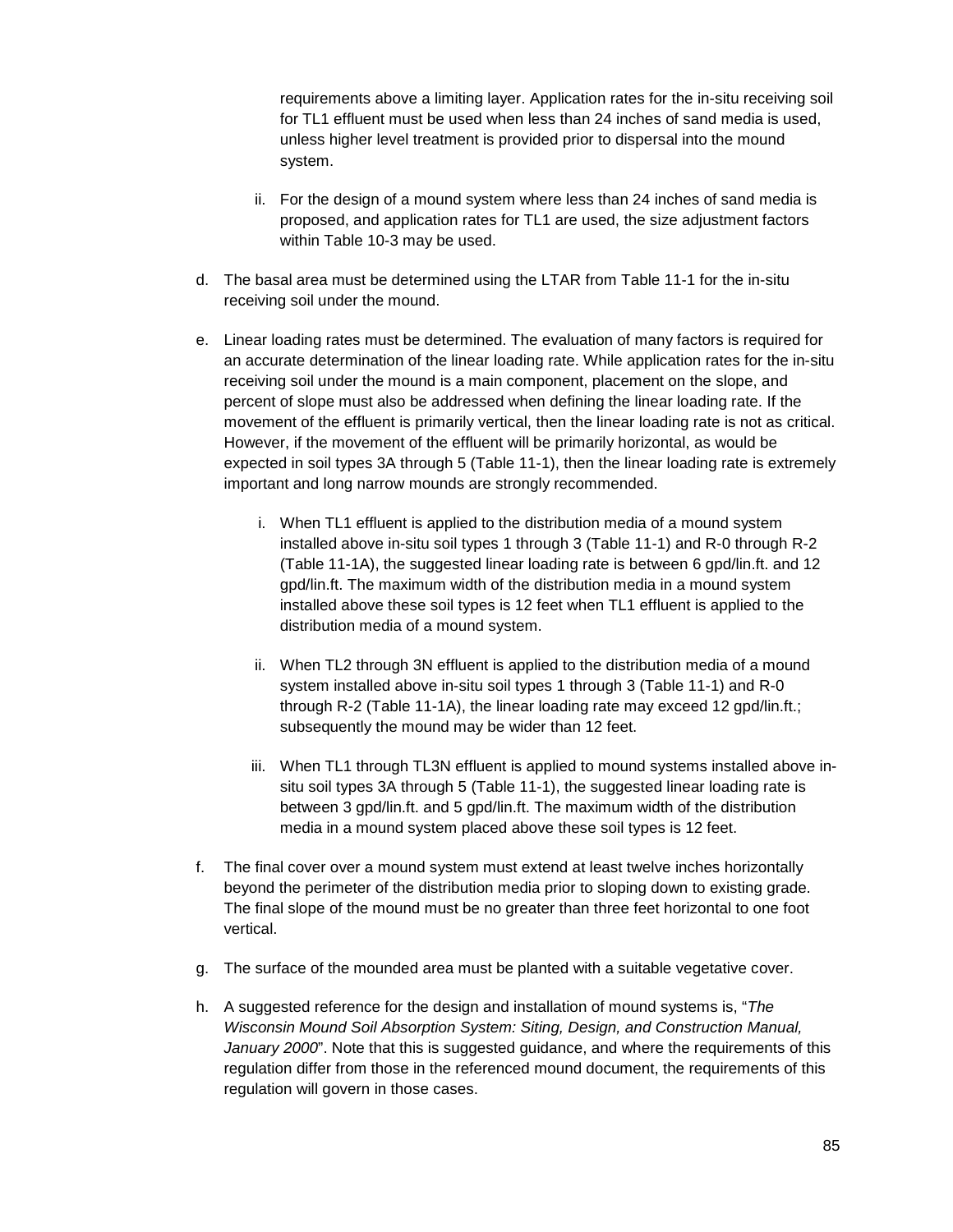## **5. Rock Plant Filter (Constructed Wetland) Treatment Before a Soil Treatment Area**

- a. The design must be site specific and include specifications for: loading, capacity, dimensions, liner material, filter media, effluent depth and depth control mechanism, density and species of plant material, and other site specific information.
- b. The treated effluent from a rock plant filter must be distributed to a soil treatment area.
- c. Although producing higher level treatment, rock plant filters must not be assigned a treatment level higher than TL1 because of system and seasonal variability.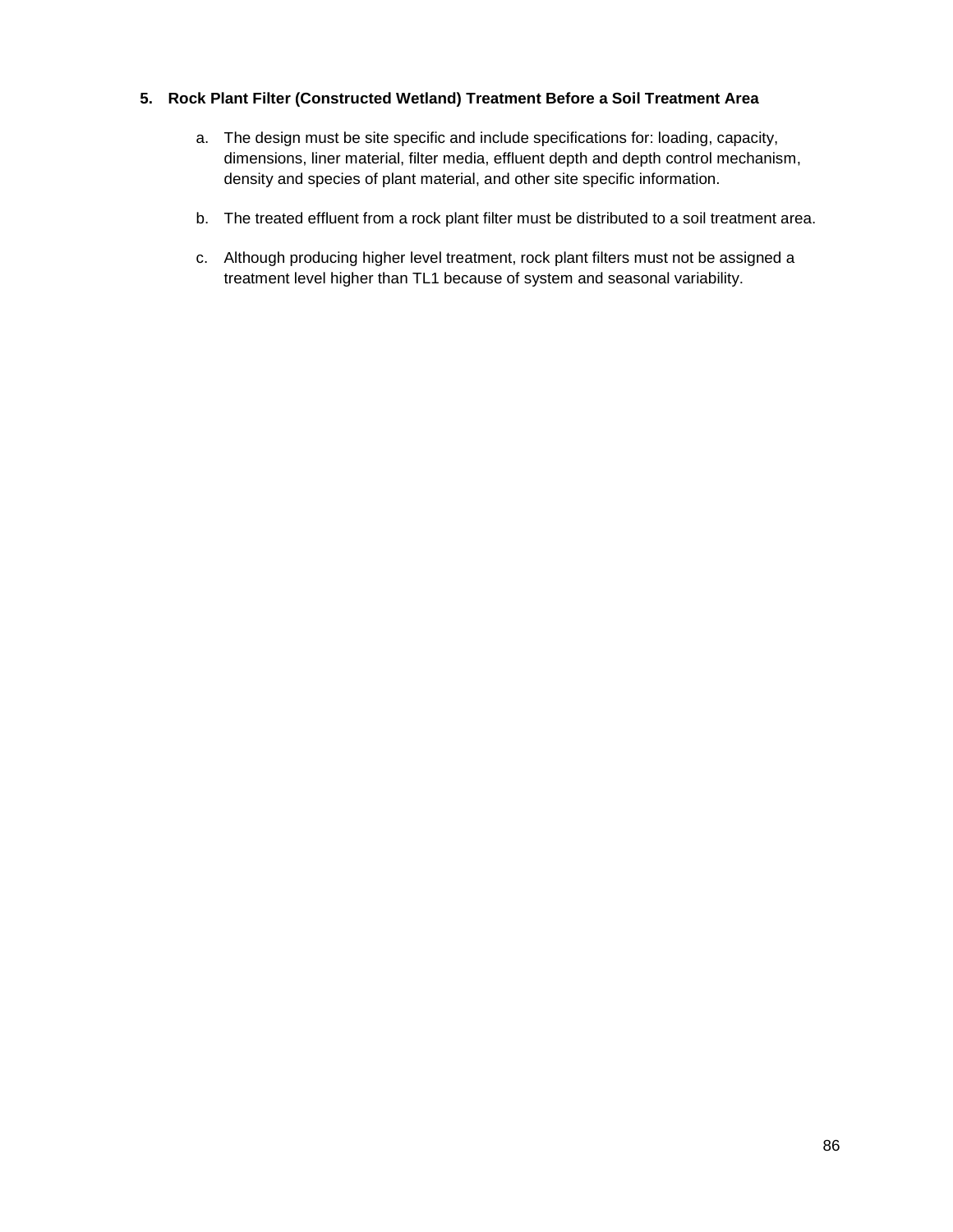# **Section 13 – Design Criteria: Alternative Systems**

## **1. Evapotranspiration and Evapotranspiration/Absorption Systems**

- a. Non-Pressurized Drip Dispersal System (NDDS):
	- i. An NDDS is considered a type of evapotranspiration/absorption system. However as specific design criteria is provided for an NDDS, they are exempt from the additional requirements of sections 13.1.b, c and d.
	- ii. *The Colorado Professionals in Onsite Wastewater Guidelines for the Design and Installation of Non-Pressurized Drip Dispersal Systems (NDDS),* September, *2016* is the procedural guideline in the design of a NDDS and must be followed when an NDDS is proposed.
	- iii. The width of an NDDS system may be wider than 12 feet.
- b. The following section provides general criteria which must be followed when an evapotranspiration or evapotranspiration/absorption bed is proposed.
	- i. The design may only be permitted in arid climates where the annual evaporation rate exceeds the annual precipitation rate by more than 20 percent, and where site characteristics dictate that conventional methods of effluent dispersal are not appropriate.
	- ii. The design may only be permitted in soil types 4, 4A and 5.
	- iii. If data for the Pan Evaporation Rate is provided, it must be multiplied by 0.70, or less, to obtain the equivalent Lake Evaporation Rate.
	- iv. The width of the bed may be wider than 12 feet.
	- v. The required capillary or wicking sand must meet the gradation requirements in Table 13-1 and be approved by the design engineer. This sand is to be covered by a crowned, thin layer of loamy-sand mix and appropriate vegetation that will assist in drawing the water to the surface.
	- i. Adjustment factors as provided in Table 11-2 and 11-3 must not be used.

## **Table 13-1 Gradation of Wicking Sand for Evapotranspiration Beds (Fine Sand)**

| <b>Sieve Size</b> | <b>Percent Passing</b> |
|-------------------|------------------------|
|                   | 100                    |
| 40                | 50-70                  |
| 200               | $<$ 15                 |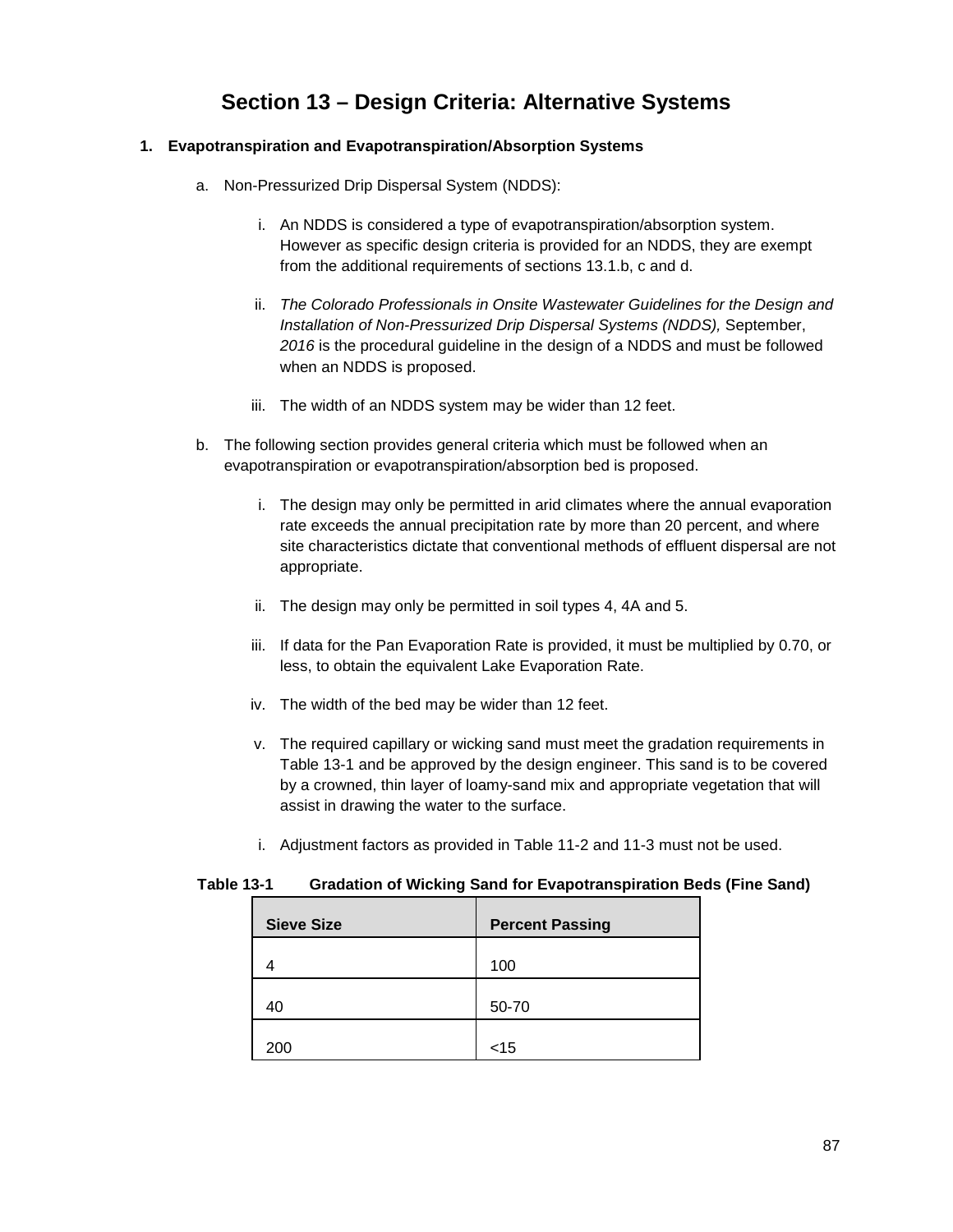- c. For systems designed strictly as an evapotranspiration bed, the following criteria must be met:
	- i. Design data to be furnished must include, but shall not be limited to: system dimensions, distribution system design, specifications of distribution media and wicking sand, liner material if used, bedding, properties of the soil under the system, vegetation cover, and a water balance calculation including annual precipitation and storage requirements for periods of the year when evapotranspiration does not occur.
	- ii. The following formula must be used for determining the minimum area necessary for total evapotranspiration of septic tank effluent:

*Design Flow (in GPD)*  $\times$  586<br>*Area (in sqft)* =  $\frac{$ *Lake Evaporation Rate at the Site (in per year)* 

\*\* Additional area may be required based on the annual water balance calculations.

- iii. Designs will include a rock and pipe, or other Division approved proprietary distribution product, with the centerline of the distribution system 6 to 8 feet on center. A thin non-woven fabric may be placed above the distribution system. Capillary wicking of the effluent is accomplished by a uniform depth layer of the specified sand media (capillary wicks), no more than 24 inches deep, placed between and above the distribution media. The base of the evapotranspiration bed may be no more than 30 inches below finished grade.
- iv. Capillary wicks which penetrate between the distribution system to the bottom of the bed, must be at least 15 percent of the bed surface area. The wicks must be uniformly spaced throughout the system.
- v. Except for dwellings, if the system is designed for summer use only, as determined by the Department, the surface area may be multiplied by 0.6 to obtain the required area.
- d. For systems designed as an evapotranspiration/absorption bed, the following criteria must be met.
	- i. Data to be furnished must include, but is not limited to: system dimensions, distribution system design, specifications of wicking sand, properties of the soil under the evapotranspiration/absorption bed, provision for vegetation cover, and a water balance calculation including annual precipitation and storage requirements for periods of the year when evapotranspiration does not occur.
	- ii. Design will include a rock and pipe, or other Division approved proprietary distribution product, with the centerline of the distribution system 6 to 8 feet on center. A thin non-woven fabric may be placed above the distribution media. Capillary wicking of the effluent is accomplished by a uniform depth layer of the specified sand media (capillary wicks) no more than 24 inches deep placed between and above the distribution media. The infiltrative surface may be no more than 30 inches below finished grade.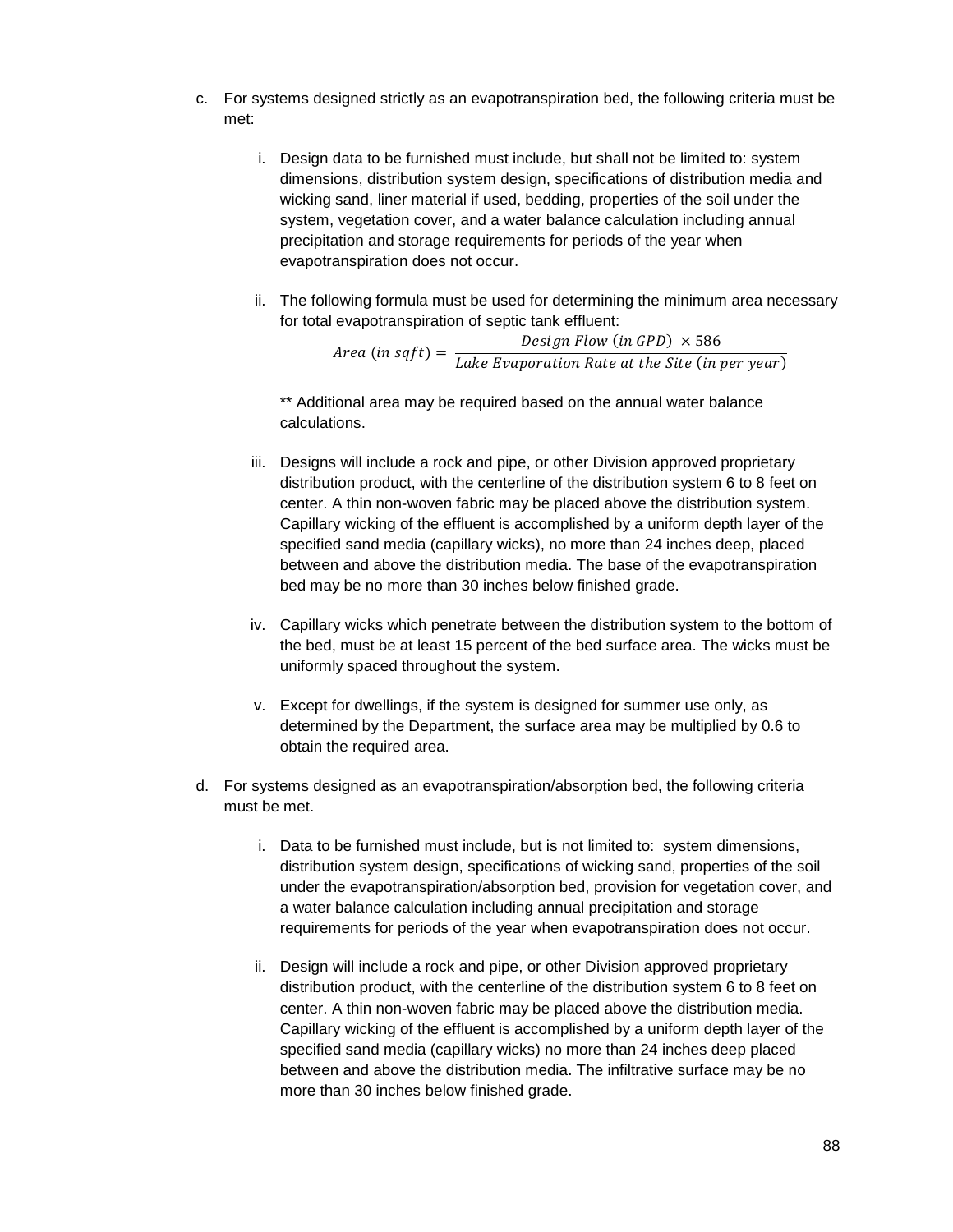- iii. Capillary wicks which penetrate between the distribution system to the bottom of the bed, must be at least 15 percent of the bed surface area. The wicks must be uniformly spaced throughout the bed.
- iv. Amount of storage and evapotranspiration capacities may be reduced by the volume of effluent absorbed by the underlying soil based on the long-term acceptance rate for that soil type and the formulas provided below.
- v. The following formula must be used for determining the minimum area necessary for evapotranspiration/absorption of septic tank effluent:

$$
Area\ (sqrt) = \frac{Flow\ (GPD)}{(LTAR + ETR)}
$$

- vi. LTAR refers to the long-term acceptance rate of the underlying soil as provided in Table 11-1 for TL1 effluent.
- ii. ETR refers to the evapotranspiration rate derived from the following formula:

$$
ETR\left(\frac{gal}{day}\,sqft\right) = \frac{Take\,Exaporation\,Rate\,at\,the\,Site\,(inch\,per\,year)}{586}
$$

iii. Additional area may be required based on the annual water balance calculations.

#### **2. Seepage Pits**

- a. The construction of new seepage pits for the treatment and dispersal of on-site wastewater on new sites is prohibited.
- b. For repairs involving seepage pits, see Section 11.8.f.

## **3. Vault (other than vault privy)**

- a. Vaults for full time use in new construction are prohibited where a property can accommodate an OWTS with a soil treatment area.
- b. Vaults for full time use may be permitted when a failing OWTS cannot be replaced.
- c. A variance for residential use may be granted if the dwelling is on land where the installation of an OWTS with a soil treatment area cannot be permitted and has been approved by the Department.
- d. A vault for residential use, if permitted, must have a minimum 1,000 gallon effective volume or capable of holding a minimum of the 48-hour design wastewater flow, whichever is larger.
- e. A vault for non-residential use, if permitted, must have a minimum 500 gallon effective volume or be capable of holding a minimum of the 48-hour design wastewater flow, whichever is larger.
- f. A visual or an audible signal device or both, indicating filling to a maximum of 75 percent capacity, must be installed to indicate when pumping is necessary.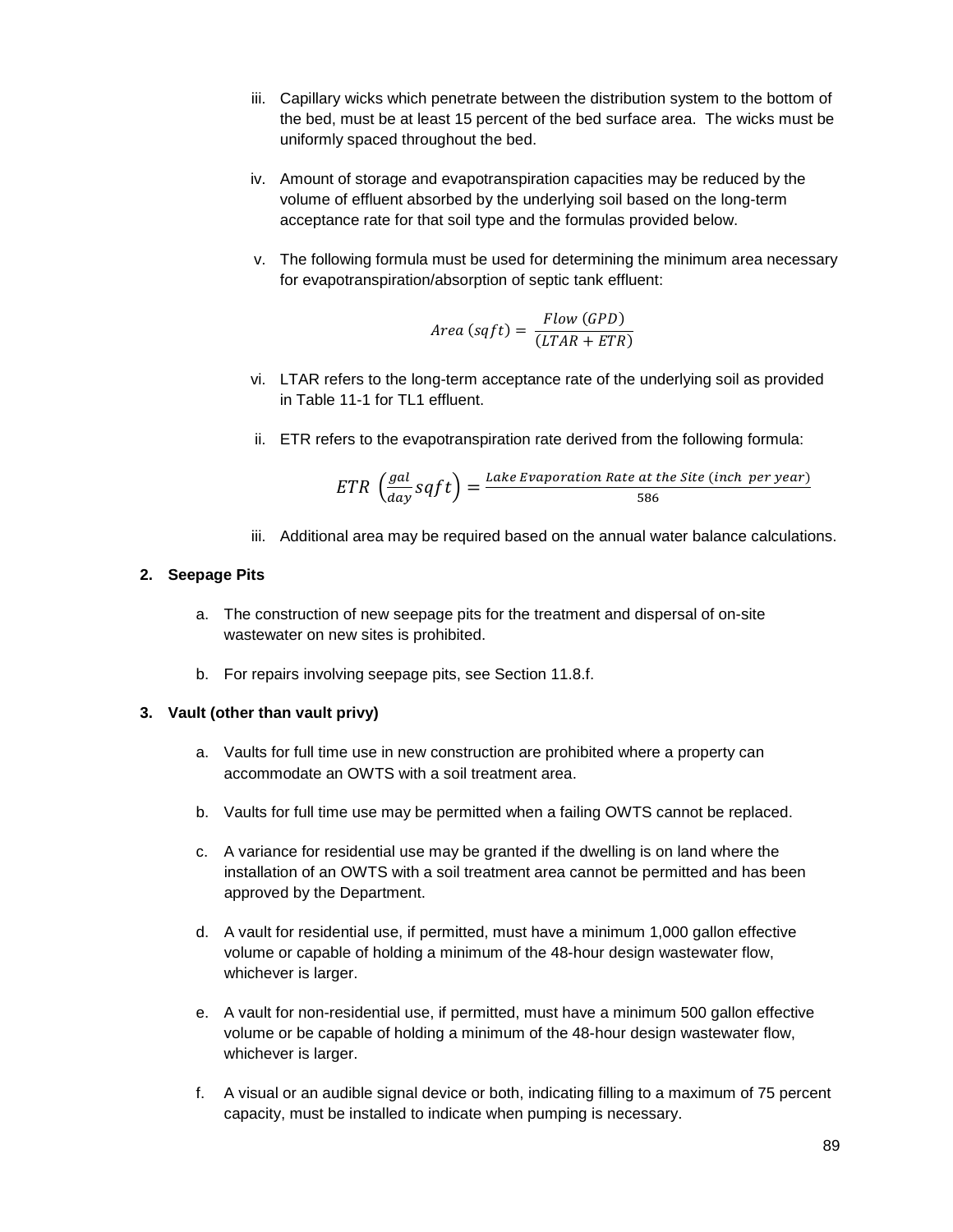g. Concrete vaults must meet the strength and watertightness requirements for septic tanks. Prefabricated fiberglass, fiberglass-reinforced polyester, and plastic tanks may be used as vaults, if the tank manufacturer provides testing criteria certifying them for this use.

# **4. Vault Privy**

- a. Vault privies are prohibited for residential use.
- b. Existing vault privies for residential uses must be abandoned and a conforming OWTS must be installed.
- c. For nonresidential uses, the effective volume of the vault must be no less than 400 gallons and it must be constructed of concrete or plastic. The vaults for privies must meet the structural and watertightness standards of vaults.
	- i. A vault privy must be built to include: fly- and rodent-tight construction, a superstructure affording complete privacy, an earth mound around the top of the vault and below floor level that slopes downward away from the superstructure base, a floor, and a riser of concrete or other impervious material with hinged seats and covers of easily cleanable, impervious material. All venting must be flyproofed with No. 16 or tighter mesh screening.

# **5. Pit Privy**

- a. The new construction of pit privies is prohibited**.**
- b. Existing pit privies must be abandoned and a conforming OWTS must be installed.

## **6. Incinerating, Composting and Portable Chemical Toilets**

- a. The Department may permit incinerating, composting and chemical toilets. The use of an incinerating, composting or chemical toilet will not reduce the required size of the OWTS as noted in Section 9.1.
- b. Permitting of an incinerating or composting toilet may also be subject to the jurisdiction of a local agency regulating plumbing or the Colorado Plumbing Board, whichever has jurisdiction over plumbing in the location.
- c. An incinerating or composting toilet may be used for toilet waste where an OWTS is installed for treating wastewater remaining after removal of toilet waste. Subject to Clear Creek County Board of Health or other applicable regulations or codes (e.g., Colorado Plumbing Code if a local code does not exist), the compartment may be located within a dwelling or building provided the unit complies with the applicable requirements of this regulation, and provided the installation will not result in conditions considered to be a health hazard as determined by the local public health agency. Compartment and appurtenances related to the unit must include fly-tight and vector-proof construction and exterior ventilation.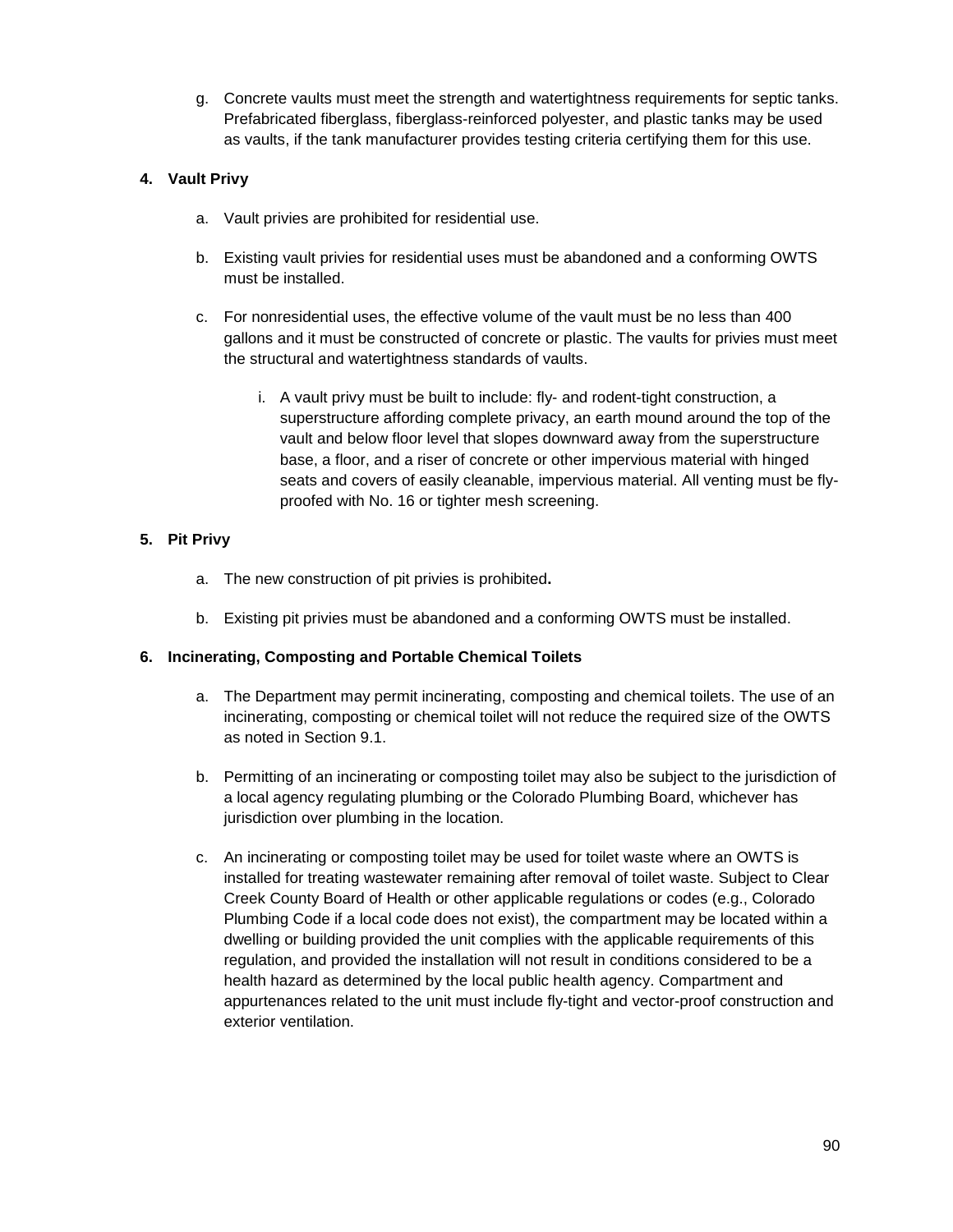- d. Composting Toilets
	- i. Composting toilets must meet the requirements of NSF/ANSI Standard 41 (2016 version) and bear the seal of approval of the NSF or an equivalent testing and certification program.
	- ii. An approved composting toilet must treat deposits of feces, urine, and readily decomposable household garbage that are not diluted with water or other fluids and are retained in a compartment in which aerobic composting will occur.
	- iii. The effective volume of the receptacle must be sufficient to accommodate the number of persons served in the design of the unit installed. The effective volume of the unit must include sufficient area for the use of composting materials which must not be toxic to the process or hazardous to persons and which must be used in sufficient quantity to assure proper decomposition.
	- iv. Residue from the composting toilet must be removed when it is filled to 75 percent of capacity. Residue from the unit must be properly disposed of by methods recommended by the manufacturer and acceptable to the local public health agency. Disposal methods must prevent contamination of water and not cause a public health nuisance. Disposal using solid waste practices is recommended.
	- v. If a system will be installed where low temperature may be a factor, design and installation must address the effects of the low temperature.
	- vi. Composting toilets must be operated according to manufacturer's specifications.
	- vii. A permit is required for the use of a composting toilet
- e. Incinerating Toilets
	- i. An approved incinerating toilet must be designed and installed in accordance with all applicable federal, state, and local air-pollution requirements and manufacturer's instructions.
	- ii. Incinerating toilets must meet the requirements of the NSF Protocol P157 (2014 version) and bear the seal of approval of the NSF or an equivalent testing and certification program.
	- iii. Incinerating toilets must be operated according to manufacturer's specifications.
- f. Portable Chemical Toilets
	- i. Portable chemical toilets are prohibited for residential use, or in permanently occupied structures, except:
		- 1. During construction, or
		- 2. Under emergency circumstances where a temporary permit allowing conditional use has been issued by the Clear Creek Environmental Health Department.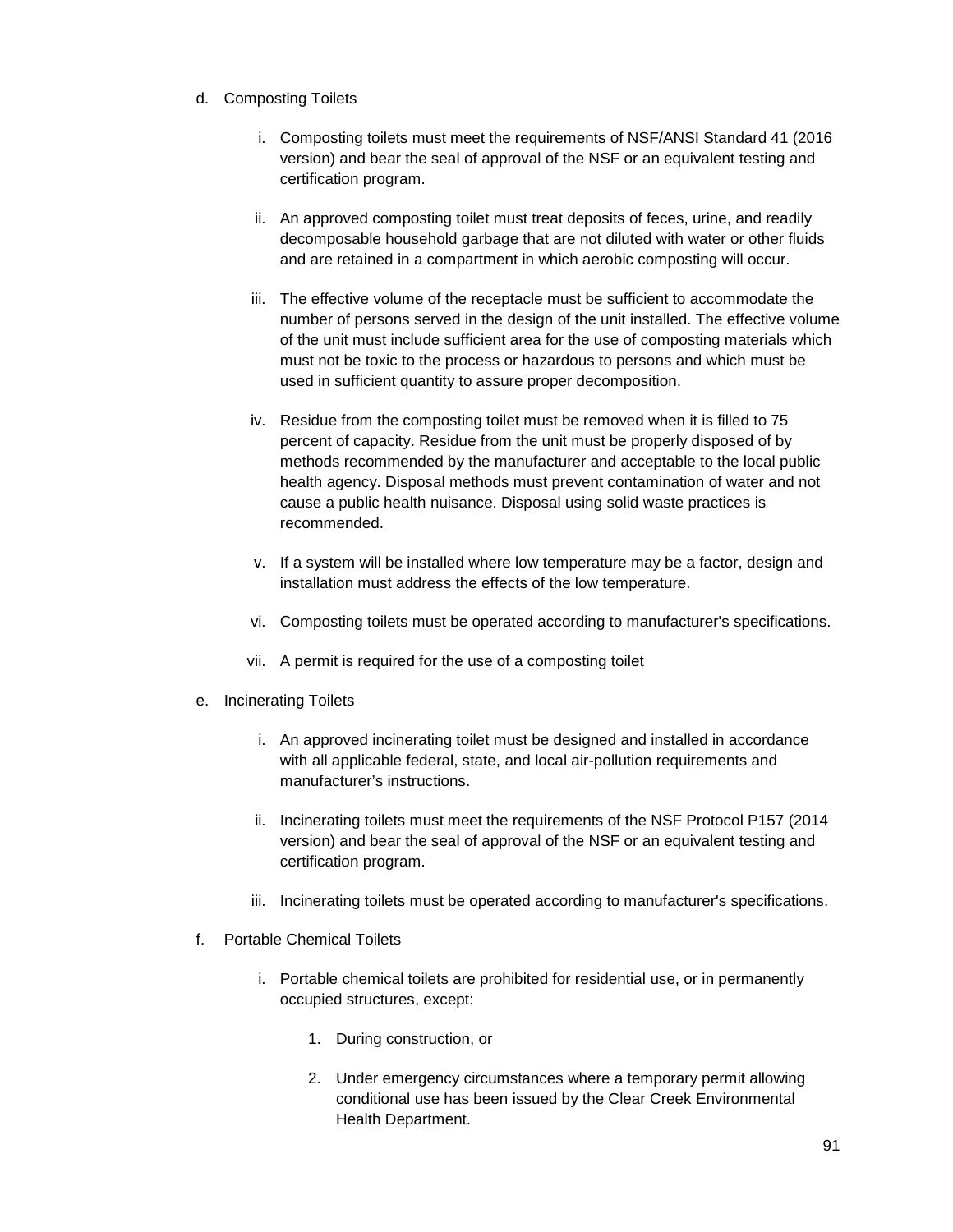## **7. Slit Trench Latrine**

- a. The new construction of slit latrines is prohibited**.**
- b. Existing slit latrines must be abandoned and a conforming OWTS must be installed.

# **8. Treatment Systems Other Than Those Discharging Through a Soil Treatment Area or Sand Filter System**

- a. Effluent Discharged to Surface Waters
	- i. Any system that will discharge into surface waters must be designed by a professional engineer. The discharge permit application must be submitted for preliminary approval to the Clear Creek County Board of Health. Once approved by the Board, the application must be submitted to the Water Quality Control Division for review in accordance with the Water Quality Control Act, 25-8-101, et seq .C.R.S, and all applicable regulations of the Water Quality Control Commission. Compliance with such a permit will be deemed full compliance with this regulation.
- b. Systems that discharge other than through a soil treatment area or a sand filter system must:
	- i. Be designed by a professional engineer;
	- ii. Be reviewed by the Clear Creek County Board of Health; and
	- iii. Not pose a potential health hazard or private or public nuisance or undue risk of contamination.
	- iv. Not allow drainage of effluent off of the property of origin.
	- v. The Clear Creek County Board of Health may choose to permit only systems that do not allow drainage of effluent off the property of origin.
	- vi. The following minimum performance criteria must be required for all permitted systems pursuant to this section:
		- 1. If effluent discharge is made into areas in which the possibility exists for occasional direct human contact with the effluent discharge, the effluent at the point of discharge must meet the minimum treatment criteria of TL3 effluent and specifically adhere to each of the following standards:
			- a. The geometric mean of the *E. coli* density must not exceed 15 per 100 milliliters when averaged over any five consecutive samples, and no single sample result for *E. coli* can exceed 126 per 100 milliliters.
			- b. The arithmetic mean of the standard five-day carbonaceous biochemical oxygen demand  $(CBOD<sub>5</sub>)$  must not exceed ten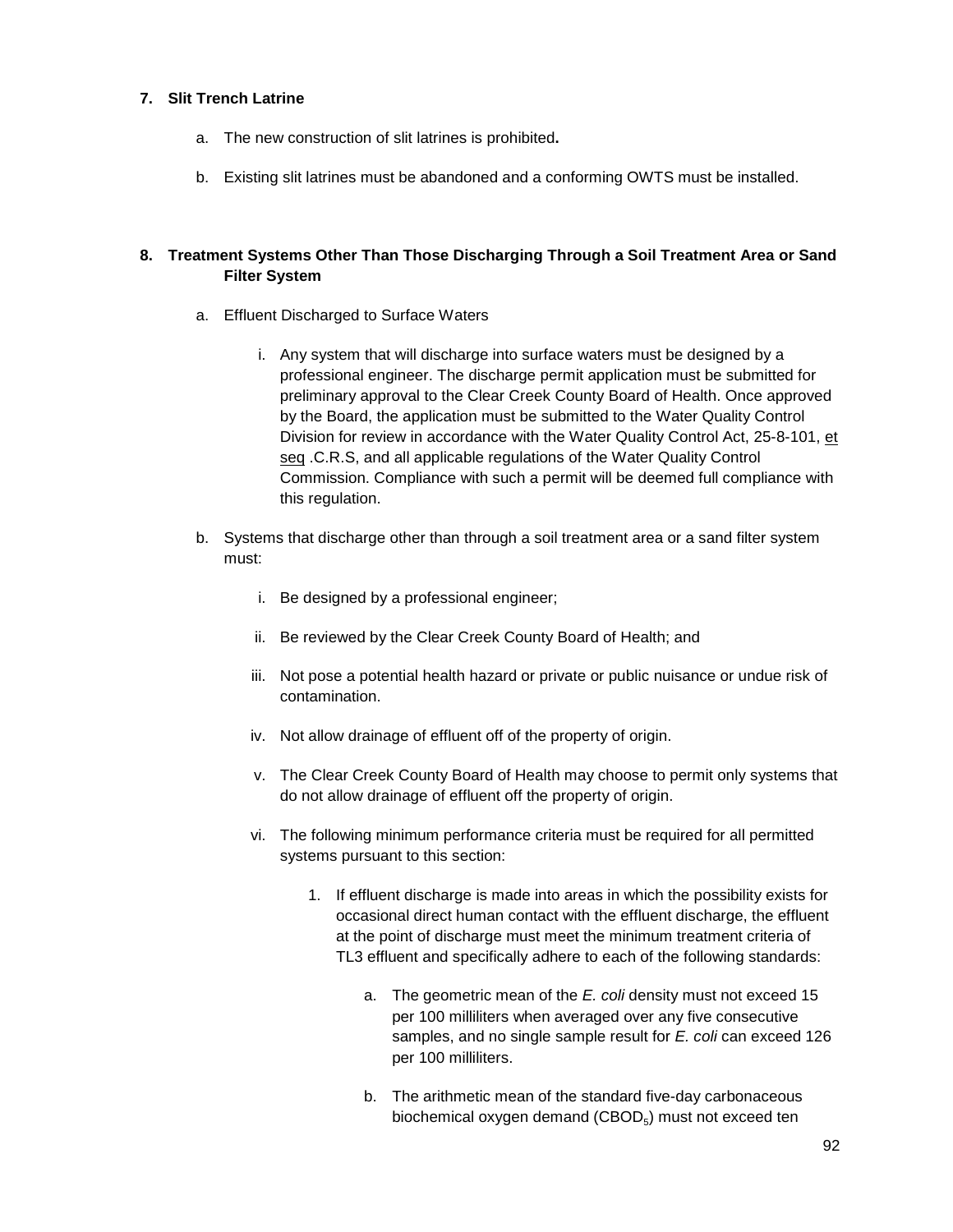milligrams per liter when averaged over any three consecutive samples.

- c. The arithmetic mean of the total suspended solids must not exceed ten milligrams per liter when averaged over any three consecutive samples.
- 2. If the effluent discharge is made into an area so restricted as to protect against the likelihood of direct human contact with the discharged effluent, the effluent at the point of discharge must meet the treatment criteria of TL2 effluent and specifically adhere to each of the following standards:
	- a. The geometric mean of the *E. coli* density must not exceed 126 per 100 milliliters when averaged over any five consecutive samples, and no single sample can exceed 325 *E. coli* per 100 milliliters.
	- b. The arithmetic mean of the standard five-day carbonaceous biochemical oxygen demand  $(CBOD<sub>5</sub>)$  must not exceed 25 milligrams per liter when averaged over any three consecutive samples.
	- c. The arithmetic mean of the total suspended solids must not exceed 30 milligrams per liter when averaged over any three consecutive samples.
- vii. To determine compliance with the standards contained in this section, the required sampling frequency for *E. coli*, CBOD<sub>5</sub>, and total suspended solid levels must be performed at least once per month when the system is in operation and the results submitted to the Clear Creek Environmental Health Department for compliance with the permit requirements.
- viii. Methods of Analysis Sampling Points:
	- 1. All effluent samples must be analyzed according to the methods prescribed in the American Public Health Association, American Water Works Association, and Water Environment Federation: Standards Methods for the Examination of Water and Wastewater, 21st edition.
	- 2. The sampling point must be a location that is representative of final discharge from the system.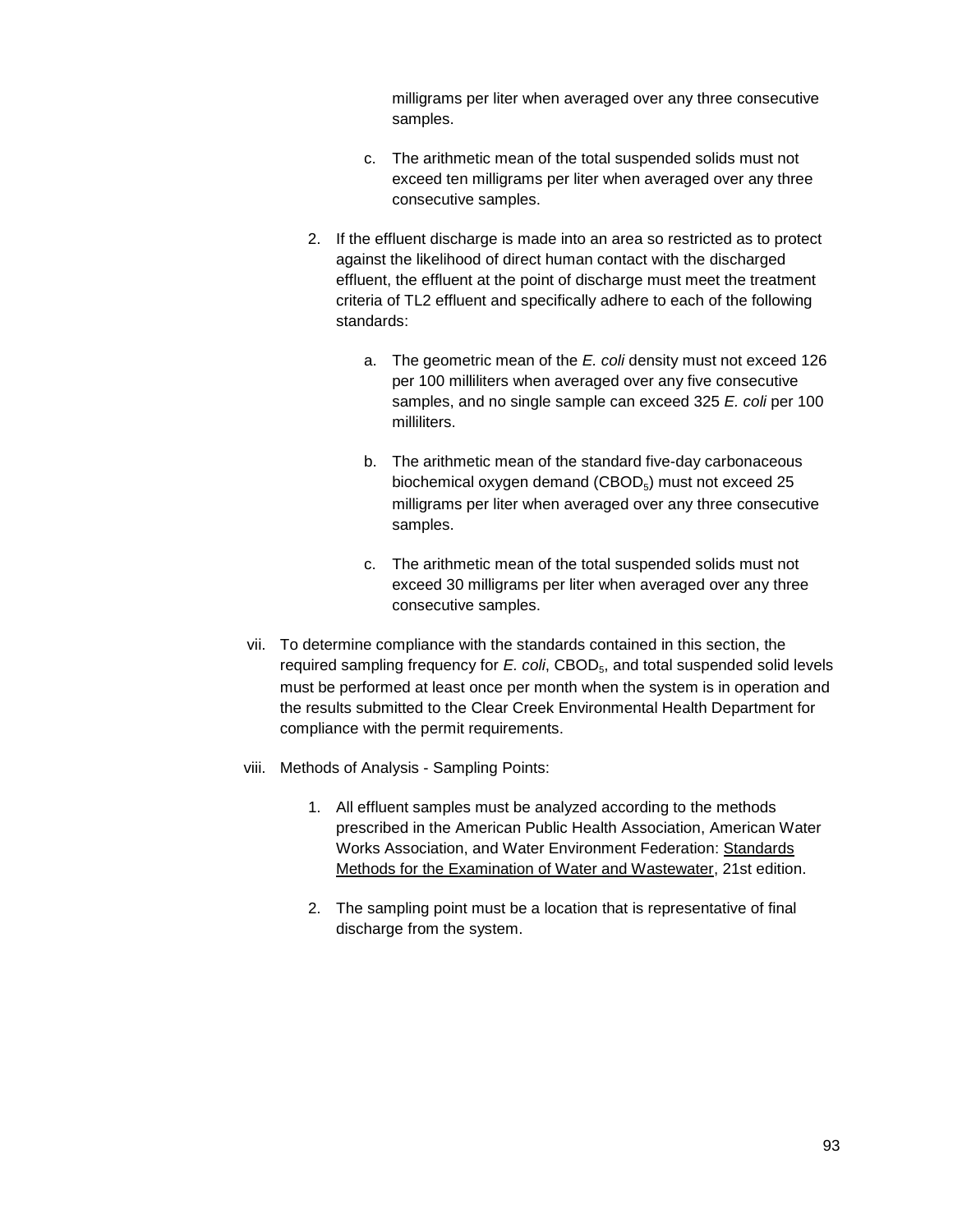# **Section 14 – Product Development Permits**

# **1. General Requirements and Provision for Product Development Permits**

- a. The Clear Creek Environmental Health Department does not approve Proprietary Treatment or Distribution Systems. OWTS technologies must either be public domain, including but not limited to rock and pipe distribution systems, sand filters with pressure distribution and mound systems , with criteria for design, installation, maintenance and use as described in Regulation #43 and this regulation, or proprietary products that have received Division review and acceptance before the Clear Creek Environmental Health Department may approve them for use. See Regulation #43 section 43.13 for details on technology review and acceptance.
- b. For types of systems which have not been otherwise accepted by the Division pursuant to Regulation 43, Section 43.13.D, the Board may approve an application for product development permit only if the system has been designed by a professional engineer, and only if the application provides proof of the ability to install a replacement OWTS in compliance with all local requirements in a timely manner in the event of a failure or malfunction of the system installed.
- c. Before a product development permit is issued, the Division must determine that the product to be tested qualifies for testing under the product development evaluation based on information submitted to the Division.
	- i. Applicant must provide evidence of nationally accepted third-party testing of the product to be evaluated, or
	- ii. Provide test data from multiple single-family homes under normal working conditions that meet the following criteria:
		- 1. Test data must be provided from a minimum of four sites.
		- 2. Each system must be tested over a period of at least one year.
		- 3. Each system must be sampled at least three times during the year with at least one sample obtained during cold weather conditions.
		- 4. Laboratory results for all parameters for which acceptance is being requested must be submitted.
- d. The Department must not arbitrarily deny any person the right to consideration of an application for such a system and must apply reasonable performance standards in 37 determining whether to approve such an application; 25-10-108 (2), C.R.S.
- e. A completed application for a product development permit must be submitted to the Department at least 30 days in advance of installation of the product or system.
- f. An application for a product development permit must include the following: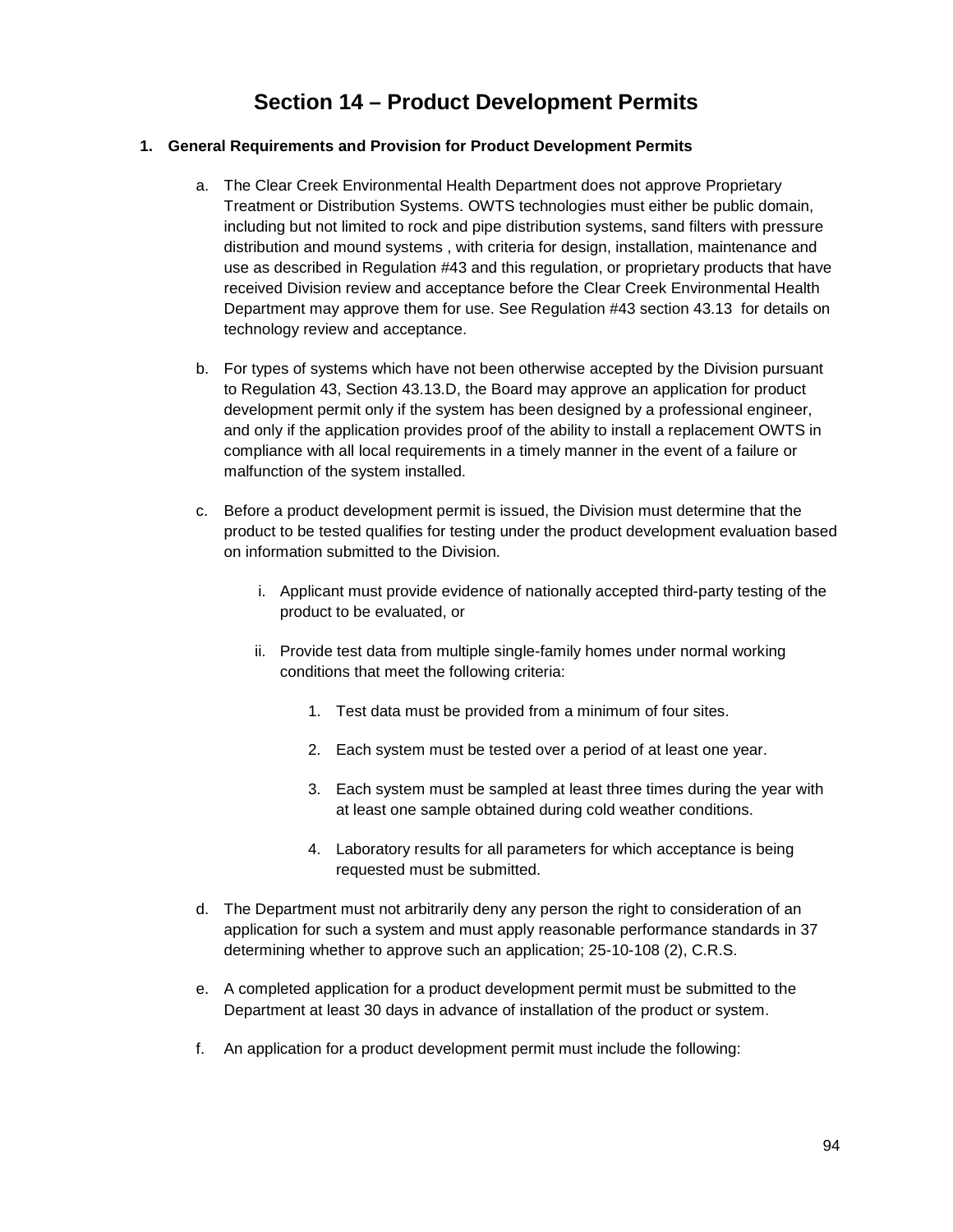- i. Proof of the ability to install a replacement OWTS in compliance with the requirements of this regulations in a timely manner in the event of a failure or malfunction of the system under testing;
- ii. A description of the product under development including performance goals;
- iii. Documentation signed by the owner of the proposed product development site allowing access to the Department and Division for inspection of the site; and
- iv. Design documents as required in Section 6.2 of this regulation.
- v. Other than the performance standards identified in Section 15.1.c above, the Board of Health may stipulate additional requirements for the product development permit necessary to ensure that the system performs as intended.
- g. A Product Development Permit is a site-specific permit. Product development testing at multiple sites requires a product development permit for each site.
- h. During the term of the Product Development Permit, all data collected is to be submitted to the Department and the Division.
- i. The Department may revoke or amend a Product Development Permit, if the continued operation or presence of the product under development:
	- i. Presents a risk to the public health or environment;
	- ii. Causes adverse effects on the proper function of the OWTS on the site;
	- iii. Leaks or discharges effluent on the surface of the ground; or
	- iv. If the developer of the product fails to comply with any requirements stipulated on the permit by the Department or the Division.
- j. If the product development permit is revoked, the product developer must install the replacement system within the time frame established by the Department.
- k. Once the system is installed and approved, the Department must supply the Division with a copy of the completed OWTS permit.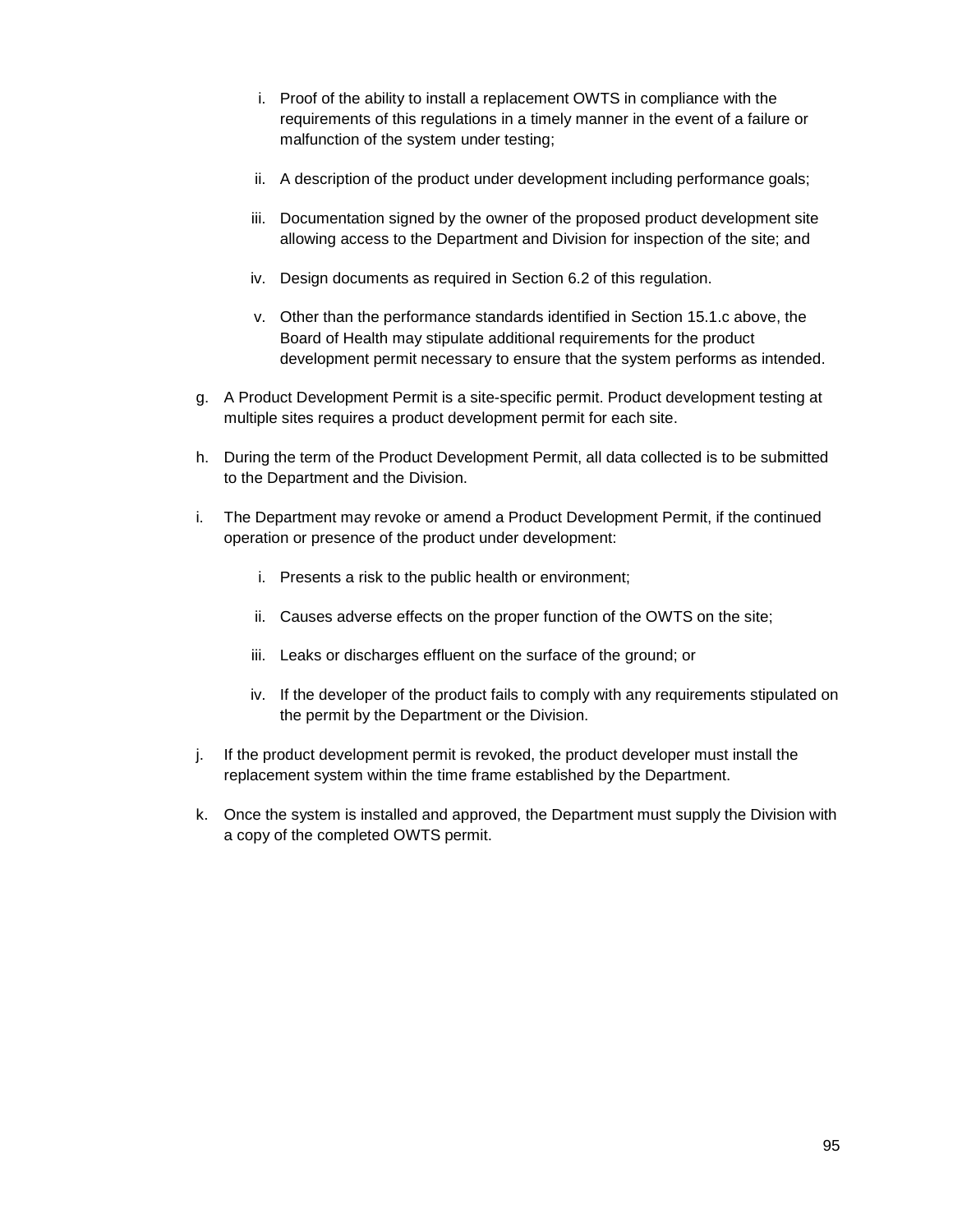# **Section 15 – Operating Permits**

# **1. Applicability**

- a. An Operating Permit must be obtained for any OWTS that utilizes reduction in soil treatment area size, vertical separation distances to limiting layers or reductions in horizontal separation distances by using higher level treatment.
- b. OWTS that only incorporate pumps or lift stations are exempt from this section.
- c. An Operation and Maintenance contract must be with a Service Provider. A Service Provider is any person engaged in the business of servicing or maintaining an OWTS, and holds a valid National Association of Wastewater Technicians (NAWT) Operation and Maintenance 1 & 2 credential or its equivalent. Inspectors for higher level treatment systems must have training relevant to the specific system or certification by the equipment manufacturer.
- d. The Service Provider shall maintain and provide to the Department a current, valid credential.
- e. The owner of such a system shall obtain an operating permit:
	- i. At the time of installation, repair, alteration, or upgrade of a system pursuant to this section;
	- ii. When a transfer of title inspection is conducted;
	- iii. At the expiration of a current O&M contract;
- f. An Operating Permit shall be maintained and renewed until:
	- i. The system is abandoned for connection to a sanitation district;
	- ii. The Department authorizes the removal of the components requiring regular maintenance; or
	- iii. The higher level treatment is abandoned and approved by the health officer.
		- 1. Higher level treatment shall not be abandoned unless the OWTS will conform to the requirements for TL1 treatment level systems, including minimum distance setbacks set forth in Table 8-1 and vertical separation from the STA infiltrative surface to any limiting condition set forth in Table 8-2.
- g. For higher level treatment and other components under a service contract, a clearly visible, permanently attached label or plate giving instructions for obtaining service must be placed at a conspicuous location.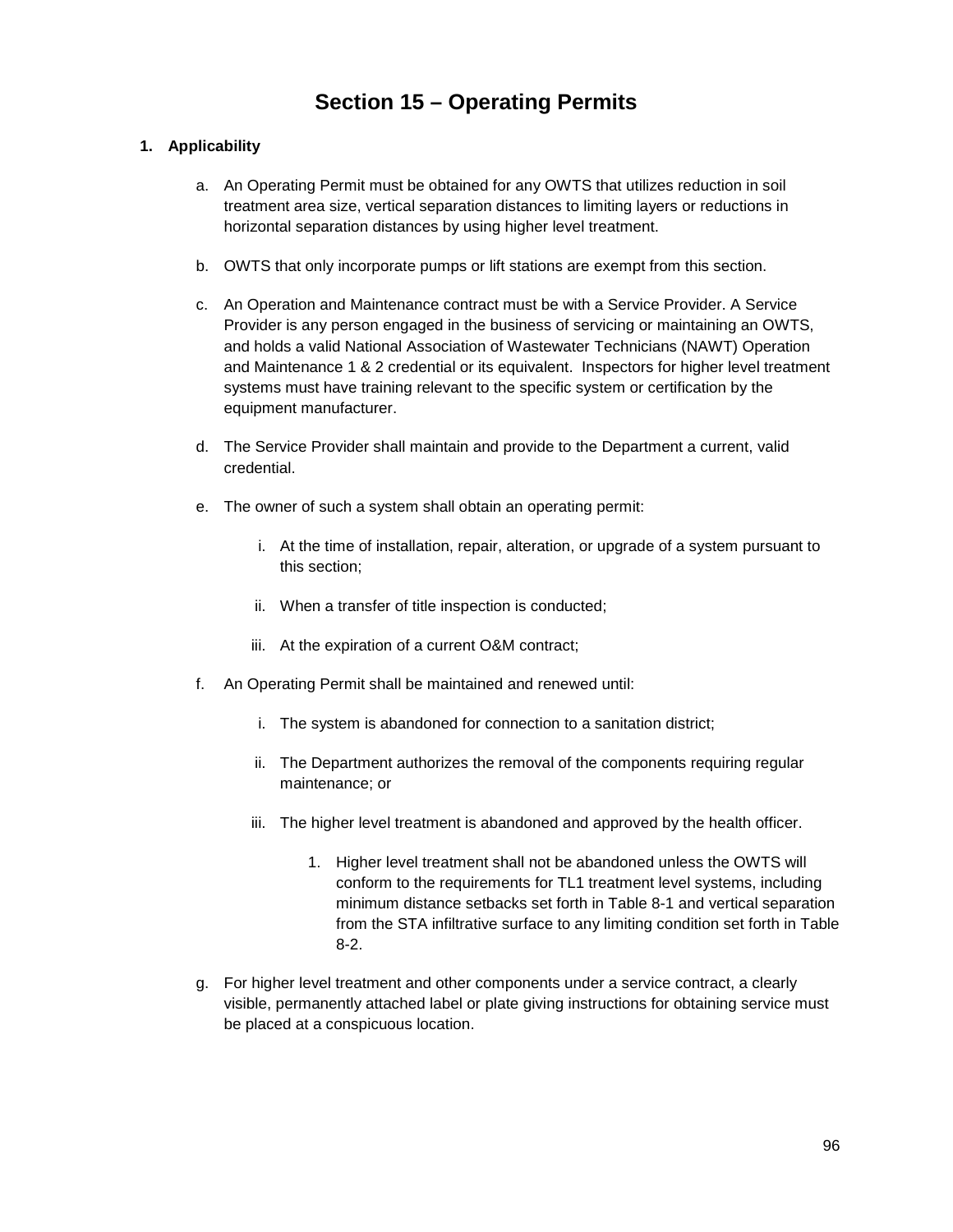## **2. Minimum Application Requirements**

- a. An applicant must submit a complete, written application on a form provided by the Department. Such application must include, at a minimum:
	- i. Owner name and contact information;
	- ii. Address and legal description of the property;
	- iii. Service Provider name and contact information;
	- iv. Record Drawing of system. See Section 4.10 for more information;
	- v. Copy of current Operation and Maintenance Contract;
	- vi. Full fees pursuant to Section 3.10 shall accompany this application.

#### **3. Minimum Operation and Maintenance Inspection Report Requirements**

- a. At the completion of an inspection, the Service Provider must submit the following information after each inspection:
	- i. A summary of the type of system installed;
	- ii. Level of treatment the system is approved to provide;
	- iii. Date the system was inspected and maintained;
	- iv. Name and contact information of inspector and/or maintenance provider;
	- v. Condition of system at inspection;
	- vi. Maintenance tasks performed;
	- vii. Copies of permits, if required, for maintenance needing to be performed;
	- viii. Condition of system at completion of maintenance activity.

#### **4. Frequency of Inspection and Maintenance Required**

- a. Inspection and maintenance must be conducted at regular intervals for whichever of the following is most frequent;
	- i. Manufacturer recommendations for proprietary systems or design criteria as required per the permitted design for public domain technology;
	- ii. For higher level treatment systems, two inspections at six-month intervals for the first year of operation, followed by annuals inspections for the life of the system.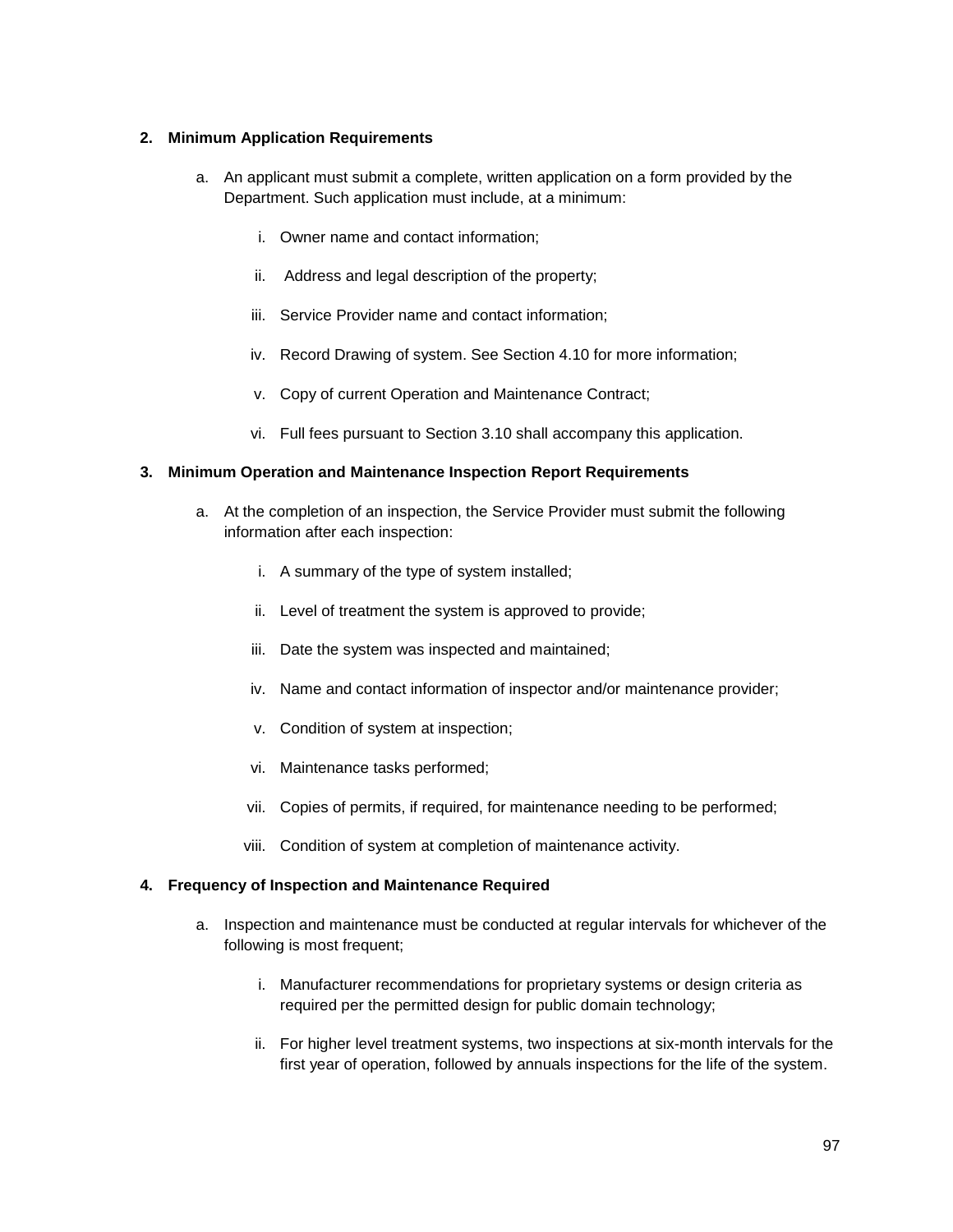## **5. Property Owner Responsibility**

- a. Ensure OWTS is operating, maintained and performing according to the required standards for the designated treatment level;
- b. Maintain an active service contract with a Service Provider at all times; and
- c. Each time the current contract with a maintenance provider is renewed or replaced, a copy of the contract must be sent to the Department within 30 days of signing.

#### **6. Service Provider Responsibility**

- a. Must notify the Department when a service contract has been terminated.
- b. Must obtain appropriate training/certification for specific proprietary treatment products as provided by the manufacturer necessary to provide the required operation and maintenance for said products.
- c. Must obtain and maintain NAWT Operation and Maintenance 1 and 2 certifications at all times.

#### **7. Monitoring and Sampling**

- a. For an OWTS for which monitoring of effluent is required, the Department or delegated third party must collect and test effluent samples to ensure compliance with the provisions of this regulation.
- b. Sampling may be required by the Department in conjunction with an enforcement action.
- c. If the Department or a delegated third party collects and tests effluent samples, a fee not to exceed that which is allowed by the OWTS Act may be charged for each sample collected and tested. Payment of such charge must be stated in the permit as a condition for its continued use.
- d. Conditions when the Department can require routine monitoring:
	- i. Indications of inadequate performance;
	- ii. Location in sensitive areas;
	- iii. Experimental systems; and/or
	- iv. Systems under product development permits.
- e. Sampling and analysis must be performed according to American Public Health Association, American Water Works Association, and Water Environment Federation: Standards Methods for the Examination of Water and Wastewater, 21st edition.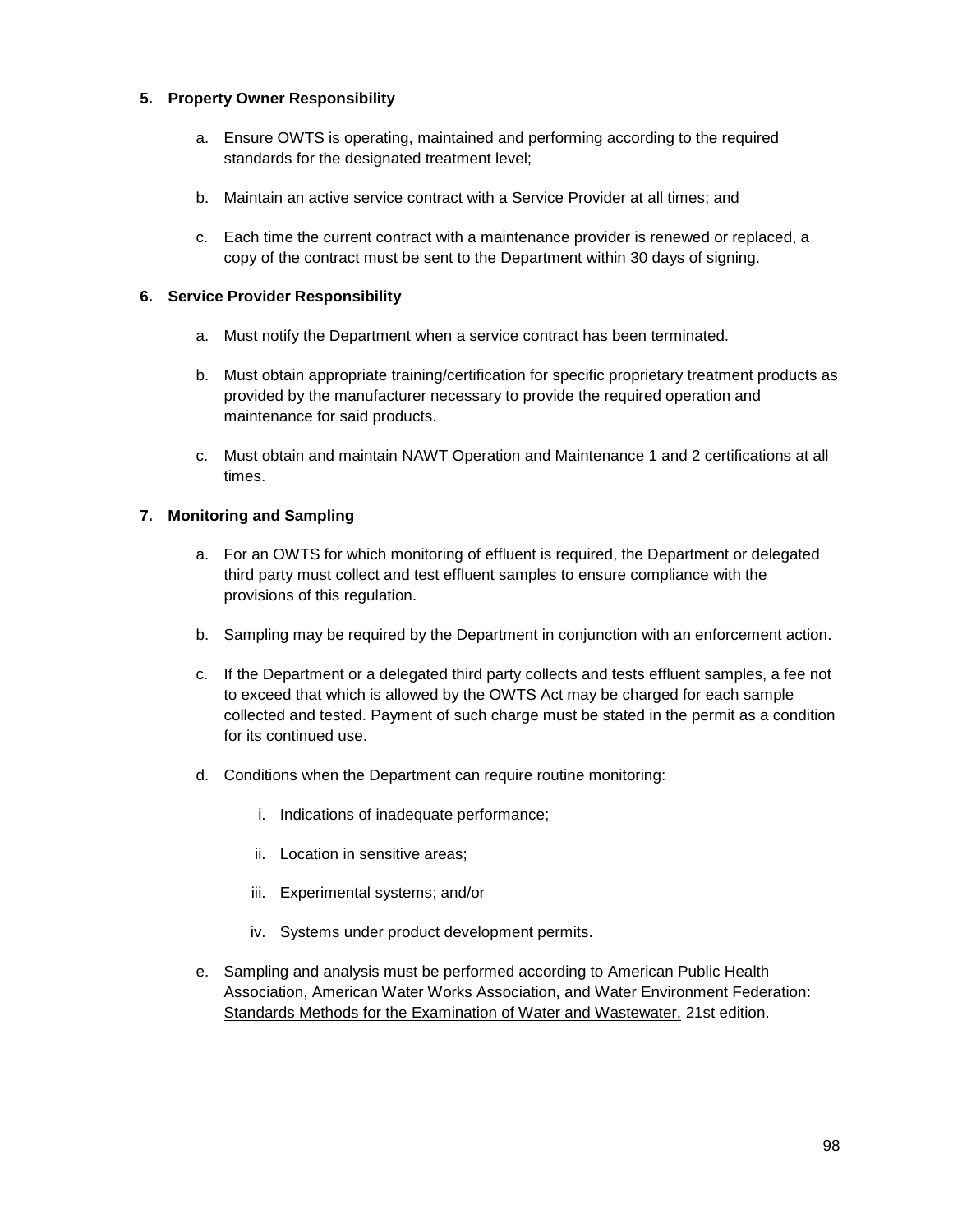# **Section 16 – Use Permits**

# **1. Applicability**

- a. A Use Permit must be obtained prior to the following situations, unless exempted in Section 17.1 b:
	- i. Transfer of title of property;
	- ii. At the time of Building Permit submittal for undocumented systems;
	- iii. Change of use of a building, facility or landsite;
	- iv. Any time deemed appropriate by the Department.
- b. A property is exempt from this section, if:
	- i. If the OWTS for a residential property was installed and approved by the Clear Creek Environmental Health Department less than five years between the date of property conveyance and issuance of the certificate of occupancy by the Building Department;
	- ii. If an OWTS was installed but never connected to a swelling or structure;
- c. A Use Permit obtained will remain valid until the date of real estate closing or for a maximum period of twelve months, whichever comes first.
- d. A Transfer of Title Inspection must be conducted by a Transfer of Title Inspector. A Transfer of Title Inspector is a person engaged in the business of inspecting OWTS and who is a NAWT or NSF-certified Onsite Wastewater Inspector or equivalent. Inspectors for higher level treatment systems must have training relevant to the specific system or certification by the equipment manufacturer.

#### **2. Minimum Application and Inspection Report Requirement**

- a. Application for Use Permit shall be made on forms provided by or approved by the Department. Such application shall include the following information and documentation.
	- i. Current owner name and contact at the time of application;
	- ii. Physical address of the property and legal description;
	- iii. Name of Transfer of Title Inspector and company, and NAWT certification number;
	- iv. Name and contact for real estate agent, if applicable;
	- v. Copy of listing or publication showing the number of bedrooms in the structure, if applicable
- b. Inspection Report, must include at a minimum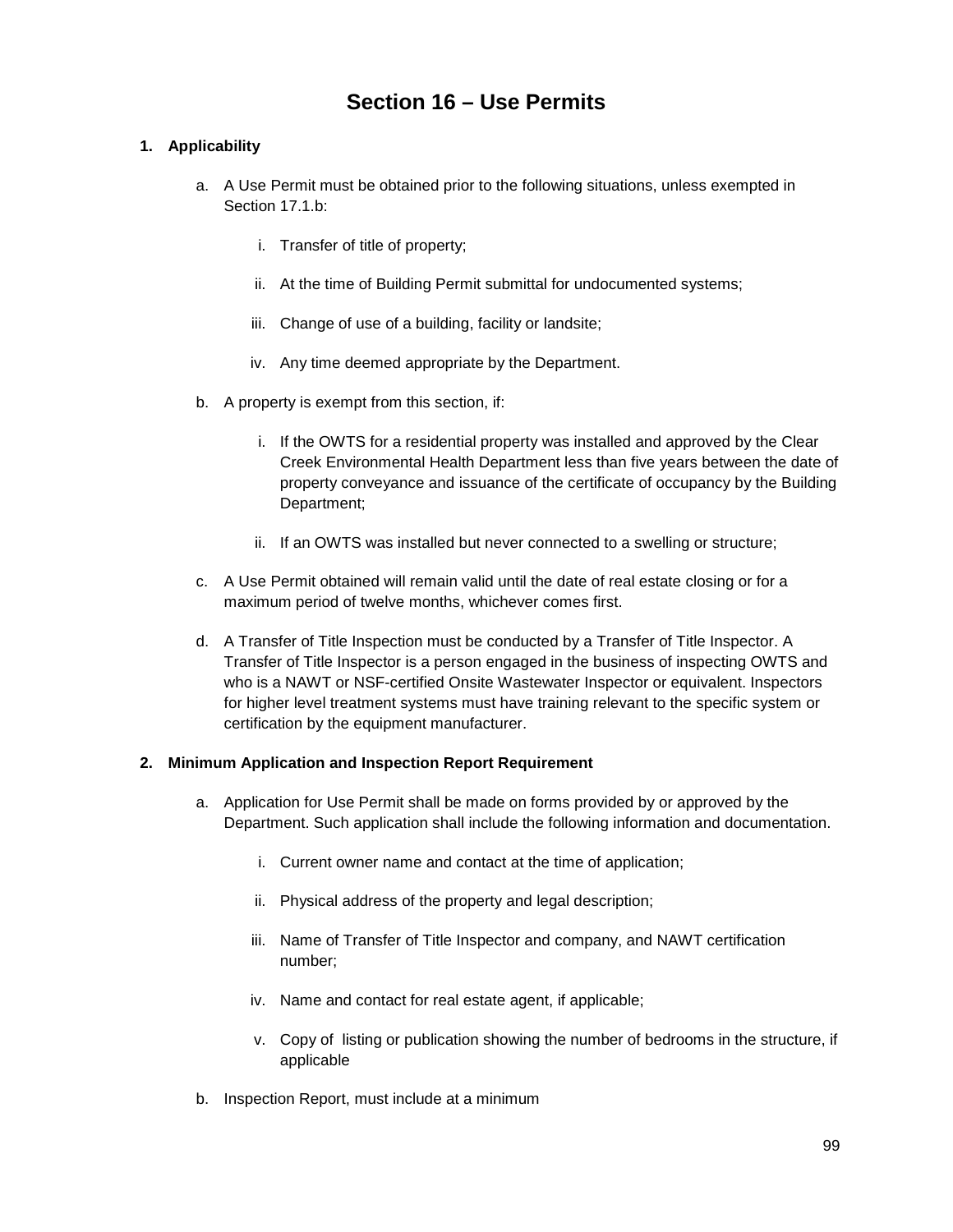- i. Date and time of inspection;
- ii. Record Drawing, see Section 4.10 for details;
- iii. Details of existing system on property (including but not limited to tank size, pump specifications, field size and layout);
- iv. A septic tank inspection report completed within the previous 12 months, including a septic tank pumping receipt;
- v. An inspection report completed within the previous 12 months for any mechanical components such as pumps, alarms or higher level treatment systems; and
- vi. An inspection report completed within the previous 12 months providing a detailed report noting the condition of the soil treatment area, tanks, lines, and other major components.
- vii. All components that are found in a state of malfunction, or that do not meet the criteria for approval, must be disclosed within the inspection report.
- c. A copy of the Operating Permit and maintenance contract, if applicable;
- d. Full fees pursuant to Section 3.10, must accompany the application;
- e. Any other information required by the Department.

#### **3. Minimum Criteria for Approval of a Use Permit**

- a. Items noted in the inspection report that do not comply with the following criteria and conditions must be corrected along with necessary permits and inspections, prior to issuance of a Use Permit:
- b. All tanks must be structurally sound and in good working order and provided with safe and secure lids;
	- i. If during the inspection, tank lids are not to or above grade, lids must be brought to or above grade for approval;
	- ii. Metal tanks must be abandoned and replaced with a conforming tank if found during an inspection.
- c. All internal devices and appurtenances such as tees, effluent screens and baffles that were originally provided with the tank or added later must be intact and in working order;
	- i. If during the inspection tees, effluent screens an baffles are not easily accessible for service and maintenance, they must be brought into compliance with this regulation.
- d. Alarms, control devices, and components necessary for the operation of the system are present and in good working order;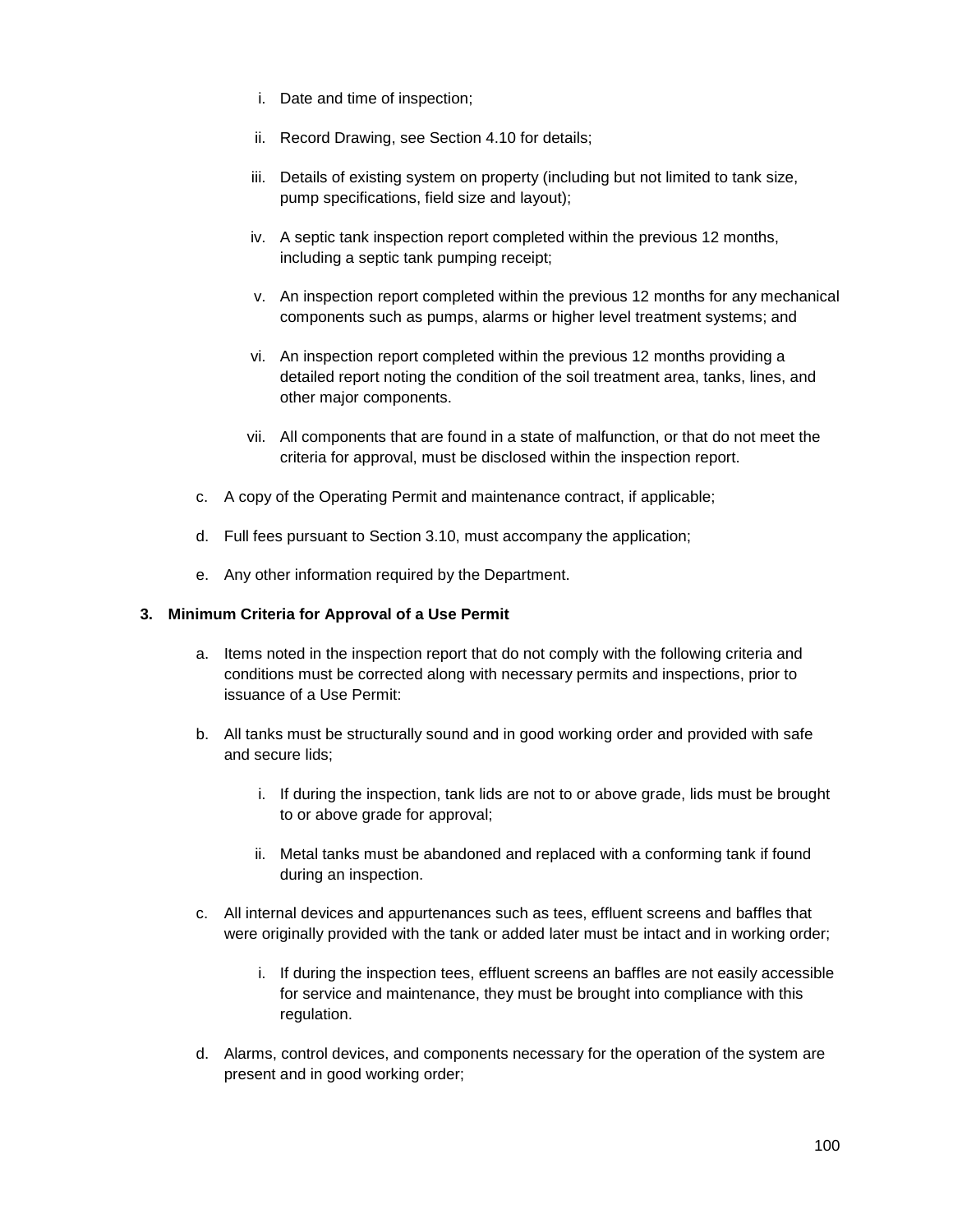- e. A soil treatment area, or other means of subsurface wastewater treatment, must be present and not in a state of failure;
- f. There are no unapproved wastewater discharges from the system or structure;
- g. The OWTS has not been altered from its approved, permitted design and configuration as document in Department records;
- h. Any items meeting the conditions of a "Failure" as defined in this regulation have been corrected to the acceptance of the Department; and
- i. Number of bedrooms stated on the listing or publication, or as provided on the Bedroom Acknowledgement during Building Permit submittal, must not exceed approved system design capability.

## **4. Issuance of a Use Permit**

- a. When the conditions set forth in Section 17.3 have been met, the Department will issue a Use Permit, setting forth the terms and conditions of approval as appropriate:
	- i. Size, type, capacity of existing system, number of approved bedrooms and record drawing;
	- ii. Evidence of past failures or malfunctions within the previous three years from the date of application as found in Department records;
	- iii. Circumstances or factors that may have affected the ability of the inspector to evaluate the system;
	- iv. Whether the system meets the permitting requirements of the Department;
	- v. Any other information the Department deems appropriate.

#### **5. Waiver of a Use Permit**

a. If it is determined by the Department that an OWTS does not meet the requirements for issuance of a Use Permit, a conditional acceptance document may be issued, provided that the purchaser of the property provides a written agreement to obtain a permit and complete all necessary repairs to the system (or connect to a sanitation district, if appropriate) within the time frame established by the Department and these Regulations.

#### **6. Failure to Obtain a Use Permit**

- a. If an application is submitted for a Use Permit, and it is determined by the Department that a Use Permit cannot be issued, the owner will be contacted by the phone number and email provided on the application, notifying them of why the Use Permit could not be issued.
- b. Failure to obtain a Use Permit for a covered transaction as provided by this regulation will subject the owner who failed to obtain the document to a penalty assessed under section 25-10-113, C.R.S.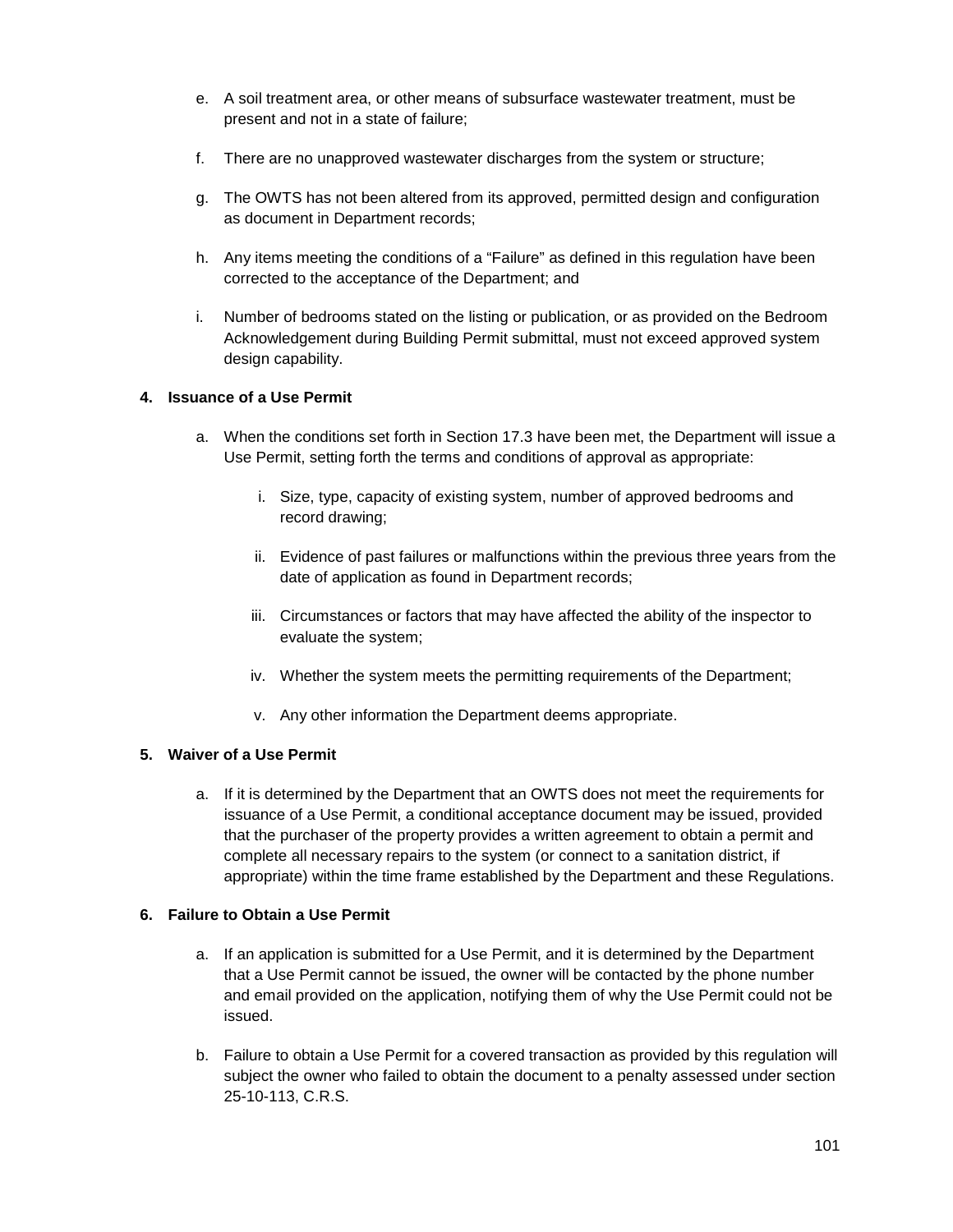c. If a transfer of title occurs before obtaining a Use Permit, the new owner is required to obtain a Use Permit within 30 days of the closing date. If the inspection report yields that the system cannot be approved for a Use Permit, the new owner is required to mitigate any failures, malfunctions or other system deficiencies as specified in this regulation.

# **7. Revocation of a Use Permit**

- a. A Use Permit must be revoked if it is determined that the system is no longer functioning in accordance with this regulation or that false or misleading material statements were made on the application or inspection reports.
- b. The Use Permit holder will be given ten days written notice by the Department regarding why the permit was revoked.
- c. An owner may appeal the revocation per the provisions in Section 20.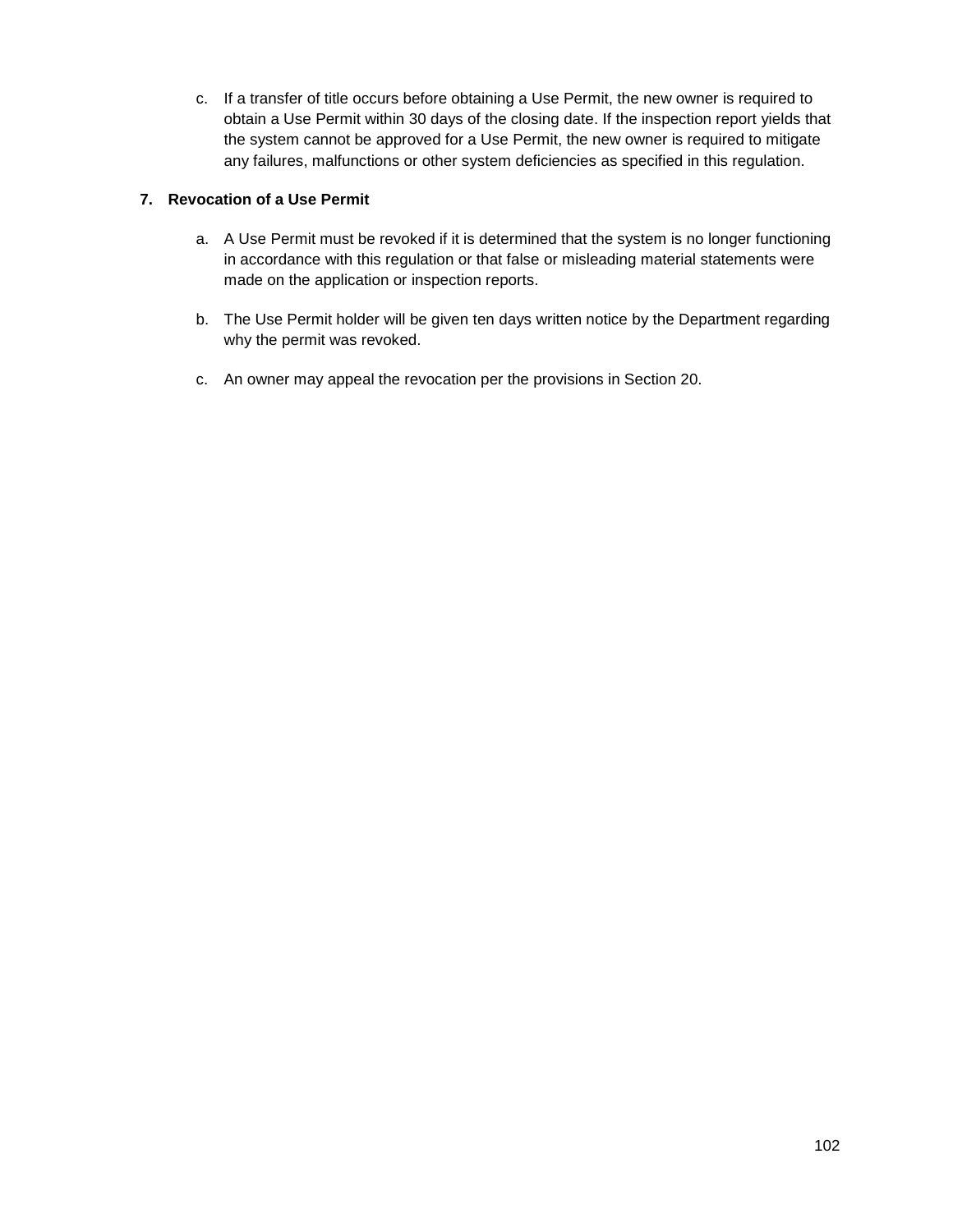# **Section 17 – Licensed System Installers and Homeowner Installers**

## **1. General Requirements Licensed Installers**

- a. Any person engaged in the business of installing, constructing, altering, or repairing an OWTS shall hold a valid System Installer License issued by the Clear Creek Environmental Health Department. Employees of a Licensed System Installer need not be individually licensed. It is the responsibility of the Licensed System Installer to ensure that all employees working on an OWTS are fully competent to install the system under their company license.
- b. An applicant for a System Installer License shall pass a test that demonstrates knowledge of these Regulations. A passing grade on the licensure test, shall be valid only as long as the person passing the test remains employed by the Licensed System Installer. Full fees must be submitted pursuant to Section 3.10.
- c. The license is valid for one year from the date of issuance. A license that lapses because of failure to renew or is revoked, or suspended, shall be subject to the fee established for a new license upon re-application. If the date of re-application is more than one year after the date the license expired, the applicant shall also be required to comply with Section 18.1.b.

## **2. Licensed System Installer Minimum Requirements**

- a. A Licensed System Installer, must at a minimum:
	- i. Verify that a permit to install, repair, upgrade or alter an OWTS has been issued by the Department prior to commencing installation and maintain a copy of the permit, the engineering design and specifications, and inspection sign-off card;
	- ii. Post the permit inspection sign-off card at the building site in a conspicuous and accessible location. Approval or denial of inspections will be recorded on this card. Inspections must not be conducted by the Department if this card is not posted at the building site;
	- iii. Verify that there have been no changes in the site conditions under which the permit was issued prior to commencing construction, installation, alteration, upgrade or repair. If any condition on the permit, design documentation, or requirements provided for in these Regulations cannot be met, the Licensed System Installer shall notify the Department before proceeding;
	- iv. Perform all work in compliance with these Regulations and the conditions specified on the permit and supporting approved, engineering design; and
	- v. Suspend work and notify the Department should there be any change in site conditions after construction begins that would prevent the installation of the system in accordance with permit conditions or as otherwise provided for in these Regulations. Construction may resume only after written authorization by the Department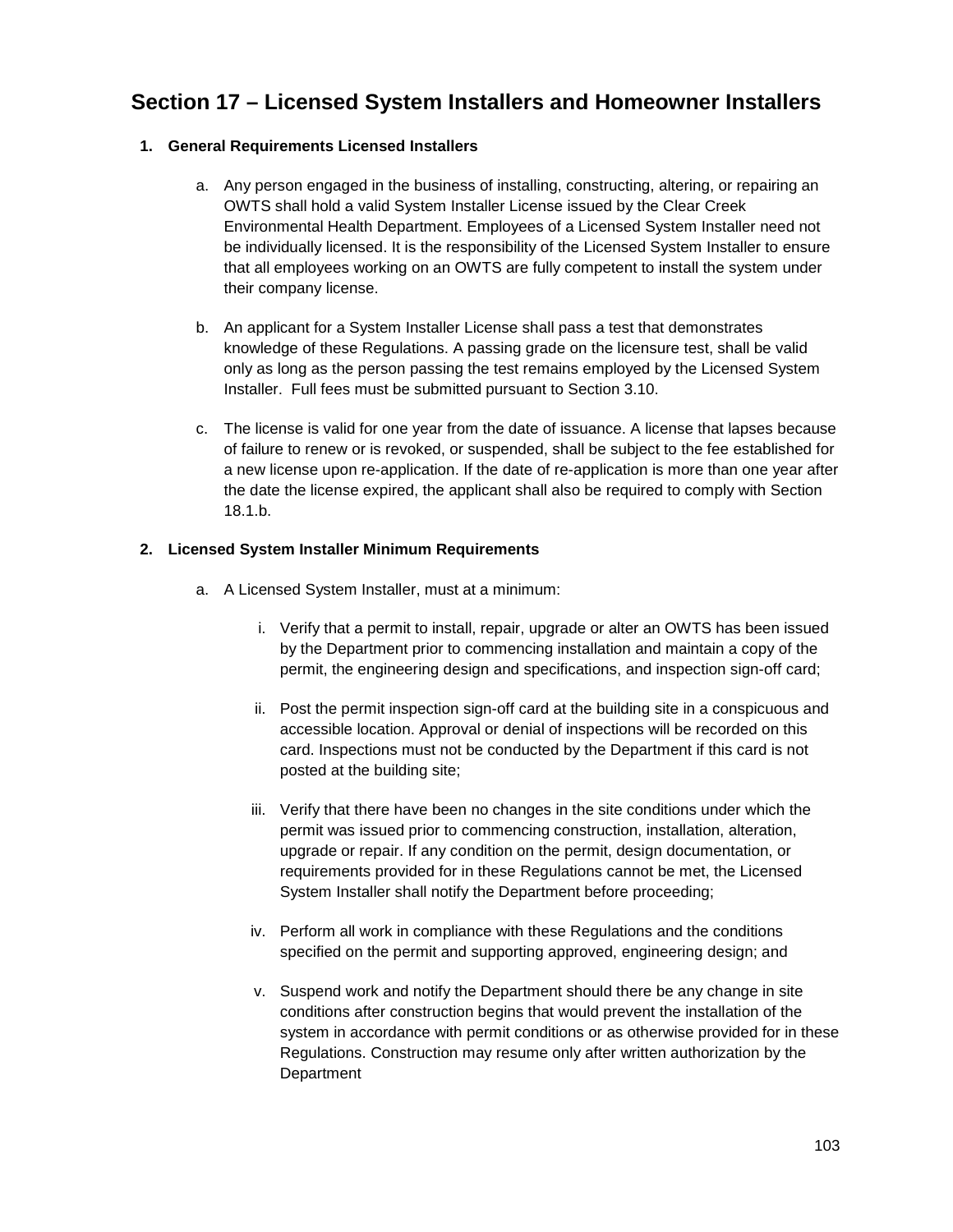## **3. License Revocation and Suspension**

- a. The Board of Health may revoke or suspend a System Installer License for failure to comply with these Regulations.
- b. Revocation or suspension shall take place only after a hearing before the Board of Health. The Licensed System Installer shall be given no less than ten days' written notice of the hearing sent by personal service or registered or certified mail, return receipt requested. The written notice shall specify the violations which are pertinent to the hearing. A Licensed System Installer shall stop all work until the Board of Health reaches a decision after the hearing.
- c. The Licensed System Installer will be given written notice of the decision and findings of the Board of Health. If the Board of Health finds violations, the written notice of decision will specify the violations to the licensed Systems Contractor. Such notices will be given to the licensed Systems Contractor by personal service or registered or certified mail, return receipt requested.
- d. A suspended license will be reinstated after completion of the suspension period that was determined by the Board of Health, not to exceed six months, at which time the Licensed System Installer will be given written notice of the reinstatement of their license. Such notices will be given to the Licensed System Installer by personal service or registered or certified mail, return receipt requested. The license shall still expire at the end of the one year period stated on the license.
- e. A Licensed System Installer may reapply for a new license after revocation only after the System Installer has demonstrated to the health officer the conditions that caused the revocation have been corrected or rectified.

## **4. Homeowner Installer Minimum Requirements**

- a. The owner of a property for which an OWTS permit has been issued may install that system without holding a Licensed System Installer provided that the owner has passed a test that demonstrates their knowledge of these Regulations, has signed the Owner-Installer Affidavit, and paid the full fees pursuant to Section 3.10.
- b. Owner-installers shall be responsible for complying with all applicable requirements of these Regulations.
- c. No portion of the work for an owner-installed system shall be subcontracted to any other person who will be compensated for that work unless that subcontractor is a Licensed System Installer.
- d. Verify that a permit to install, repair, upgrade or alter an OWTS has been issued by the Department prior to commencing installation and maintain a copy of the permit, the engineering design and specifications, and inspection sign-off card;
- e. Post the permit inspection sign-off card at the building site in a conspicuous and accessible location. Approval or denial of inspections will be recorded on this card. Inspections must not be conducted by the Department if this card is not posted at the building site;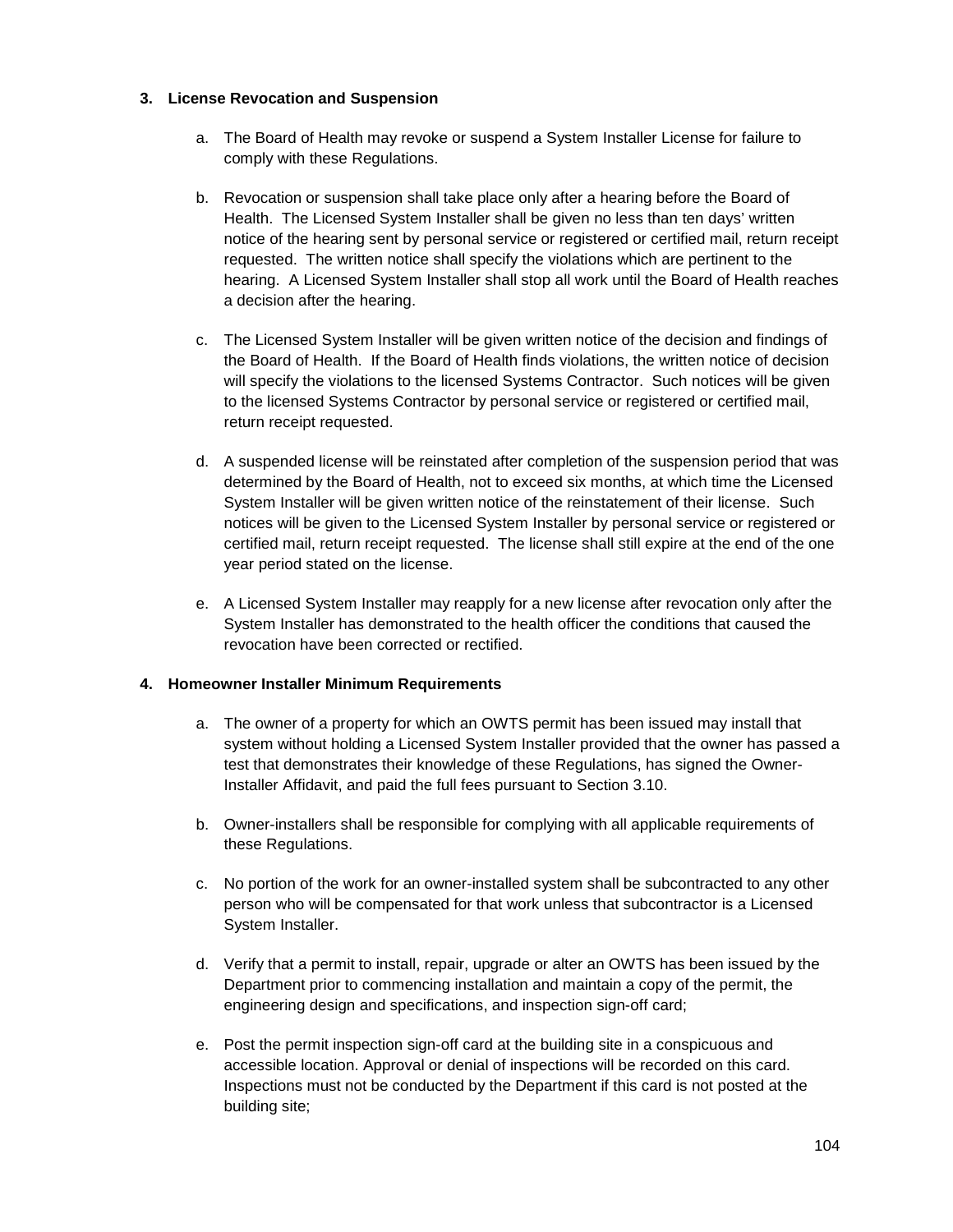- f. Verify that there have been no changes in the site conditions under which the permit was issued prior to commencing construction, installation, alteration, upgrade or repair. If any condition on the permit, design documentation, or requirements provided for in these Regulations cannot be met, the Licensed System Installer shall notify the Department before proceeding;
- g. Perform all work in compliance with these Regulations and the conditions specified on the permit and supporting approved, engineering design; and
- h. Suspend work and notify the Department should there be any change in site conditions after construction begins that would prevent the installation of the system in accordance with permit conditions or as otherwise provided for in these Regulations. Construction may resume only after written authorization by the Department.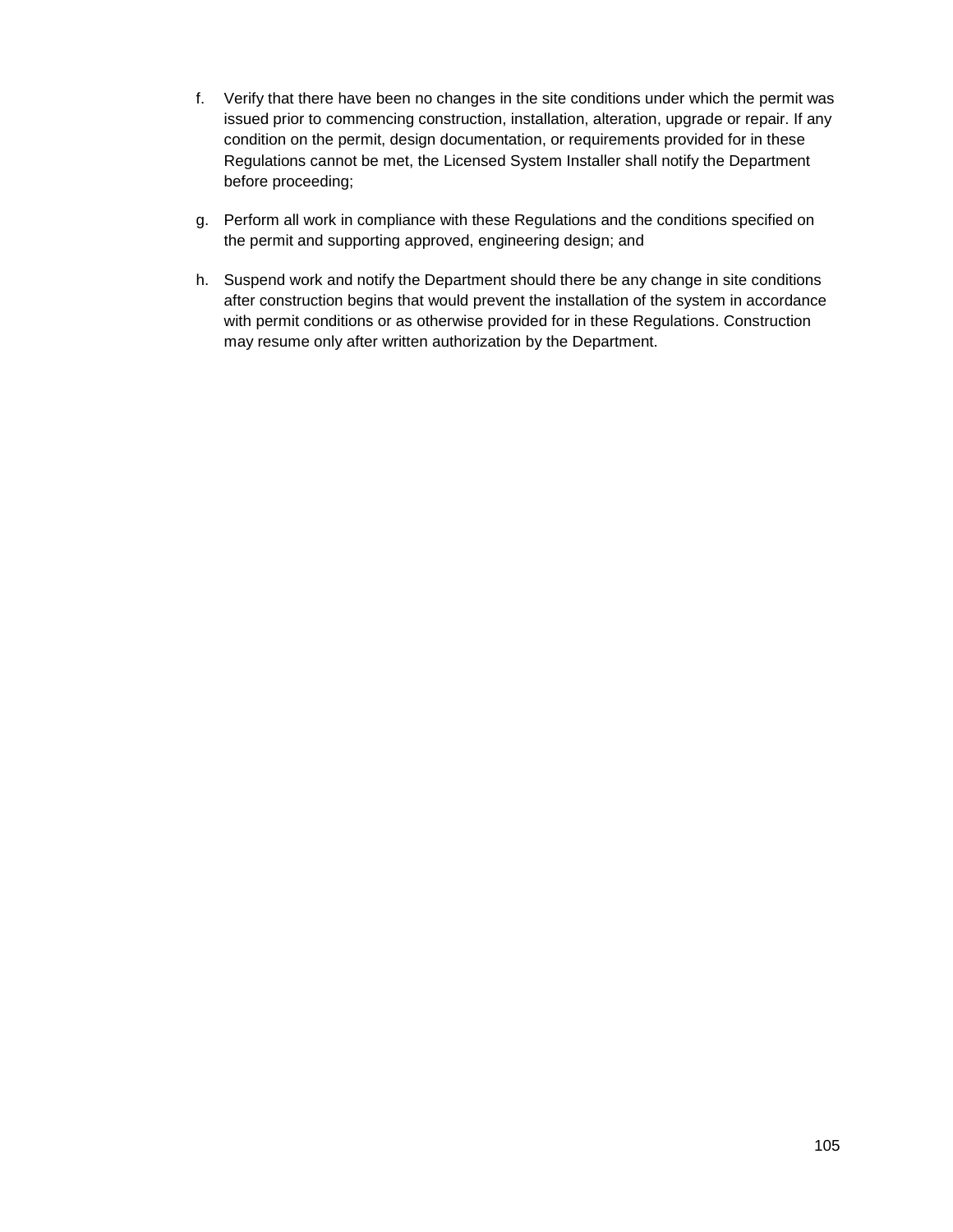# **Section 18 – Licensed System Cleaners**

## **1. General Requirements**

- a. Any person engaged in the cleaning or pumping of septic tanks, vaults, holding tanks, or other components of an OWTS or transporting sewage to a disposal site must be a Licensed System Cleaner from the Clear Creek Environmental Health Department. Employees of a Licensed System Cleaner need not be individually licensed. It is the responsibility of the Licensed System Cleaner to ensure that all employees working on an OWTS are fully competent to clean or pump the system under their company license.
- b. An applicant for a Systems Cleaner License shall pass a test that demonstrates knowledge of these Regulations. A passing grade on the licensure test, shall be valid only as long as the person passing the test remains employed by the Licensed System Installer. Full fees must be submitted pursuant to Section 3.10.
- c. The license is valid for one year from the date of issuance. A license that lapses because of failure to renew or is revoked, or suspended, shall be subject to the fee established for a new license upon re-application. If the date of re-application is more than one year after the date the license expired, the applicant shall also be required to comply with Section 3.10.

## **2. Licensed System Cleaner Minimum Requirements**

- a. Remove the liquid, sludge, and scum from all compartments of the tank, leaving no more than a three inches of sludge in the bottom of the tank;
- b. Inspect the tees, baffles, aerator unit, pumps, alarms, filters, siphons, and other internal or external components of the tank(s) being pumped and notify the property owner if any of these components are damaged or missing;
- c. Inspect and clean any filters or other device which require routine maintenance and cleaning, if necessary;
- d. Maintain their equipment so that no spills occur during pumping or transportation and that their employees are not subjected to health hazards from exposure to the sewage;
- e. Dispose of the collected sewage only at sites approved by the Clear Creek Environmental Health Department, such as a permitted wastewater treatment plants; and
- f. Maintain records of the activities completed as required in this section, including the volume of septage pumped, date and address for each septic tank pumped, and the date and disposal site for all collected sewage. The health officer may require a Systems Cleaner to provide documentation regarding their disposal methods and practices.
- g. Prior to pumping any tank or any other component the System Cleaner shall observe to see if the liquid level within the tank is either above or below the inlet or outlet inverts and note this condition on their inspection report as an indication that the STA may either be saturated or the tank may be leaking.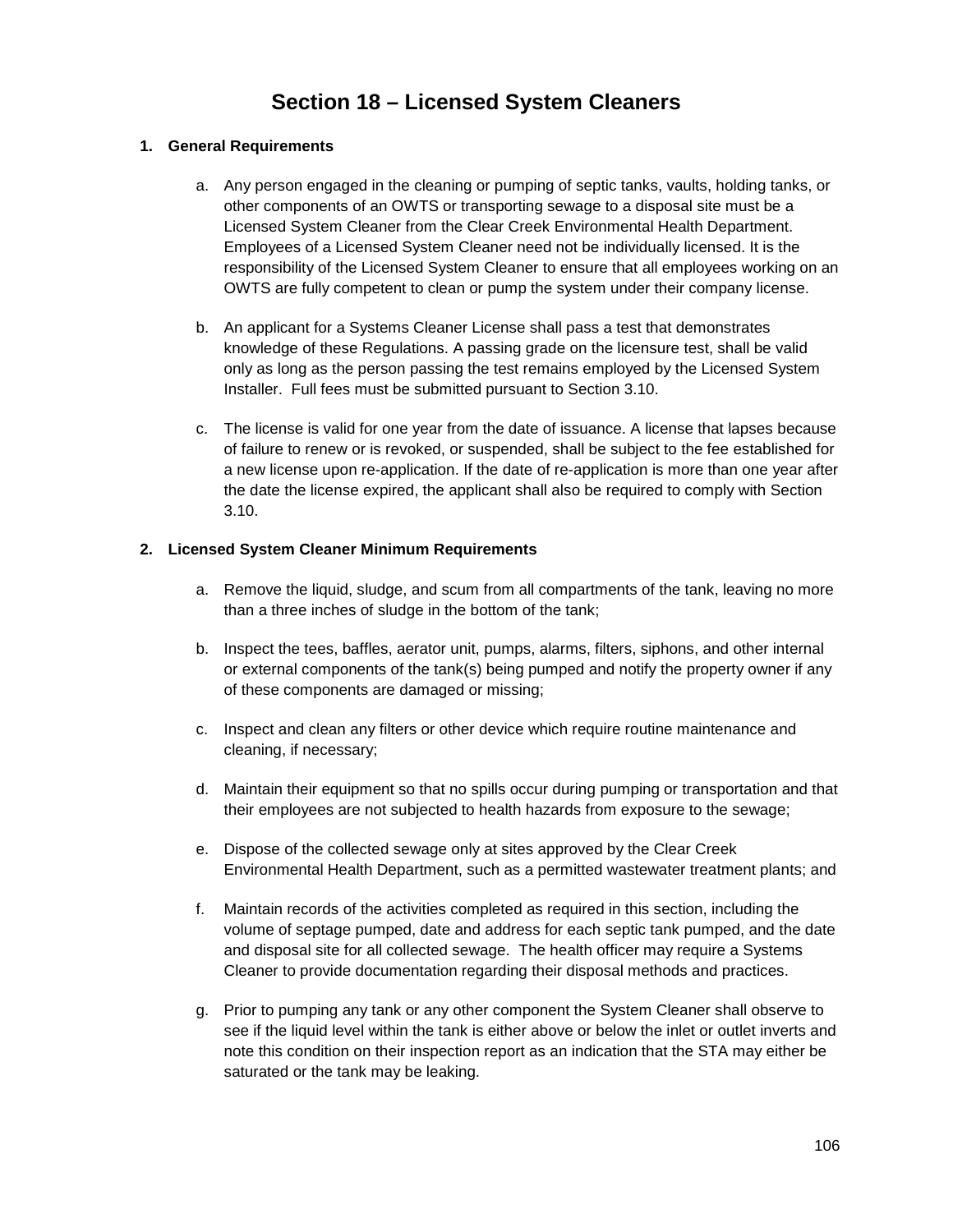#### **3. License Revocation and Suspension**

- a. The Board of Health may revoke or suspend a System Cleaner License for failure to comply with these Regulations.
- b. Revocation or suspension shall take place only after a hearing before the Board of Health. The Licensed System Cleaner shall be given no less than ten days' written notice of the hearing sent by personal service or registered or certified mail, return receipt requested. The written notice shall specify the violations which are pertinent to the hearing. A Licensed System Cleaner shall stop all work until the Board of Health reaches a decision after the hearing.
- c. The Licensed System Cleaner will be given written notice of the decision and findings of the Board of Health. If the Board of Health finds violations, the written notice of decision will specify the violations to the Licensed System Cleaner. Such notices will be given to the Licensed System Cleaner by personal service or registered or certified mail, return receipt requested.
- d. A suspended license will be reinstated after completion of the suspension period that was determined by the Board of Health, not to exceed six months, at which time the Licensed System Cleaner will be given written notice of the reinstatement of their license. Such notices will be given to the Licensed System Installer by personal service or registered or certified mail, return receipt requested. The license shall still expire at the end of the one year period stated on the license.
- e. A Licensed System Cleaner may reapply for a new license after revocation only after the System Cleaner has demonstrated to the health officer the conditions that caused the revocation have been corrected or rectified.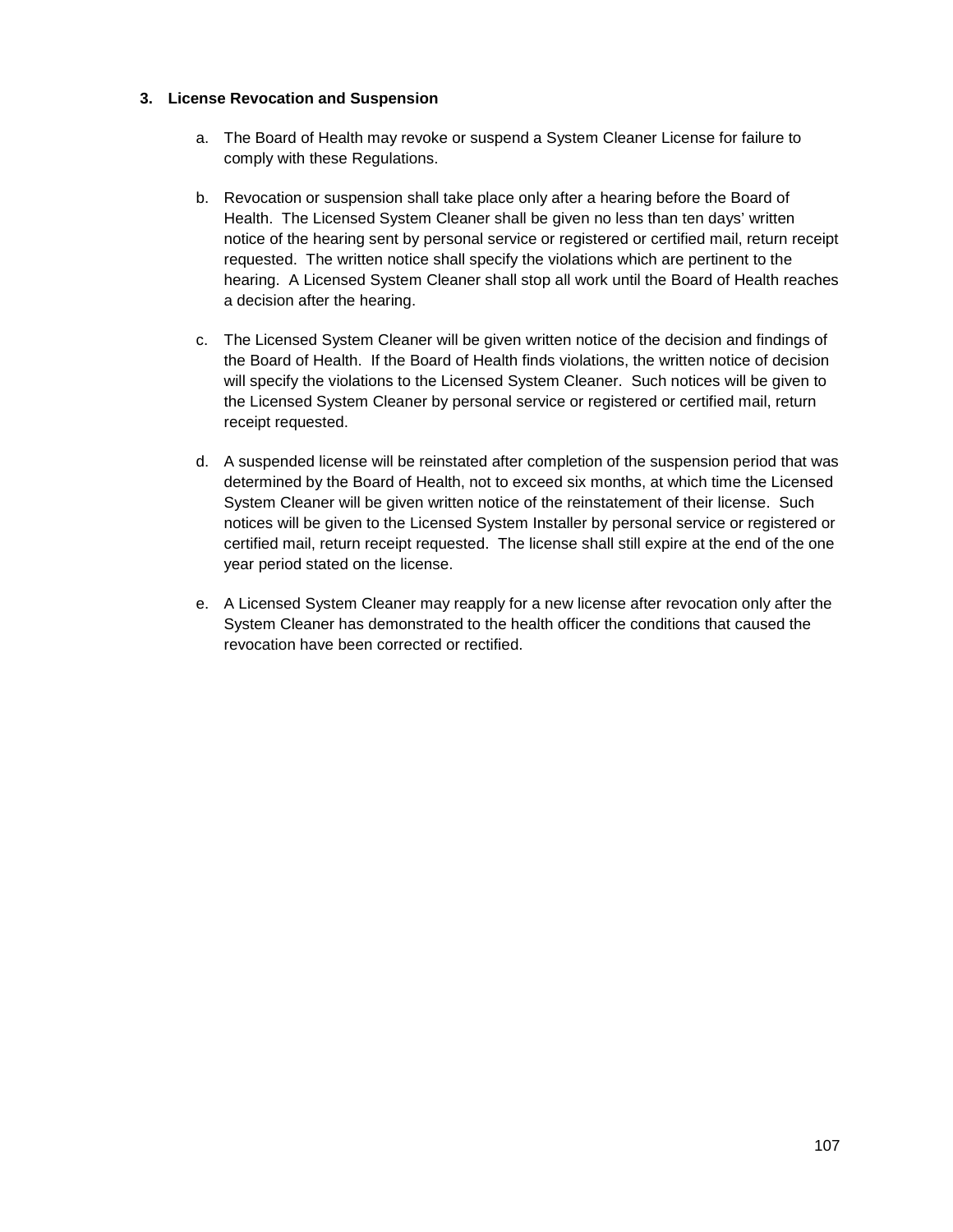# **Section 19 – Board of Health Administrative Procedures**

#### **1. Variances**

- a. The purpose of this section is to provide a procedure for the Board of Health to consider variance from the design and/or sitting requirements of these Regulations.
- b. Any person whose OWTS application has been denied by the pursuant to Section 4.7 may request a variance from these Regulations by the Board of Health.

#### **2. Prohibitions on Granting a Variance**

- a. Variances shall not be granted:
	- i. Where the property can accommodate a conforming OWTS;
	- ii. To mitigate an error in construction involving any element of property improvements;
	- iii. Solely for economic gain;
	- iv. If it will result in a setback reduction to an offsite physical feature that does not conform to the minimum setbacks defined in Table 8-1 of this regulation without the Clear Creek County Board of Health considering any concerns of the owner of property containing said feature. Property lines are considered offsite features. The property owner containing said feature must be notified of the time and date of the hearing.
	- v. If it reduces separation to ground water or bedrock based on the level of treatment in Table 8-2
	- vi. If it reduces the horizontal setback from a well, unless it also meets the variance requirements of the Board of Examiners of Water Well Construction and Pump Installation Contractors.
	- vii. For the waiver of higher level treatment system operation and maintenance requirements as required in Section 16.

#### **3. Criteria of Approval for a Variance**

- b. The Board of Health may grant a variance from the provision of these Regulations where it is necessary to provide a functional system if the following criteria are met:
	- i. Granting the variance does not endanger the public health, safety, and welfare and will result in no greater risk to the public health and environment than a system meeting these Regulations. The following must be considered:
		- 1. Does granting the variance negatively impact water quality or the environment more than a system meeting these Regulations; and
		- 2. Does granting the variance create a nuisance.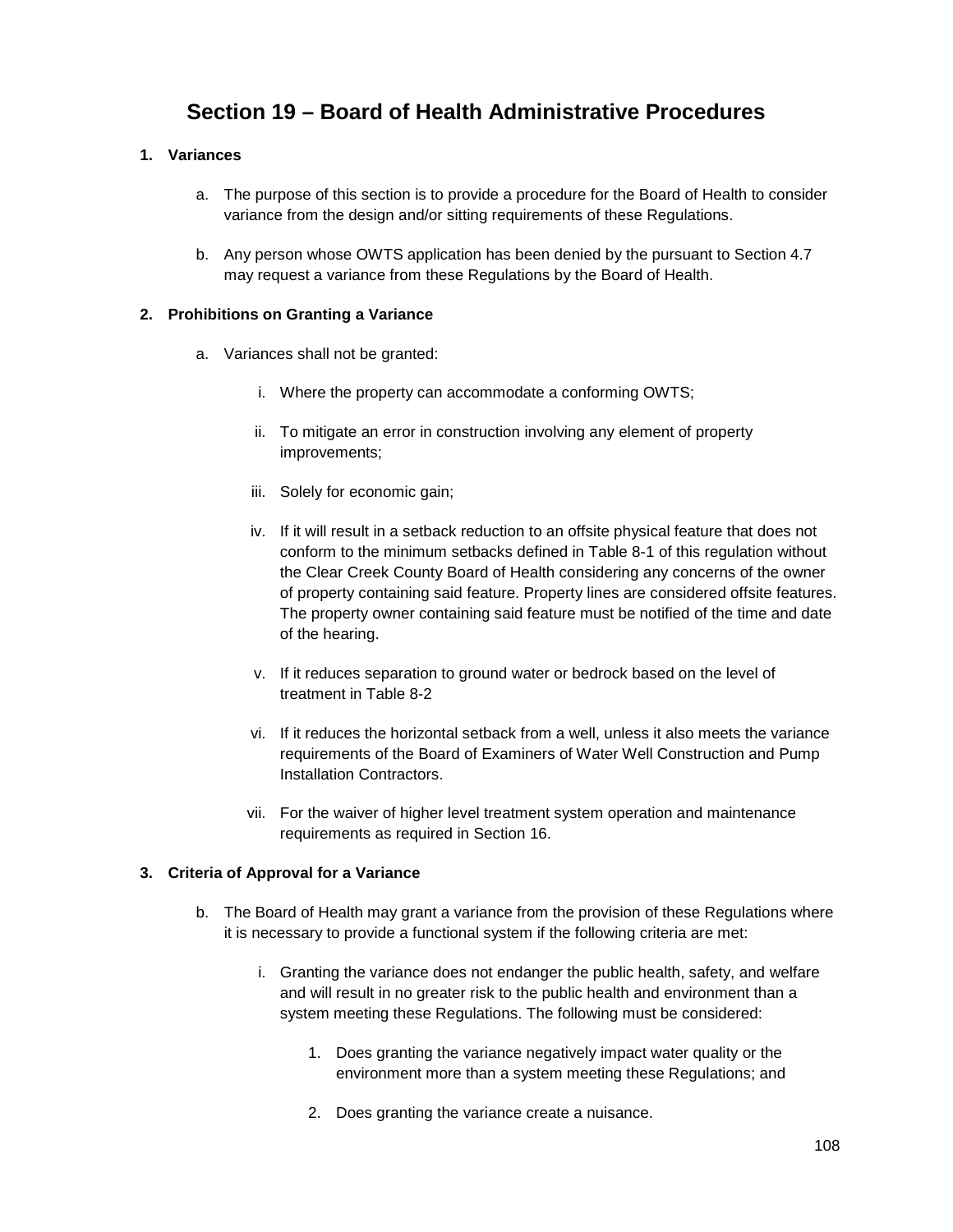- ii. Granting the variance does not result in the substantial impairment of these Regulations;
- iii. Granting the variance will comply with all applicable state regulations;
- iv. By reason of exceptional topographic conditions or other extraordinary and exceptional situation or condition of the property, the strict application of such regulation would result in peculiar and exceptional practical difficulties, or exceptional and undue hardship upon the owner of such property.

### **4. Minimum Variance Submittal Requirements**

- a. Variance applications shall include the following, at a minimum:
	- i. A site-specific request identifying the specific criteria from which a variance is being requested;
	- ii. Technical justification by a professional engineer or professional geologist, which indicates the specific conditions which exist and/or the measures which will be taken that support a finding that the variance will result in no greater risk than that associated with compliance with the requirements of these Regulations. Examples of conditions which exist, or measures which might be taken, include but are not limited to the following:
		- 1. Evidence of a natural or manmade physical barrier to the movement of effluent to or toward the feature from which the variance is requested; placement of a manmade physical barrier to the movement of effluent to or toward the feature from which the variance is requested; soil replacement with sand filter media to reduce the infiltration rate of the effluent such that the travel time of the effluent from the soil treatment area to the physical feature is no less than the travel time through the native soils at the prescribed setback and treatment level 2N;
	- iii. A discussion of alternatives considered in lieu of the requested variance;
	- iv. Technical documentation for selected alternative, which may include a testing program, which confirms that the variance does not increase the risk to public health and to the environment; and
	- v. A statement of the hardship that creates the necessity for the variance.
- b. The applicant has the burden of proof to demonstrate that the variance is justified and will pose no greater risk to public health and the environment than would a system meeting the regulations.

## **5. Public Hearing Procedures**

a. Every application for a variance shall be made to the Board of Health on a form provided by the Department and shall include all data and documentation that supports the variance request so as to provide all of the information necessary for clear understanding and intelligent action by the Board.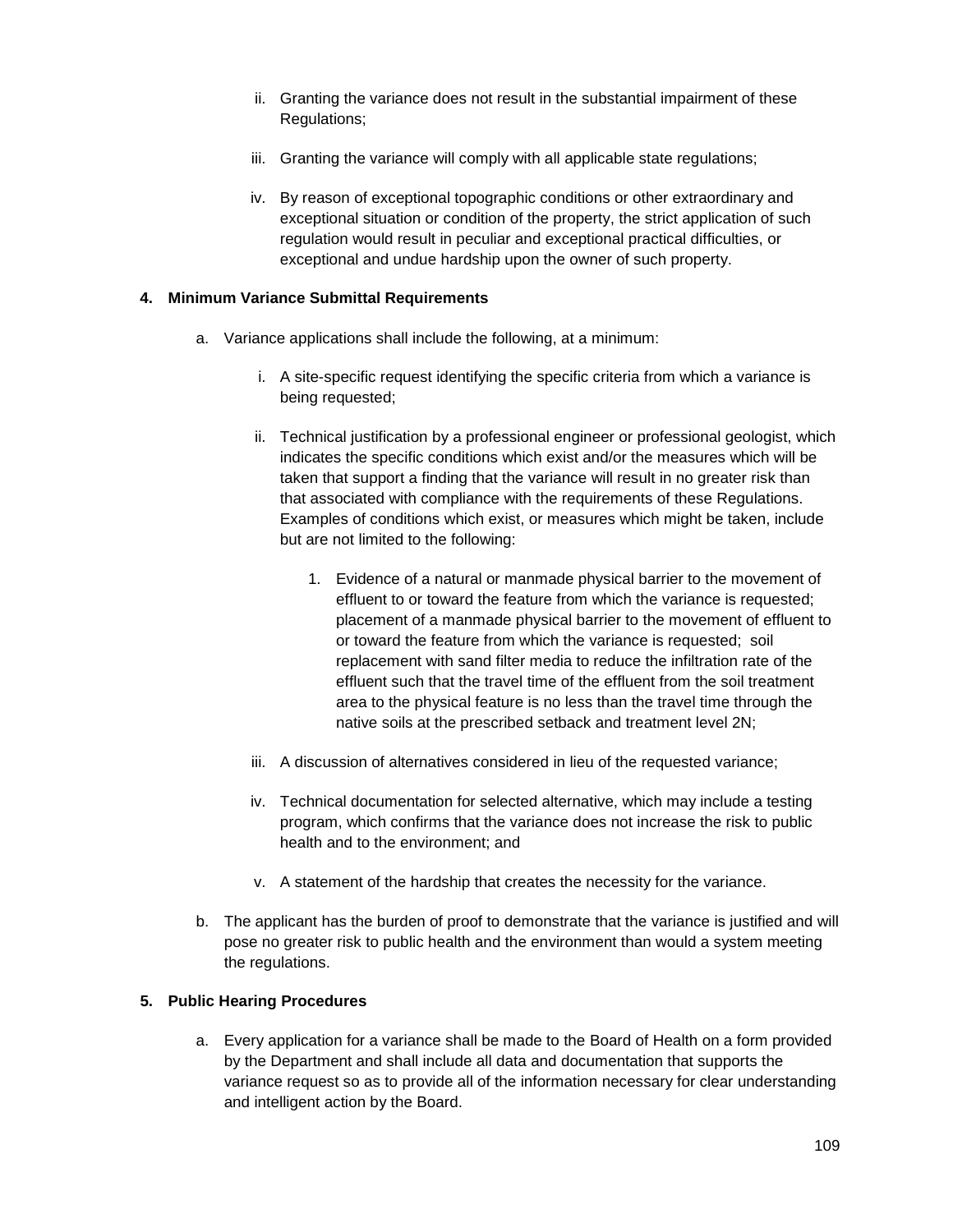- b. The applicant will bear the burden of supplying the Board of Health with sufficient evidence to document that the variance is justified and meets the criteria for approval.
- c. An application fee, as established by the Board of Health, shall accompany all applications. See Section 3.10 for more detail.
- d. After an application is received, the Board of Health will conduct a public hearing at a regularly scheduled meeting to consider the variance. All adjacent property owners will be mailed written notice of the hearing at least 20 days prior to the hearing date.
- e. The Board of Health will take action by written and signed resolution to approve, approve with conditions or deny a request. The required findings and any conditions imposed by the Board on an approval, and the reasons for a denial will be stated in the resolution. A copy of the written and signed resolution will be mailed to the applicant.
- f. Once signed by the Board of Health the variance and any conditions thereof, will be recorded on the deed to the property and any expenses associated with that recorded must be the responsibility of the party obtaining the variance.
- g. The variance and any conditions thereof will be recorded with the office of the Clear Creek County Clerk and Recorder.
- h. The Clear Creek Environmental Health Department may refer variance cases out to other local, state or federal entities for comment prior a hearing, if the Department believes the variance will impact their interests.

## **6. Variance for Repair of Failing Systems**

- a. When a proposed variance for a system repair or upgrade would result in encroachment on minimum distances to physical features on neighboring properties required by the Division, the hearing procedures in Section 20.5 must be followed.
- b. For the repair of or upgrade to an existing system where the existing system does not meet the required separation distances and where conditions other than lot size precludes adherence to the required distances, a variance to the separation distances may be requested. The repairs or upgrade must be no closer to features requiring setbacks than the existing facilities. Variances requesting setbacks no closer than existing setbacks do not have to provide technical justification from a professional engineer or professional geologist.

## **7. Appeal of Denial**

- a. Any person whose permit application has been denied by the Department pursuant to Section 4.7 may appeal the decision to the Clear Creek County Board of Health. The appeal must be filed with the Department within thirty days of receipt of the notice of denial.
- b. The request must be made in writing and must state the facts upon which the applicant bases their request for review, the reasons entitling them to relief and the specific relief or outcome that they are seeking.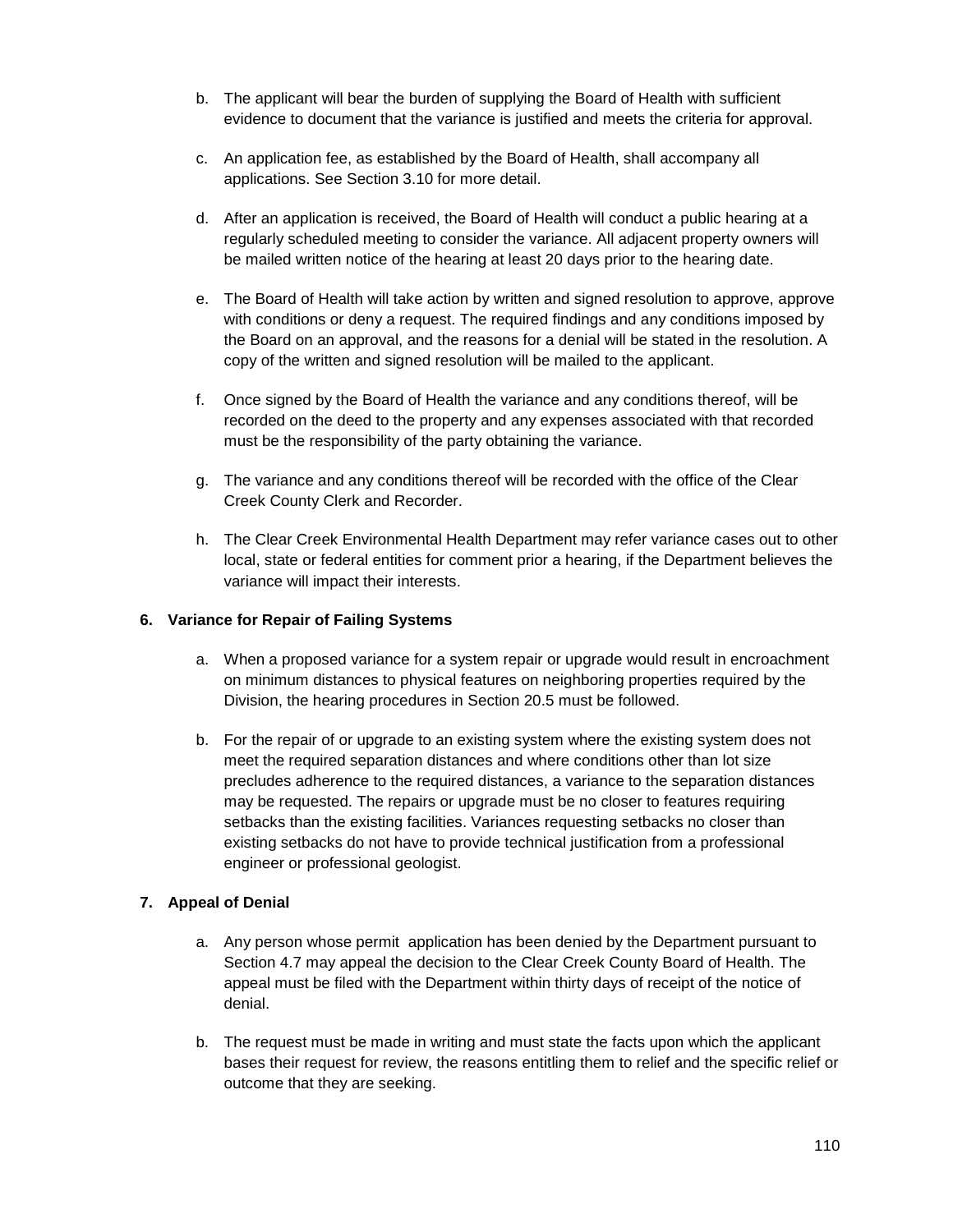- c. The applicant will bear the burden of supplying the Clear Creek County Board of Health with sufficient evidence to document that the Department erred in its denial of the permit.
- d. The variance process, not the appeals process, should be followed if a proposed system does not meet these Regulations.
- e. An application fee, as established by the Clear Creek County Board of Health, must accompany all applications.

### **8. Appeal of Clear Creek County Board of Health Decision**

a. An applicant may seek judicial review of the Clear Creek County Board of Health's decision under the provisions of §25-1-515, C.R.S.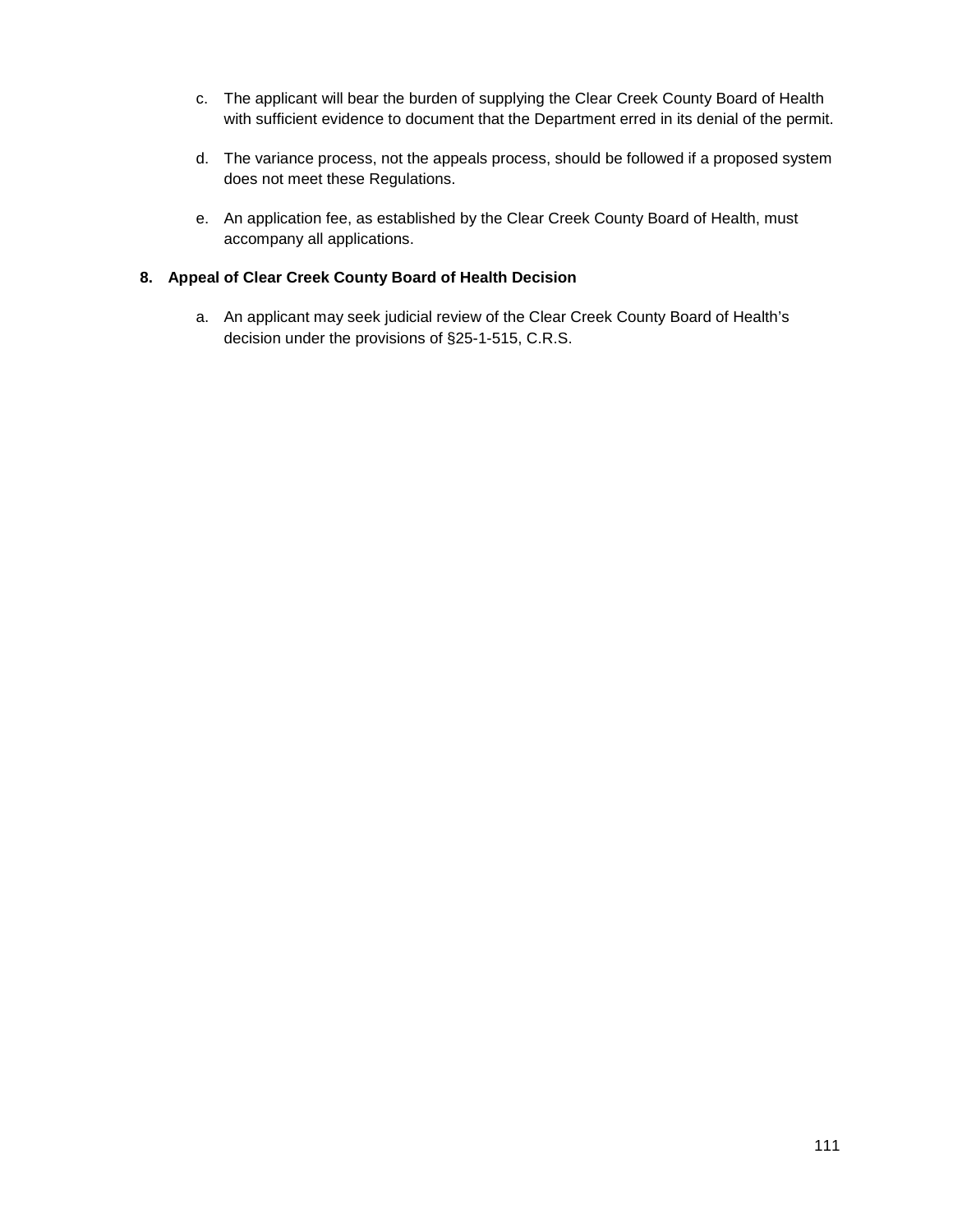# **Section 20 – Enforcement Procedures**

### **1. Primary Enforcement Responsibility**

- a. The primary responsibility for enforcement of the provisions of the OWTS Act and these Regulations shall lie with the Department and Board of Health.
- b. In the event that the Clear Creek Environmental Health Department fails to administer and enforce the provisions of the regulations adopted under the OWTS Act, the Division may assume such functions of the Department as may be necessary to protect the public health and environment pursuant to §25-10-110, C.R.S.

#### **2. Notice of Violation**

- a. Whenever the Department determines there has been a violation of any pertinent provision of these Regulations, the Department will give written notice of such violation to the property owner. Such Notice of Violation will specify the violation(s), provide a reasonable time for correction, not exceed 30 days, and be addressed to the owner of the property concerned.
- b. The written Notice of Violation will be given to the property owner by personal service or registered or certified mail, return receipt requested. Service will be complete as to the date of the certificate of mailing or hand delivery.
- c. If service is made by posting the Notice of Violation in a conspicuous place, the Department must include in the record a statement as to why the posting was necessary.
- d. If it is determined by the Department that the system is failing, the property owner shall apply for a permit to repair the system within two business days of receipt of the Notice of Violation or the Department may proceed with a cease and desist order.
- e. If all documentation pursuant to Section 4 has not been submitted to the Department within seven days of the submission of the application, the Department may proceed with a cease and desist order.
- f. Upon receipt of a Notice of Violation for a malfunctioning system, the property owner shall pump the septic tank and provide documentation of the pumping to the Department within seven days of the pumping. Additional pumping of the septic tank may be required during the repair process if the Department determines that the malfunction continues to constitute a nuisance or hazard to public health.

#### **3. Stop Work Notice**

a. If work is done without a permit issued by the Department, the Department must post a stop work notice on the property and issue a Notice of Violation. Work cannot continue until the Department issues the appropriate permit. Failure to cease work will result in a cease and desist and suspension or revocation of the System Installer's license.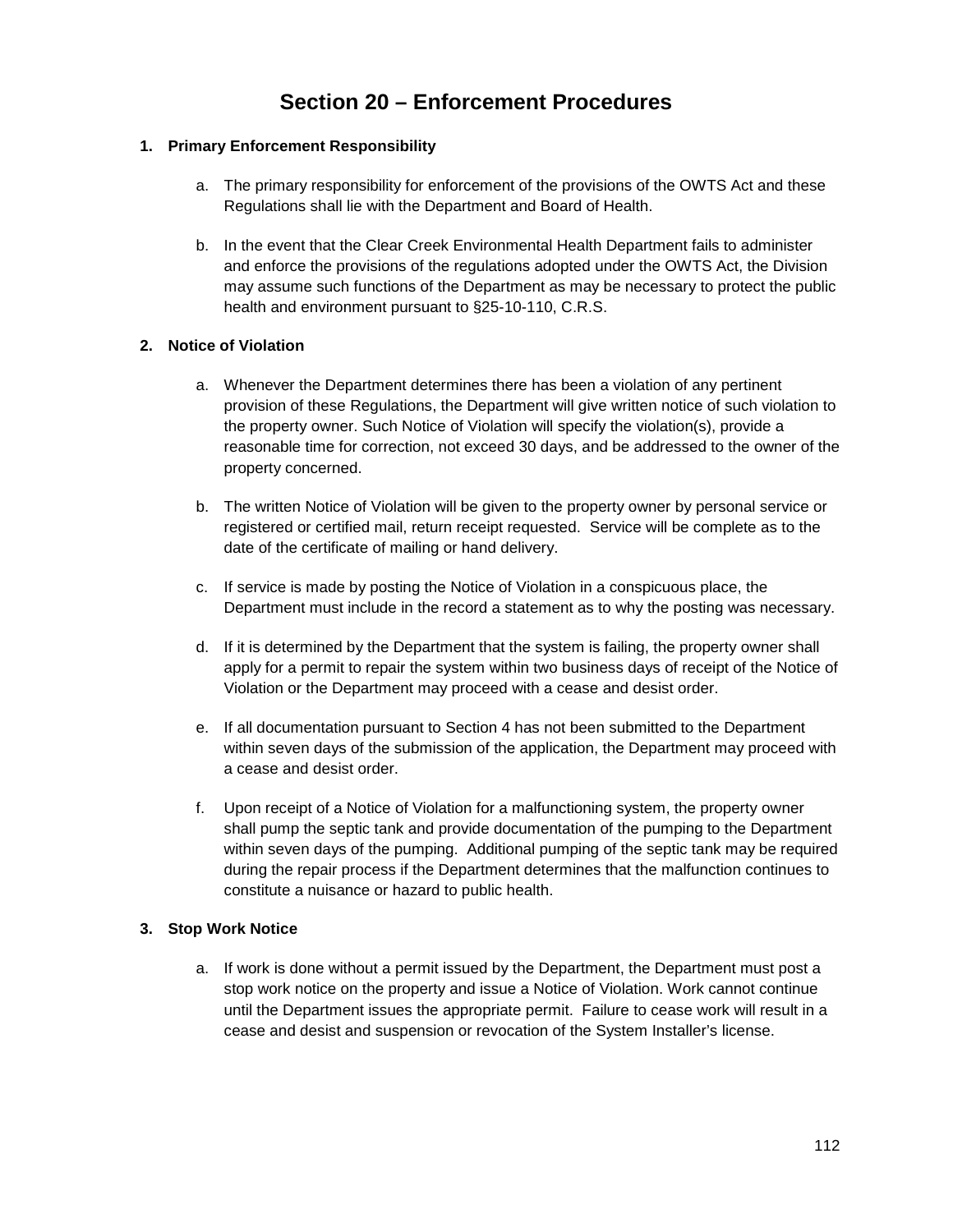#### **4. Cease and Desist Orders**

- a. The Department may request that the Board of Heath issue an order to cease and desist from the use of any OWTS or sewage treatment works which is found by the Department not to be in compliance with these Regulations or the OWTS Act or is found to constitute a hazard to public health or has not otherwise received timely repairs under the provisions of section 25-10-106 (1) (j), C.R.S.
- b. Such an order may be issued only after a hearing which will be conducted by the Clear Creek County Board of Health not less than 48 hours after written notice thereof is given to the owner of the property on which the system is located. The order shall require that the owner bring the system into compliance or eliminate the health hazard within a reasonable period of time, not to exceed 30 days, or thereafter cease and desist from the use of the system.
- c. After the Department verifies the OWTS or sewage treatment works is in compliance with these Regulations or the hazard to public health has been eliminated, the Department will schedule a hearing with the Board of Health to lift the cease and desist order. The Department may issue a letter allowing temporary use of the OWTS or sewage treatment works while the Board of Health hearing to lift the order is pending
- d. A cease and desist order issued by the Board of Health shall be reviewable in the district court for the county wherein the system is located and upon a petition filed not later than ten days after the order is issued.

#### **5. Penalties and Fines**

- a. Any person who commits any of the following acts or violates any of the provisions of this section commits a Class 1 petty offense as defined in §18-1.3-503, C.R.S.
	- i. Constructs, alters, repairs, installs, or permits the use of any OWTS without first having applied for and received a permit pursuant to Section 4 of these Regulations and § 25-10-106, C.R.S.;
	- ii. Constructs, alters, or installs an OWTS in a manner which involves a knowing and material variation from the terms or specifications contained in the application, permit or variance;
	- iii. Violates the terms of a cease and desist order that has become final under the terms of Section 21.4, above, and §25-10-106 (1) (k), C.R.S.;
	- iv. Conducts a business as a Systems Installer without having obtained the license provided for in Section 18 of these Regulations and § 25-10-109 (1), C.R.S.;
	- v. Conducts a business as a Systems Cleaner without having obtained the license provided for in Section 19 of these Regulations and § 25-10-109 (2), C.R.S.;
	- vi. Falsifies or maintains improper records concerning system cleaning activities not performed or performed improperly; or
	- vii. Willfully fails to submit proof of proper maintenance and cleaning of a system as required by these Regulations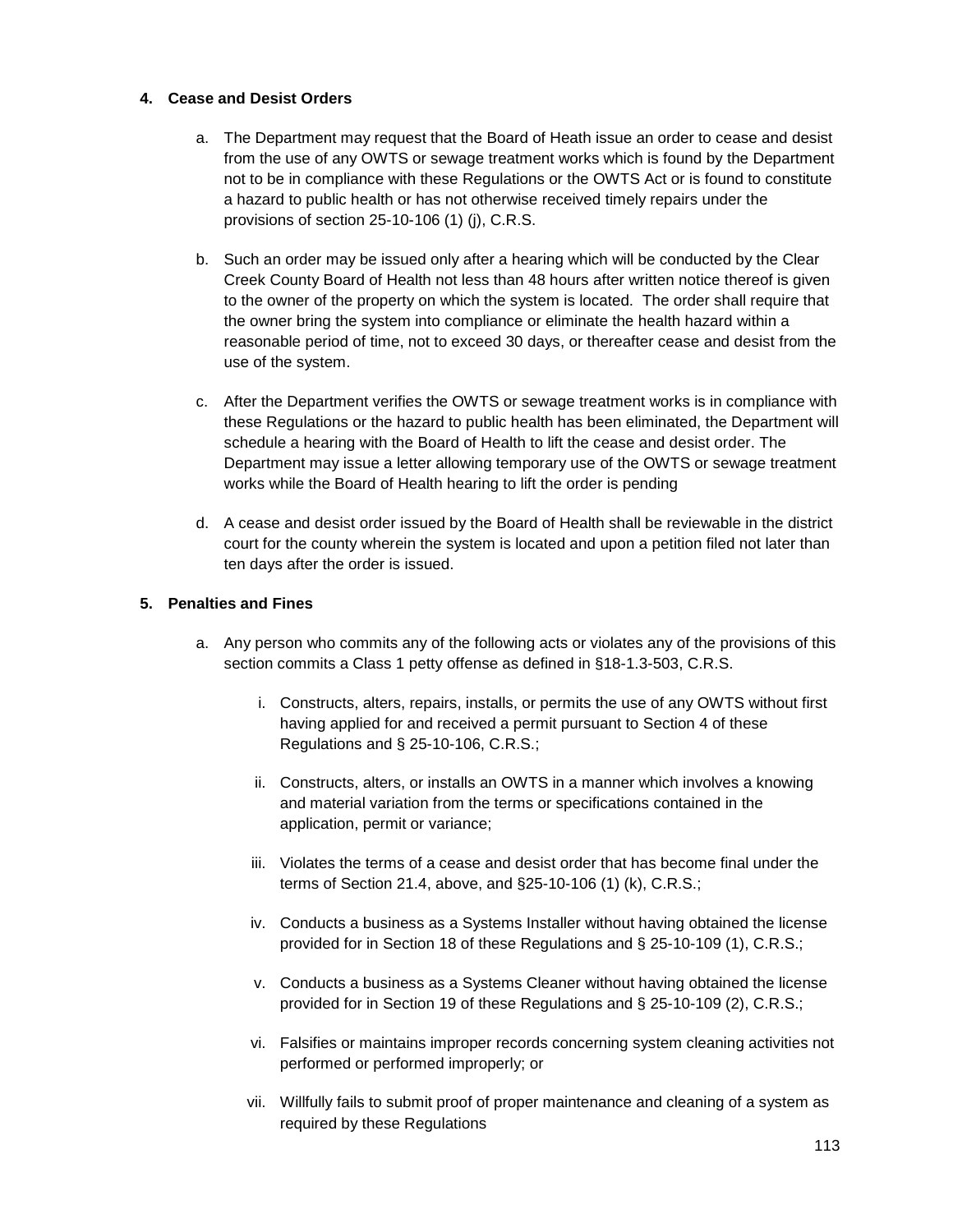- b. Upon a finding by the Clear Creek County Board of Health that a person is in violation of this regulation, the Board may assess a penalty of up to fifty dollars for each day of violation. In determining the amount of the penalty to be assessed, the local board of health shall consider the seriousness of the danger to the health of the public caused by the violation, the duration of the violation, and whether the person has previously been determined to have committed a similar violation.
	- i. A person subject to a penalty assessed, may appeal the penalty to the Clear Creek County Board of Health by requesting a hearing before the appropriate body. The request must be filed within thirty days after the penalty assessment is issued. The local board of health shall conduct a hearing upon the request in accordance with section 24-4-105, C.R.S.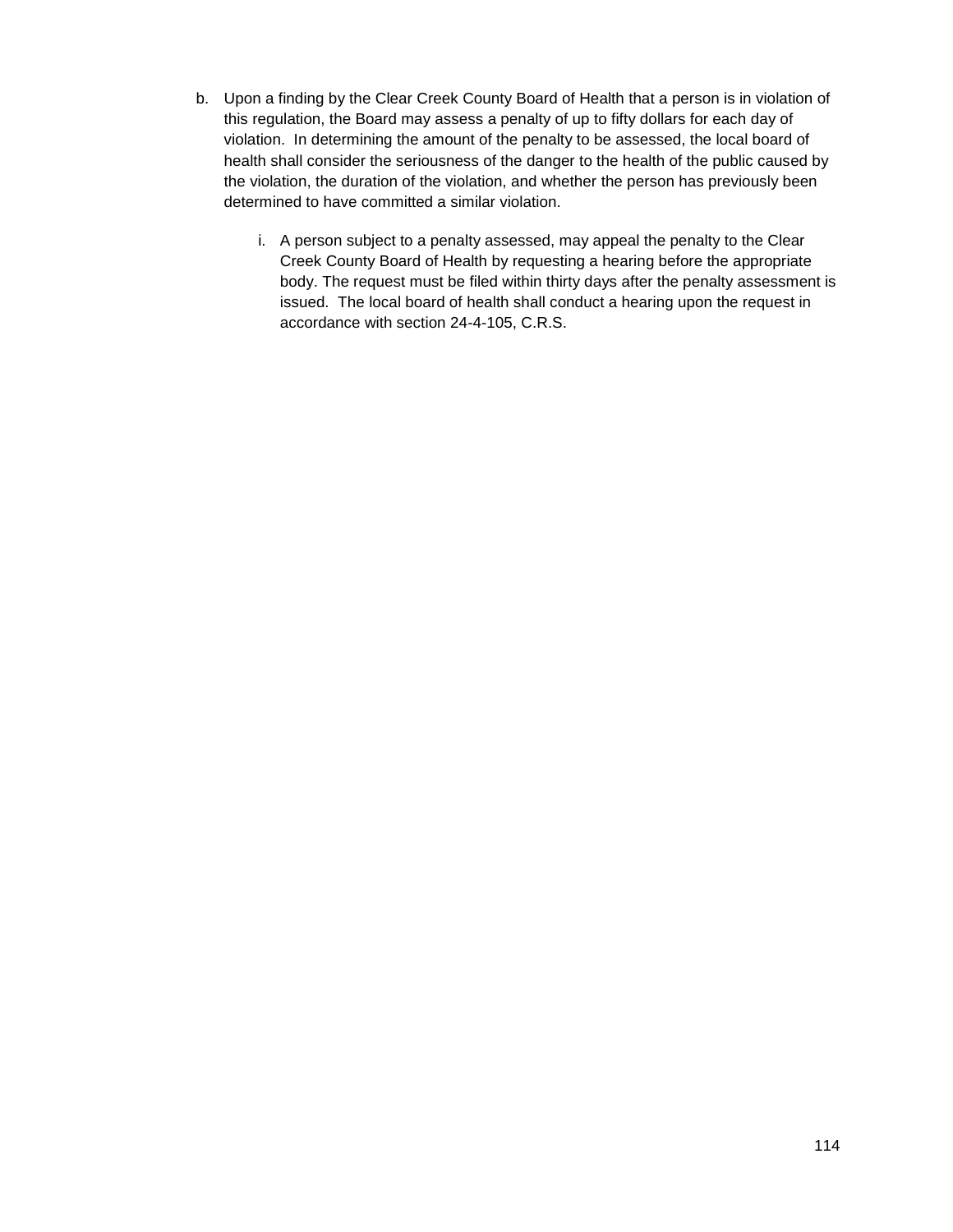# **Section 21 – Systems Maintenance and Abandonment**

#### **1. Responsibility**

- a. The owner shall be responsible for proper maintenance of an OWTS and for abatement of any nuisance arising from its malfunction, unless the responsibility has been contractually assigned to a tenant or a third party or a public, quasi-public or political subdivision, and that contract is on file with the Department.
- b. The owner of a system utilizing higher level treatment shall ensure that the OWTS is operating, maintained, and performing according to the required standards for the designated treatment level. The owner must obtain an Operating Permit pursuant to Section 15.
- c. Any person denying responsibility for the proper operation and maintenance of an OWTS shall bear the burden of proof for such denial upon establishment of ownership or possessory rights for the property served by the system.

#### **2. Maintenance and Cleaning**

a. Unless required as a condition of approval, or set forth in an Operating Permit, the following inspection and maintenance schedule is recommended for all OWTS to ensure good working order:

| <b>Type of System</b>                                    | <b>Inspection or</b><br><b>Maintenance</b>     | <b>Cleaned or Pumped</b>   |
|----------------------------------------------------------|------------------------------------------------|----------------------------|
| <b>Septic tanks</b>                                      | Annually                                       | Every 2-4 years            |
| Vaults, privy vaults, holding tanks                      | Annually                                       | Between 75-85%<br>capacity |
| Aeration, mechanical, or higher level<br>treatment units | Per operating permit conditions                |                            |
| <b>New technology devices</b>                            | Per permit conditions or maintenance agreement |                            |

**Table 22-1 Maintenance Recommendations**

#### **3. Disposal of Waste Materials**

a. Disposal of waste materials (excluding liquid wastes and sludge) removed from a system in the process of maintenance or repair may be accomplished at the site in a manner that complies with State and local regulations, provided it does not create a hazard to public health, a nuisance or risk of pollution of surface or ground water. Liquid wastes and sludge shall be removed by a Licensed System Cleaner for proper disposal.

#### **4. Termination of Use of an OWTS**

a. A septic tank, vault, or holding tank shall be abandoned in the following manner: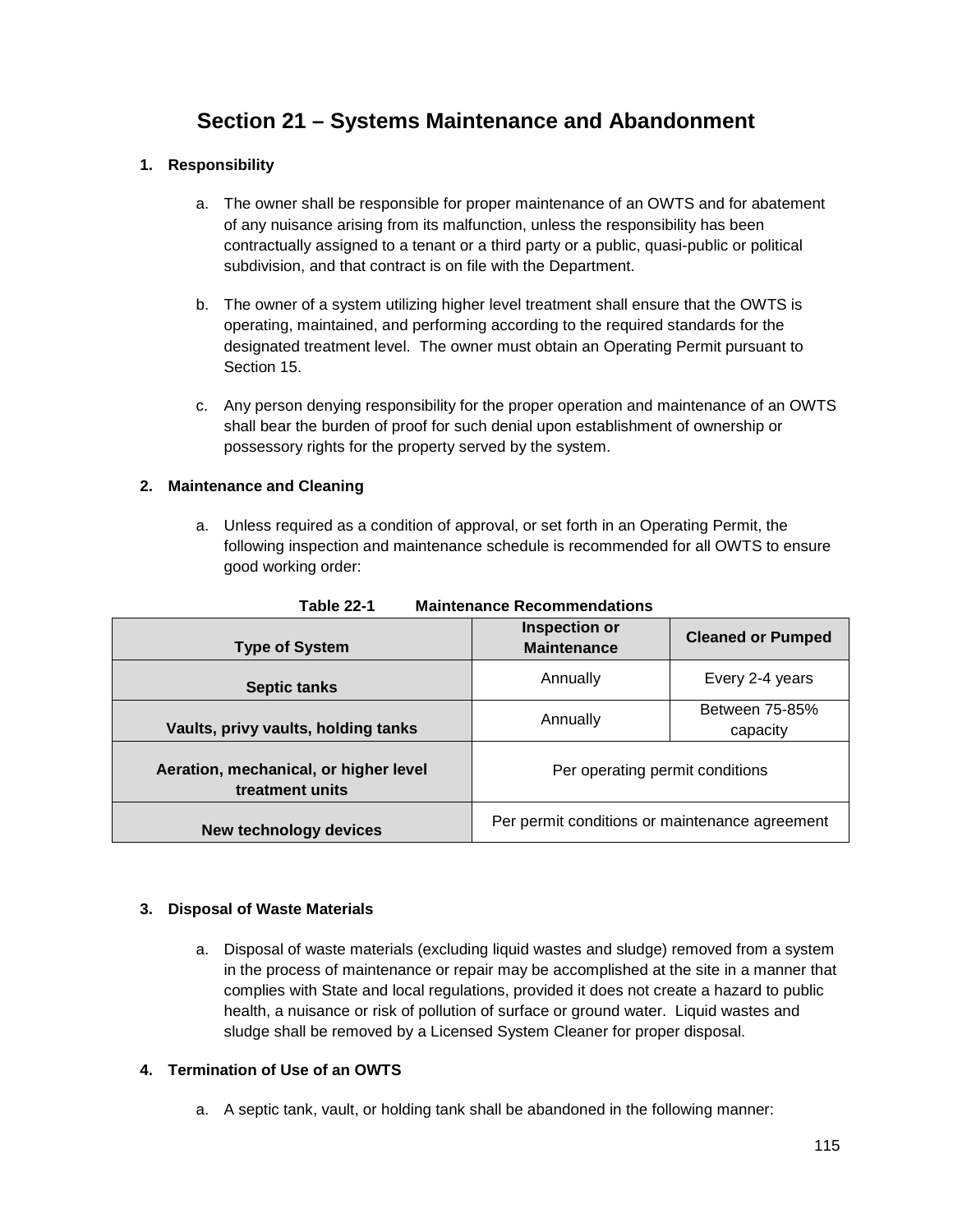- i. The tank may be completely removed and the parts disposed of safely;
- ii. If the tank will remain in place:
	- 1. Electrical lines, if present shall be removed;
	- 2. The inlet and outlet lines shall be capped or removed;
	- 3. The tank shall be pumped to remove as much waste as possible;
	- 4. The bottom of the tank shall be broken so that the tank neither floats nor fills with water;
	- 5. The top shall be collapsed and the sides may be broken into the void; and
	- 6. The remaining void shall be filled with gravel, sand, or compacted soil; re-graded to match the surrounding topography and re-vegetated.
- b. An absorption bed or trench, mound, or ET system may be abandoned in place by disconnecting and capping the inlet line.
- c. A seepage pit, cesspool, or other system that contains a large internal void shall be abandoned by pumping out the liquid contents, capping, or removing the inlet line, then either collapsing the void or filing with soil or other inert materials to prevent subsidence or collapse.
- d. A non-vault privy shall be abandoned by pumping any liquid material from the privy pit, treatment with quicklime or other disinfectant, then back-filing the pit with soil or inert materials. A privy structure may remain in place provided that the stool is removed and a solid floor placed in the structure.
- e. The Department may require abandonment of a tank or other system component that constitutes a hazard to public health.